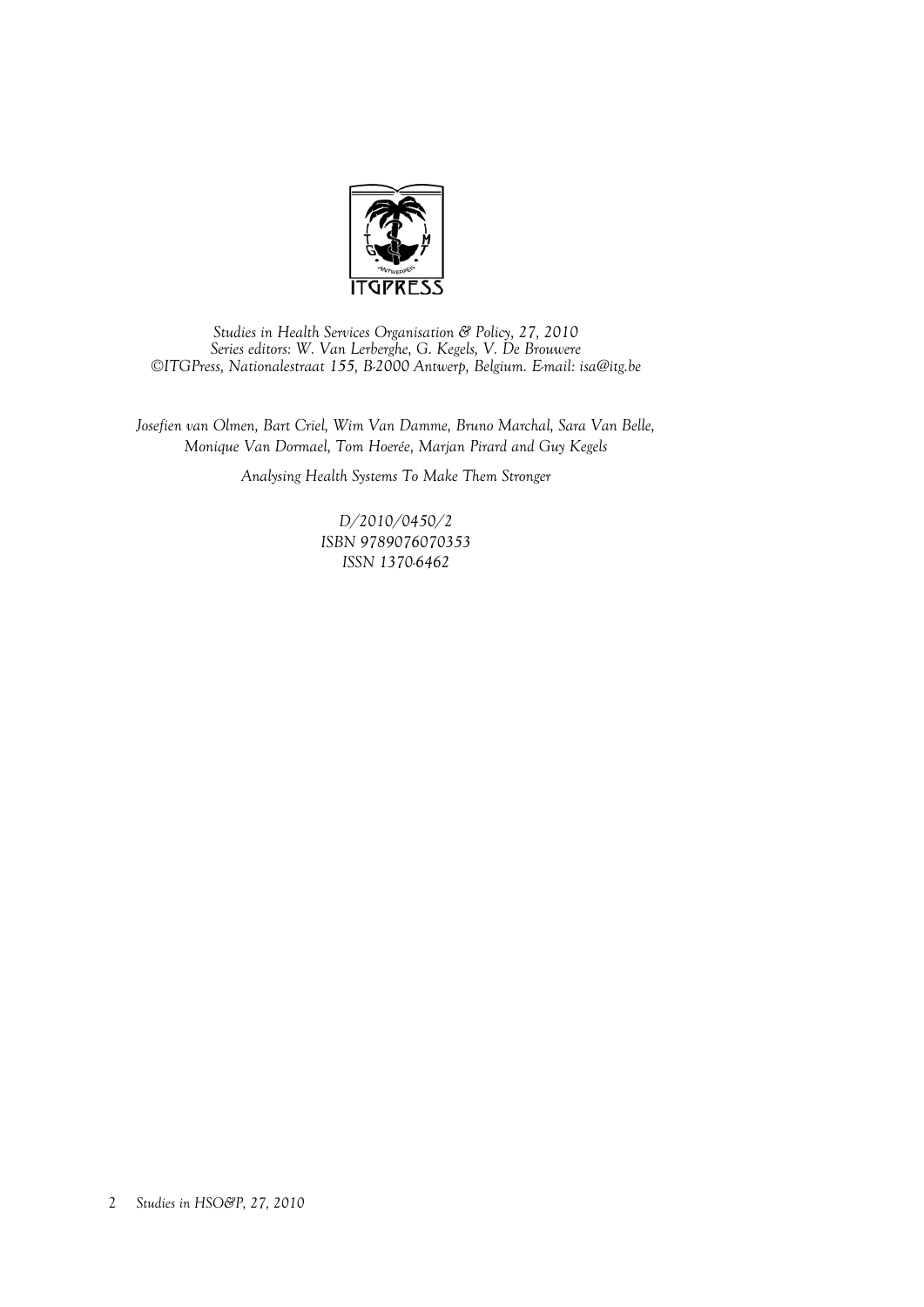# *Analysing Health Systems To Make Them Stronger*

Authors:

Josefien van Olmen, Bart Criel, Wim Van Damme, Bruno Marchal, Sara Van Belle, Monique Van Dormael, Tom Hoerée, Marjan Pirard and Guy Kegels

*Studies in Health Services Organisation & Policy, 27, 2010*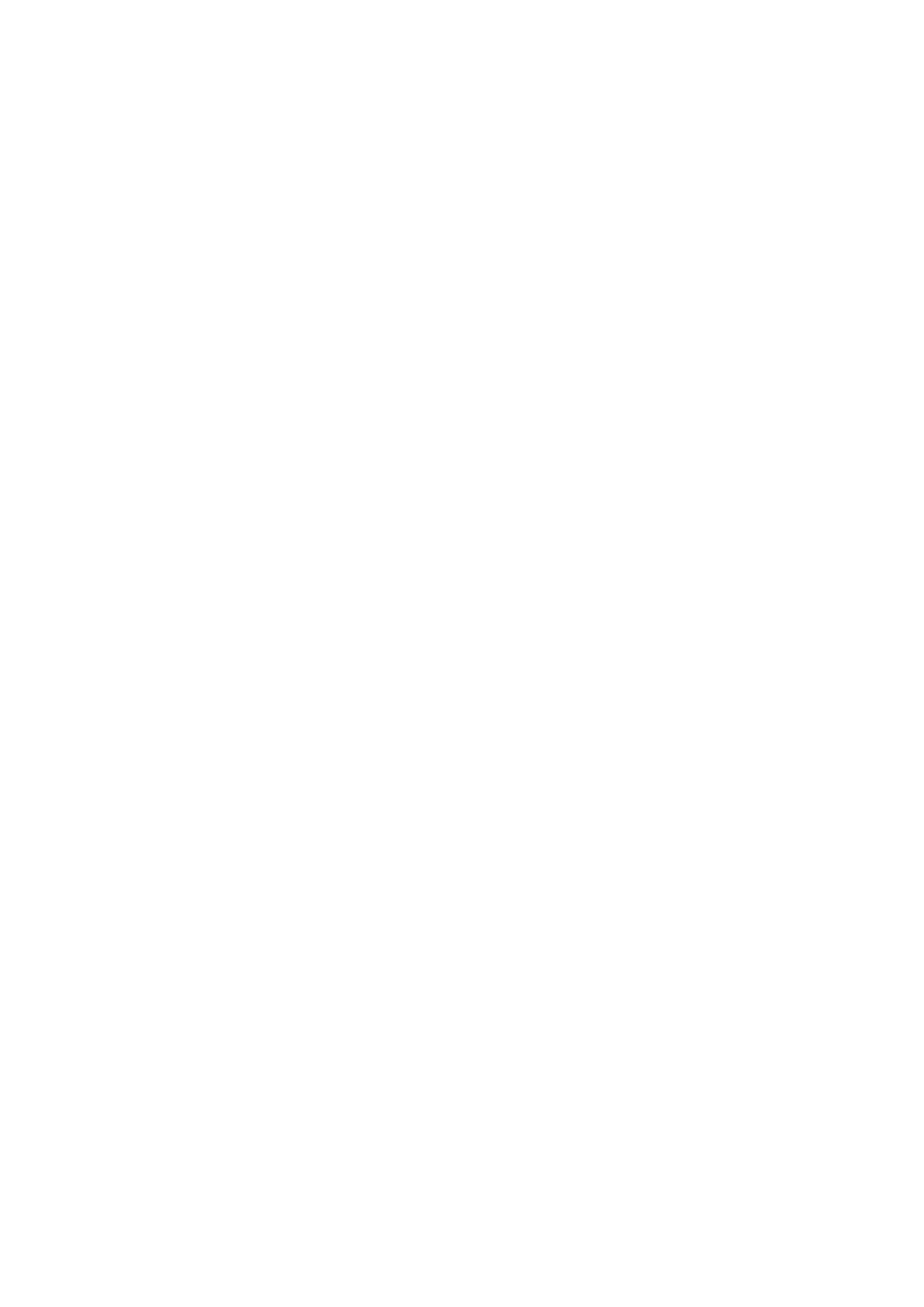# Table of Contents

| A FRAMEWORK FOR ANALYSING HEALTH SYSTEMS 21 |  |
|---------------------------------------------|--|
|                                             |  |
|                                             |  |
|                                             |  |
|                                             |  |
|                                             |  |
|                                             |  |
|                                             |  |
|                                             |  |
|                                             |  |

Studies in HSO&P, 27, 2010  $\overline{1}$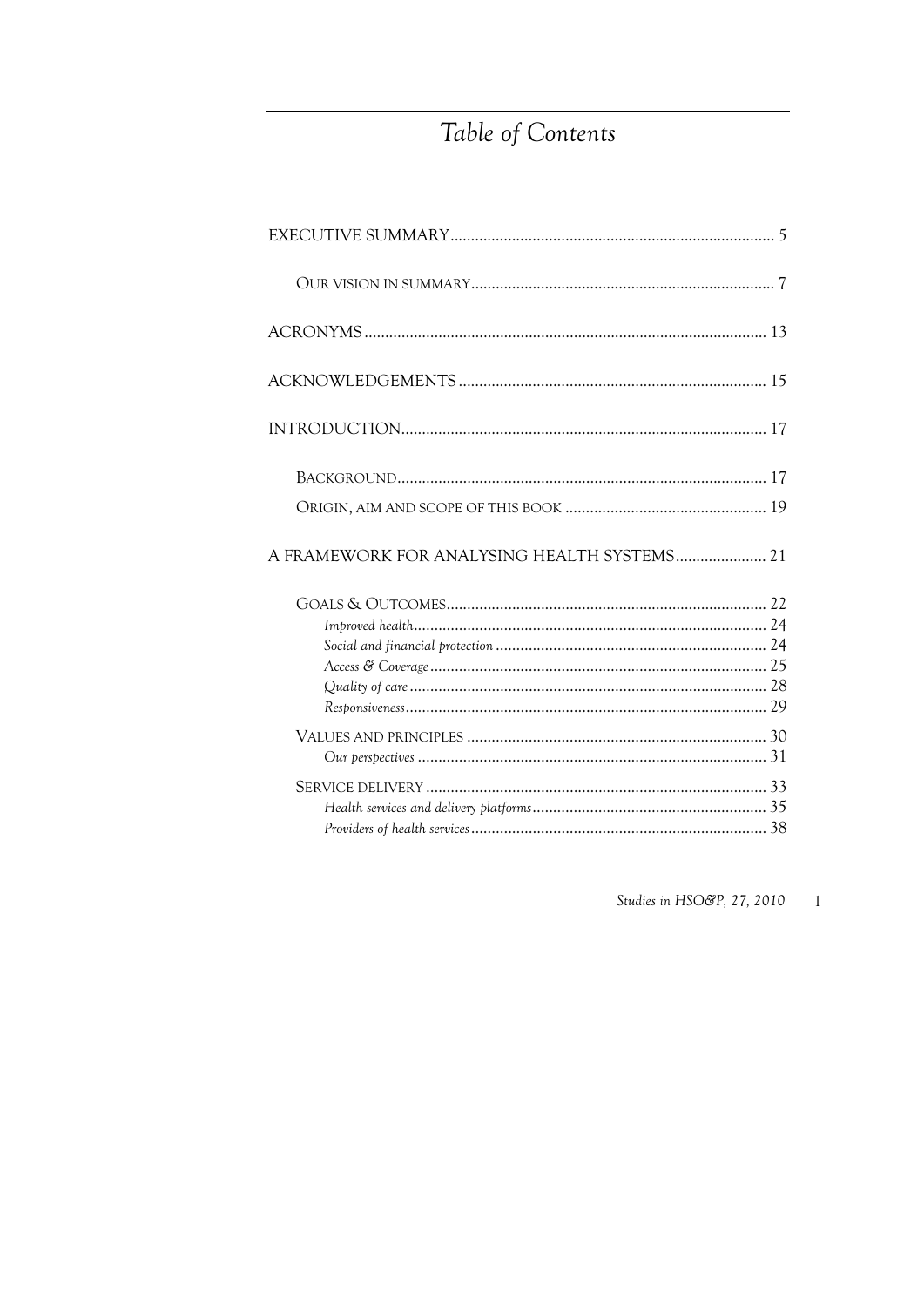| Our perspectives on the local organisation of a health system 42                    |  |
|-------------------------------------------------------------------------------------|--|
|                                                                                     |  |
| People as producers of health (care), participation and empowerment 45              |  |
|                                                                                     |  |
|                                                                                     |  |
|                                                                                     |  |
|                                                                                     |  |
|                                                                                     |  |
|                                                                                     |  |
|                                                                                     |  |
|                                                                                     |  |
|                                                                                     |  |
|                                                                                     |  |
|                                                                                     |  |
|                                                                                     |  |
|                                                                                     |  |
|                                                                                     |  |
|                                                                                     |  |
|                                                                                     |  |
| THE DIFFERENT USES OF THE HEALTH SYSTEMS FRAMEWORK 69                               |  |
|                                                                                     |  |
| ANALYSING DIFFERENT LEVELS OF THE HEALTH SYSTEM  70                                 |  |
| MAPPING ACTORS AND THEIR INFLUENCES USING THE FRAMEWORK 74                          |  |
|                                                                                     |  |
| Case 1. The development of quality first line care and universal access in Thailand |  |
|                                                                                     |  |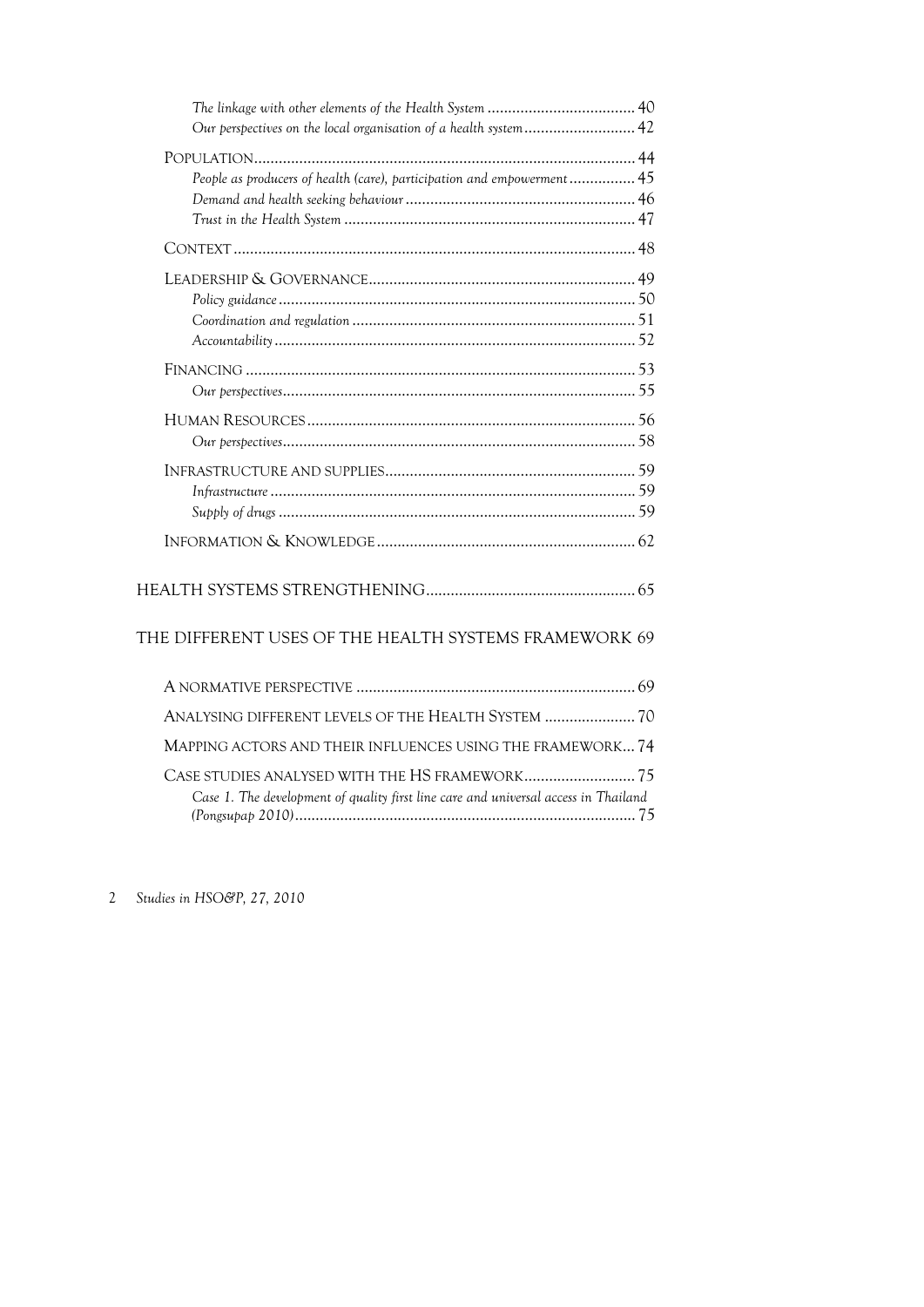| Case 2. The uncontrolled creation of medical schools in the Democratic Republic of |  |
|------------------------------------------------------------------------------------|--|
| Case 3. Predicting Health System effects of a financial policy reform for Kenyan   |  |
| ANNEX 1. OVERVIEW OF DIFFERENT FRAMEWORKS FOR HS  81                               |  |
| COMPREHENSIVE FRAMEWORKS FOR NATIONAL LEVEL 81                                     |  |
|                                                                                    |  |
|                                                                                    |  |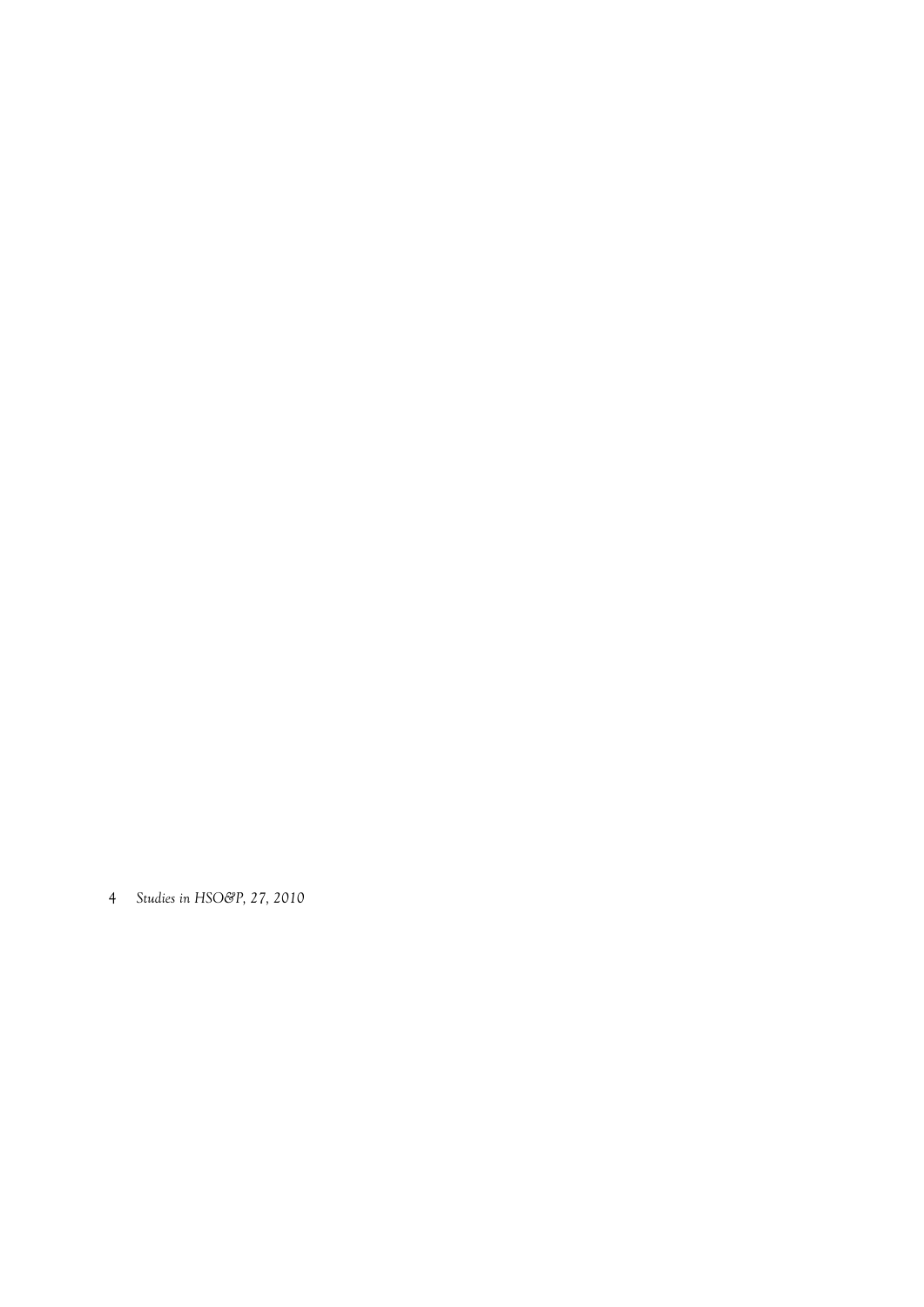# *Executive Summary*

The attention for Health Systems (HS) and Health Systems Strengthening (HSS) has re-emerged in the frontlines of global debate since several years. This document aims to clarify the authors' ideas and visions on HS development by presenting a framework for description and analysis. *The book outlines a framework that can be used by anybody wishing to analyze and strengthen HSs and it elaborates a vision for discussion*.

This working paper is the *product of a consultative process* that started with a literature review on models and frameworks on HSs and HSS. In consecutive discussion group meetings, including members of in- and outside the department, and invited visitors from partner institutions, more than twenty persons participated in the first draft of the text. The editorial team wrote out the paper's drafts, which were circulated for comments, before finalizing it. Thus, this book is broadly supported beyond the authors' team.

The framework presented is developed for the analysis of any HS at national, intermediate or local level. Furthermore, it can be loaded with specific values and principles so that it becomes normative. As such, it can contribute to the development of strategies for action. *Ten elements* or functions are identified as essential and constitutive of any HS (see fig): 1) goals & outcomes; 2) values & principles; 3) service delivery; 4) the population; 5) the context 6) leadership & governance; and 7-10) the organisation of resources (finances, human resources, infrastructure & supplies, knowledge & information).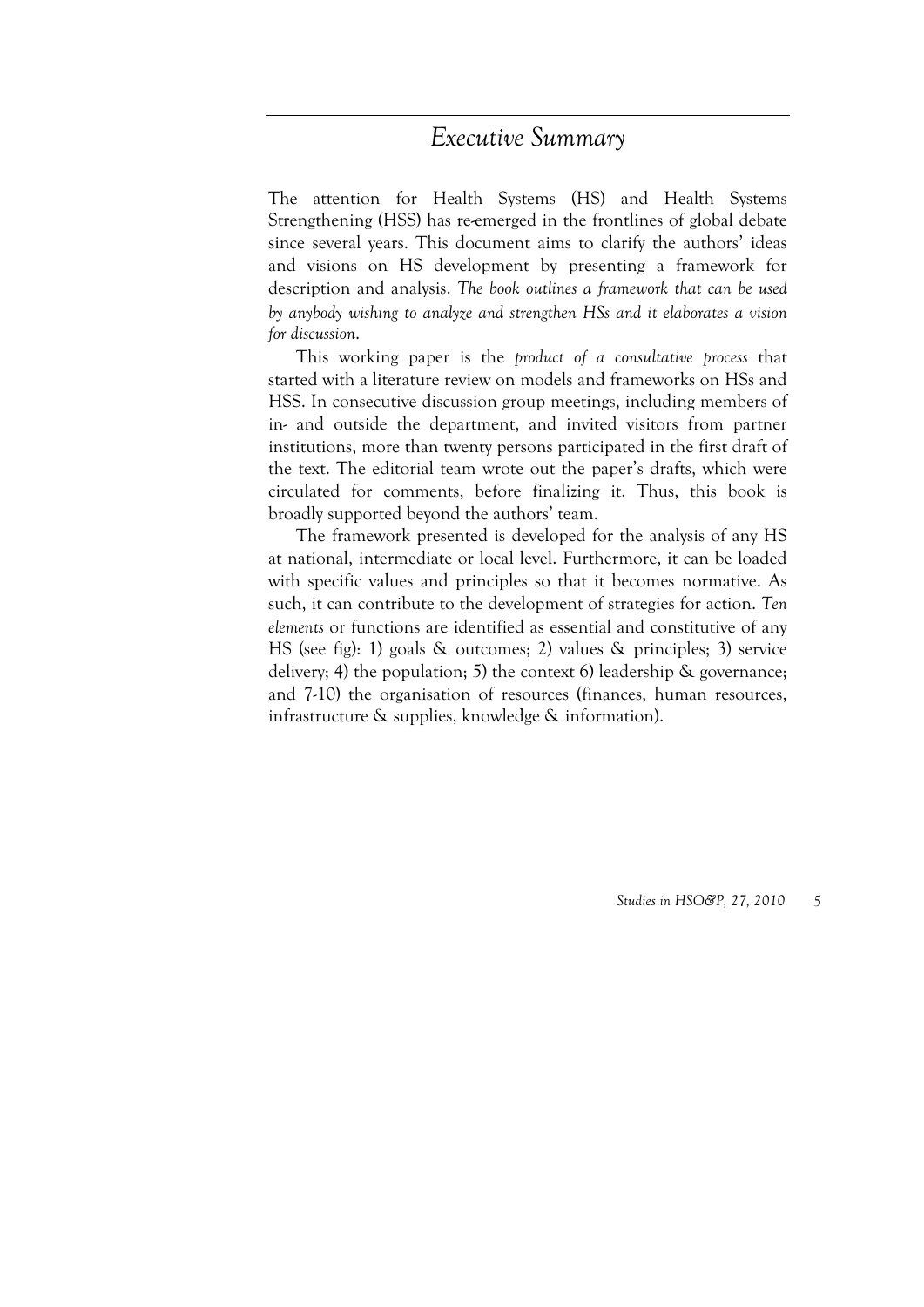

**Figure 1. The HS framework in its generic form** 

The emphasis of the framework is on *outcomes and goals*. As such, it looks at performance, but it takes into account the important influence of the other factors in- and outside the system. *Service delivery* needs managerial and organisational attention in order to produce outputs that lead to outcomes. And, services cannot be productive without proper *allocation and management of resources*. Both these functions are to be governed, which means that the *leadership* role of the system is crucial. But, a HS is part of the public domain, which implies the involvement of the *population* is involved, on the receiving end as patients and, via representation and other means, in having control over all HS functions. Finally, HSs have only a partial influence on the final outcomes. Many other *factors outside the system* determine people's health, like hygiene, sanitation, education… And, many factors have a direct interaction with and profound influence on the system's functioning, e.g. the international community and donors, the economic status of the country, pharmaceutical companies, et cetera.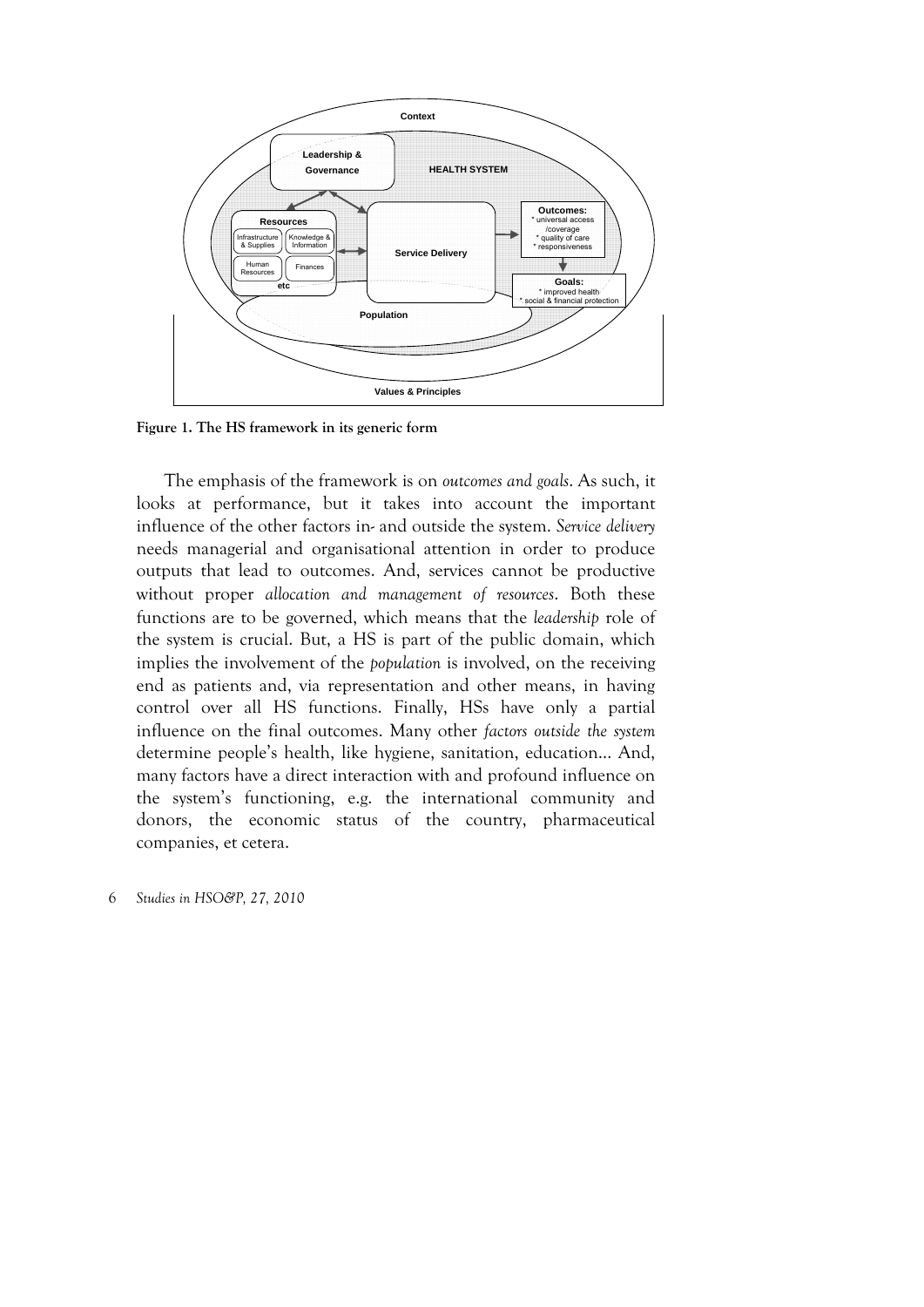The arrows in the framework indicate that the relations between the elements are reciprocal and interconnected. The context encircles the HS, able to influence whatever part of the HS. And the population touches on all elements of the system, indicating its omnipresence. Indeed, *HSs are complex adaptive systems*. This implies interdependence and interaction between its elements, including feedback loops, emergent, generative and non-linear processes, leading to dynamic equilibriums between operating forces and to sometimes or partly unpredictable results.

This book consists of three parts. The first is the main part and develops in depth the characteristics of all ten elements and discusses their interactions. The authors' views are each time highlighted and controversial topics described. The second part gives a view on HSS and deepens the processes of problem analysis, stakeholder analysis and coordination of interaction and adaptation. It ends with five guiding principles to guide decision-making and action. The third part illuminates how the framework can be used, applied to different levels and ends with three illustrative case studies. The annex gives an overview of frameworks that have been developed by other authors, and that have been instrumental as a starting point for the deliberations that let to the present framework.

#### *Our vision in summary*

The *goals* for a HS are improved health, social and financial protection, and responsiveness to the expectations of the population. To contribute to these goals, the HS should organise health services that ensure universal access, for all citizens, to care of good quality that is responsive to the actual needs. This requires strategies with a collective and an individual dimension. Financial protection refers to the protection of people against the economic consequences of disease, whilst social protection also embraces the vulnerability of ill people.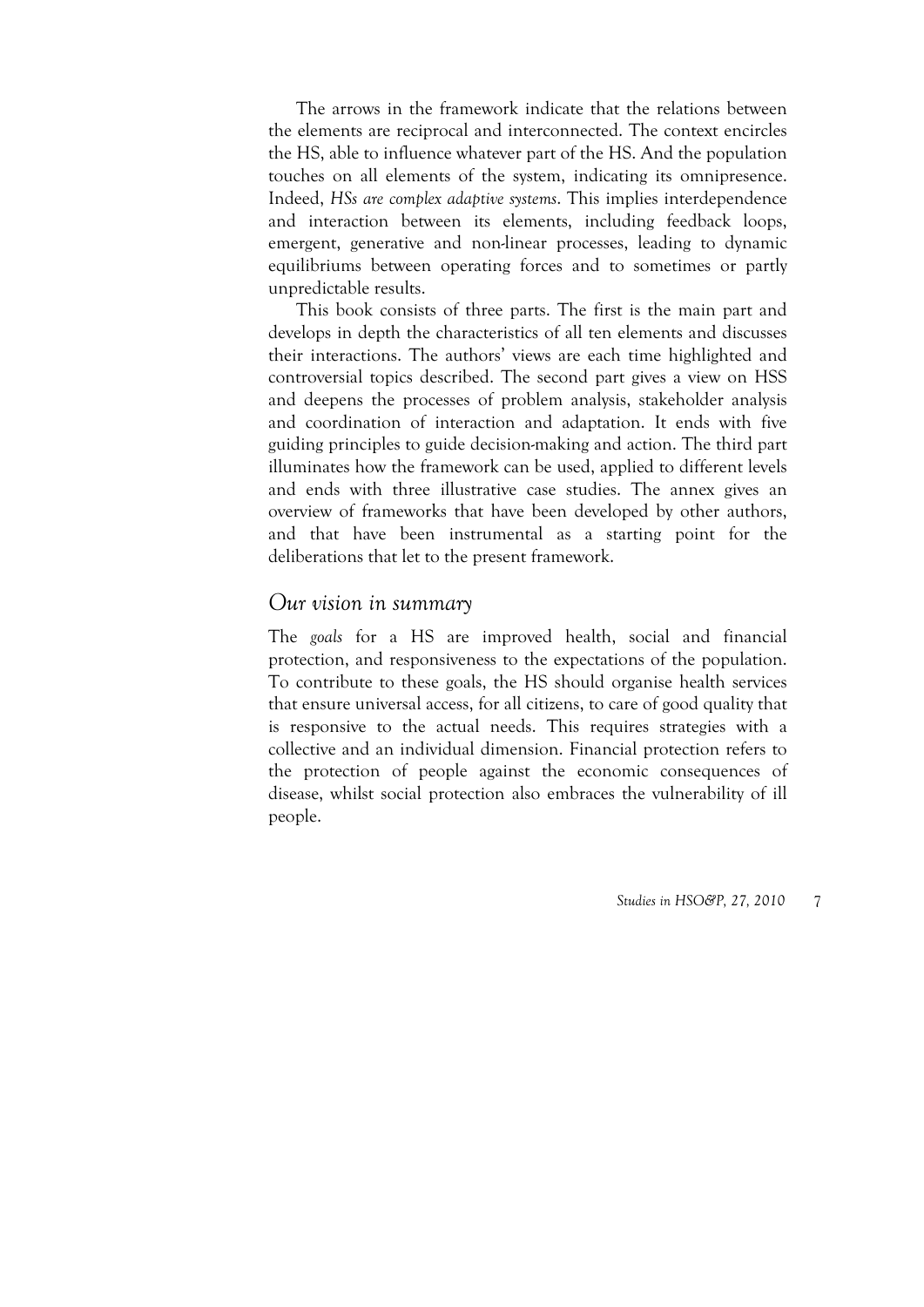*Access* relates to how many people can use a health service, while coverage is traditionally used to define the proportion of a target population that benefits from an intervention. Providing access implies searching for a balance between responsiveness to people's felt need and excessive medicalisation and overconsumption of health care. Utilisation rates can be used as an indicator of comparison. *Quality* of care and of other health service interventions comprises effectiveness, efficiency, safety, patient-centeredness, integrated and comprehensive care, continuity within and beyond a single episode of disease and beyond the visits to one specific health institution. *Responsiveness* is being responsive to the needs and demands of the population and its different subpopulations, at individual level and community level. Package of care should be defined taking into account both rationally defined health needs and the broader demand of individual patients and the population for health care. It should evolve along with changes in those needs and demands.

Often implicit, *values* influence the debates around HSs and the choice of directions. Examples are 'health care as a right', 'participation', 'solidarity', 'choice', 'autonomy', 'security and protection'; 'efficiency and effectiveness'; 'maximization or optimization'; 'individual and collective perspective'; 'a cosmopolitan or national paradigm of social justice', 'equity', 'sustainability'. The variation in interpretation and valorisation of values and principles and the underlying tensions result in major challenge to decide on common goals and values in a HS. The values at stake and the balance are unique in each context. Priority setting should take place at country level, in view of technical and rational criteria and broader societal values, whereby existing power balances cannot be ignored.

HSs are overall shaped and influenced by wider societal change and function as social institutions reflecting the society in which they are embedded. *Interaction with the context* involves a continuous reaction and adaptation to social, economic, technological, cultural,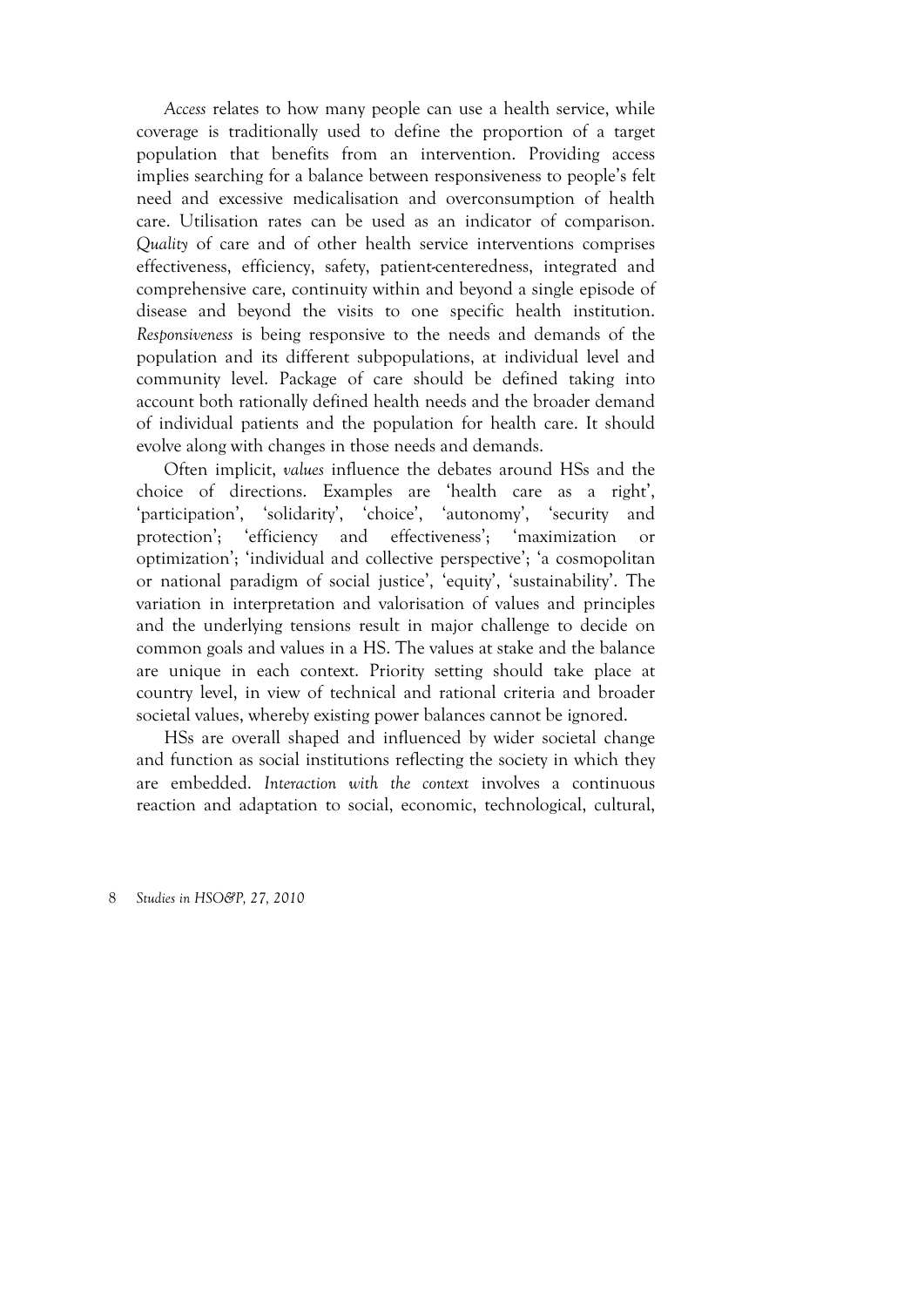political, regulatory and environmental developments and transitions over time.

*Health services* are all services that have as primary purpose the improvement of health. They are very diverse in nature and are delivered to the population via multiple modes and channels. The context of scarce resources, rationing and optimisation of results often leads to a selection of prioritised interventions. The choice for delivery platforms depends on the nature of the service, the capacity of these platforms and other factors such as regulation and disease burden. A strong HS is composed of a mix of platforms that is highly pathdependent, but somehow balanced.

The character of service providers can be described as private or public, for-profit or not–for-profit, formal or informal, professional or non-professional, allopathic or traditional, remunerated or voluntary, although boundaries are blurred. Most HSs are pluralistic, constituted of a complex mixture of categories, partly as a result of planning and organisation and partly due to personal initiative or spontaneous evolutions. We believe that at local level, HSs should function as an integrated system, meaning that there are no gaps in access, an optimal flow of patients and information and the patient is helped at the most appropriate level. The first line health services are at the core of this system.

The *population* is involved in the HS as patients or customers, but also as citizens having certain rights and obligations and as funders or even suppliers of care. The concept of participation includes a wide variety of approaches on a scale towards increasing empowerment, from mobilising people to contribute to inputs, over common decision-making processes, towards increased capacity to autonomously recognize and act upon situations. The striving for empowerment as an important goal, both at individual and at community level, needs different approaches at the supply and demand sides. As customers, people's health seeking behaviour is determined by choices that are usually based on a pragmatic and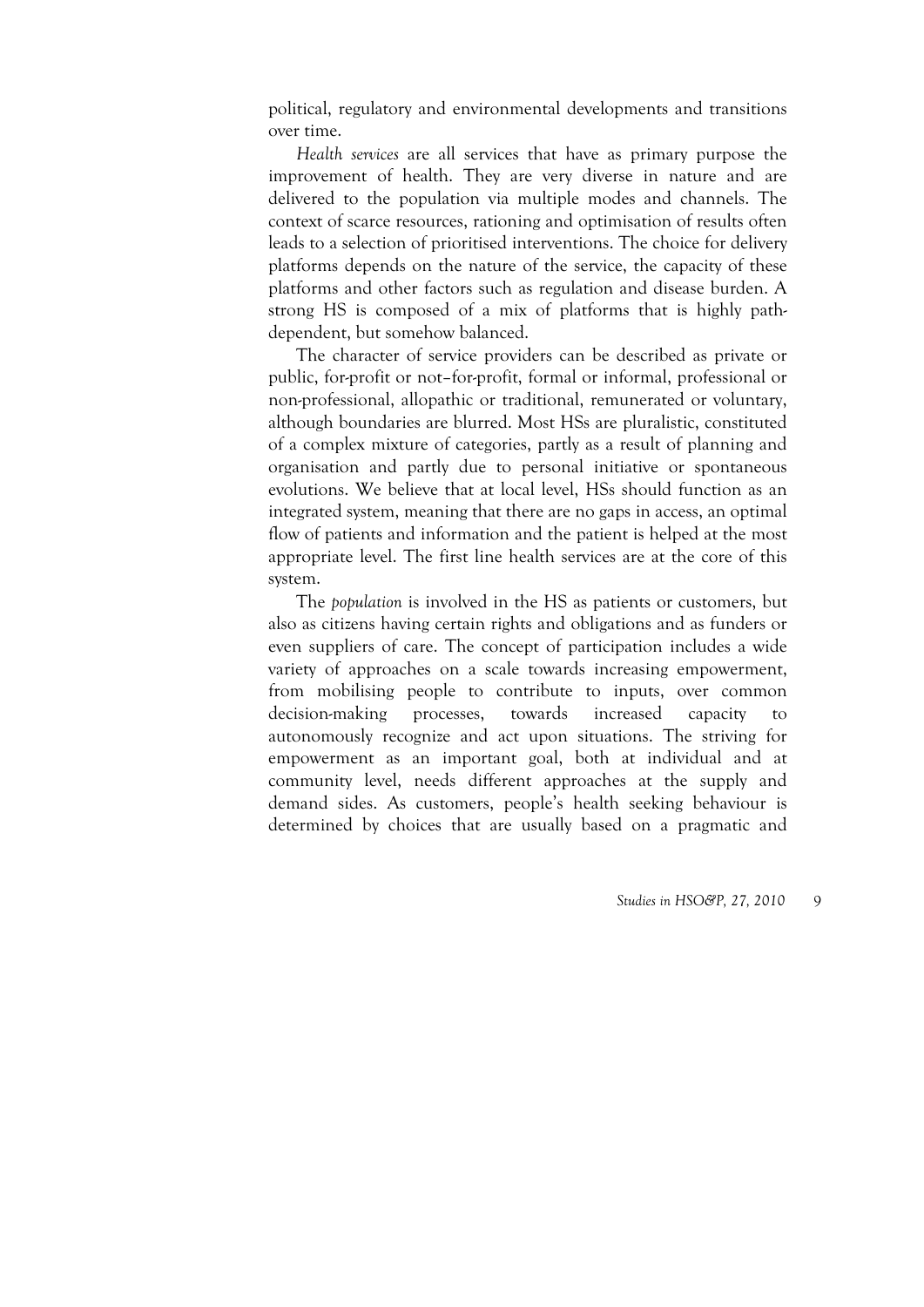eclectic basis. Important determinants are physical and financial access, the reputation of and trust in a provider or a facility and contextual socio-cultural constraints.

Service delivery is closely linked with all other elements in the HS. The availability of resources, especially qualified staff, and the organisation of their use determine the possibilities for service delivery. It is a governance task to determine the optimal delivery models for different health services in society and to steer and motivate providers to behave accordingly.

*Governance* is defined as policy guidance to the whole HS, coordination between actors and regulation of different functions, levels and actors in the system, an optimal allocation of resources and accountability towards all stakeholders. Although many actors have an influence on governance, there is a central role for the state in ensuring equity, efficiency and sustainability of the HS. This requires a strong capacity at the Ministry of Health (MOH), its decentralised structures and local governments. The HS is accountable to the population at all levels, from the individual provider towards the patient and from the MOH towards the overall population.

*Financing* involves the acquisition, the pooling and the allocation of financial resources in such a way that it contributes to goals and outcomes, taking into account equity, efficiency, accountability and sustainability. The way in which different health services are financed and how providers are paid influences directly what type of services are being delivered in which way and thus the access to services in general.

The transaction intensity of many health services makes professional staff one of the scarcest resources in many HSs. The *health workforce* can only meaningfully contribute to the performance of the HS, if health workers are available, competent and performing up to standards. To create an enabling environment, human resource management ideally consists of a mix of financial and non-financial incentives, control and sanctions and values and ethics.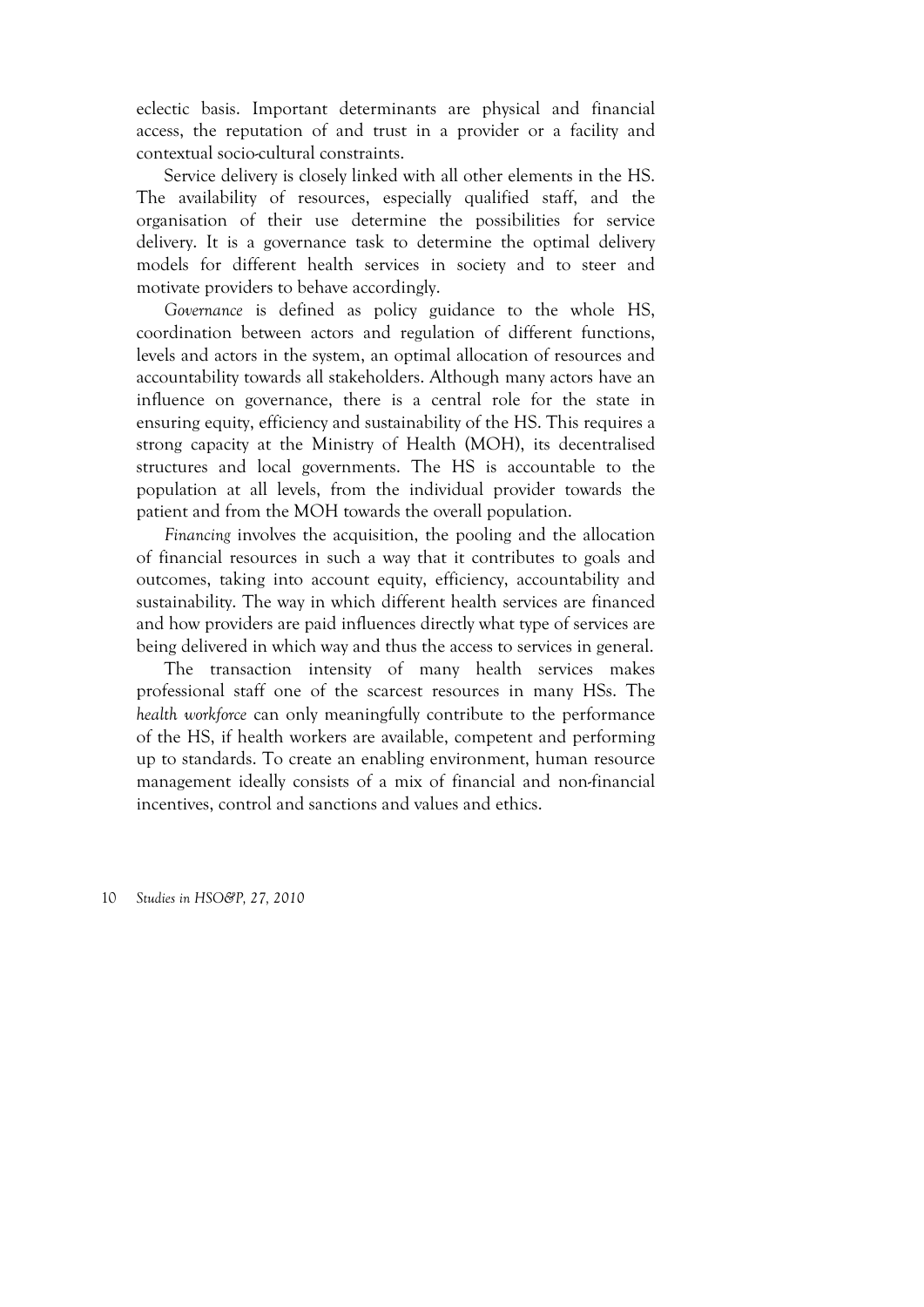Developing the HS *infrastructure* implies enough health facilities, within proper reach of the population that are well-equipped and wellmaintained. *Drugs* are a crucial commodity in any HS. Frequent problems are their poor availability, supply and quality, the poor financial accessibility and inadequate prescription or use.

*Information and knowledge* is needed for monitoring, evaluation and research, clinical decision-making, organisational management and planning, analysis of health trends and communication. The priority of routine information systems should be their potential to contribute to sound decision making, limiting the collection to those data that are necessary for that purpose and be kept as simple as possible. Knowledge and information needs to be shared in all directions, vertically and horizontally, so that the ongoing processes of research and practice can feed each other. This urges for research of all sorts, for pilot projects, for communication and sharing of results, and for the assessment of constraints to further implementation.

*HSS* is a continuous development to improve the performance of existing HSs. It involves a root cause analysis of problems and an analysis of the power and interests of important actors in relation to the issues at stake of their relations. HSS interventions often lead to tensions between actors and resistance to change, because they affect the existing power relations or the distribution of resources and because they require adaptations of actors. The steering of this process is part of governance and leadership, which encompasses the coordination the interaction and negotiation between actors; the creation of mechanisms for priority-setting; balancing of different interests; and steering actors. The following principles should guide any HSS efforts: 1) The most important capacities of HS need attention first: the governance function, the health workforce component and the service delivery component; 2) Strengthening the overall system capacity requires the coordination of efforts based on a *coherent* policy, vision and long-term view, clearly linked with goals and values; 3) Strengthening governance is a long-term effort, necessitating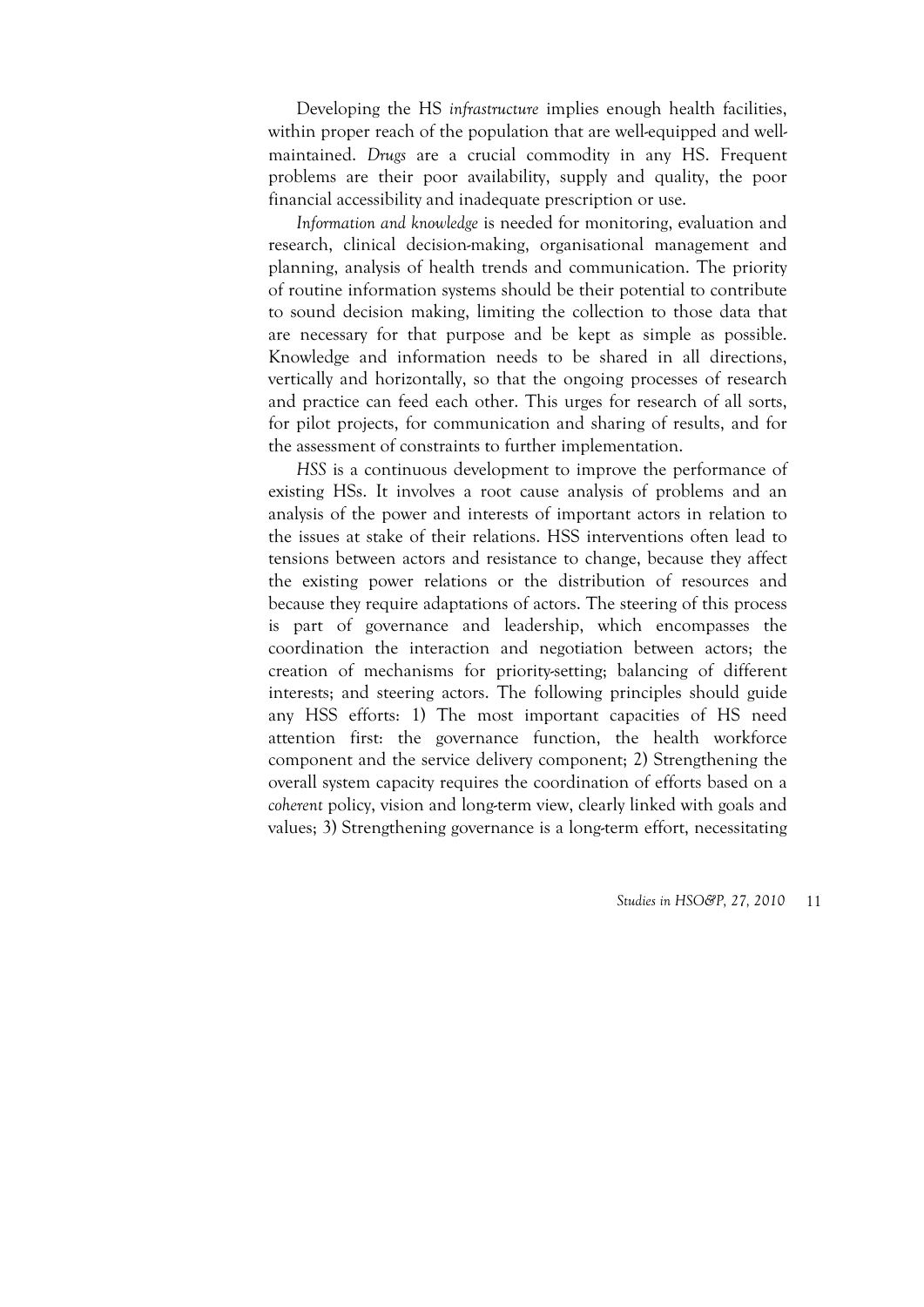continuity in time and the creation of structures to ensure institutionalisation of processes; 4) Alignment and coordination should be improved through dialogue, in addition to other steering mechanisms such as bureaucratic control and financial incentives; and 5) HSS entails a continuous interaction with and adaptation to context and transformations in time, in which gradual change prevails.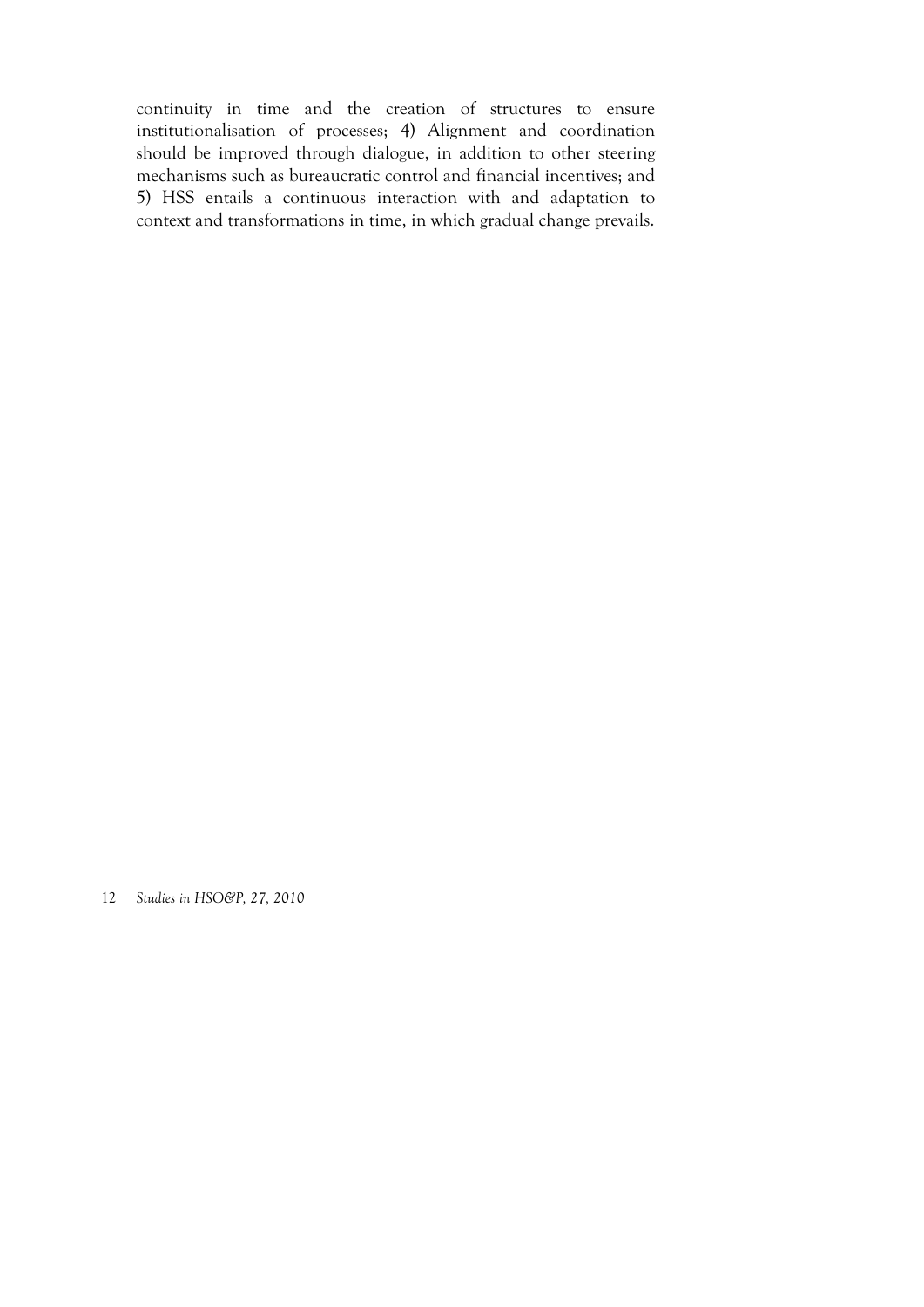# *Acronyms*

| <b>DCP</b>  | Disease Control Programme                                           |
|-------------|---------------------------------------------------------------------|
| DPH         | Department of Public Health                                         |
| <b>GERM</b> | Groupe d'Etude pour une Reforme de la Médecine                      |
| HIV/AIDS    | Human Immunodeficiency Virus/Acquired Immune<br>Deficiency Syndrome |
| <b>HR</b>   | Human Resources                                                     |
| HS          | Health System                                                       |
| <b>HSS</b>  | Health System Strengthening                                         |
| <b>ITM</b>  | Institute of Tropical Medicine                                      |
| Km          | Kilometre                                                           |
| LIC         | Low Income Countries                                                |
| <b>MOH</b>  | Ministry of Health                                                  |
| <b>NGO</b>  | Non Governmental Organisation                                       |
| PFP         | Private For Profit                                                  |
| PNFP        | Private Not For Profit                                              |
| WHO         | World Health Organisation                                           |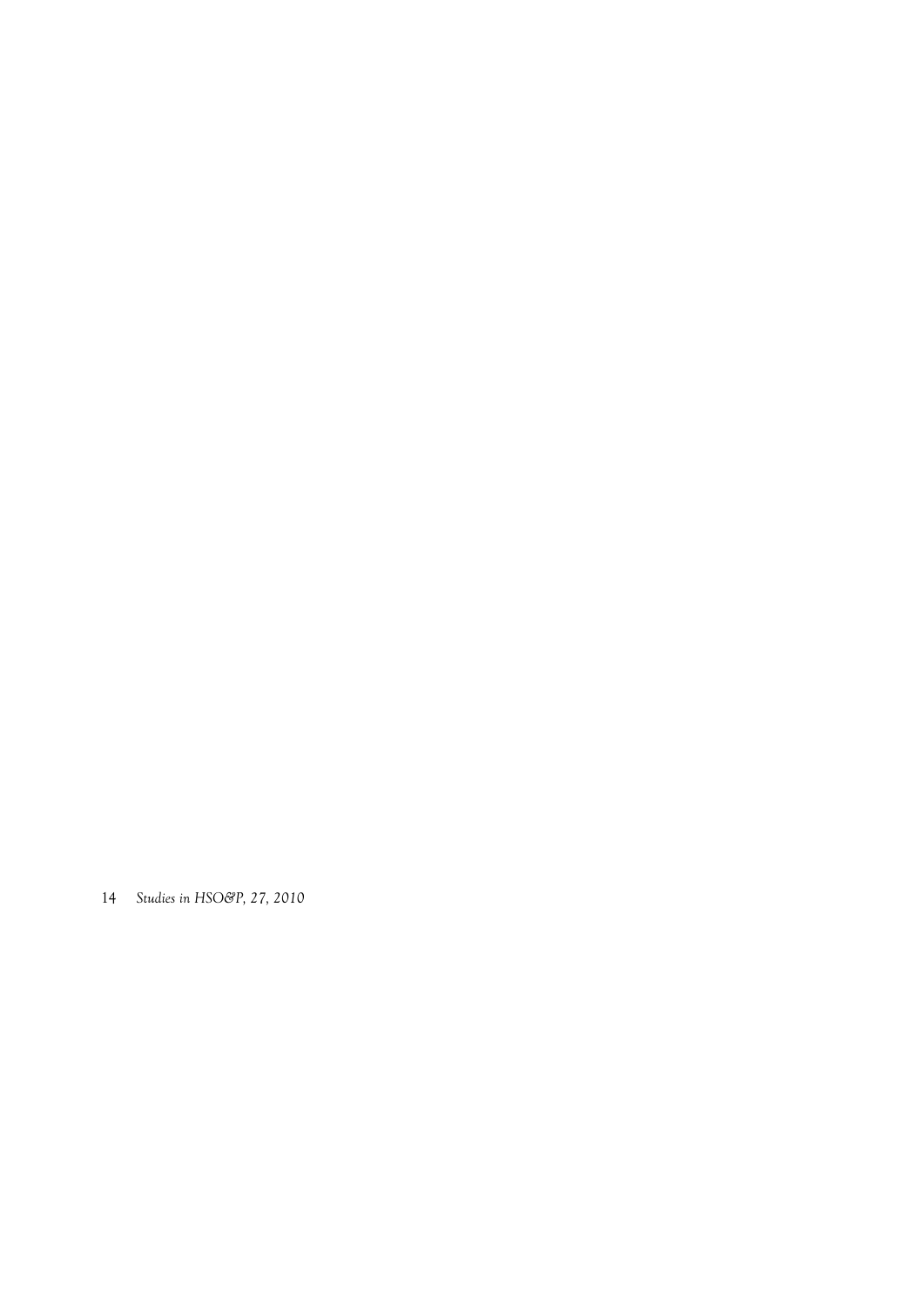# *Acknowledgements*

This document is the result of discussions within the Department of Public Health (DPH) of the Institute of Tropical Medicine (ITM), Antwerp. We owe great thanks to the staff and visiting colleagues of the DPH who have contributed to this document: Vincent De Brouwere, Valeria Campos Da Silveira, Claudia Hanson, Gorik Ooms, Katja Polman, Werner Soors, Yibeltal Assefa, Miti Katabaro, Peter Hill, Günter Boussery, Faustin Chenge, Yongyuth Pongsupap, Jean Van der Vennet and others. This document also has benefited from the ideas that have been developed for other papers that have been developed at the same time, especially that of (Van Damme *et al*. 2010).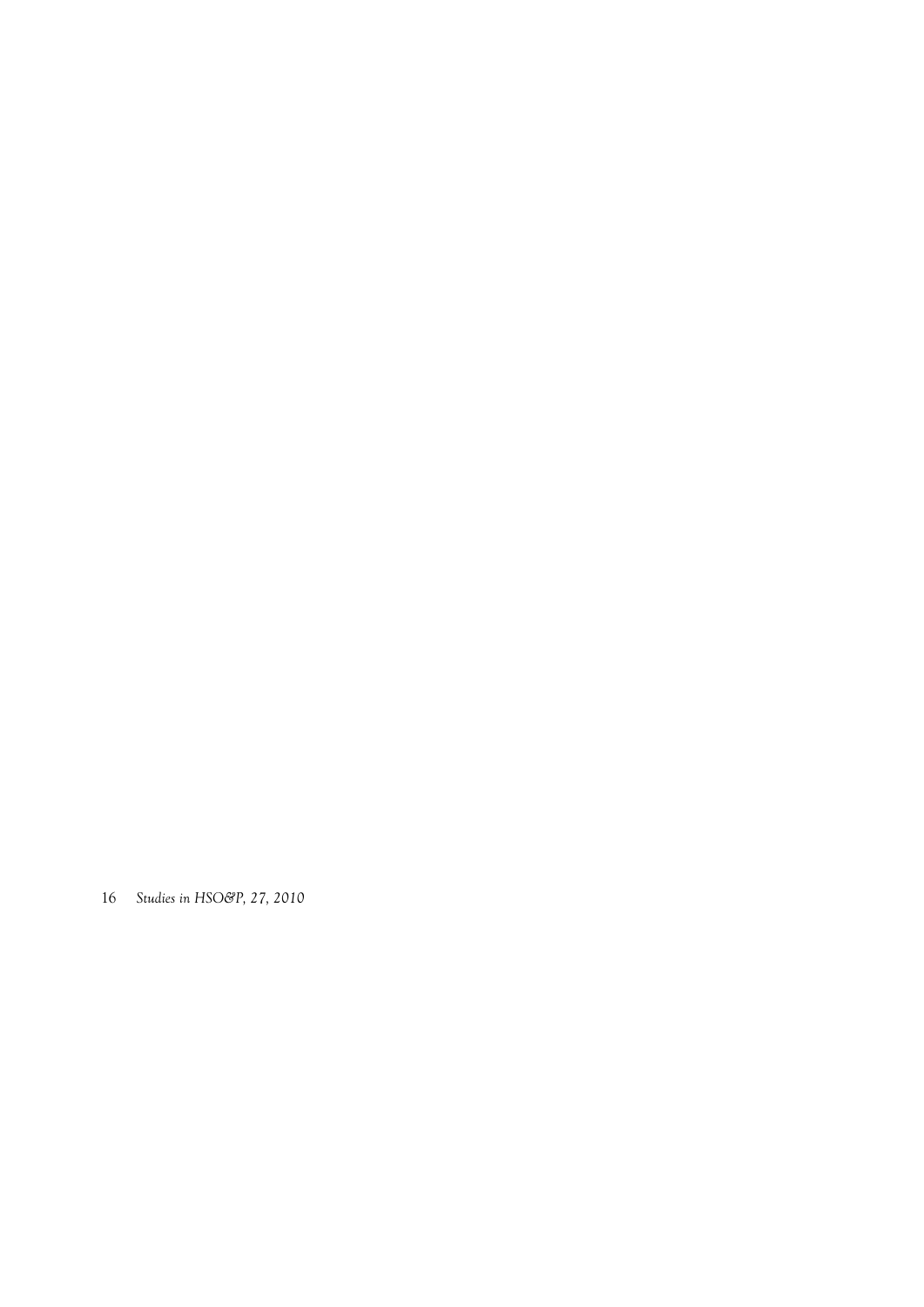# *Introduction*

## *Background*

The attention for Health Systems (HSs) and Health Systems Strengthening (HSS) has re-emerged in the frontlines of global debate since several years, but has become part of the domain of public health since the 1960-ies. During that period, characterised by a global context in which optimism and a comprehensive vision on personal and societal development and social values dominated, an awareness of the concept of a HS and of health gradually emerged, that included much more than the medical and technical focus of the preceding decades. Donabedian was one of the first to look at the interrelations and processes in health care and outcomes and to describe the quality of care in those terms (Donabedian 1978;Donabedian 2005). The Alma Ata conference was a landmark event in the development of primary health care and the linking of health with the broader context and development (Alma Ata 1978). In the period thereafter, the focus shifted gradually to a more focused approach of technically formulated interventions. This gave rise to a fierce and long debate between advocates of comprehensive and selective approaches, also framed as horizontal and vertical, or general health care versus disease control interventions.

The DPH of the ITM, to which the authors of this document are related, participated in the development of the primary health care movement and international public health. While being involved in action-oriented research, the department gradually deepened and broadened its own vision on public health and HSs (Kasongo Project Team 1981). Its approach to HS, more specifically health service organisation and the organisation of health systems at local level, was not only descriptive but also normative.

Departing from the basic assumption that health is the result of a balance between different domains of human life - physical,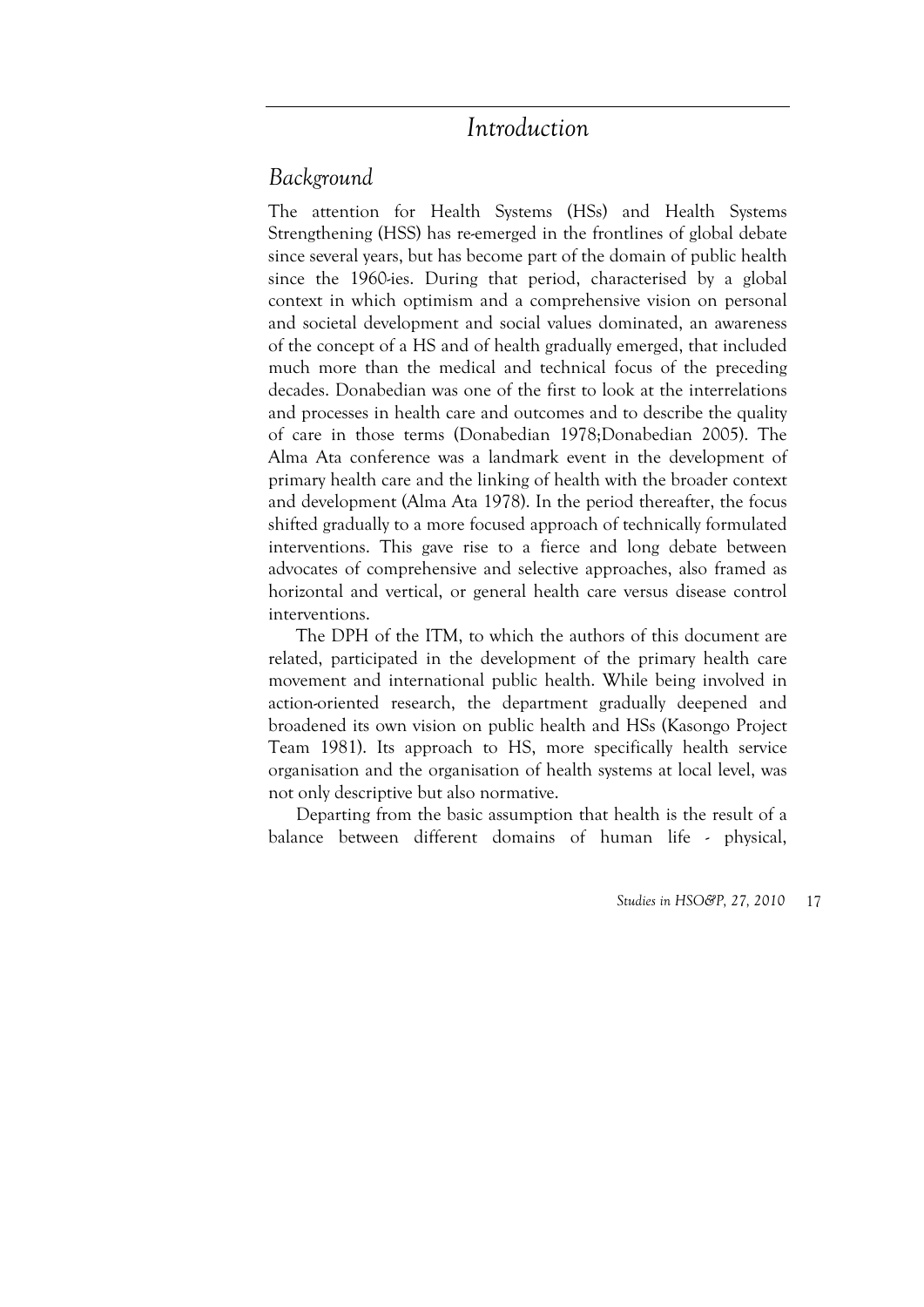psychological and social well-being (World Health Organisation 1946), the guiding principles for health service organisation were: the relativity of health and health care as a priority for people; the importance of participation of the population, not only understood as instrumental but also leading to empowerment; and the premise that decisions on health interventions should be technically sound and also guided by efficient use of resources.

Strategically and methodologically, analysis and action were guided by systems thinking, acknowledging that activities cannot be conceived in isolation and that there is a constant need for adaptation to and development with the context. This view is in line with the present concept of 'complex social systems'. It led to an emphasis on local planning and bottom-up approaches to influence policy-making. Systems' thinking indeed leads to reluctance to one-size-fits-all processes and systematic standardisation on issues where social dynamics and relations are as important as technical factors.

The conceptualisation of HSs at national level started in the eighties, with models that describe actors and processes. The broad definition of a HS as "all organizations, institutions and resources devoted to producing actions whose primary intent is to improve health" has become widely accepted, but the further elaboration into explanations and strategies has been subject to various interpretations (World Health Organisation 2000).

Frameworks for HSs serve different purposes, from describing or analysing existing situations to predictive and prescriptive models (Hsiao *et al*. 2009). The difference between various frameworks is not always obvious and many contain elements of all these aims. There are comprehensive frameworks for the national level, of which those of the World Health Organisation (WHO) are most dominant (World Health Organisation 2000; World Health Organisation 2007; World Health Organisation 2009). A HS analysis can zoom in, resulting in frameworks for subsystems. There are frameworks for specific 'building blocks' (e.g. a fund-flow framework), for the interaction between actors (e.g. a demand-supply framework) or between different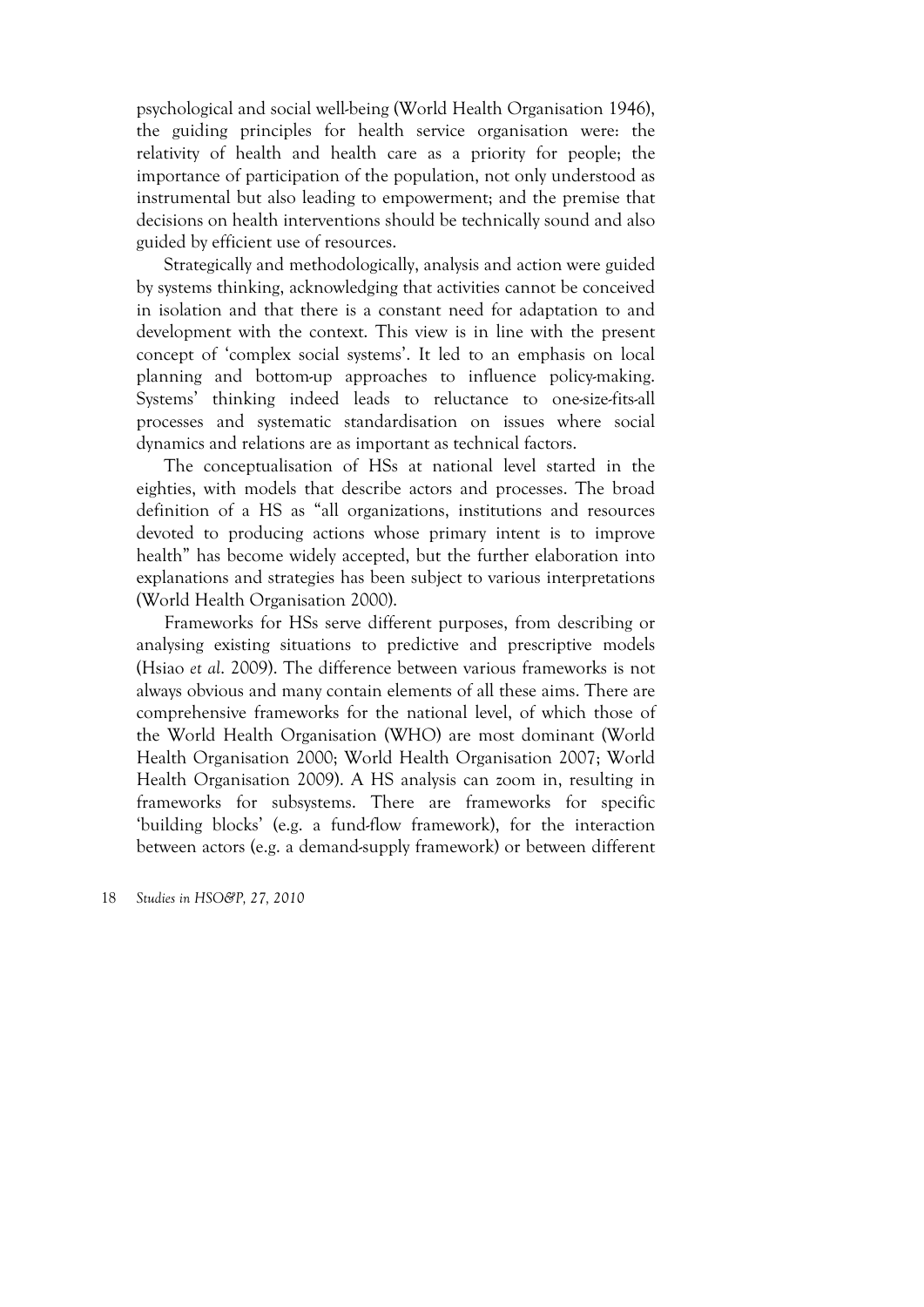components (e.g. frameworks for integration between programmes and health services). An important framework that is focused on the subsystem of primary health care, but that at the same time links very well with the overarching goals and other elements of the HS, is provided by the World Health Report 2008 (World Health Organisation 2008a). Lastly, HS can be looked at from different levels, which brings about frameworks for local health systems or individual health care delivery organisations. A more detailed description of existing frameworks over time is given in annex one.

## *Origin, aim and scope of this book*

The development of this book started from the felt need in the DPH of the ITM to re-clarify its ideas and visions on HS development. From its origin, the department has worked on HSs and HSS, although some terms were different from those used today. *This book aims at providing a framework enabling a comprehensive view on a HS, its composing parts and its functioning.* This framework is certainly based on a common history, but the thoughts of the authors are neither static nor entirely homogenous. Views continue to evolve, both in reaction to transitions in the world and inspired by new contacts and fresh ideas. Hence, the need to bring old and new ideas together and produce a snapshot of the current thinking. It can be a reference document for students, staff and any interested person, in their work on HS and HSS. It provides a comprehensive vision, explaining general concepts and giving detailed descriptions on specific topics and subsystems within HS(S). It deals with questions such as: What is a HS? What do we understand by HSS? What are the relations and tensions between different points of view? The book aims to reflect a spectrum within our 'schools of thought' on HS matters.

The starting point for this book was a literature review on HSs and HS frameworks for HSS. Some of the studied frameworks are briefly highlighted in annex one. Combining these insights with those developed by the DPH over the course of its existence, a proposition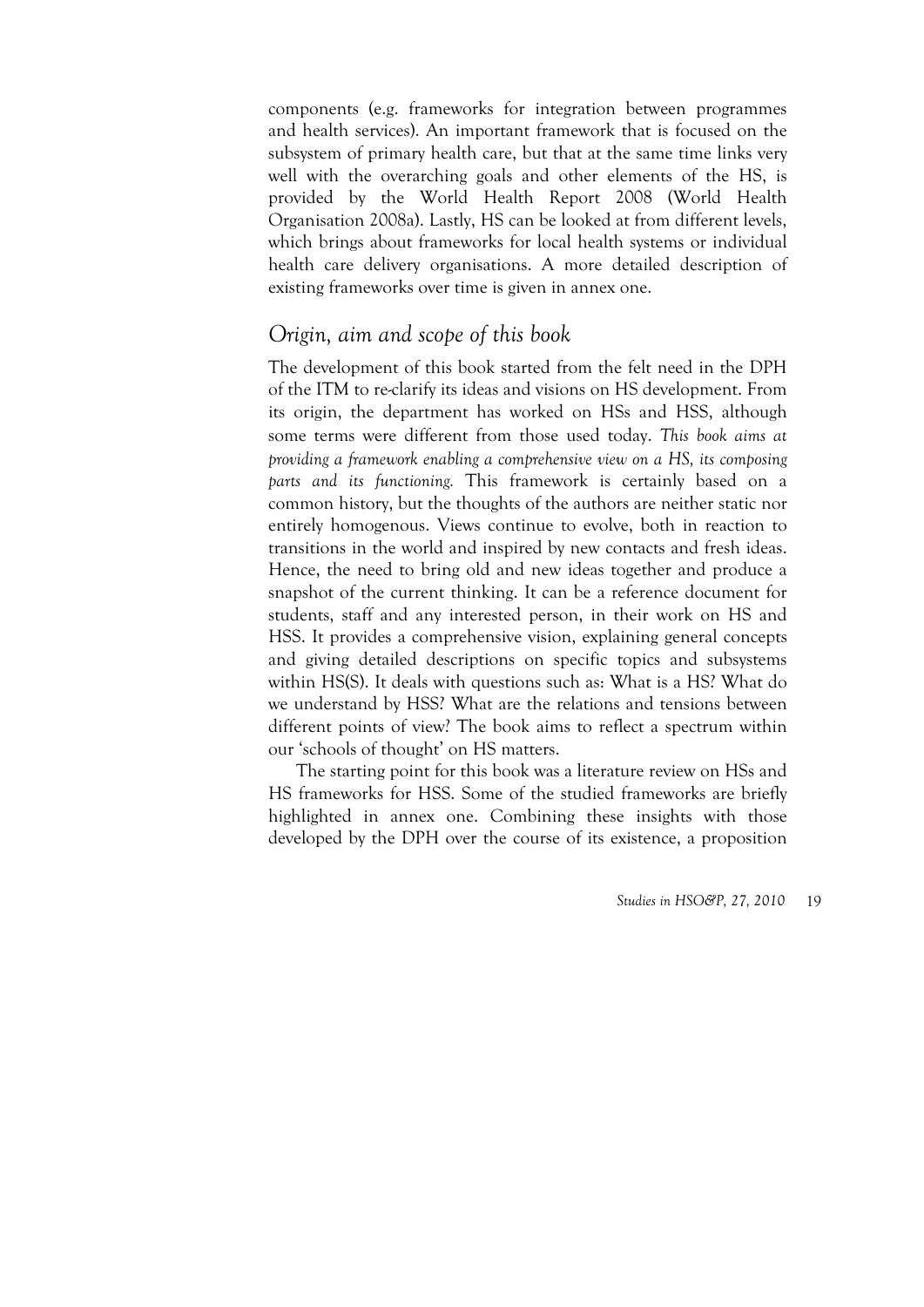was formulated and discussed in five consecutive meetings. The participants of these meetings were experts of different departments of the ITM and experts of collaborating institutes. These discussions led to the drafting of a discussion text, which in several consultative rounds was amended by other reviewers. The application of the framework was tested with MPH students and in case studies which were presented at the Geneva Health Forum 2010. A few examples of these applications are given in annex two. Over 30 people took part in this reflection and formulation process. The final version of this book has been further refined and edited by the group of authors.

This framework primarily serves an analytic purpose. It is meant to analyse the structure and functioning of HSs at national, meso- or micro-level. It is possible to compare the outcomes or ways of organising elements of different HSs with each other, but this book does not give a classification of HSs. In order to be able to compare specific interventions across HSs, such a typology would be useful. The existing attempts for typologies include characteristics like the level of income of a country, its institutional financial arrangements, the availability of human resources, kind of service delivery and the health status of the population. Most classifications don't lead to a clear relation with performance and thus it seems very difficult to construct a predictive and/or prescriptive framework (McPake *et al*. 2009; Paris *et al*. 2010; Riley 2008). Nevertheless, the links between the different elements in our framework help to understand the relationships between certain HS characteristics.

Policy-makers and implementers also need strategic frameworks that help to decide what to do, how to do, and what results to expect (Reich *et al*. 2009). We believe that one universal framework for such purpose is not possible. However, the analysis of specific HSs with frameworks like ours and the meta-analysis of these applications will contribute to a number of principles for action. In the second part, we list a number of guiding principles for HSS.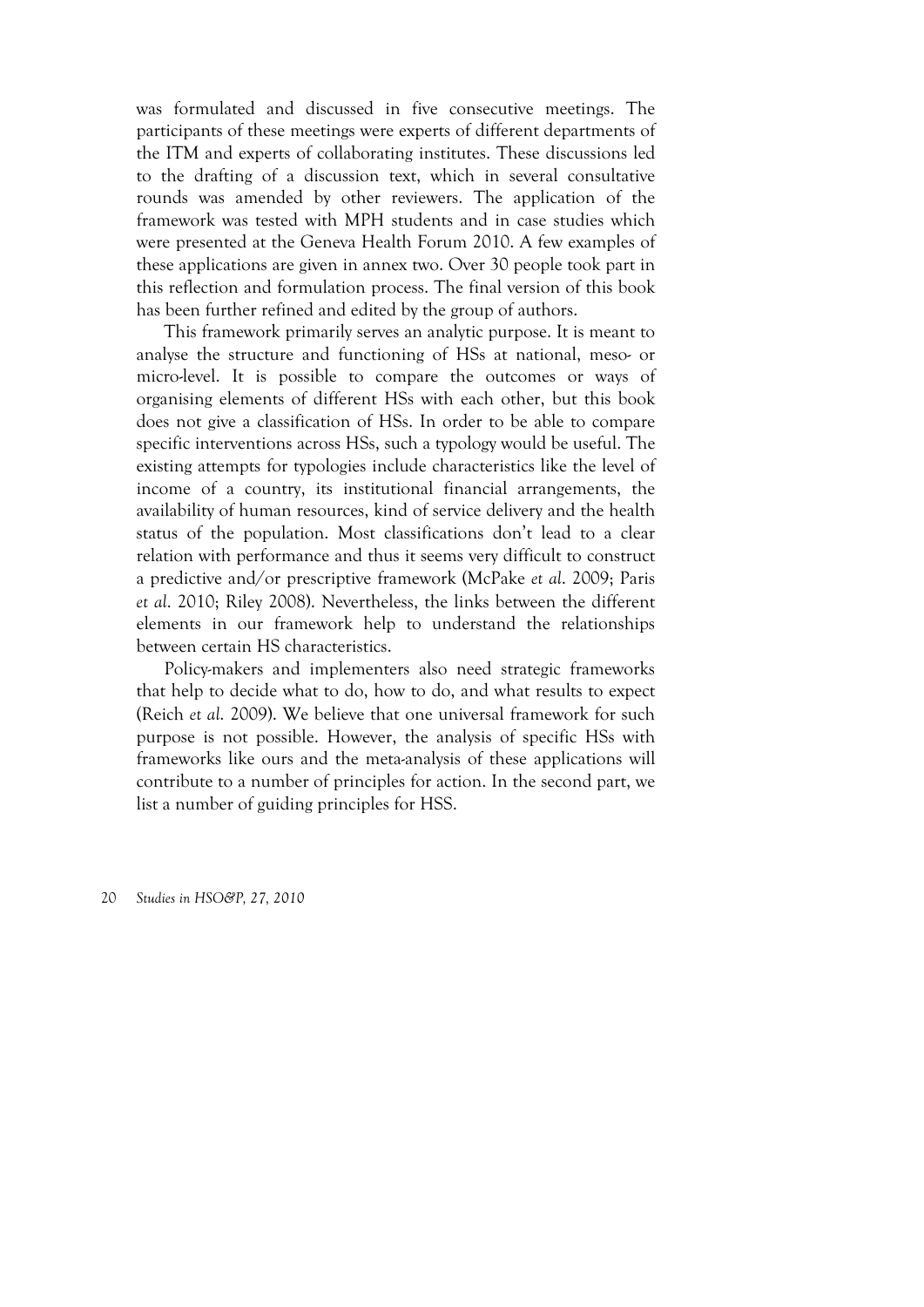# *A framework for analysing health systems*

This paper's framework incorporates common elements of many frameworks such as the WHO building blocks, but intends to go further (World Health Organisation 2007). It emphasises that a HS should be geared towards outcomes and goals and that HS are and should be based on values and principles. Resources are present as input in the HS, but we consider the organisation and delivery of health care services the most central element. Besides this, HSs interact with the population and with other actors, in a particular context. This brings us to a framework consisting of ten elements: 1) goals & outcomes; 2) values & principles; 3) service delivery; 4) the population; 5) the context 6) leadership & governance; and 7-10) the organisation of resources (finances, human resources, infrastructure & supplies, knowledge & information).



**Figure 1. The HS framework in its generic form**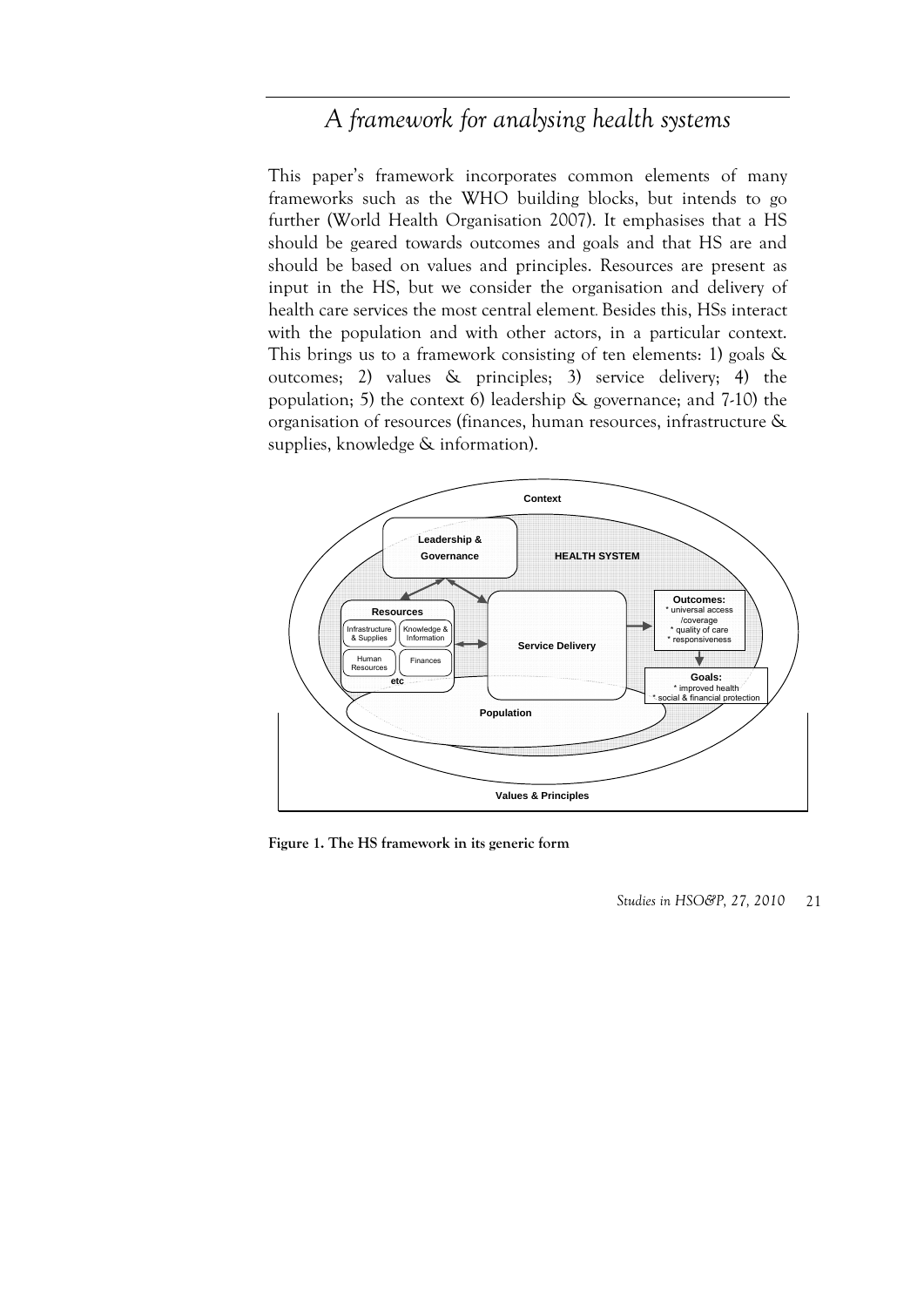The framework is compatible with a view on HSs as complex adaptive systems. It suggests that elements are interdependent. There are a lot of possible interactions in all directions between the elements, such as feedback loops, generative processes and emergence. Processes in such a system are often non-linear result from forces operating between dynamic equilibriums. Besides, HSs are open systems and influenced by context and history.

This is the most basic form of the framework, which can be used to analyse an existing situation systematically. It can be used at different levels (national, district, health care organisation) or for particular problems. Some applications are attached in Annex two. We will elaborate how the context of each element and the relationship with other elements can be described, to enable the use of the framework. We will make our views on the elements and interactions explicit. Thereby, we present a vision on a HS and HS strengthening that is based on values and principles, which is a normative application of the framework.

## *Goals & Outcomes*

Values, goals and outcomes are strongly related with each other, but are not the same. Values underlie the choice of goals of a HS, which determine the outcomes to strive for and the choice of strategies that will be put in place to reach these outcomes. In the outcomes  $box<sup>1</sup>$ , we place the direct results of the organisation of the health care system and the delivery of care. Attributes like efficiency, sustainability and others also could be mentioned there, but we consider these as underlying values that are important for all the processes in the health system and discuss them in the next chapter.

22 *Studies in HSO&P, 27, 2010* 

 $\overline{a}$ 

<sup>&</sup>lt;sup>1</sup> We prefer to see access, quality and responsiveness as 'outcomes' instead of 'outputs', since this is a step further in the process. Outputs are measurable products of health services leading to outcome, for instance, the coverage of specific interventions.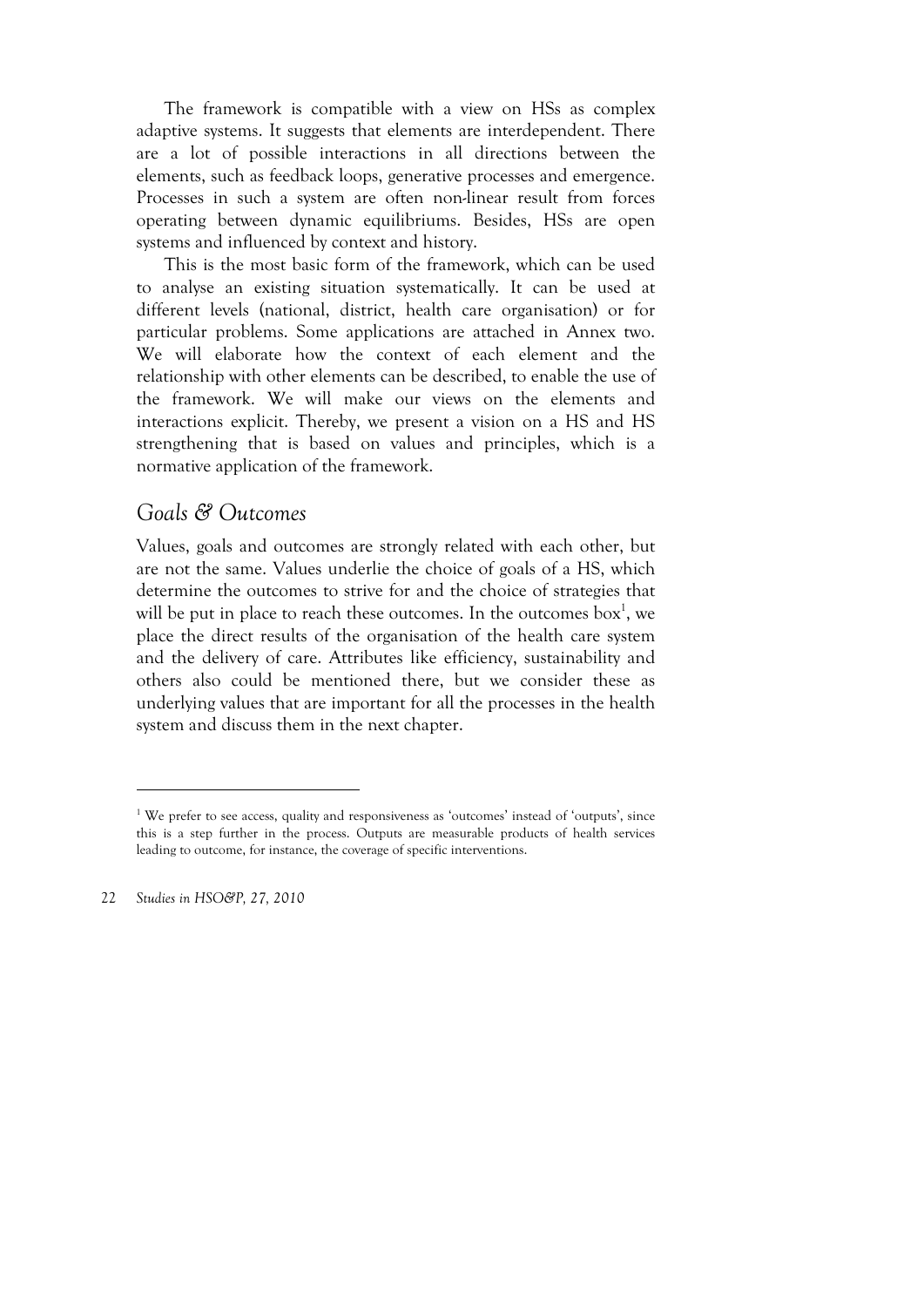Goals represent the final sought impact of HS measures. Their attainment is not dependent on the HS only, hence its place in the framework partly outside the HS. Social, economic and other determinants of health have a major impact, especially on health outcomes and on well-being and satisfaction of people in general. Social and financial protection is also influenced by the wider institutional arrangements in and the organisation of society.

In the literature, both goals and values are used as general terms, but there are important differences in nuance of interpretation and in the choice of balance between the goals and values which reflect underlying fields of tension. The interpretation of goals and the choice for a balance between goals is a reflection of the interests, and the underlying values among actors inside a country or local health system. This is also influenced by the power of different actors in the HSs, the political context and the influence of external actors. This is further elaborated in the chapter 'interaction with the context'. It is an element of governance to make these different values and tensions explicit, to coordinate and steer the process of negotiation in a transparent way and to give accounts to the actors in the process and the population about the choices made. Tools for assessment of these goals depend also on the interpretation and usually capture only part of the reality.

The goals for a health system have been described by the WHO in 2000 as: improved health, social and financial protection, and responsiveness to the expectations of the population (World Health Organisation 2000). The term responsiveness is the most debated term. In our vision, the core function of the HS, in order to contribute to the above goals, is to organise health services. Health services is a broad term that includes a range of benefits, such as programmes, interventions, goods and services (World Health Organisation 2007). The outcomes of service delivery are: universal access for all eligible citizens, to care of good quality that is responsive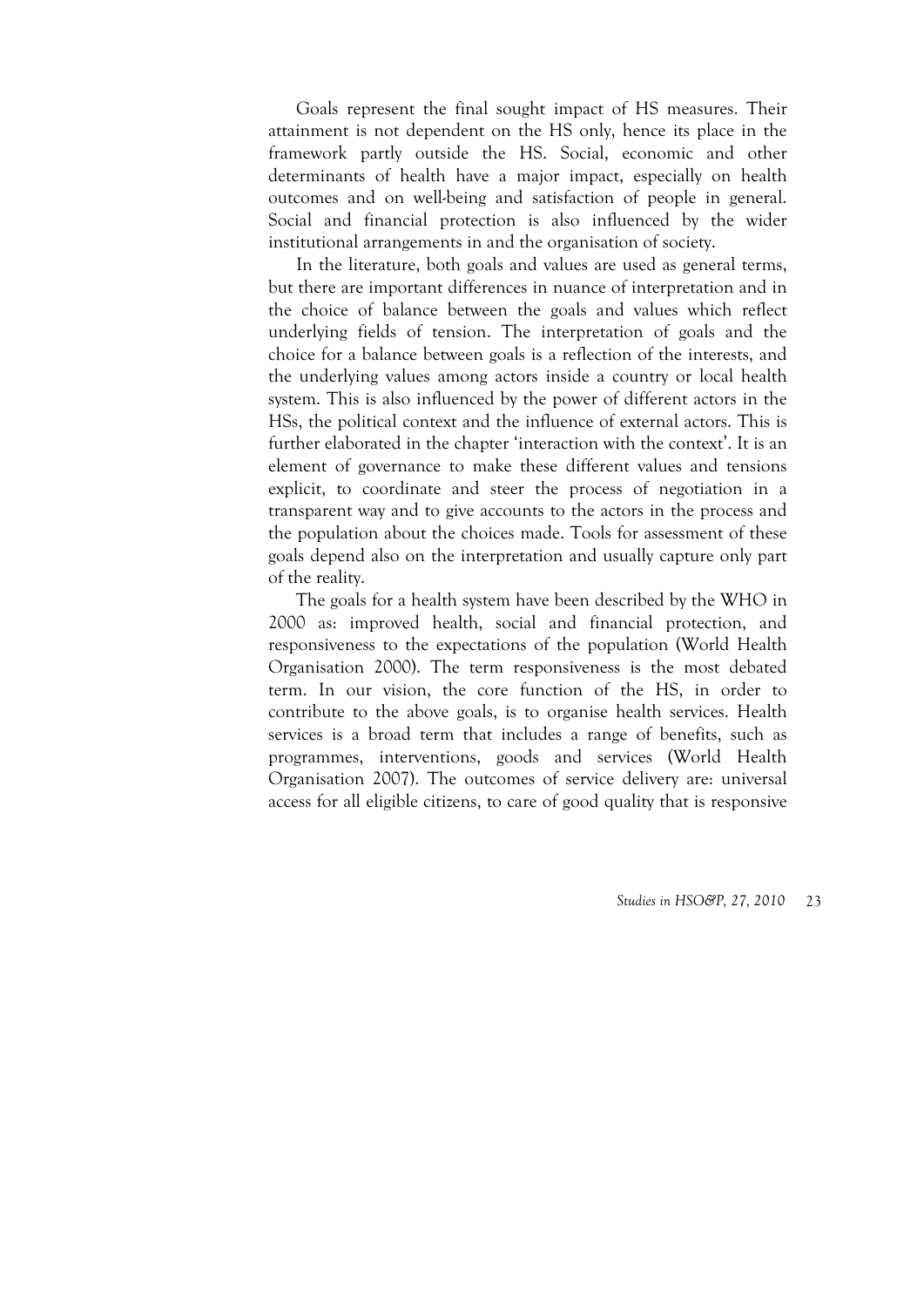to the needs of people.<sup>2</sup> We will discuss each element separately and clarify our specific interpretation of it.

#### IMPROVED HEALTH

Health can be considered narrowly as 'absence of disease' or, more holistically, as physical, mental and social wellbeing (Alma Ata 1978) and WHO foundation, 1946. Improved health is often measured as a decrease in burden of disease, with indicators such as crude and disease-specific mortality rates, Disability Adjusted Life Years, Quality Adjusted Life Years and Disability Adjusted Life Expectancy, which capture mainly the first aspect of improved health, the bio-medical aspects of health. It is difficult to capture the broader definition of health in an indicator that could be measured at population level.

We agree with the WHO concept of health. The HS can contribute to improved health by focusing both on the population dimension (for example through prevention and health promotion that aims at decreasing the disease burden) and on the individual level through provision of curative and rehabilitative care.

#### SOCIAL AND FINANCIAL PROTECTION

Financial protection refers to the economic consequences of disease and usually refers to arrangements for access to care of decent quality and for ensuring income and financial support in case of sickness. The ability of a country's HS to offer financial protection to its population is an important factor in creating trust towards the HS. In most countries, there are several coexisting systems to cover different parts of the population, which will be further described in the section on financing. An assessment of the attainment of this goal comprises process indicators (description of financing systems including taxation, analysis of national health expenditure accounts) and their effects, for

24 *Studies in HSO&P, 27, 2010* 

 $\overline{a}$ 

<sup>&</sup>lt;sup>2</sup> We have placed responsiveness under intermediate outcomes instead of under final goals, since we consider it closely linked to health services.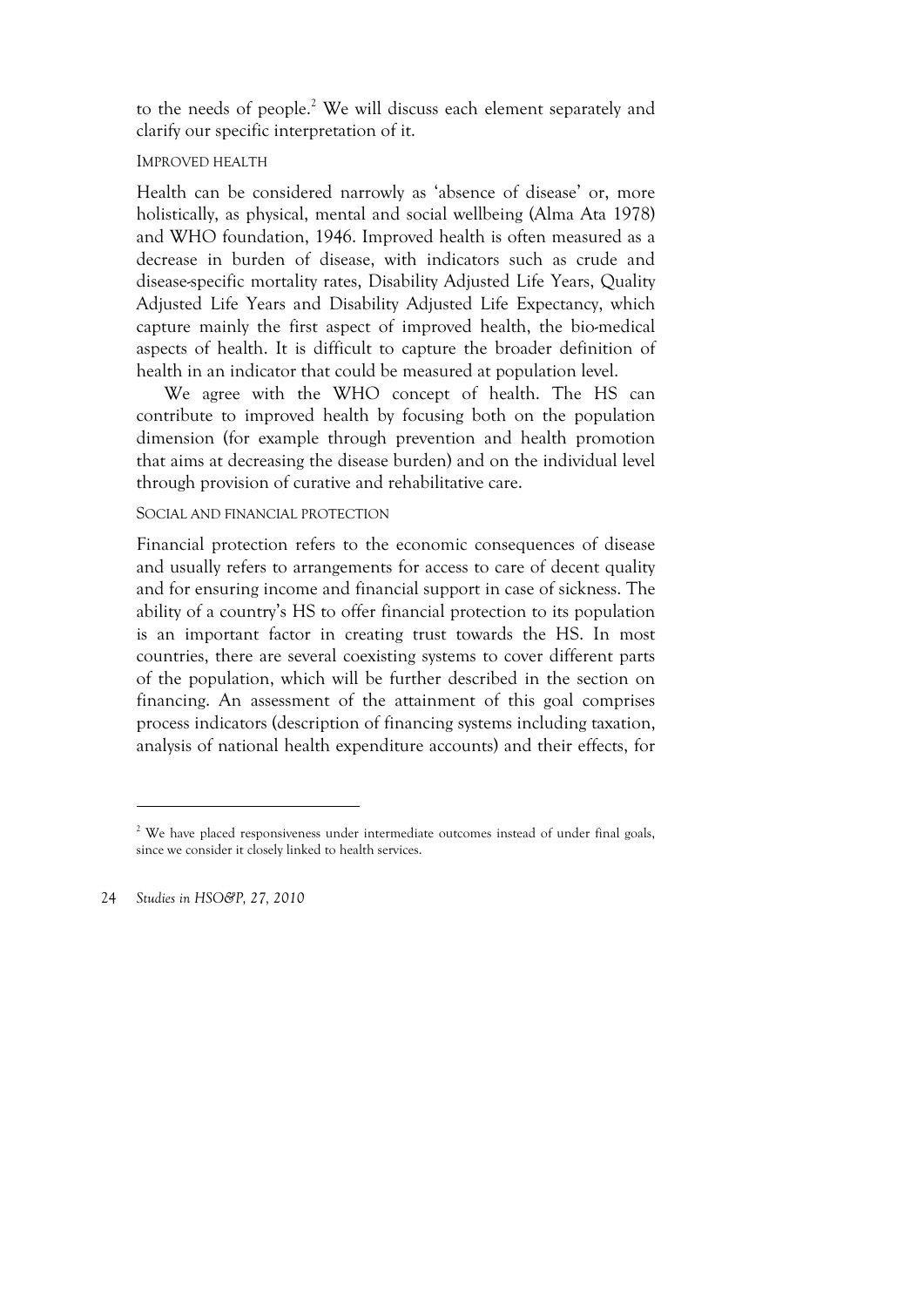instance the number of people experiencing catastrophic health expenditure and population differences in health status.

Social protection is a broader concept. In our vision, it also embraces addressing the vulnerability of people who have fallen ill, for example, to social exclusion. Social protection implies provision of services for relief from deprivation (e.g. ensuring access to health and other social services), but also addressing more structural causes of inequity and power imbalance in the context (Michielsen *et al*. 2010).

#### ACCESS & COVERAGE

1

Access and coverage are related terms. **Access** relates to how many people can use a health service. It has different dimensions of which the important ones are: financial accessibility (affordability), psychological accessibility (acceptability) and geographical accessibility. Universal access implies organising HS to provide affordable and accessible health services that are acceptable to all. **Coverage** is classically used by epidemiologists and disease control programme managers, to define the proportion of a target population that benefits from an intervention<sup>3</sup>. Coverage implies the notion of an objective to be achieved and targets which can be set. Coverage is also used for other interventions in the HS, such as health insurance.<sup>4</sup>

Tanahashi has shown how the term coverage can also be used for general health services and what is the relationship between coverage and access and we have visualised this in figure 2 (Tanahashi 1978). The Tanahashi model is conceptually similar to the Piot-Fransen

<sup>&</sup>lt;sup>3</sup> The term coverage is here used as actual coverage. Sometimes, coverage is used to denote the distribution of a certain intervention among the population, without the actual use of this intervention. This is a potential coverage and related to the provider capacity to deliver an intervention (Tanahashi 1978).

<sup>&</sup>lt;sup>4</sup> In health policy and public health literature, universal coverage refers to universal access to a specified package of health benefits and social protection. Access may be increased by broadening the package (depth) or extending the reach to excluded groups in the population (width).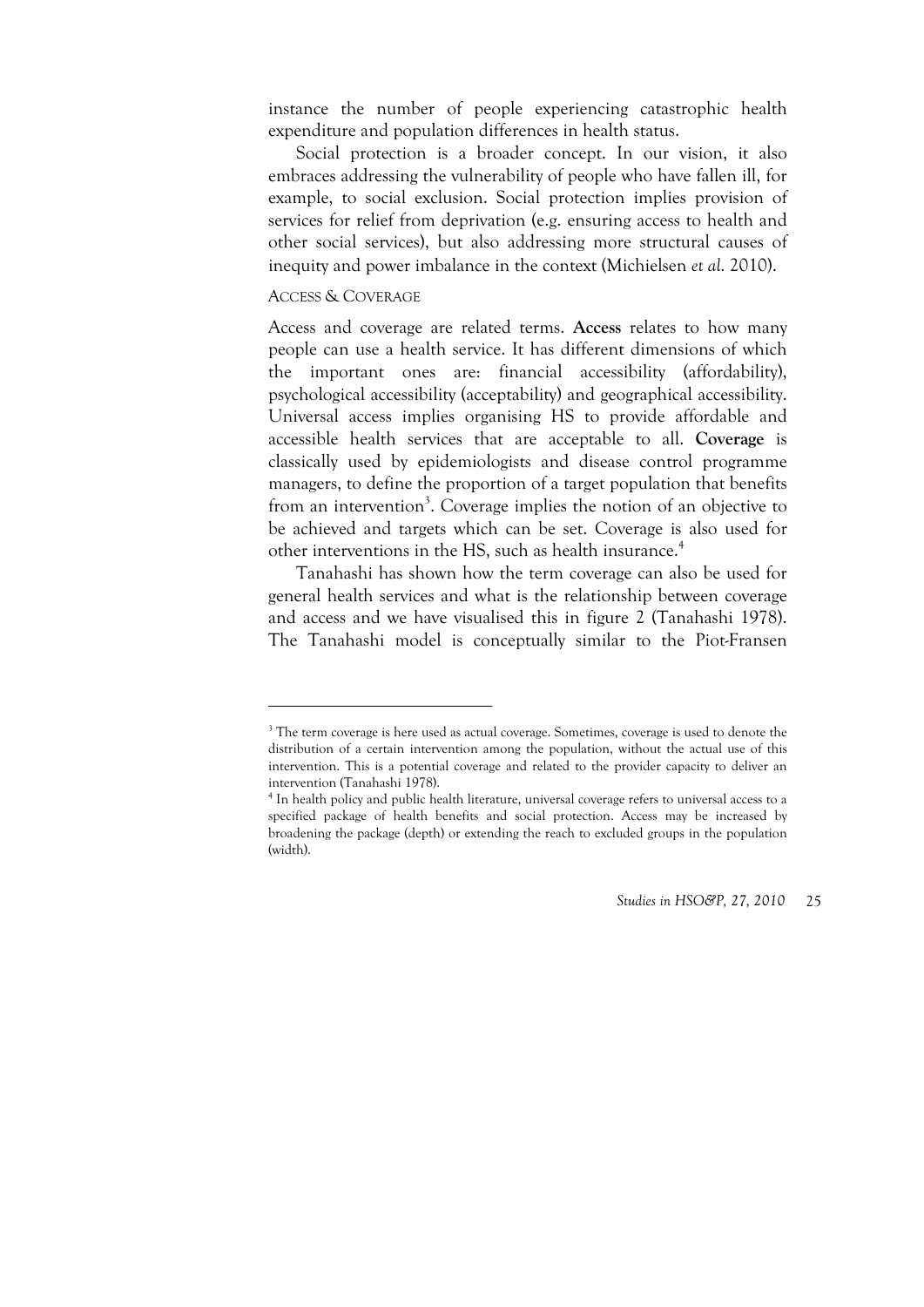model (Hayes *et al*. 1997). It somehow makes explicit and visualises the different bottle-necks in the health seeking behaviour process.



Number of people

**Figure 2. Coverage and access to health services (based on (Tanahashi 1978)** 

The picture shows the multiple layer dimensions of access and coverage. Coverage is measured as the ratio of services in relation to the target population and follows the planner's perspective. Access takes the user's perspective and has different dimensions, the most important ones being the physical, financial accessibility and the acceptability of health services. **Utilisation** is the number of people who actually use a particular service (the actual contacts with the service, as related to the population).

The assessment and measurement of access to general health services is methodologically difficult. Firstly, because access is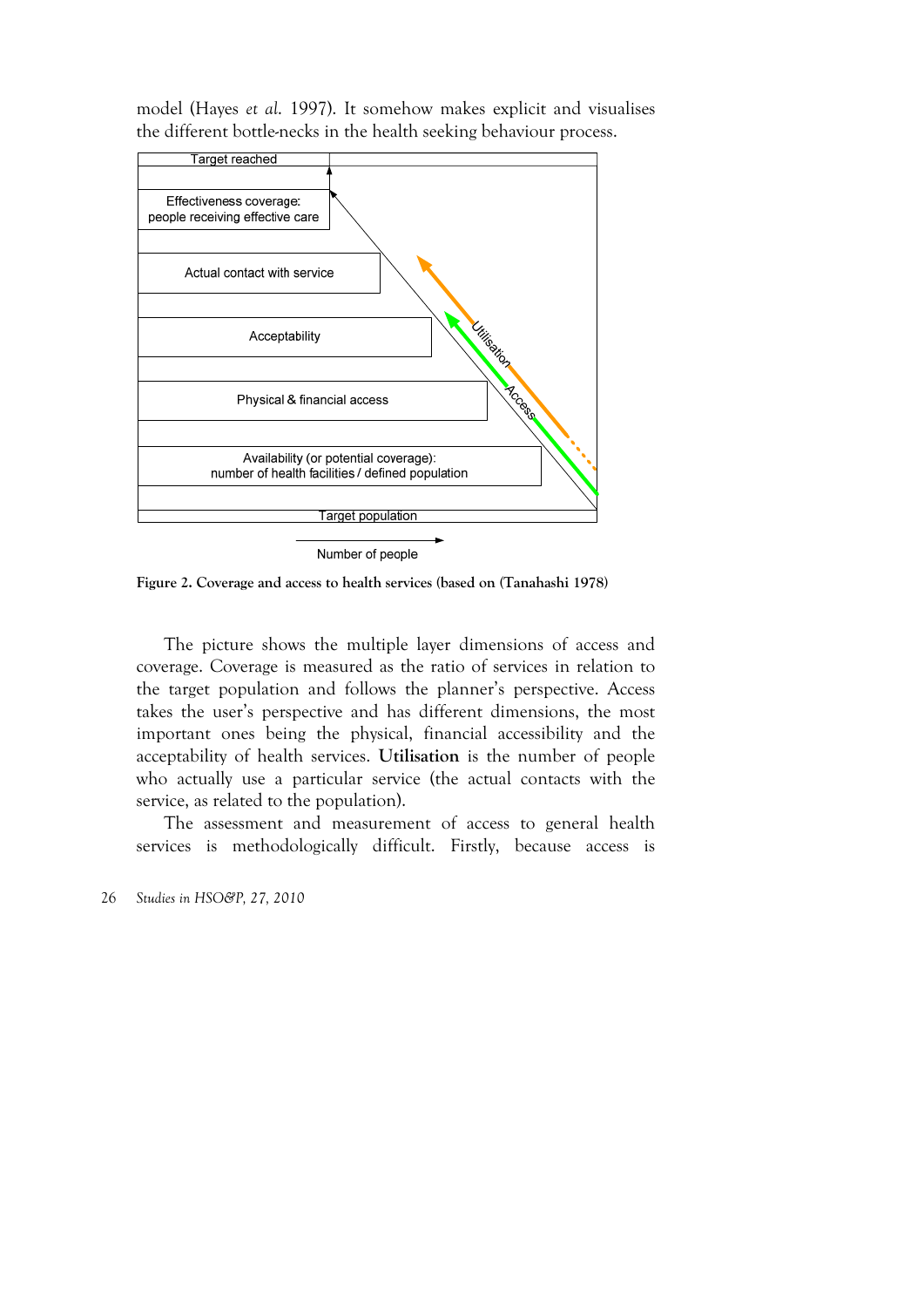multidimensional. It might be visualised in spider diagrams, but there is not one comprehensive or composite indicator that captures all dimensions. Indicators for the availability are the number and distribution of health facilities & beds, possibly with additional information about the type of facility and the differences in distribution across subpopulations. Geographical access is often expressed in terms of the proportion of people living within 5 km of a health facility, but in order to interpret such figures one needs a detailed description of local health systems. In urban areas, affordability is usually a stronger determinant than physical access. In order to describe the package of services to which access is available, other indicators are used such as general basic capacity (% of facilities meeting a defined standard related to amenities, equipment, infection control, human resources and available drugs and diagnostics and capacity for specific health problems, such as child health, malaria, safe motherhood). Quantitative indicators need to be complemented with qualitative data, which measure the less tangible dimensions of both access and quality, for instance with questionnaires and interviews. Utilisation rates are often used as proxy indicator for access to health services because maximum accessibility is assumed to result in optimum utilisation, but this is a very crude indicator.

A second difficulty for the evaluation of access is that there is no real standard. For certain interventions, such as immunisation and health insurance, the desired coverage is 100% of the population. This can be measured as the percentage of people that have been immunised or have health insurance. However, for general health services, the desirable utilisation is not easily determined. There is no 'ideal' utilisation rate, for any defined community. It is also influenced by other factors (such as burden of disease and the presence of selfcare and support in a society). A balance needs to be found between responsiveness to people's felt need and excessive medicalisation of health problems with overconsumption of health care as consequence. Utilisation rates are therefore best used as an indicator to monitor the effect of changes in the situation, instead of as an objective to be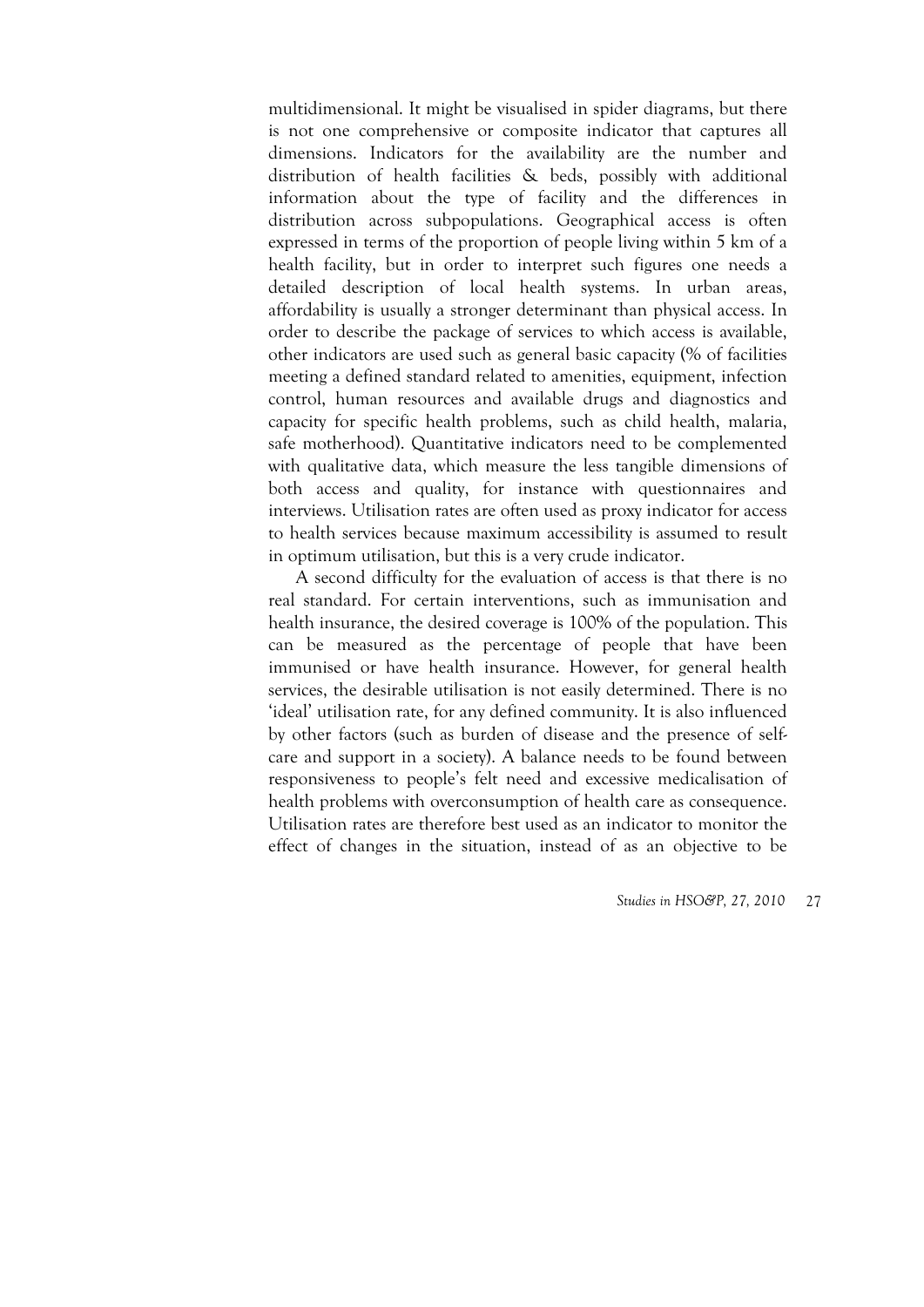achieved or as a benchmark between different institutions in the same or similar areas.

#### QUALITY OF CARE

The definition of quality of care very much depends on the perspective of the actor. The patient will define it differently from the manager; the manager will define it differently from the health care provider, etc. This makes productive discussions on quality of care so difficult. For us, quality of care (and of many other health service interventions) comprises the following components: effectiveness, efficiency, safety, patient-centeredness (giving information, shared decision making, combining a biomedical, psychological and social perspective), integrated and comprehensive care (addressing the needs for curative care, prevention and health promotion), continuity within and beyond a single episode of disease (dimension of time) and beyond the visits to one specific health institution (dimension of place) (Unger *et al*. 2003b; World Health Organisation 2008a). We believe that good quality care strives to improve health where possible, but also to enable or empower patients, so that they are better able to master their own affairs and to cope with their situation (Howie *et al*. 2000; van Olmen *et al*. 2010).

Quality is a determinant of the acceptability of care and thus of access. It also determines the outcomes of care and thus the final coverage of effective interventions. The multidimensional aspect of quality and the lack of a universal single yardstick for ideal care results in similar assessment problems as with access and coverage. The WHO indicators for quality assess the structure and processes that assure quality. They assess infrastructural elements, such as capacity standards for basic and specific services, and personnel-related elements, measured by patient surveys and indicator lists and the processes to assure quality, such as quality assurance mechanisms, supportive management, appropriate funding mechanisms and a proper working environment (World Health Organisation 2008b). Other instruments have been developed to assess the quality of patient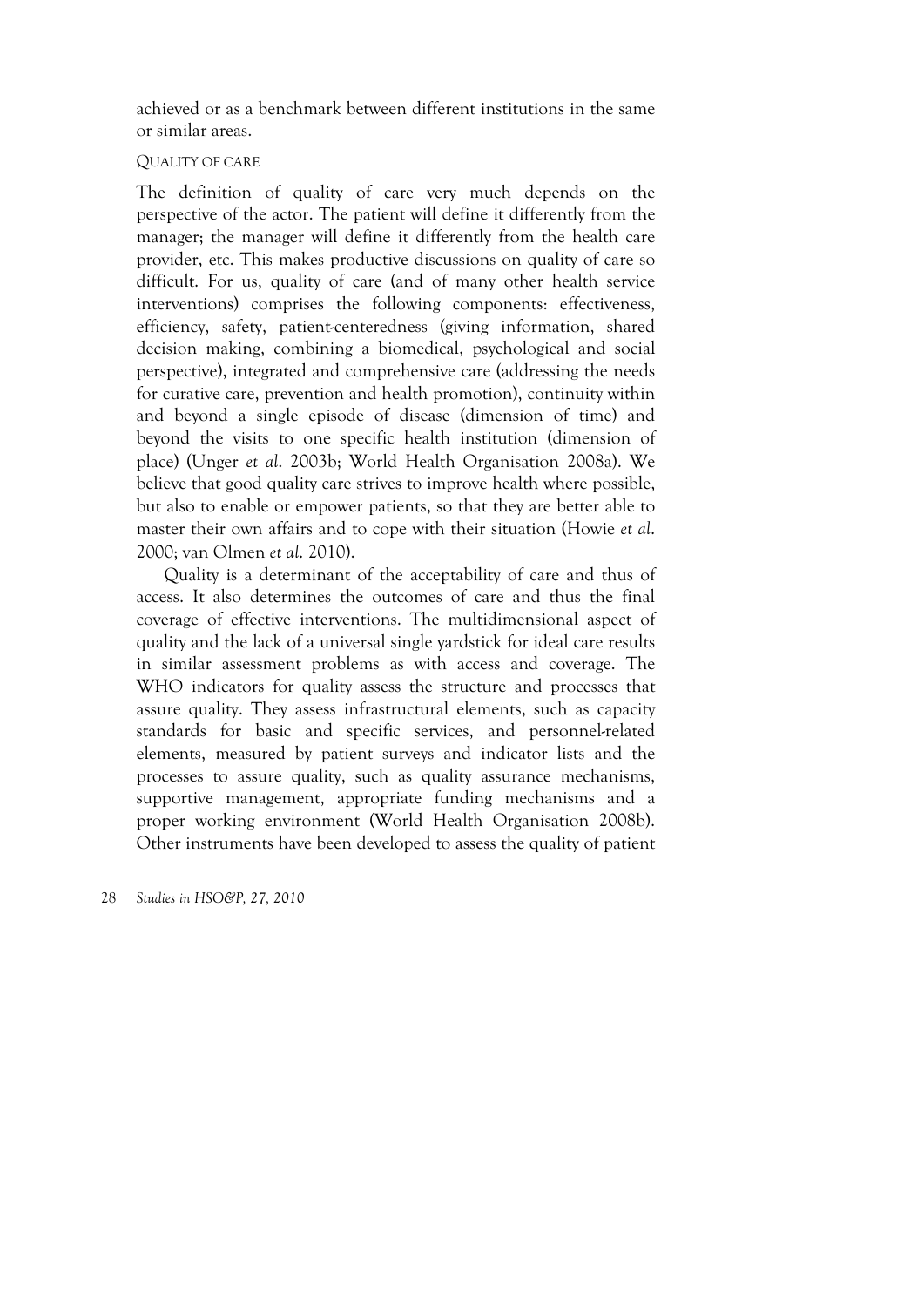care, usually focusing on different aspects of quality, such as technical quality of care, appropriate referral, continuity of care or patientcenteredness. (Howie *et al* 2000; Kruk *et al*. 2008; Starfield 2010).

#### **RESPONSIVENESS**

The original interpretation as proposed by the WHO is 'responsive to people's expectations, including safeguarding patient dignity, confidentiality and autonomy and being sensitive to the specific needs and vulnerabilities of all population groups'. Other people have proposed the term trust, referring to the people's trust in the HS as critical to its sustained integrity (Peters *et al*. 2010). In reality, the evaluation of this element has often narrowed down to the measurement of people's satisfaction and client orientation, which includes elements such as prompt attention, amenities, access to social support, choice. The evaluation is usually done with questionnaires, for example those developed by the WHO (World Health Organisation 2000).

In our model, we interpret responsiveness more broadly as being responsive to the needs and demands of the population and its different subpopulations, at individual level and community level. This definition relates to the overlap between (professionally defined) need, demand and supply. It is not easy to develop a quantified indicator for that, but one could describe to what extent the package of care in a country meets the demand and needs, where a 'responsive' supply would preferentially cover 'felt needs' - i.e. where need and demand coincide.



**Figure 3. Responsive supply starts from the overlap between demand and need**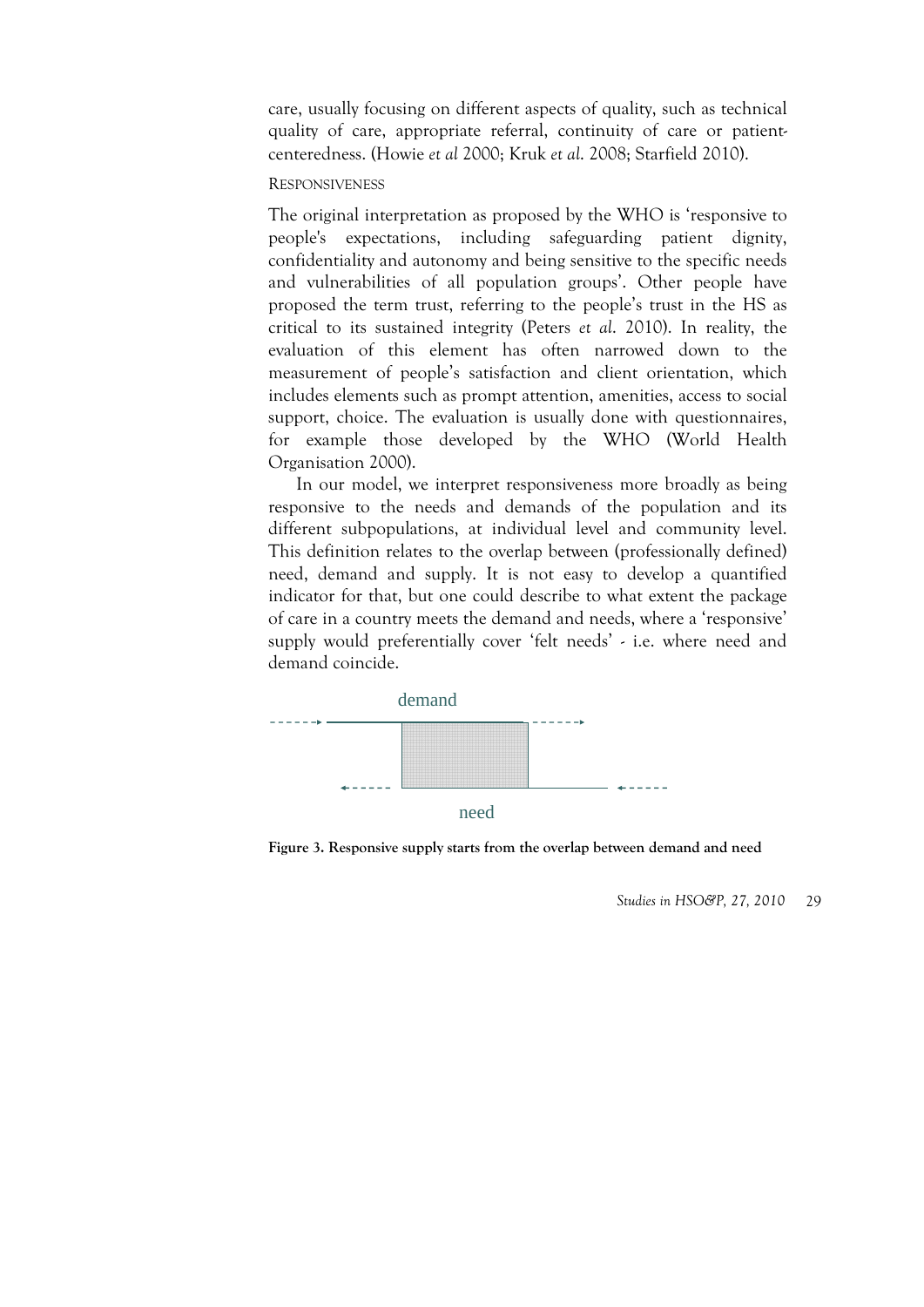Attempts for universal definition of **care packages** have been controversial and often been limited to maternal and child health care and health problems which are considered as global priorities (often infectious diseases with a global threat) (World Health Organisation 2008a). We consider the following criteria as important in the definition of a package of care: it should take into account rationally defined health needs (which can be framed as priority interventions identified by experts) and be responsive to the broader demand of individual patients and the population for health care, starting from the overlap between the two (which is dynamic, context-specific and changes over time), with the capacity to resolve most problems at the lowest possible level (Van Damme 2009). From the rational needsperspective, the package includes at least curative care for common problems, care and follow-up for chronic patients, prevention and care for major at-risk groups (under-fives and women in reproductive age) and care for medical, obstetrical and surgical emergencies. Too often, this concept is viewed in a rigid way and the "minimum" in MPA has become the "maximum" package of activities. We consider the package of activities as a dynamic notion and should evolve in function of evolving needs and demand.

# Values and principles<sup>5</sup>

The three goals already imply that HSs are not only mechanical structures to deliver health care, but that they are social institutions, implying that they are shaped by values and that they enforce these values, through their structure and the inter-personal relationships.

30 *Studies in HSO&P, 27, 2010* 

 $\overline{a}$ 

<sup>&</sup>lt;sup>5</sup> Values and principles have a slightly different meaning. Values are principles or moral standards of a person or social group, the generally accepted or personally held judgement of what is valuable and important in life. Principles are general statement or tenets or primary assumptions forming the basis of a system of belief or of a chain of reasoning (The New Shorter Oxford English Dictionnary 1993). Principles are thus not necessarily morally based. In order to cover all underlying ideas that steer the HS and the behaviour of people, we prefer to use both terms in tandem.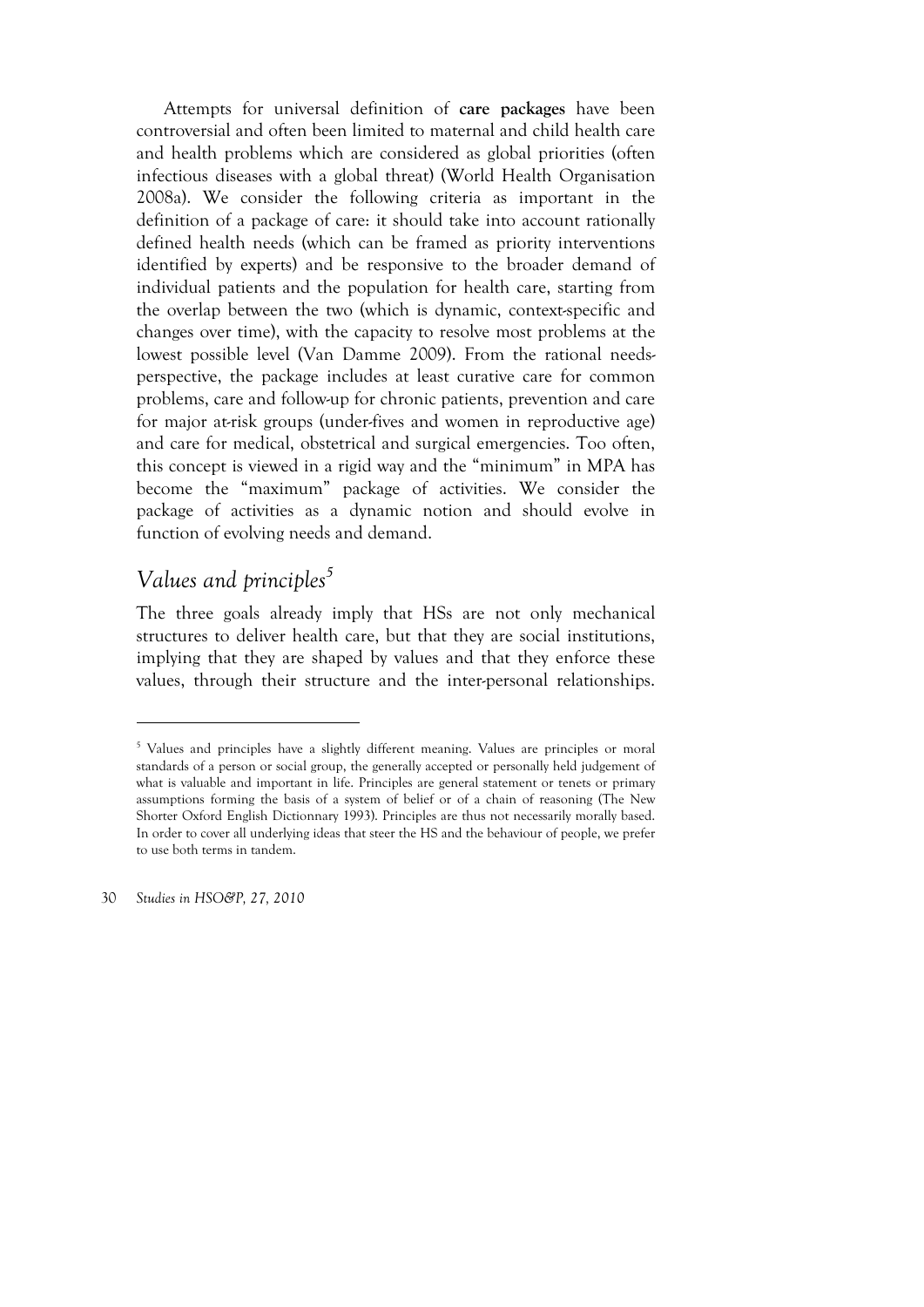(Freedman 2005; Gilson 2003). These values and principles can be quite variable between societies and among actors, and their effect on the HS is thus influenced by power structures. Examples of values and principles are health care as a right, participation, solidarity, choice. Other, often conflicting, principles are autonomy, security and protection; efficiency and effectiveness; maximization or optimization; individual and collective perspective; a cosmopolitan or national paradigm of social justice, equity and sustainability; and a vision of health as an economic or as a social good (Evans *et al*. 1990; Roberts *et al*. 2004b). These values are often implicit, but influence the debates around HSs and the directions where to go. The vision on health (care) as a social good stresses the fact that it should be accessible to everybody according to their need and even contribute to principles of greater equity in society. From the view of health as an economic good, the focus is on efficiency gains in the organisation or distribution, and there will often be a big role for market mechanisms and the correction of market failures.

The variability in interpretation and valorisation of values and principles and their underlying tensions results in big challenges to decide on common goals and values in a HS and to motivate and steer all actors in a HS towards these goals.

#### OUR PERSPECTIVES

Our approach to HSs is strongly influenced by the values and principles that have been explicated by the Tavistock and the GERM groups (Groupe d'Etude Pour une Reforme de la Medecine 1971; Smith *et al*. 1999). They include: health as one valued thing among others, to be assessed in its socio-economic and socio cultural context; health care as a right for all; social justice, equity and solidarity; protection of the public in balance with response to individual suffering; autonomy (meaning right of self-determination and ownership at national, local and individual level) in balance with security and global social responsibility; effectiveness in balance with efficiency at both the individual and the population level;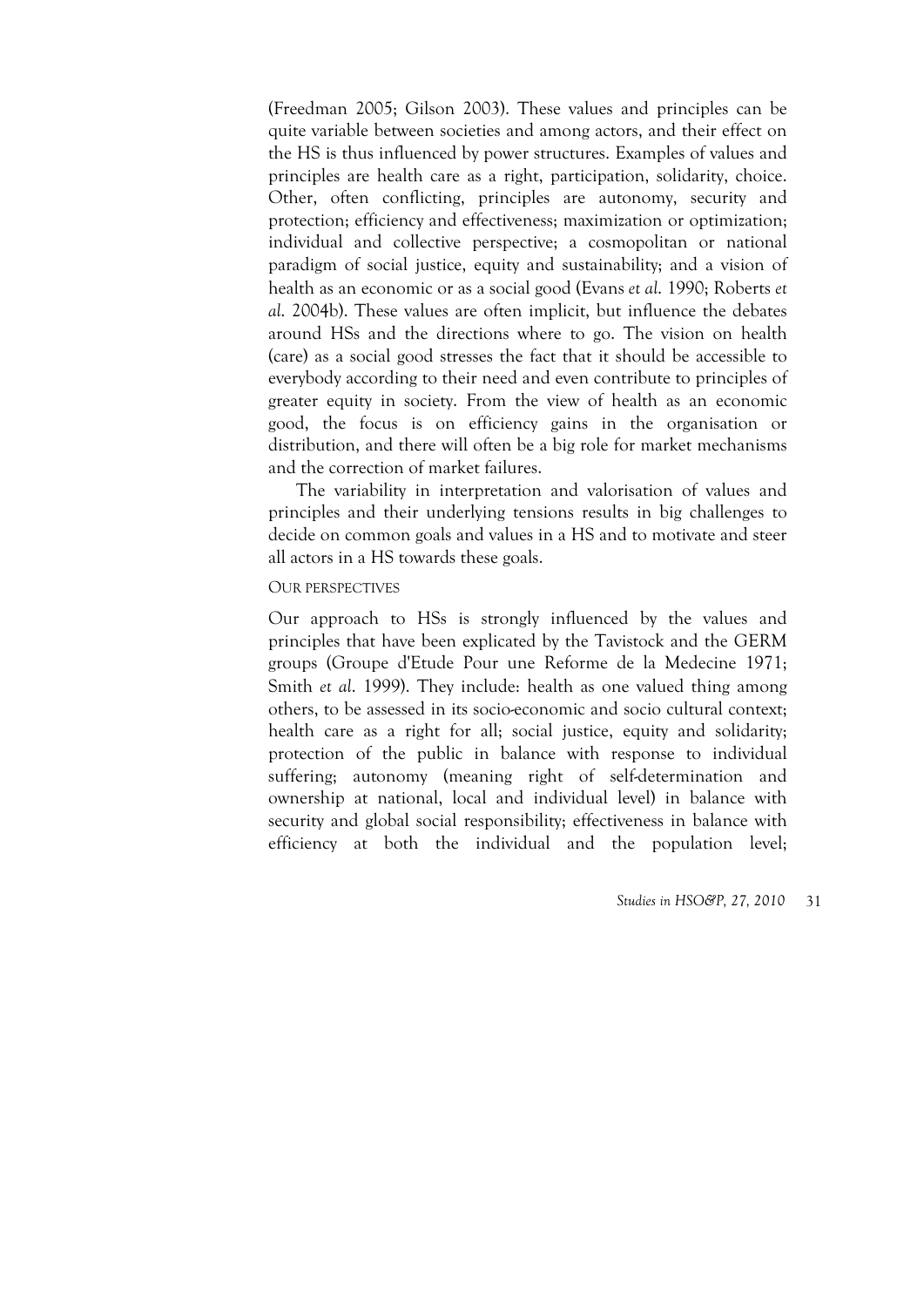sustainability; participation and negotiation between (groups in) the population and professionals; trust and accountability; and others.

Since there are tensions among and between the goals and values, balancing those tensions is important, taking into account the values and principles of actors in the system and giving proper weight to each of those. We highlight a number of balances.

Quality of care combines a number of attributes and seeks to achieve a balance between those attributes. Effective care should be in balance with efficiency, in order to deliver optimum quality of care matching with a concern to contain cost (Unger *et al*. 2003b). This is also called rationalisation of care. Another balance is that between a reactive and proactive approach in health care. A reactive HS leaves the responsibility and initiative on the side of the patient; a proactive approach means that the HS takes the initiative and responsibility to improve people's health. This paradigm is clearly seen in disease control programmes (like TB for instance), where health services go far to ensure that people take their medication.

Participation and negotiation between population and professionals is influenced by power balances between population and professionals but also by inequalities among subgroups on each side. The ability of the system to respond to general health care demands of the population and the evidence-based priorities for disease control can be at odds with each other (Criel *et al*. 2004).

Another balance is that between a cosmopolitan or nationalistic paradigm of social justice, equity and sustainability. The ITM paradigm was originally focused at national level, in line with the Alma Ata declaration. Globalisation and other transitions have raised questions about this paradigm and brought up new tensions, such as those between national sovereignty and global responsibility. Should we aim for sustainability at local/national or global level? The perspective for the short and middle term (next decades) is, for Low Income Countries (LIC), not self-sufficiency in finances, but sustainable financing, from whichever source. In our view, the package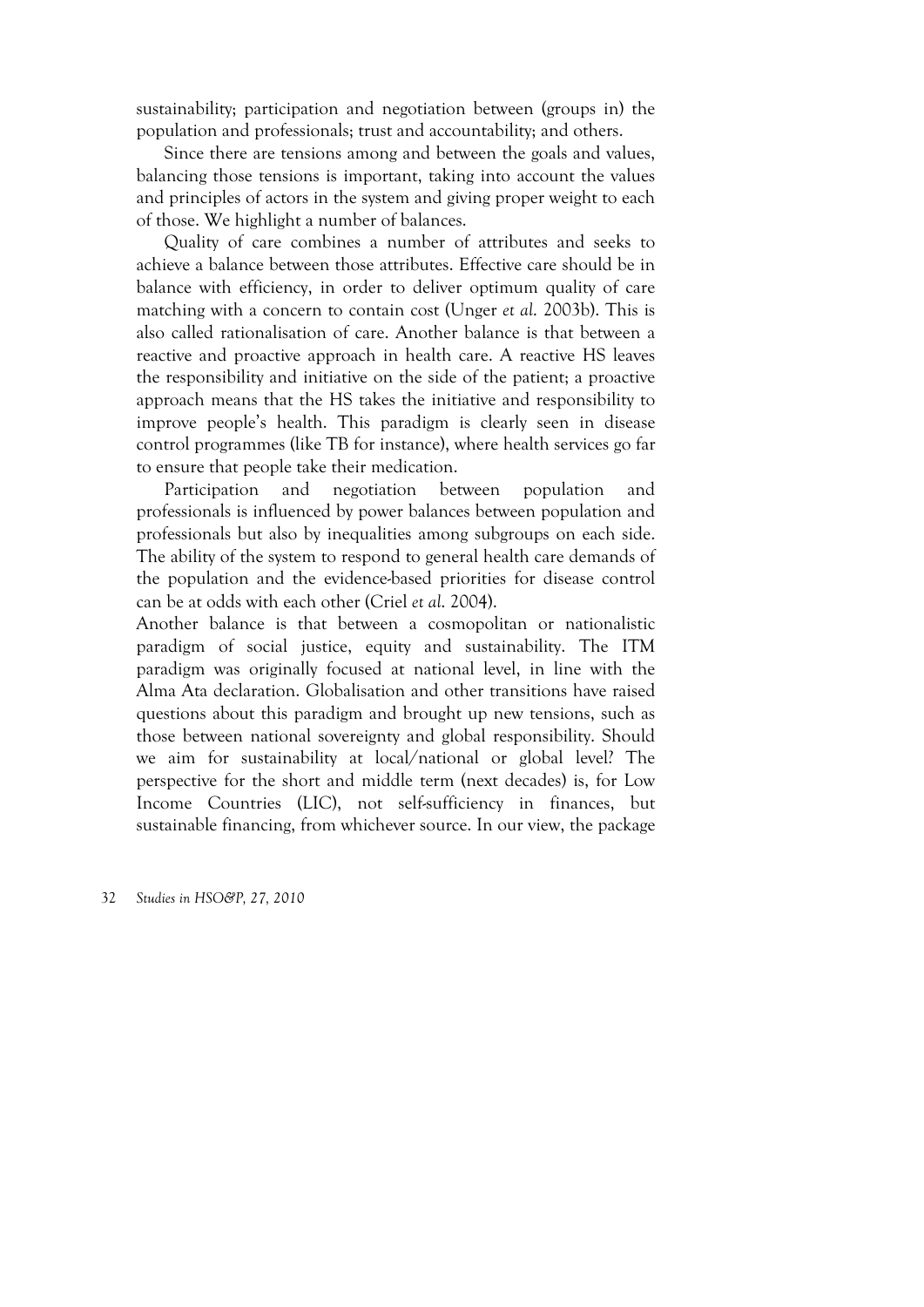of activities needs to be responsive to local demand and needs. Donors should respect national sovereignty as a central tenet of their policies and practices (Levine *et al*. 2009; Shah 2009).6

Other important tensions to be managed are those between shortand long-term goals and between focused and comprehensive approaches. A focused approach allows reaching results in a particular field, until limits are reached. In some resource-poor settings, resources may not be sufficient to run a consistent sector development programme, in which case some areas of particular concern, such as malaria or HIV/AIDS may be given priority.

Whichever tensions and values are at stake, we believe that the values at stake and the weighing of balances are unique in each context and that they are paramount in the determination of goals and processes of the HS. The choices and priority setting should take place at country level, and take into account technical and rational criteria as well as the values that impregnate the HS and society.

### *Service delivery*

1

This is the central process inside a HS: the delivery of services is the immediate output of all the inputs into the delivery system. The organisation of this delivery determines to a large extent if the inputs lead to the desired output: access to quality care. Delivery of health services is produced at the interface with the population. The most atomised product of this is the interaction between a single health provider and patient. However, in the perspective of a (national or local) HS perspective, it comprises the sum total of services in a specified area. The word 'health service' can refer both to the organisation that supplies care and to the specific product which is delivered (rectangle and circles in figure 4). In this document, we will

<sup>&</sup>lt;sup>6</sup> This does not imply that local communities and national governments should not make their share of the effort, as is stated in the Abuja targets. Local financing may contribute to shared responsibilities of people at local level.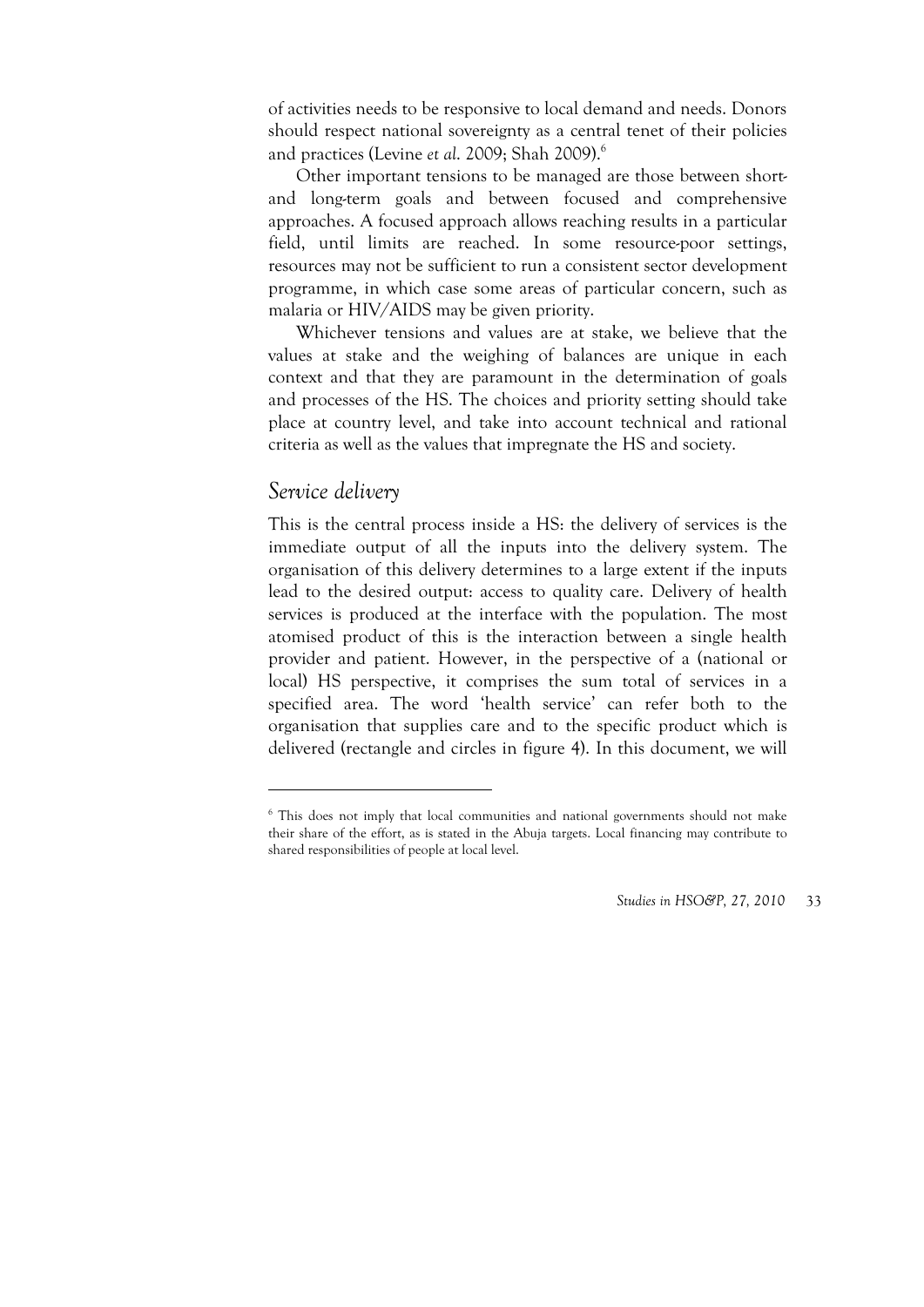use the word 'service' to denote the products of provision (the circles in the picture).



**Figure 4. Clarification of terminology in health service delivery** 

As we said before, the boundaries between providers and population are not very strict and both elements partly overlap; the population is also a 'producer' of health and provider of care. In these paragraphs, we will focus on the professional side of supply. The role of population is elaborated further in the document. We will first elaborate further on what is provided and then by whom it is provided.

When we talk about health services, we mean all services that have as primary purpose the improvement of health. The term includes general health care and services that are aimed at specific health problems; disease control interventions and services responsive to suffering of individuals; preventive and curative services; personal health services and population-based activities. There are many other terms with a different focus, for instance on the level of care or on the package of services. Examples of other terms are 'health care', 'primary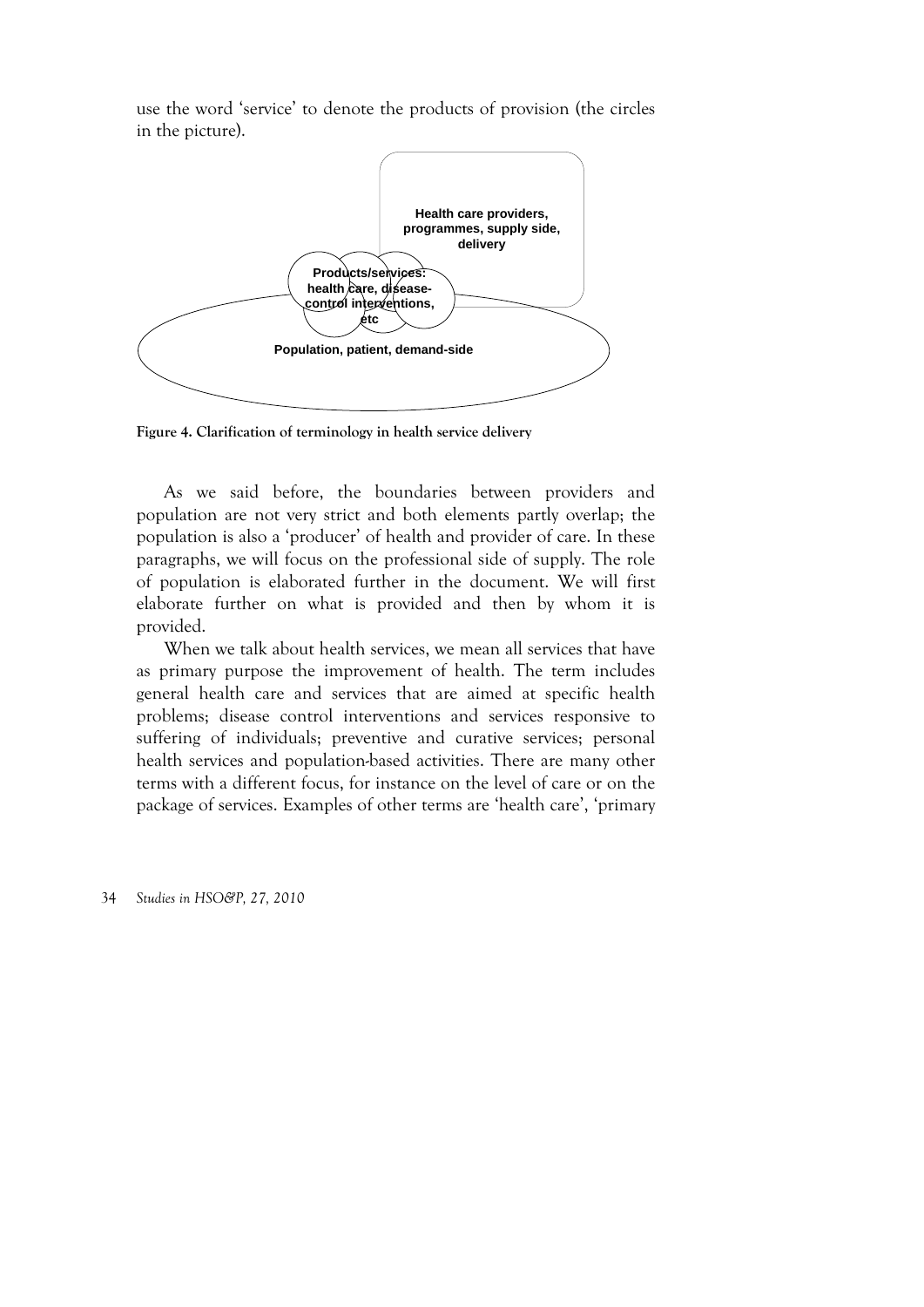health care', 'essential services' or 'priority interventions'. We will use 'service' as a generic term, which can refer to all of the above.

Health services are thus very diverse in nature. In addition, these services are delivered to the population via multiple modes and channels. This makes the description of delivery of health services an extremely varied bag of multiple services and multiple channels. We will first look at characteristics of health services, then at different modes of delivery and after that at different types of providers.

### HEALTH SERVICES AND DELIVERY PLATFORMS

Health **services** can be classified along different characteristics. An economic classification can use the degree to which health services are transaction-intensive (how much professional input is needed); discretionary (similar for everybody or customised to the individual); and the level of information asymmetry (to what extent are both parties equally able to judge the transaction in terms of quality and appropriateness). Individual-oriented clinical care is transaction intensive, discretionary and having a high degree of information asymmetry. Immunisation services might be transaction-intensive but are less discretionary and have little information asymmetry (Soucat 2004). Other criteria for classification are the need for permanent availability or the possibility for intermittent scheduling, and the focus on individuals or on the total population (Van Damme *et al*. 2008).

Health services can be delivered to the population (and, in some cases, by the population) via specific modes and channels. Examples are different types of health facilities providing health services (such as clinics, health posts, health centers, district hospitals, a.o.), but also outlets for health-related goods (such as pharmacies, informal drug outlets, mobile drug peddlers a.o.), and other entities (such as mobile teams, community health workers, vaccination campaign teams, etc). These can be classified in a variety of ways. Examples are familyoriented community-based services; population-oriented schedulable services; individual-oriented clinical services at different levels (primary level, first referral level and second referral level). Another term for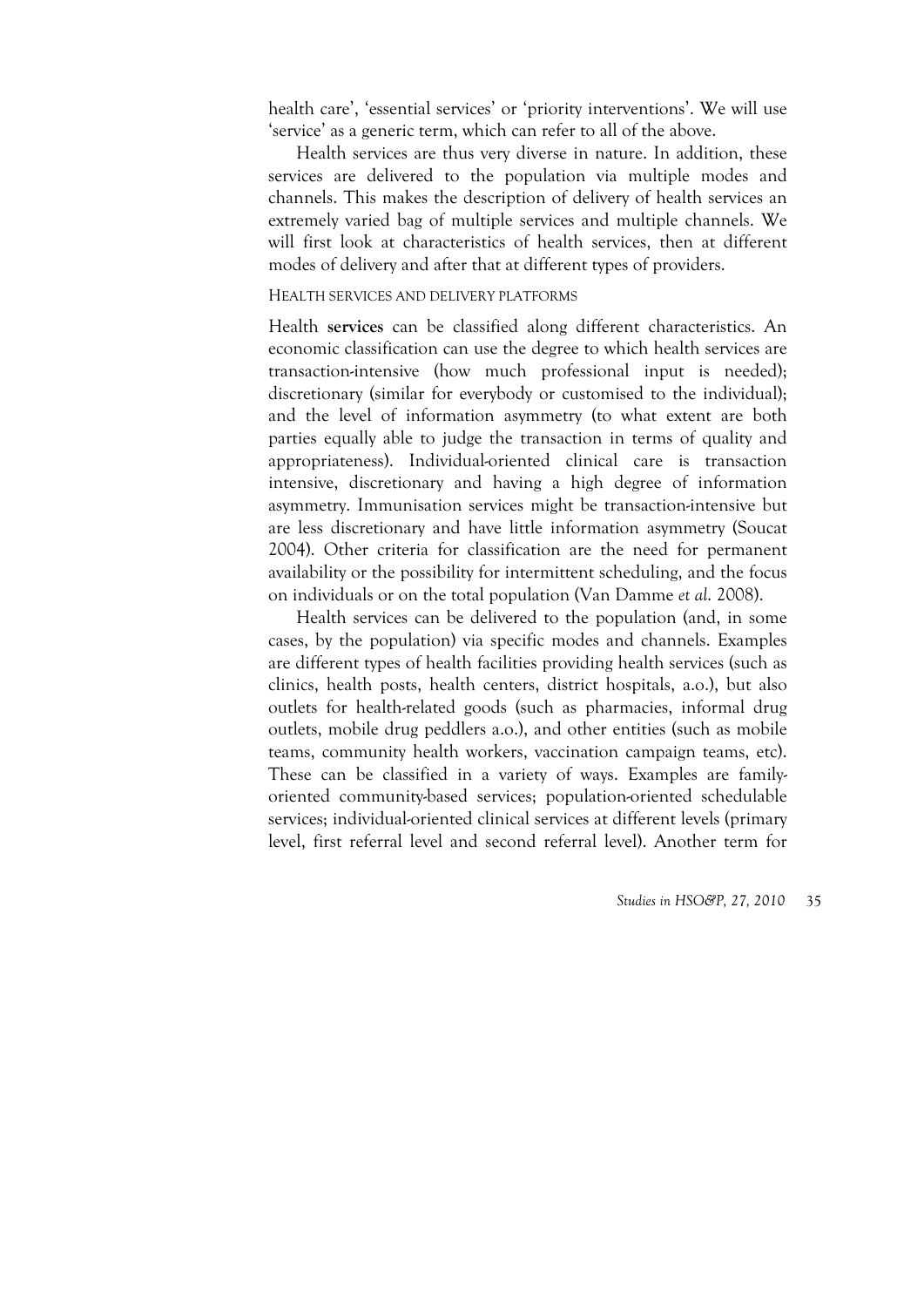these channels or modes is "**delivery platforms**", which we will use from now on (Van Damme *et al*. 2010).

Specific services can be delivered via different platforms. The list of potential health services in a health system is indefinite, but in the context of scarce resources, the rationing of services and the drive for optimisation of results, there will often be choices to be made, which leads to a selection of prioritised interventions. Some services will flow through delivery platforms partly or completely outside the HS. Residual insecticide spraying, for instance, is done outside the HS; bed nets are delivered partly via HS delivery platforms (health centres, drug outlets) but also in general supermarkets. At the same time, people will come to places where health services are provided with all kinds of problems that will often not be part of the priorities set by planners. Providers will thus also provide services in response to this demand (the parts of the horizontal bars that don't overlap with the vertical bars in figure 5). The number of delivery platforms is not indefinite. The household level itself can also be considered a platform through which health services are delivered. Not all health services, can, are or should be delivered via all delivery platforms. It depends on the nature of the service, the capacity of the delivery platforms and other context factors such as regulation, which delivery platforms are most appropriate for which health services. For a particular health service bar, one can thus 'tag' the delivery platforms that are or should be used. We visualised some examples of this in figure 5.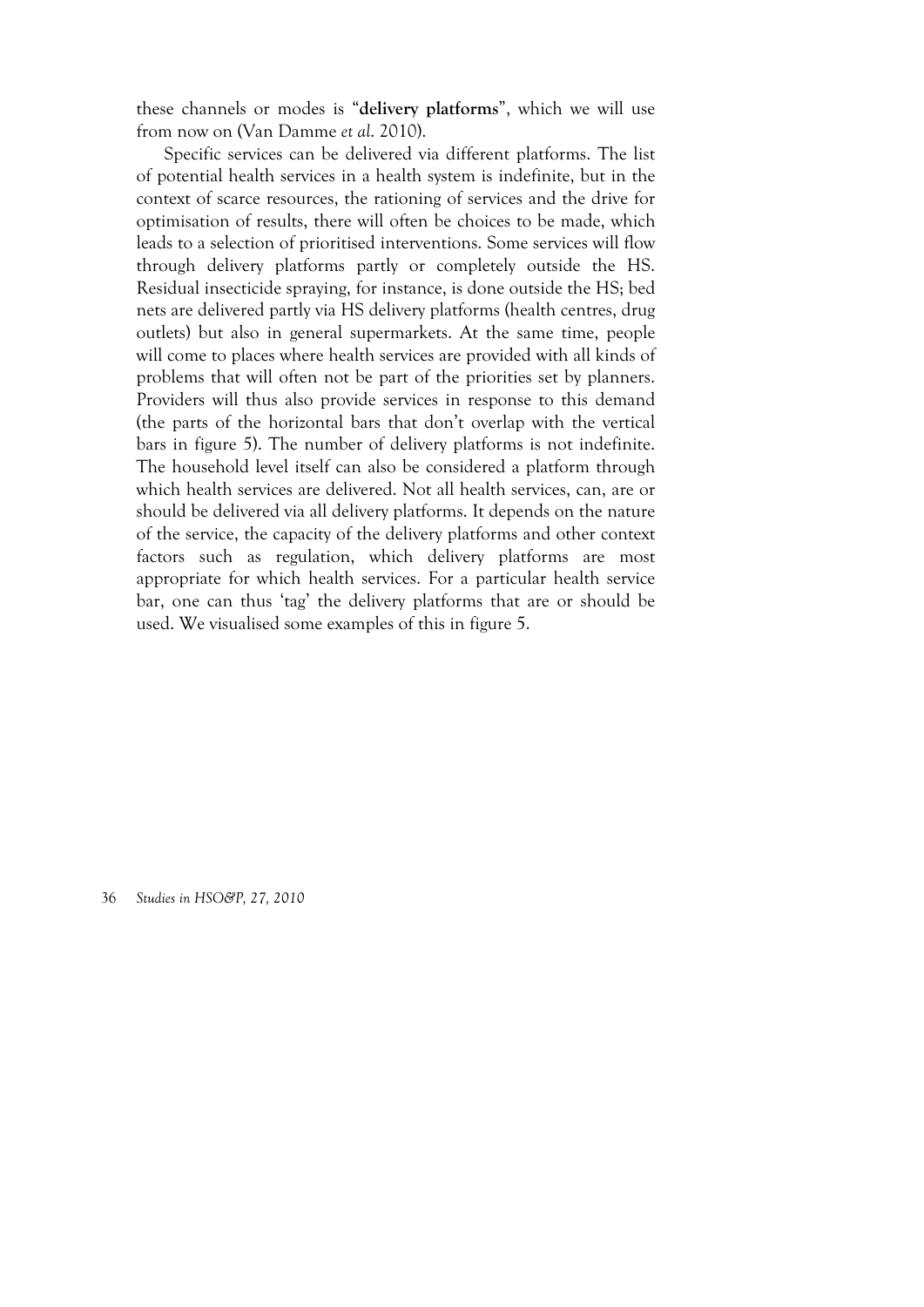

**Figure 5. Delivery platforms for various health services** 

The term 'integration' is generally used to describe the extent to which Disease Control Programme (DCP) activities are bundled with the general services of a health system and a health care organisation, rather than being implemented by a separate entity. Several frameworks exist to describe integration more specifically at national level (Atun *et al.* 2010) and at the operational level of health service delivery (Coulibaly *et al.* 2008). Often, the term 'integration of disease control activities' into general health services' is a simplification of the complex mix of services and delivery platforms, as we visualized them above. The choice which delivery platform to use for which health service depends on various factors, such as the added value to bundle different services, the possibility to standardise and delegate activities and the capacity of a specific delivery platform (Unger *et al*. 2003a). It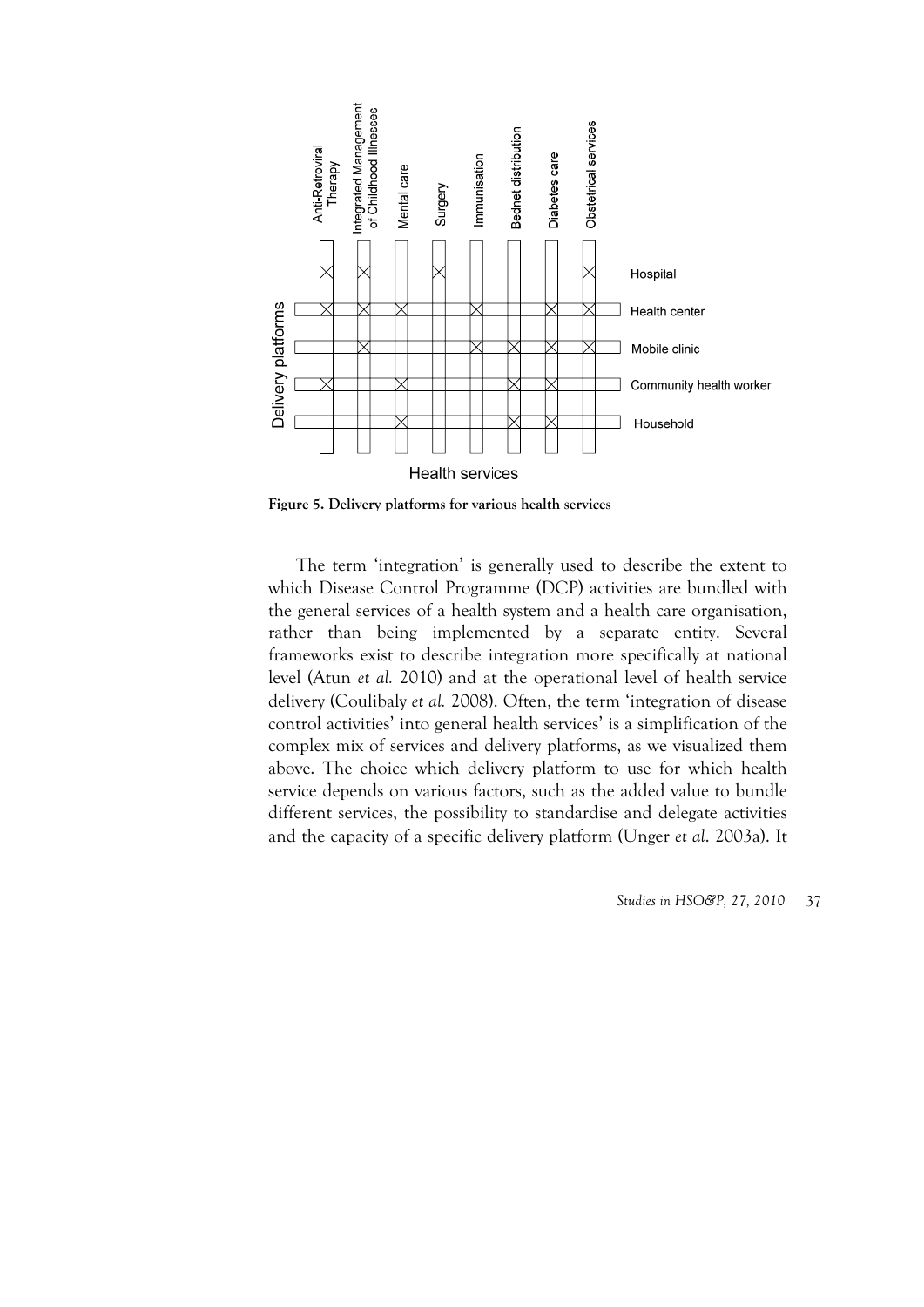is important to optimise the articulation between the different approaches, so that duplication and distortion and imbalance take place as little as possible (Criel *et al.* 2004). We believe that a strong HS is composed of a mix of all such platforms, and that the optimal mix depends on contextual issues (such as disease burden) and is highly path-dependent, but that the resulting overall health system should somehow be balanced. This also implies the need for strong coordination between these platforms.

#### PROVIDERS OF HEALTH SERVICES

The delivery platforms indicate modes or channels of delivery (processes or structures). The providers are the organisation or persons who actually deliver the service. When we zoom in on providers of services, we can characterise them as private or public, for-profit or not–for-profit, formal or informal, professional or non-professional, allopathic or traditional, remunerated or voluntary. The distinctions between these categories are seriously blurred in many countries, to the point that some consider the use of these categories as obsolete or counter-productive (Giusti *et al*. 1997). In most health systems, providers constitute a complex mixture (often referred to as 'pluralistic health systems'), partly as a result of planning and organisation and partly due to personal initiative or spontaneous evolutions. In many countries the backbone of the health system is formed by a public system, often owned and managed by the state. In many LICs, this public system has historically been quite dominant, even monolithic. In others, it has always co-existed with a private sub-system (often faith based). The past couple of decades have seen an important shift, mainly due to the fast expansion of a Private For-Profit (PFP) subsystem and the proliferation of Non Governmental Organisations (NGOs) as part of the Private Not-For-Profit (PNFP) sub-system. The distinctions between these three sub-systems within the HS are often blurred which may partly explain the confusion in debates around the public and private roles and realities in health systems.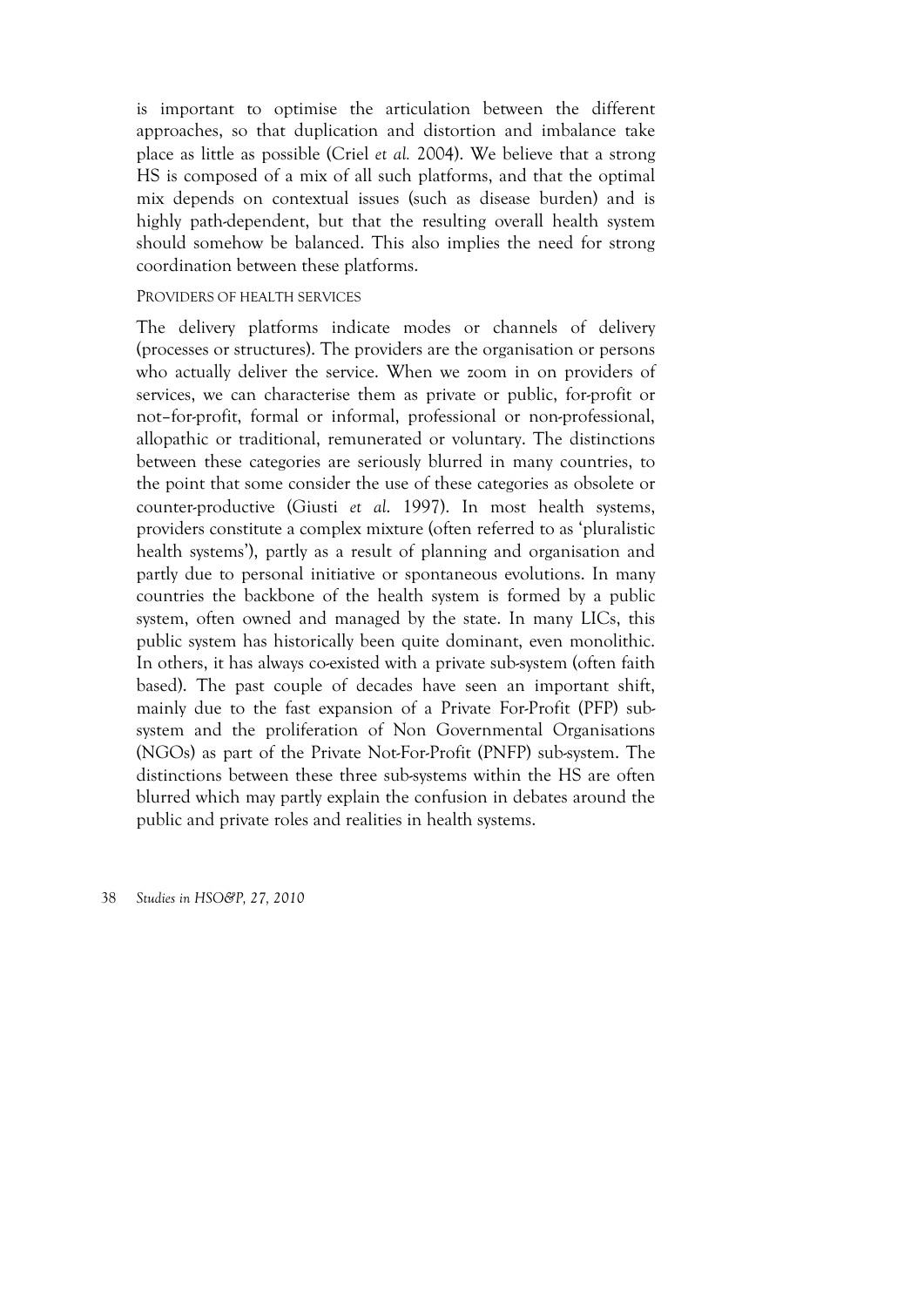To better understand how different providers deliver services, we can focus on the meso level, that of a local health system. This is an administratively or geographically bounded area, for example a district, which can be considered a subsystem of a national HS, with a defined population, a governance structure and health services and resources. In figure 6 we visualise the variety of health providers in such a local health system.



**Figure 6. Pluriform health care providers as they are present in many areas (Van Damme et al. 2010)** 

The hypothetical district in this figure has a 'backbone' public health care system with hospitals, health centres, health posts and community health workers. The PNFP sub-system in this area is composed of mission and NGO hospitals, health centres and clinics as well as some semi-formal community clinics and community health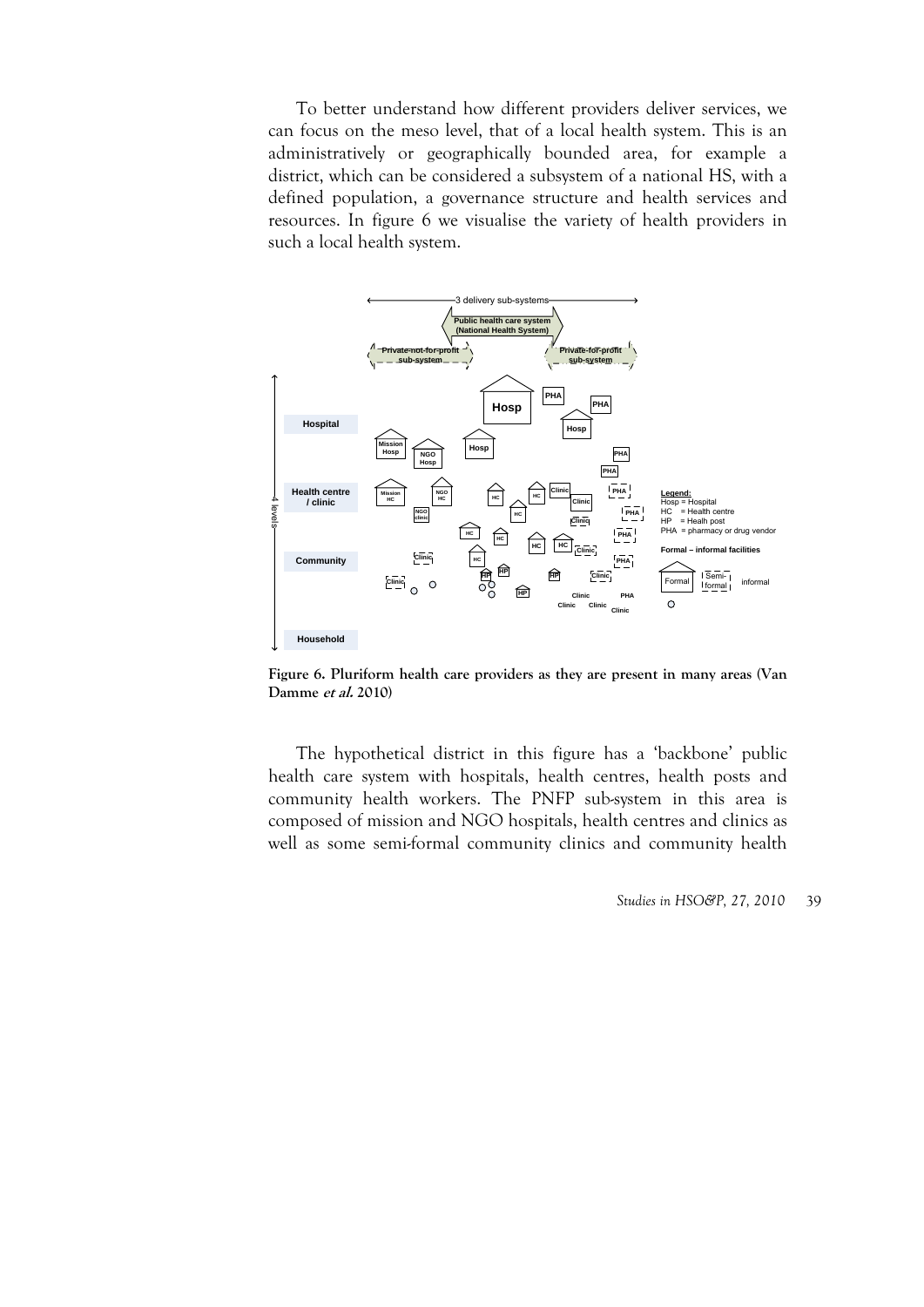workers. The PFP sub-system in this district is dominated by drug vendors and clinics. The composition of this picture will vary according to the context. In sparsely populated very poor areas, there are often very few formal health facilities at all and the gap might be filled with community health workers; in densely populated areas in which the private sector can develop freely, the number of private facilities and drug vendors can be very high.

### THE LINKAGE WITH OTHER ELEMENTS OF THE HEALTH SYSTEM

Service delivery is closely linked with all other elements in the HS. The availability of **resources** and the organisation of their use determine the possibilities for service delivery. Health service delivery can be organised in various way, using more or less resources. The transaction intensity of many health services makes professional staff one of the scarcest resources in many HSs. The more delivery can be simplified and standardised, the more opportunities for efficiency gains are possible, for instance in task-delegation and rationalisation of drugs use. However, not all tasks of health service delivery, especially in clinical care, can be simplified and there is a trade-off between simplification (standardisation) and a customised approach. It is a governance task to determine the optimal delivery models for different health services in society.

Another crucial element of **governance** in relation to service delivery is the steering and motivation of providers to deliver health services according to the desired outcomes and goals of the HS. The different possibilities of steering are elaborated in the chapter on governance. The oversight and steering function is usually executed by a public authority, but the extent of influence into the private subsystems varies and is often very weak. There is often a lack of balance in the services delivered and a poor coordination between the actors (Bloom *et al*. 2001). In these contexts, the organisation of health care delivery is only partly the result of planning, but also determined by the preferences and behaviour of the population and health care providers. All providers react to a variety of incentives, motivators,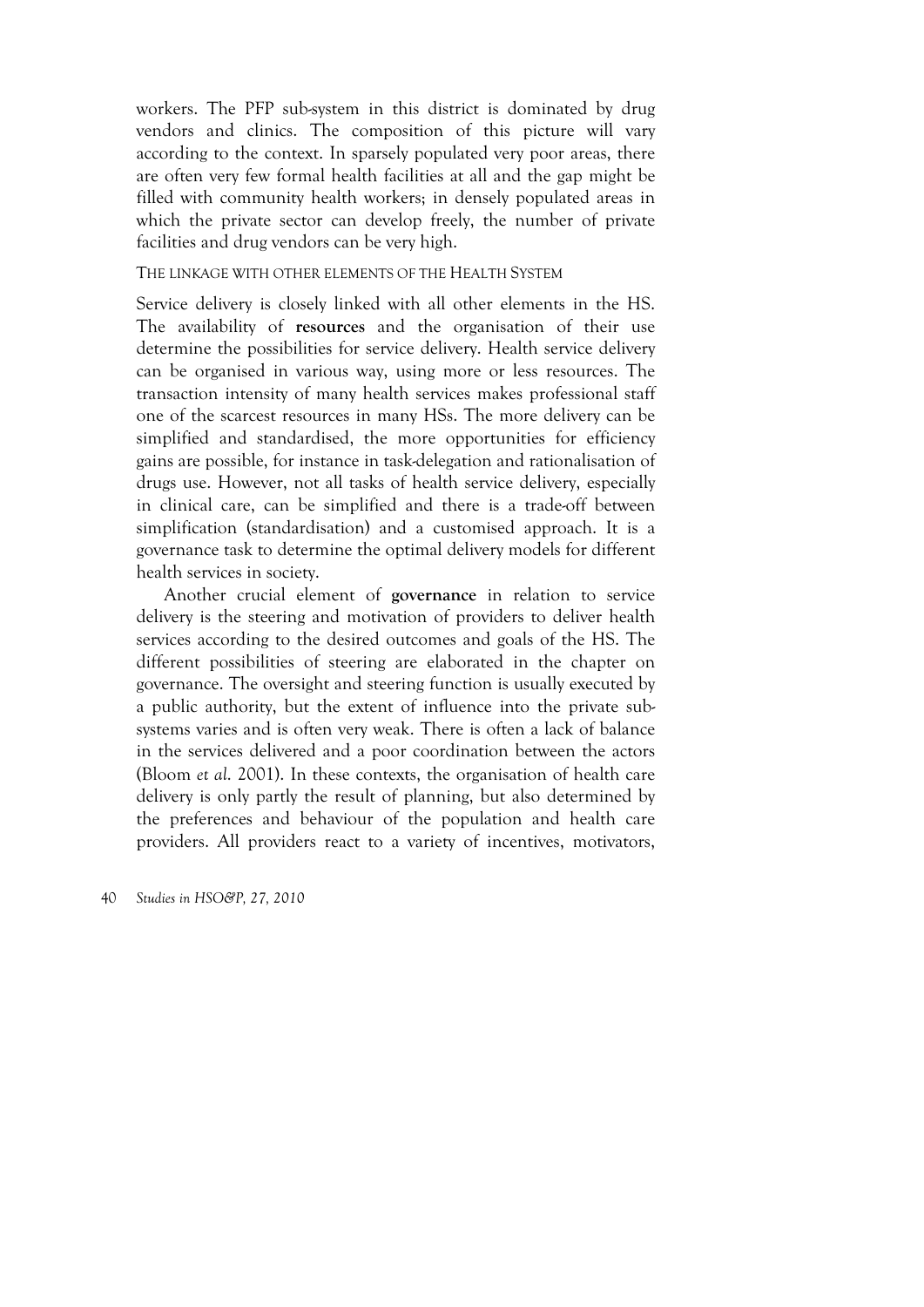demotivators and disincentives. Governing involves steering both population and provider behaviour, which links especially with the elements of human resources and population. Apart from public authorities, there might be also a governance role for professional organisations towards the behaviour of their own professional group, but this is mostly the case in countries with a tradition of medical professionalism such as Europe and the Americas.

The linkage between health services and the **population** comprises many dimensions. We will discuss their role of producers of care and users of care in the chapter on population. Here, we discuss the dimensions of trust and of accountability between health providers and the population, since health providers bear great responsibility in ensuring these two dimensions. Trust between health providers and the population (meso level) or patients (individual level) is important for quality of care (both a determinant and a consequence) and for the acceptability of health care providers and the health seeking behaviour of people (see under population). Trust of the population/patient is influenced by the behaviour of providers, but also by the institutional set-up of the health provider organisation, for instance the impression of truthfulness, solidarity and fairness in the organisation (Gilson *et al*. 2005). These determinants are linked to governance and the organisation of human resources.

The HS as a whole and the health services themselves have the responsibility to be accountable towards the population. Any health provider is accountable to his patients, for the services that he provides or does not provide. Since this relationship is characterised by a high degree of information asymmetry and power imbalance, there should be systems in place to correct this imbalance and to enable the patients to claim their rights. This is a function of governance. However, the accountability of health providers goes beyond individual patients; health care organisations are supposed to be accountable to the population they serve. Various structures exist to create channels for this accountability. The classical participation structures such as health committees have had different degrees of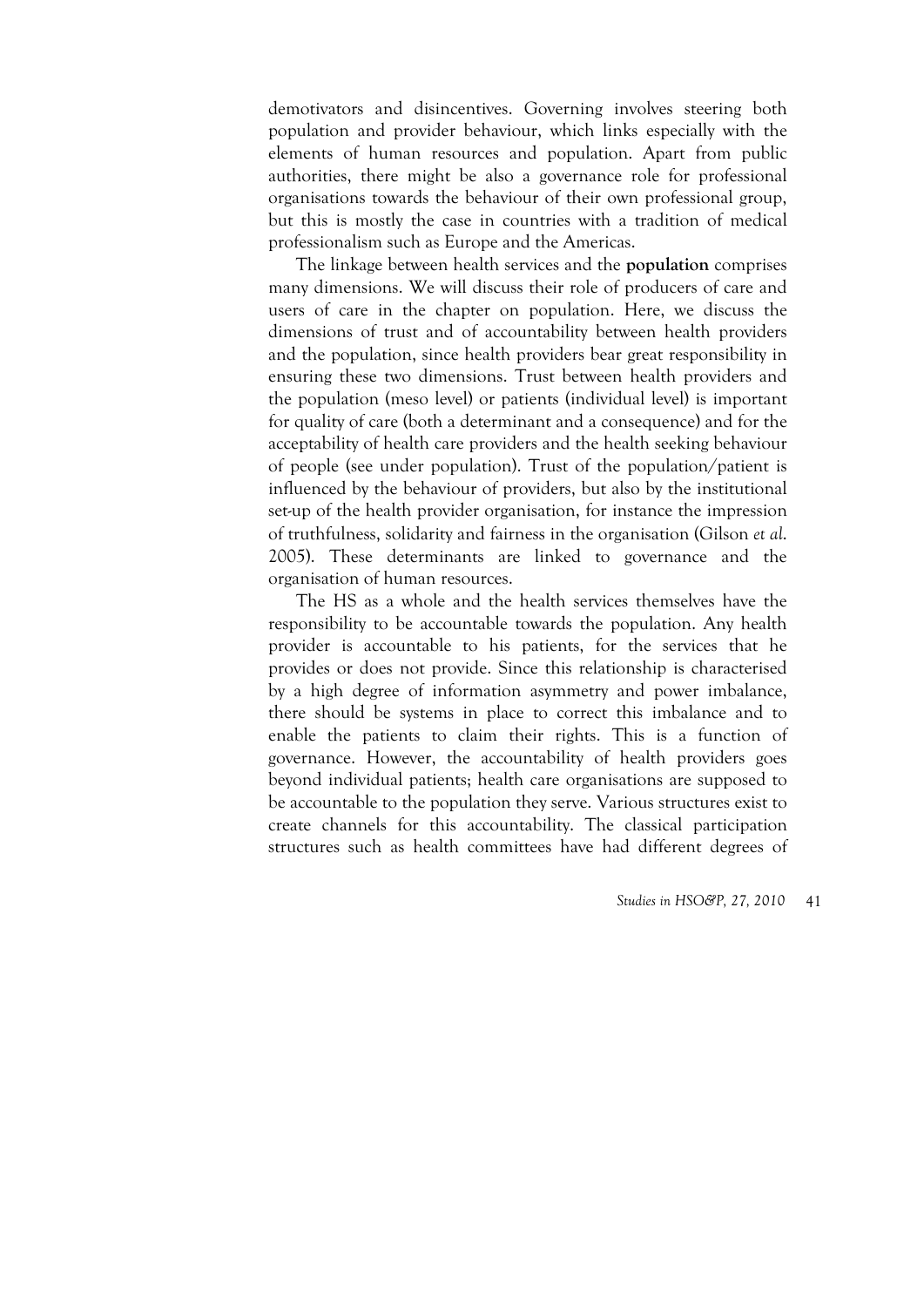success. The introduction of third party payer arrangements has also resulted in institutional mechanisms for control, which can include procedures for users to hold the provider accountable. New information technologies, especially in information and communication, have a great potential to increase the information to users and the voice of users towards health providers. At higher level, that of the local or national health system, decision-makers are supposed to be accountable to the population. The decisions about priorities, financing, packages of care, etc. are taken by a mix of people, bureaucrats and politicians, influenced by academics, pressure groups, the public opinion and many actors outside the HS. Important guarantees for accountability are general democratic principles, such as free press, absence of corruption, elections and transparency of information and decision-making.

#### OUR PERSPECTIVES ON THE LOCAL ORGANISATION OF A HEALTH SYSTEM

Organisation of health care delivery implies decisions about which services can be best provided by which delivery platforms and by which providers. These decisions depend on the characteristics of interventions, the capacity of providers, the burden of disease, etc. Apart from these technical criteria, both population and providers will have their own preferences and behaviours. The organisation of health care delivery is partly the result of planning, but also determined by these preferences and behaviour of the population and health care providers that is not under full control of planners. Nevertheless, we believe there are some principles for the optimal organisation of a health system at local level.

A **local health system** has a defined population, which could be called the catchment population or the population of responsibility. The latter term implies that the authorities in the system have a responsibility for reaching outcomes and goals for the people in that area. We believe that such a local HS should function as an integrated system. With this, we mean that all actors coordinate so that there are no gaps in access and that there is an optimal flow of patients and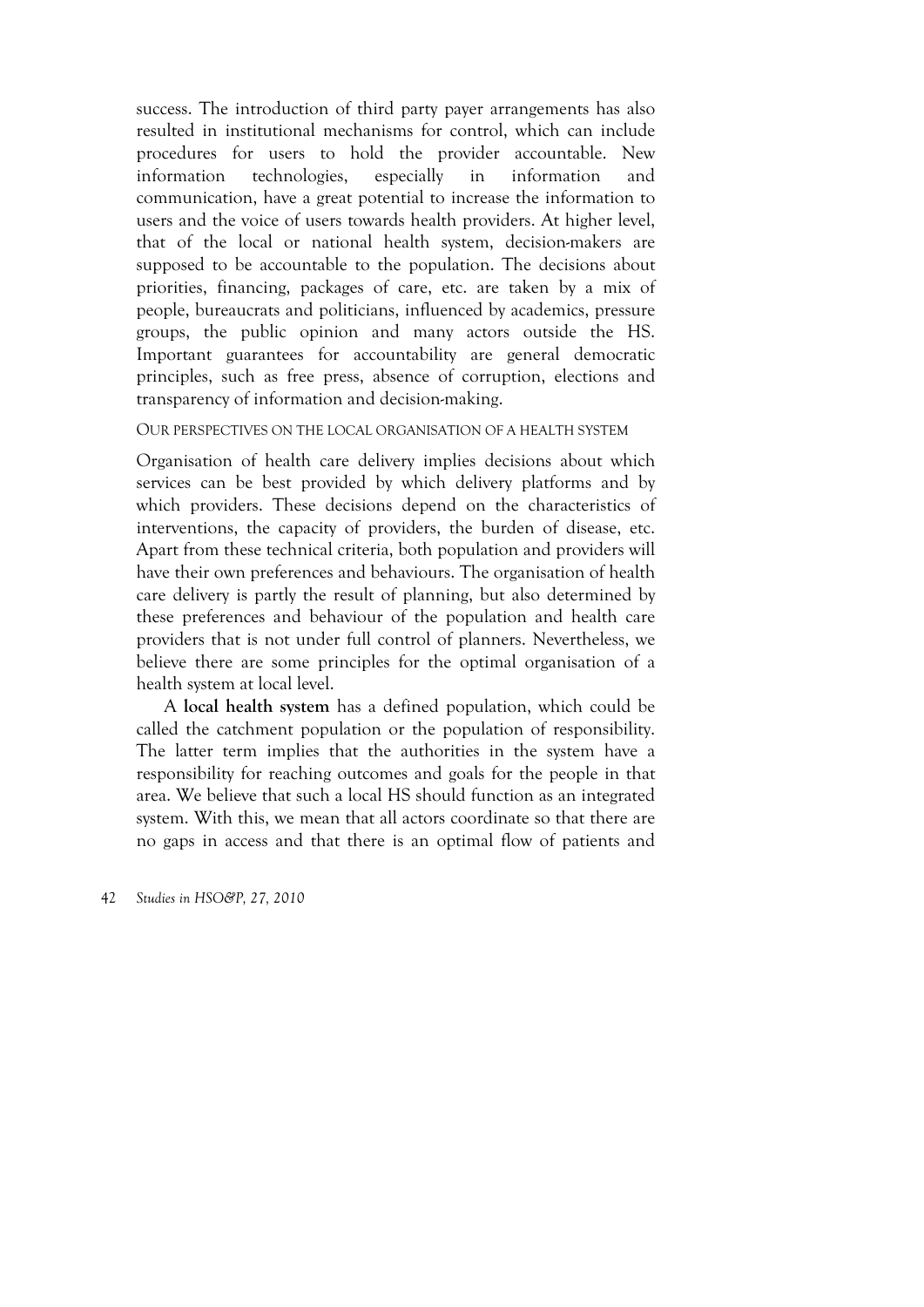information is created, where the patient is helped at the most appropriate level. In order to ensure access, and to use all opportunities of contact between people and health services to deliver priority interventions, there might be overlaps in delivery platforms offering services, but efficiency considerations should be taken into account. The opposite of an integrated system is a fragmented system. The following guidelines can help in planning and steering local health systems: development of tiers with a certain degree of homogeneity and specificity; a minimum package of services/activities; responsibility for a well-defined population; legitimacy and accountability towards a population; and planning based on rational criteria and pragmatism (Unger *et al*. 1995).

In our view, the first line health services (health centres, GP practices, clinics and the like) are at the very core of the local health system. It is at that level that the majority of the health problems that people face should be able to find an adequate solution. A primary care provider is the first contact to this system for the patient, a gatekeeper<sup>7</sup> to other providers in the system and a hub and coordination for the patient to navigate the system, as also visualised by the WHR 2008 (World Health Organisation 2008a). We call this hub also the synthesis function (referring to the fact that the generalist first line provider can make a 'synthesis' of people's health problems at any point in time on their journey through life).

The first line is therefore decentralised (i.e. physically close to the people they serve), permanently accessible and staffed with versatile (teams of) health workers, who are capable of addressing a wide range of health problems. Other health services, and other social services for that matter, can then be organised around the first line facility. More

<u>.</u>

<sup>&</sup>lt;sup>7</sup> The image that comes to mind with the use of the term 'gatekeeping' is usually one of 'keeping the gate closed'. However, a gatekeeper can also be imagined to be one who is knowledgeable about who and what is behind the gate, and who is therefore better able to direct visitors more efficiently.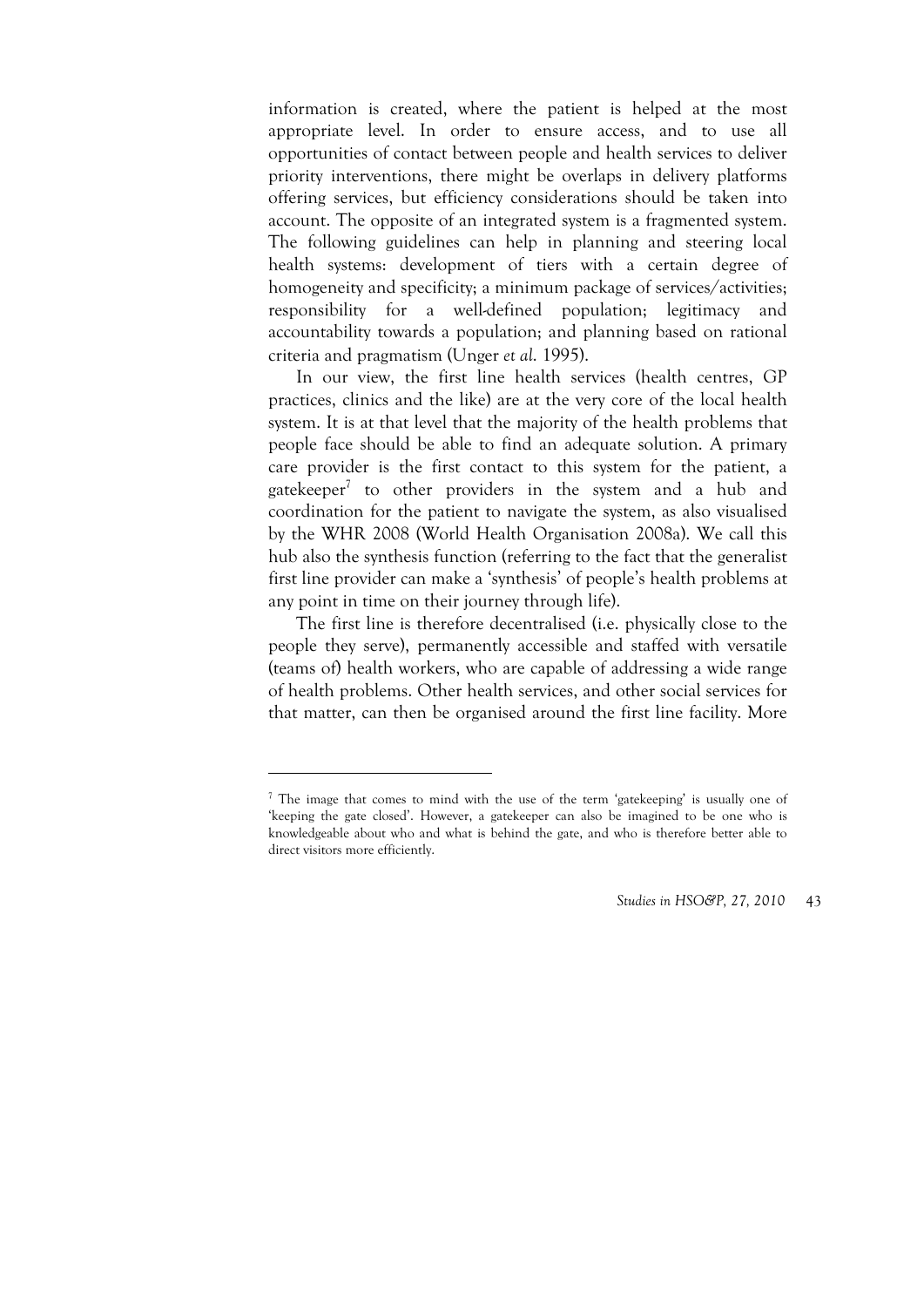specialised referral services are usually more centralised, and some of them can operate on a basis of periodic rather than permanent access.



**Figure 7. The primary care provider as the hub in health service delivery** (Source (World Health Organisation 2008a)

# *Population*

The population cannot only be viewed as a 'target' or 'beneficiary' of the health system. Individuals, groups and organisations fulfil a number of different roles, which are linked to different aspects of their involvement in the HS. They are patients and customers, creating a demand for health care. They are citizens with rights and obligations to whom the HS is accountable. They are funders and suppliers of care, and as such participate in and contribute to the functioning of the local health system (Frenk 2010).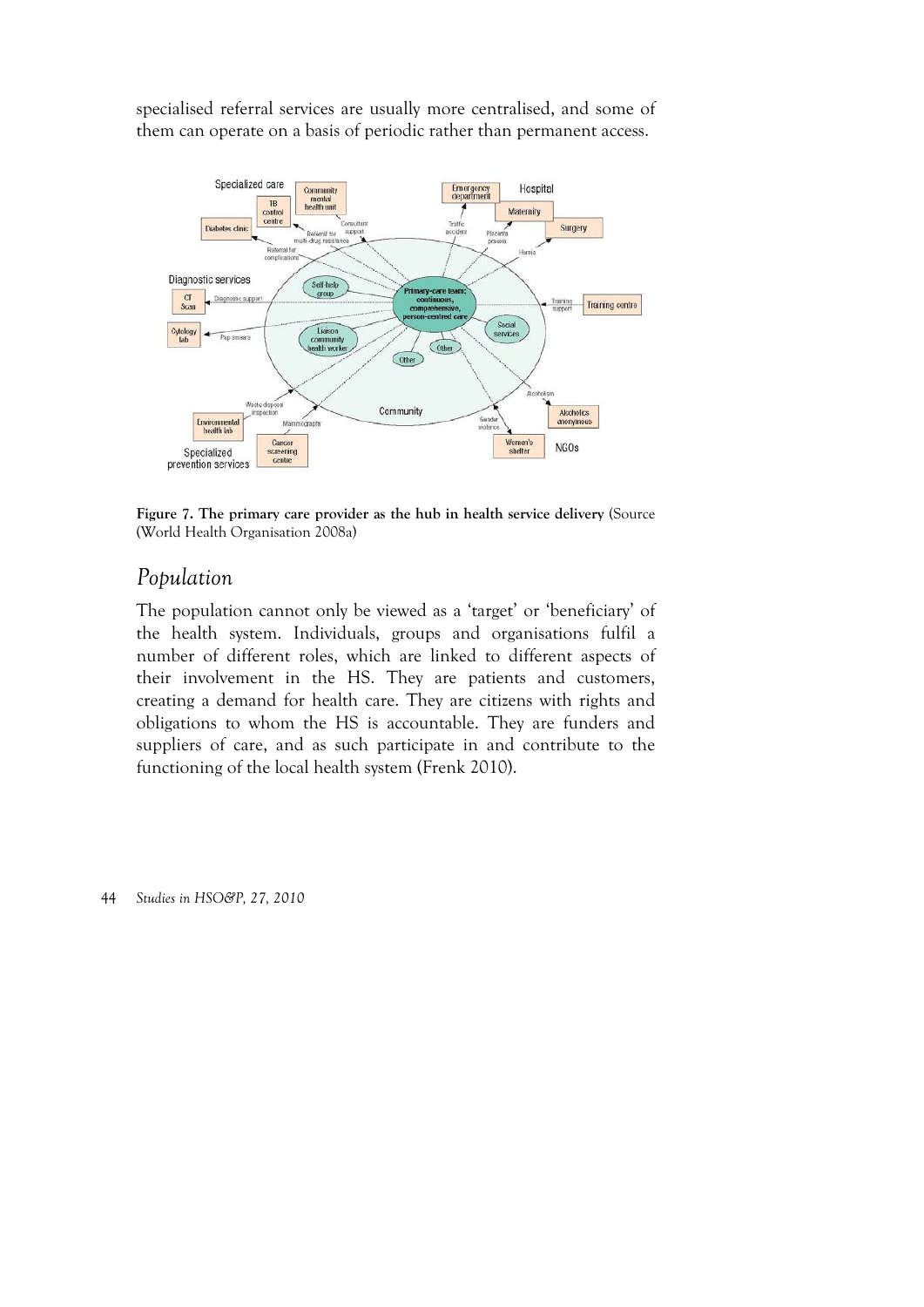### PEOPLE AS PRODUCERS OF HEALTH (CARE), PARTICIPATION AND EMPOWERMENT

HS have often been designed by technocrats and health professionals, which leads to a skewed attention for professional health programmes and services. The recognition of the contribution of people as producers of health and health care has often been more implicit. It is often framed as participation in technocratic programmes, for instance community health workers. However, this ignores the spontaneous activities of individuals and collective action of groups in the community. The attention for self-help groups, patient organisations, peer-groups and informal care givers has long been under-valued. One should not underestimate many people's striving for self-reliance in taking care of their health and well-being. People deploy a wide array of self-help mechanisms before they resort to professional health services, (and make use of preventive activities to stay healthy). We should recognise individuals' own contributions to their personal health and well-being as a contribution to the health system on its own.

The concept of **participation** includes a wide variety of approaches on an increasingly empowering scale from mobilising people to contribute to targets, over common decision-making processes, towards increased capacity to recognize and act upon situations oneself (Rifkin 2003). These approaches are not mutually exclusive and depend on the context and issue at stake and one's perspective on outcomes.

The striving for **empowerment** as an important goal, both at individual and at community levels is widely recognized, also because it is an essential contribution to reducing inequities and bringing about desired social change (Gilson *et al*. 2007). At community level, a stronger community voice in relation to other actors in the health system is important in the striving for empowerment; at individual level it means a changed relationship between patient and provider with the latter being responsible to instead of for the patient. This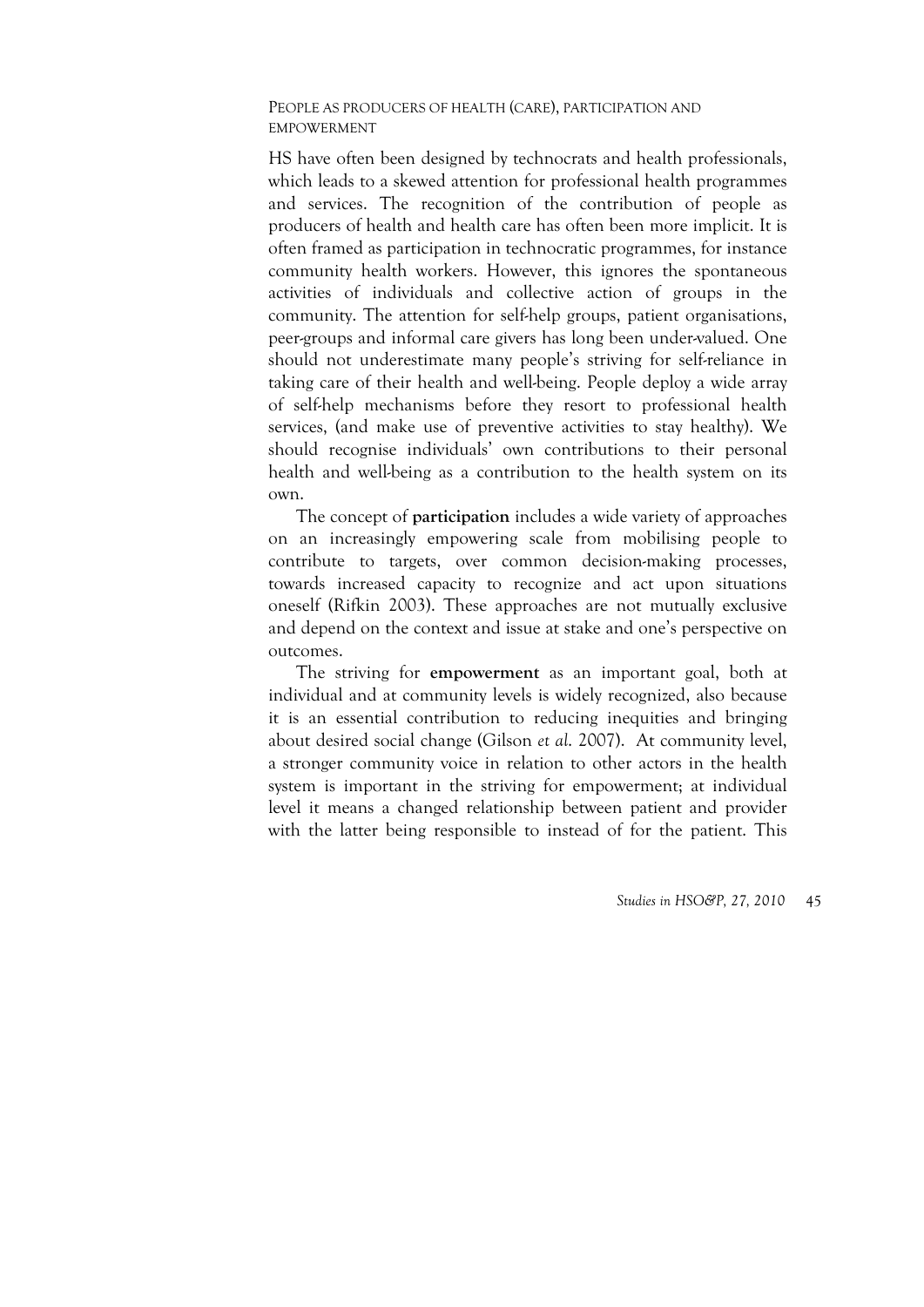implies the transformation of power relations and is likely to create resistance. Different approaches are needed, directed at both the care supply and demand sides (van Olmen *et al*. 2010).

### DEMAND AND HEALTH SEEKING BEHAVIOUR

People are patients and or customers of health services. For some services, such as community-based prevention activities, they are actively approached by health workers (supply side), although they can still decide not to engage. However, for most health services, the locus of decision-making is centred at the demand-side, meaning that the initiative and decision to make use of a service is taken by the individual who has a particular need or demand for a health service.

It is the responsibility of the planners and providers to make sure that the health system provides those services that respond to the needs and demands of the population (proper supply - see responsiveness). But it is the population itself who, for the majority of services, decides whether to make use of these services and, if so, from which provider to get these services. This can be described as **health seeking behaviour**. The demand for a particular service is related to the perceived (immediate) benefit by people and is generally low for preventive services and high for acute curative care. Patients seeking care have to make a more or less informed choice between these different categories, especially if they imply different kinds of providers. Patients and families<sup>8</sup> usually make such choices on a very pragmatic and eclectic basis, with physical and financial access as strong determinants of their choices, along with the reputation of a provider or a facility regarding the present health problem. Sociocultural barriers or constraints can also exist; for instance the decision-

46 *Studies in HSO&P, 27, 2010* 

 $\overline{a}$ 

<sup>&</sup>lt;sup>8</sup> The choice for health seeking is not always individual. For instance, in certain communities, the decision to send somebody to the hospital is made by a group of senior men in the household. Social influences thus also co-determine the actual behaviour of the individual patient.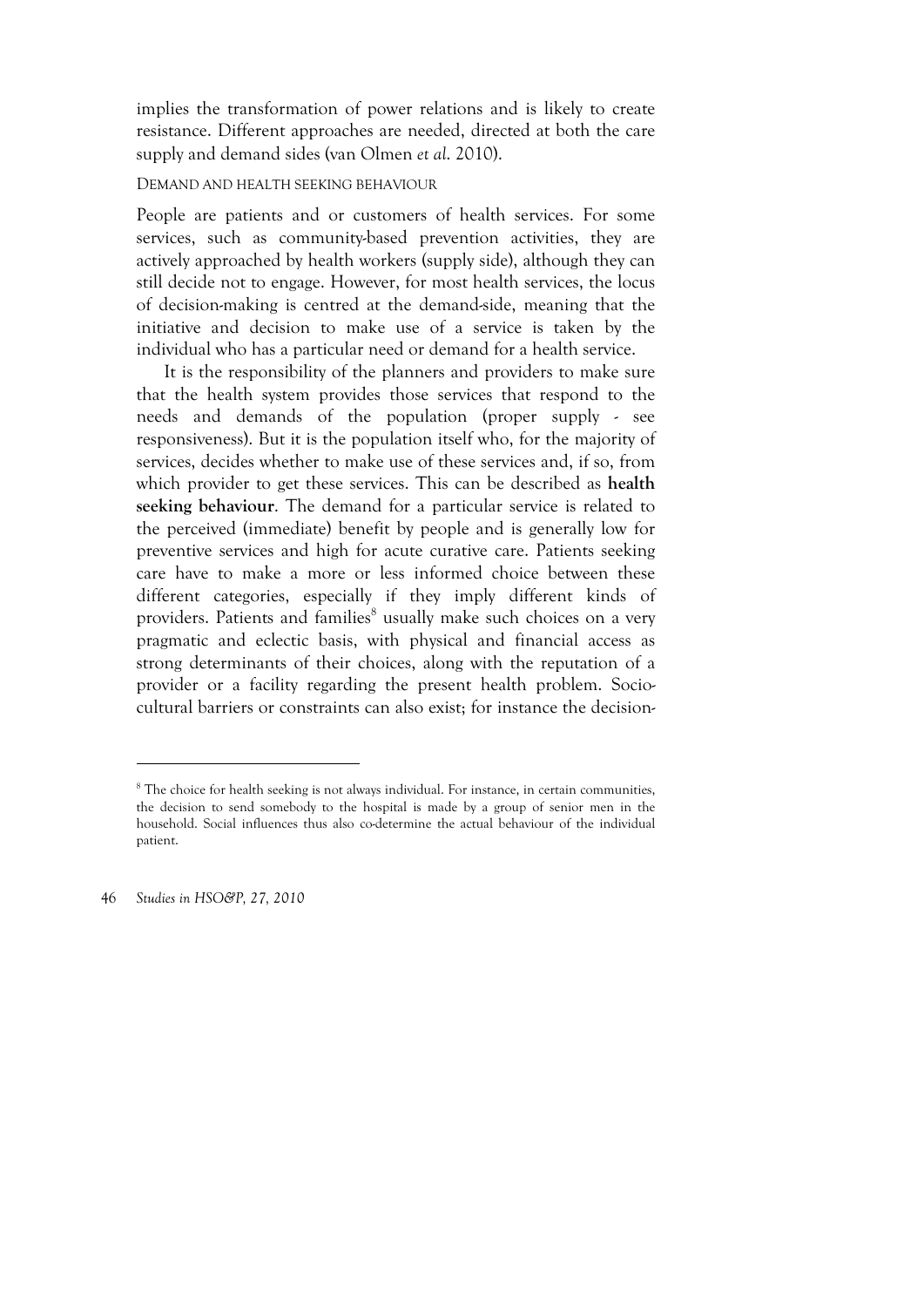making power of women in relation to health decision-making in the household is a well-known variable.

In pluralistic health systems, health seeking behaviour is diversified and complex, often involving self-referral and discontinuation of treatment (quite distant from the health planner's logic, where every health facility has a catchment area, and where patients are referred between facilities).

In an ideal situation, needs, demand and supply overlap as much as possible. Most interventions in HSs deal with the adjustment of supply and carefully assessing the needs. Influencing demand has not always received that much attention. As much as providers can be steered in their behaviour, so can people seeking health care. Examples of mechanisms to influence the demand for health services and health seeking behaviour are the development of financial incentives (or barriers), voucher schemes, but also awareness campaigns about health risks or information about provider characteristics.

#### TRUST IN THE HEALTH SYSTEM

The trust that people have in their HS as a whole and in health providers is a central element in the HS. Trust is a major determinant in people's decisions to make use of health services available in the neighbourhood. Trust is a complex and layered issue that is shaped by trust both at personal and institutional level. At personal level, trust is influenced by technical competence, openness, concern and reliability; at institutional level, service management and regulations are important, such as the qualification of staff, quality control mechanisms, ethical codes, and functioning of the service (Gilson 2003).

In our vision, offering care that is a flexible and dynamic response to people's felt needs is a crucial step in building a capital of trust. Ensuring quality of the services is a consequent step to maintain trust. Offering an adequate package of care cannot do without a sustained and genuine relationship of dialogue between professionals and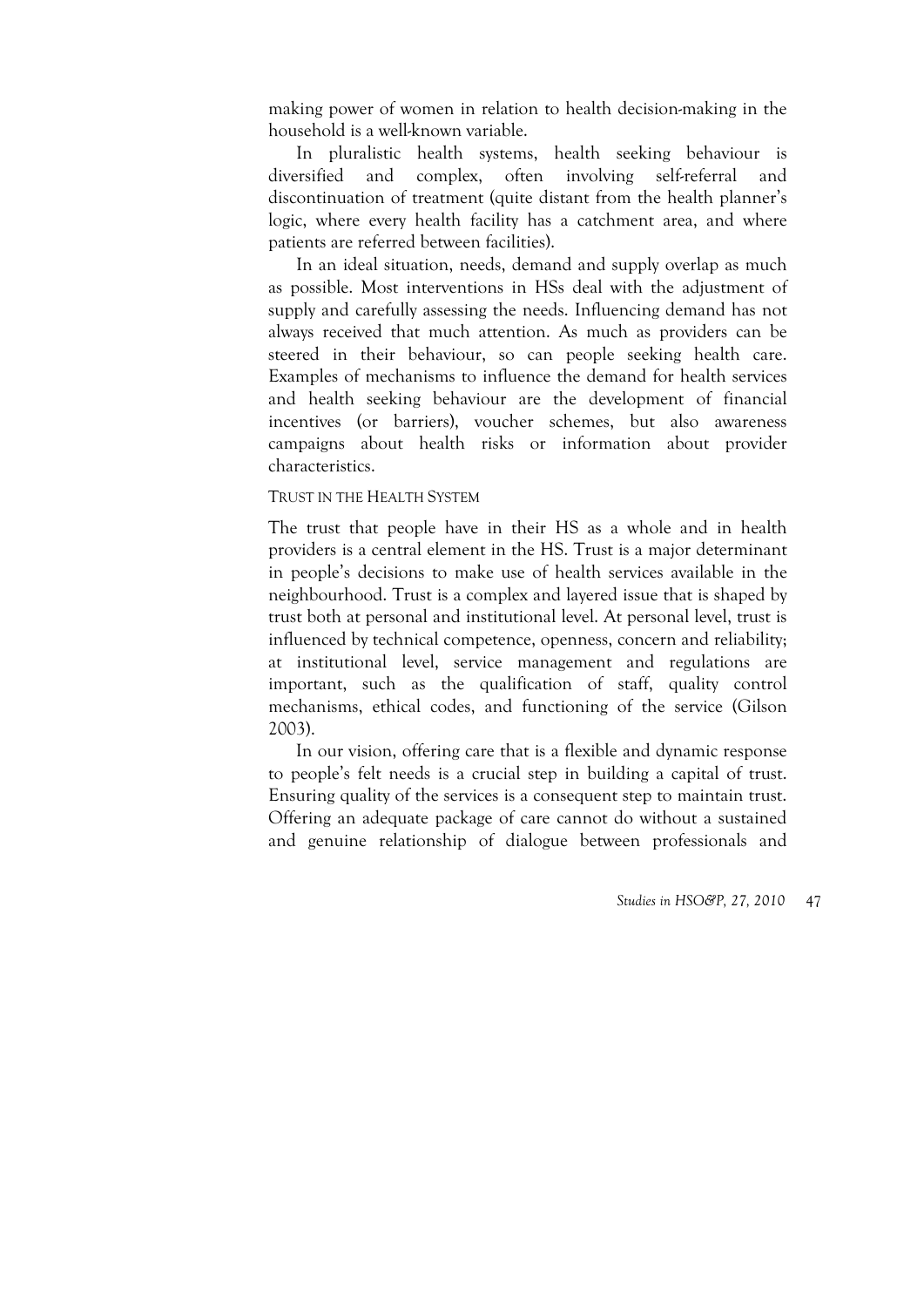individual users and communities. The offer of accessible, acceptable and effective curative care is paramount because it constitutes the needed springboard to make people aware of - and accept - the need to use preventive services, even if the demand for the latter may initially be limited. A relationship of trust also constitutes the necessary foundation for people to understand and accept that 'not everything is possible' and there is need to manage the scarce resources in a rational and efficient way.

### *Context*

A view on the context can focus on the actors in that context (agency) and on the structures. We will discuss the actors in the HS in a separate chapter and now focus on the structural and situational factors that shape and influence the HS.

HSs are overall shaped and influenced by wider societal change and are social institutions that reflect the society in which they are embedded. Interaction with the environment involves reaction and adaptation to social, economic, technological, cultural, political, regulatory and environmental developments and transitions over time. Every country has a HS that reflects its own and unique planning decisions and historical developments (path-dependency) (Riley 2008). There is a constant need for adaptation to new developments and transitions, such as disease burden, new technologies, changing expectations of patients and providers, increased information (through media and information communication and technology) and changing roles of the state in the health and social sectors.

The policy context of the HS can be analysed at different levels, which are intricately interwoven with power configurations and dynamics between international, national and local actors. National policies in low income countries are heavily influenced by the global (financial, economic) regime and policy context. Scanning the global context would entail tracking changes in the global aid environment, global health agenda setting, and the role of major donors,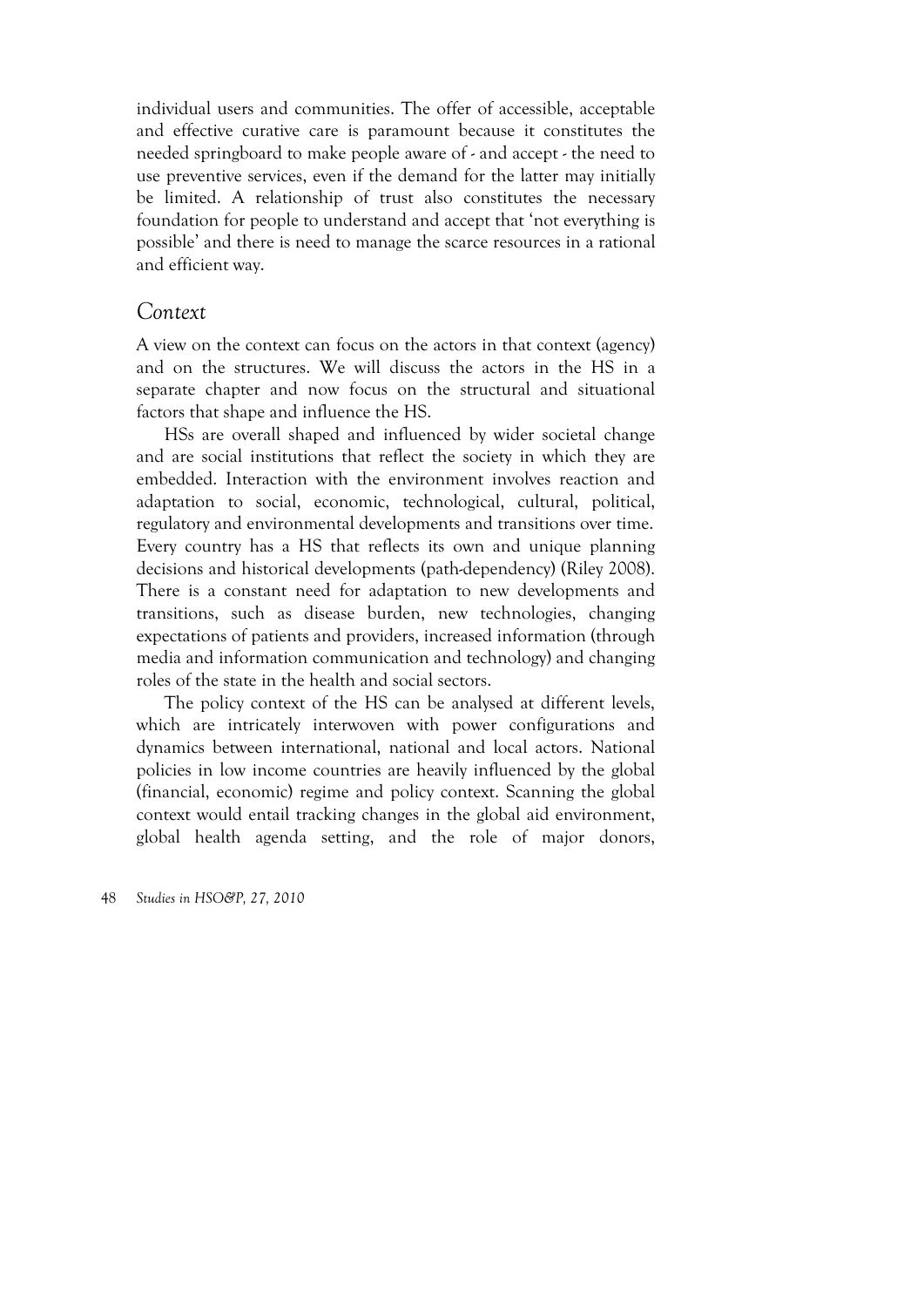international organisations and global civil society. Even at local level, the influence of global and national actors interferes with that of the local stewards, politicians and other stakeholders. The national context also encompasses the national political system/regime, the political administration, the regulatory system and national civil society. Coordination mechanisms, such as inter-sectoral coordination between ministries, donor coordination or pooling mechanisms and national civil society networks, need to be taken into account. One also needs to consider the administrative decentralisation and/or health sector reforms, because they directly affect the distribution of responsibilities and resources within the HS. Within the policy context, the ministry of finance is a key actor, through its decisive influence on national resource allocation and expenditure. In most countries, the national civil service administration is another central player, responsible for the staffing of the public health system.

Also other sectors, such as education, sanitation and water supply, social services, etc, have an important influence on the outcomes and goals of the system. This is the explicit recognition of the role of other determinants of health in the goals and effects of the HS.

# *Leadership & Governance*

'Governance' has received increasing attention but many interpretations circulate. We define governance as entailing policy guidance to the whole HS, coordination between actors and regulation of different functions, levels and actors in the system, an optimal allocation of resources and accountability towards all stakeholders. This is in line with the stewardship function as proposed by the WHO.

For Reich, the term governance refers to the changed nature of the state (Reich 2002). The state is considered no longer to be the sole actor shaping health policy and the delivery of health services. In practice, the state's power is undercut by forces at multiple levels. From above, the state is constrained by agreements with international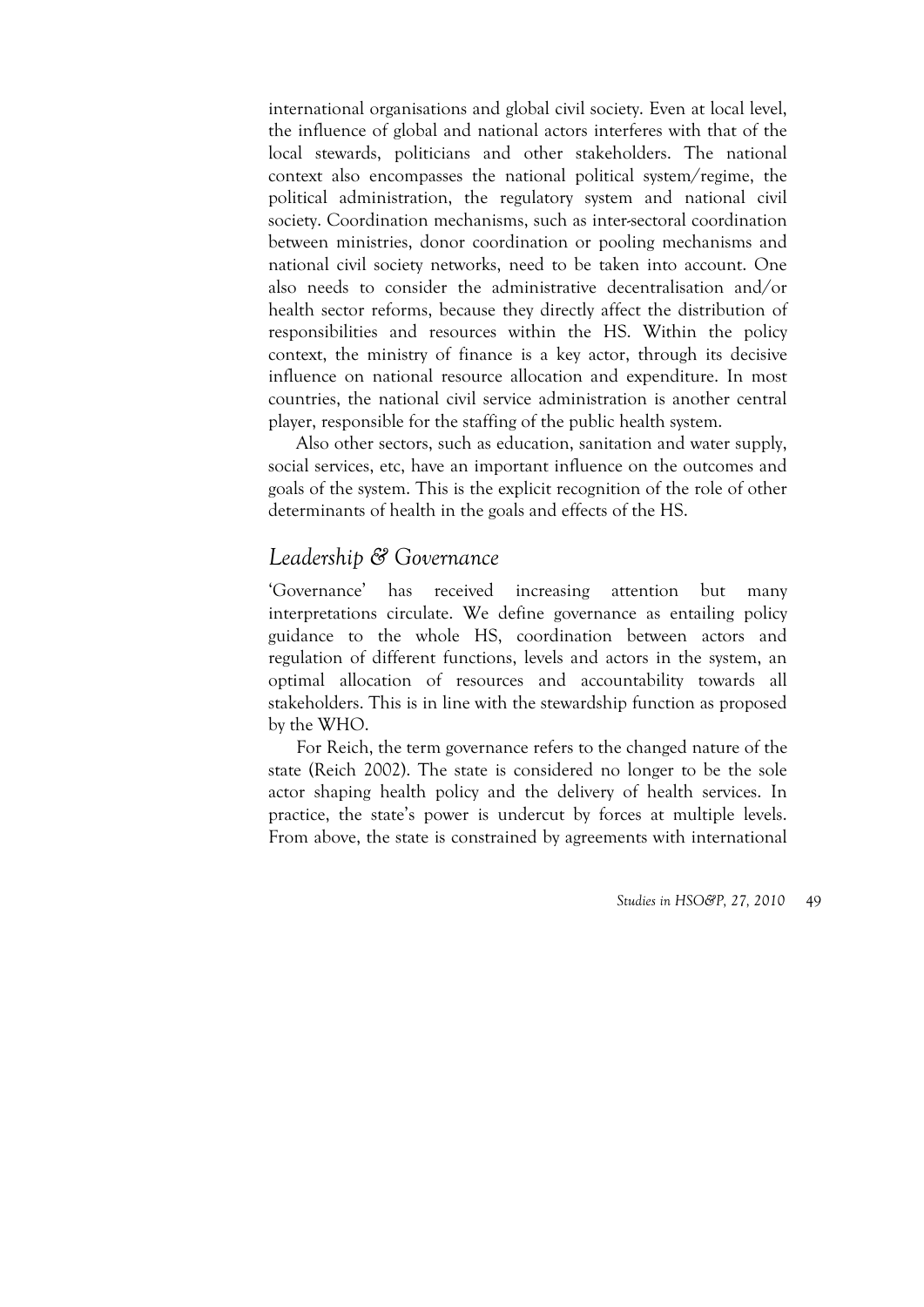organisations and donors. In many low income countries, the role of the state in the delivery of health services diminished compared to private for-profit and not-for-profit health service delivery. The state has also reshaped itself through decentralisation processes, devolving responsibility for the delivery of health services to local government structures.

A variety of players, including market and civil society actors, have an influence on governance. We assign a central role to state actors, as state intervention is needed to ensure equity, efficiency and sustainability of the HS. Furthermore, protecting citizens from ill health and its social and financial consequences is an important legitimisation of government. The changed nature of the state has given rise to a system of multi-level governance, wherein responsibility for governing is shared between different state actors, at central level (Ministry level) and local level (district health management team and local government). Both levels need to possess the necessary competences to steer both public, private and not-for-profit sectors.

Tools to measure certain aspects of governance have been developed. For determination of governance in the health sector, the WHO identifies two types of indicators for measuring governance: rules-based indicators assessing the capability in place and outcomebased indicators assessing the performance, based on the experience of relevant stakeholders. They propose a number of core indicators and a composite governance policy index (World Health Organisation 2008b).

#### POLICY GUIDANCE

The increase in stakeholders at all levels and in different functions in many HSs demands a strong capacity in the ministry of health, its decentralised structures and local governments to take leadership and to steer pluralistic and fragmented HSs into a satisfactory balance. **Effective governance** entails making explicit how trade-offs and changes are negotiated and what the guiding values and principles in the health system are. It requires strategic vision, technical knowledge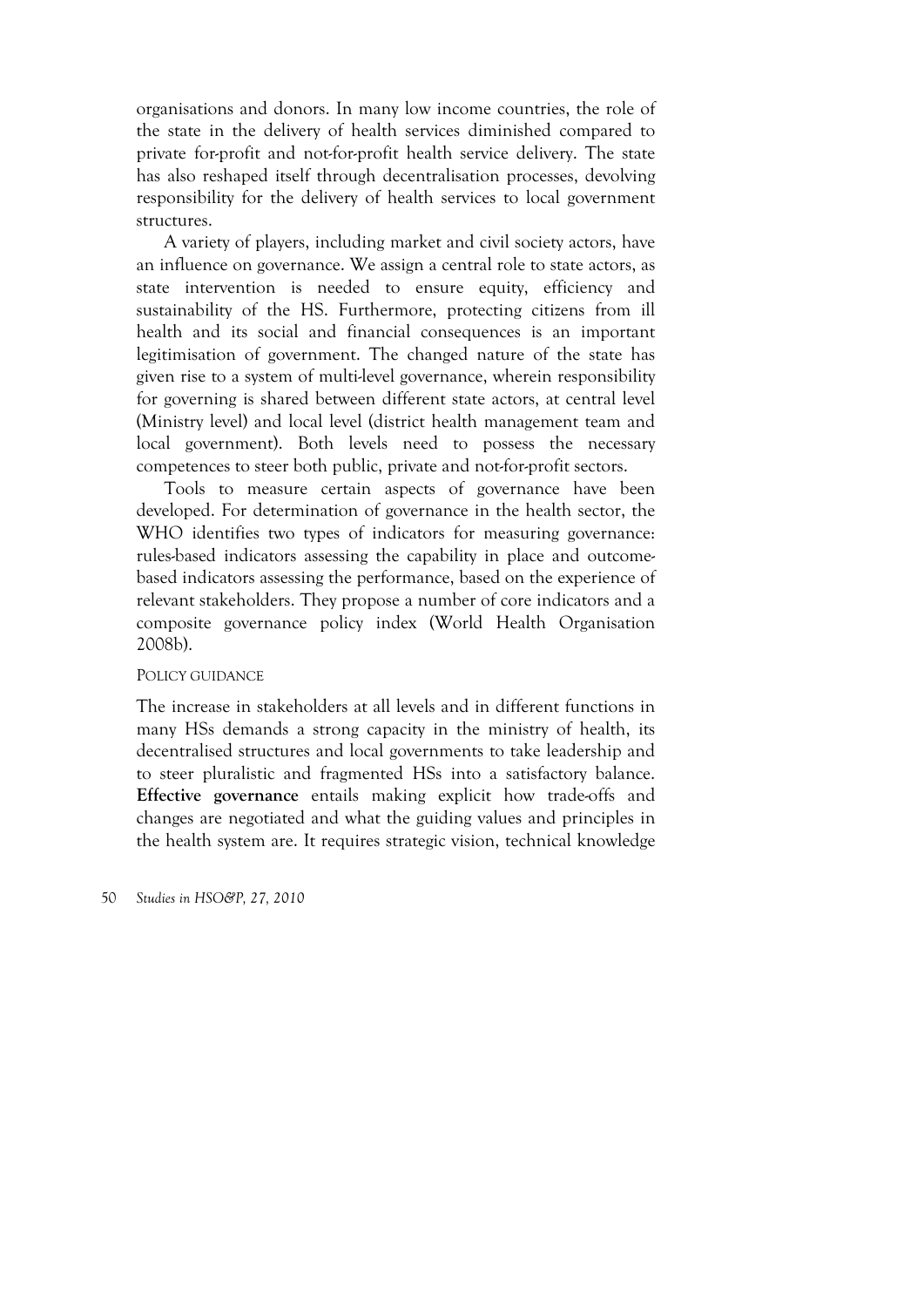and information, political and negotiation skills, and the consideration of values & principles, but also the participation and involvement of multiple stakeholders and transparent processes. In reality, most reform is designed and implemented in a gradual and incremental way, with small-scale change.

### COORDINATION AND REGULATION

Regulation is a major instrument for governing the health sector (Hanson *et al*. 2009). We conceptualise regulation as going beyond rules, laws, guidelines and their enforcement, also including professional and ethical rules and norms, and any kind of incentives as regulatory mechanisms (Mills *et al*. 2006). The most basic classification of regulation mechanisms is that of sticks, carrots and sermons, referring to command and control, incentives and persuasion (Kegels 1999). At national level, ministries design the laws and regulations to which actors in the health sector should comply. The enforcement of regulation is often decentralised to district level.

In the present day pluralistic and fragmented health landscape, the need for coordination ('soft power') becomes another important instrument for governing the health sector. State actors, at both central and peripheral levels, need to take up leadership of coordination mechanisms, e.g. inter-sectoral coordination, optimising health service delivery through coordination between public, private for-profit and not-for-profit sectors. Coordination implies to have an overview of all important stakeholders and to involve them in decision-making and implementation when needed. Most coordination at national level will take place when new policies are being developed. At the level of the local health system - the 'district' in many (low income) countries - there is an important coordinating role for the teams heading that system. District management teams indeed have to handle the complex task of organising the health services and the health care on their territory in an efficient and effective manner, in line with national health policies but also taking into account the specific needs and demand coming from the local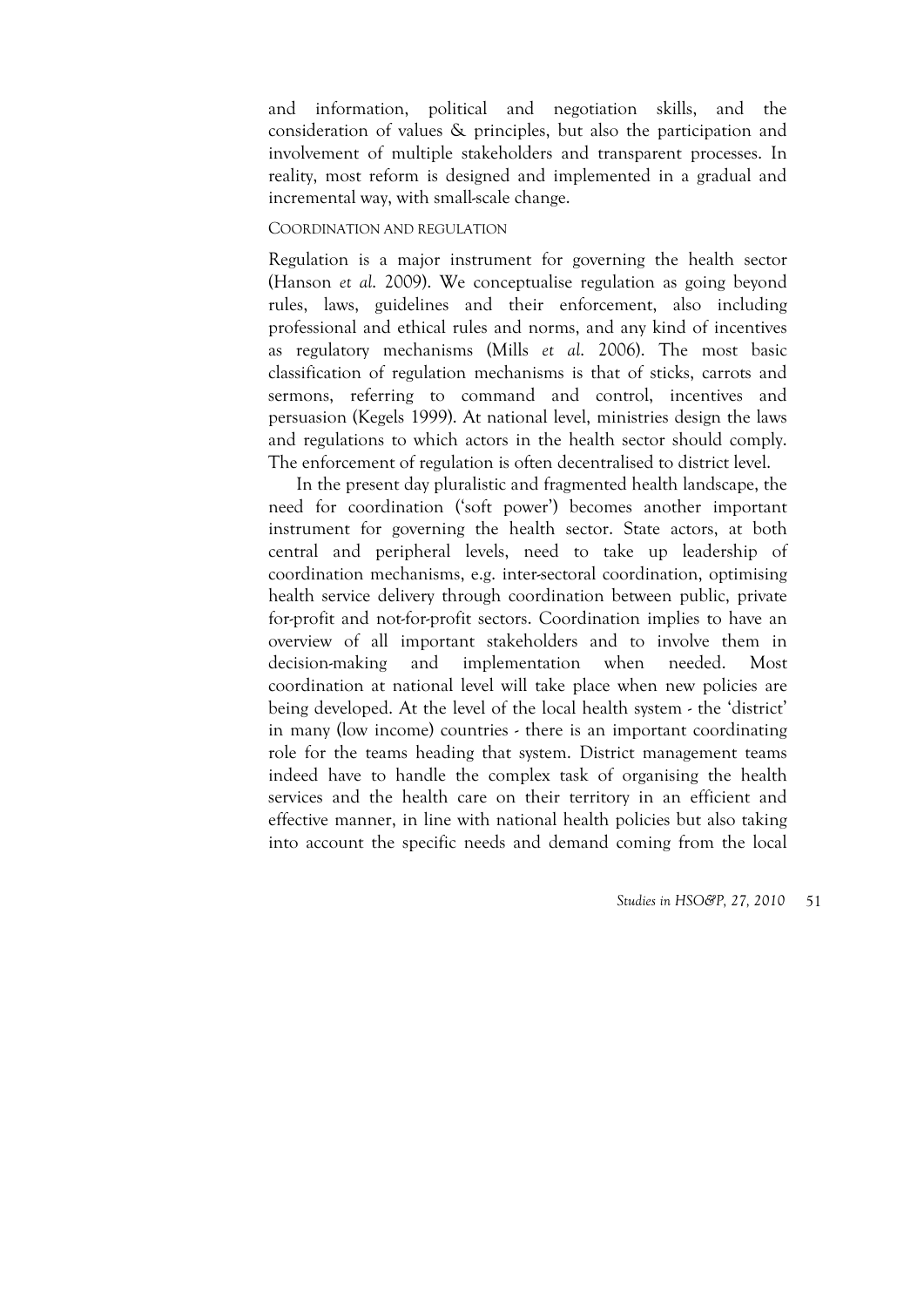communities. In that respect the 'district' is the structure where topdown and bottom-up planning (should) meet and be translated in an optimal balance. It is the task of district teams to streamline the different policies coming from above - not in the least the policies and activities coming from powerful vertical programmes - and also, at the same time, integrate in their planning those elements shaped by the specific context of the local setting.

### ACCOUNTABILITY

Accountability refers to the responsibility and ability of one group to explain their actions to another (Hyder *et al*. 2007). The HS should be accountable to the population, i.e. to be answerable for its actions and the consequences of its actions. Accountability plays at different levels, from the individual provider towards the patient and from the ministry of health towards the overall population. At that most central level, accountability is greatly determined by the institutions that are in place and that are shaped by the overall context. It is influenced by the level of democracy, the presence of free press, the transparency about information and procedures, the involvement of civil society and population representatives, the level of corruption. The level of transparency and rule of law affects the opportunities for efficient use of resources, but also the general trust of people in the state and in the HS.

At operational facility level, various mechanisms for accountability have been created, with different degrees of success (Rifkin 2001). A recurrent problem in ensuring the accountability between health facilities and their users is the difference in power and the information asymmetry, which hinders the capacity of populations to have effective mechanisms for monitoring, participation and claiming their rights. Institutional arrangements with a third party, for instance a health insurance organisation, can increase the accountability of providers, depending on the model of organisation (Criel *et al*. 2005).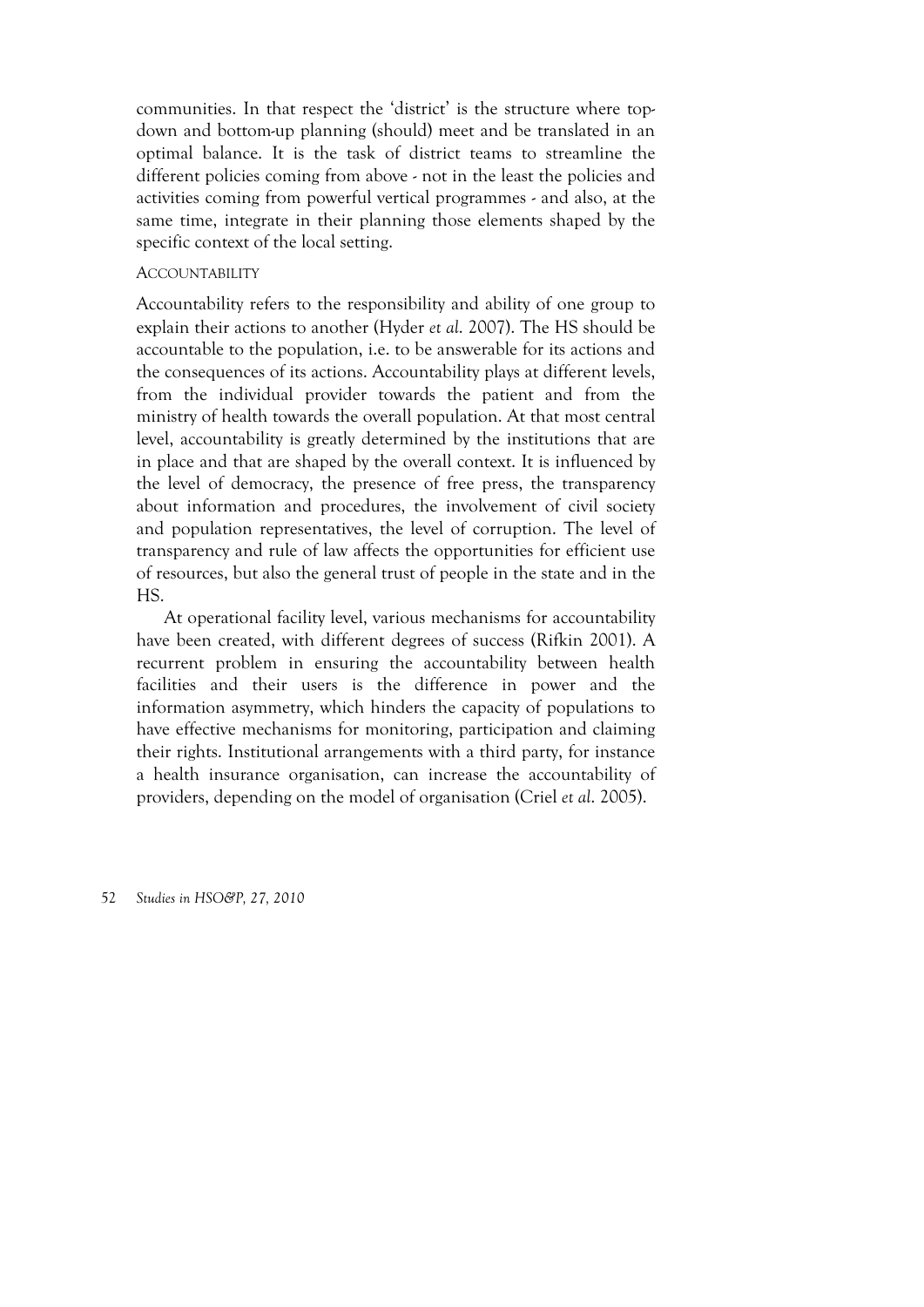# *Financing*

Financing involves the acquisition, the pooling and the allocation of financial resources, in such a way that it contributes to goals and outcomes. In essence, health financing needs to ensure access to needed services while protecting people against the more severe financial consequences of paying for care (World Health Organisation 2008b). Important values and principles at stake are equity, efficiency, accountability and sustainability.

The Commission on Macroeconomics and Health estimates the cost of a core package of activities at around US\$40 per person per year, although analysis of HS performance show that a number of countries are able to perform well with less means (Riley 2008). National Health Accounts describe sources and allocation of funds at country level. Mechanisms of **funding** health care are tax-revenue, insurance premiums, user fees or grants. Sources of funding can be public (national government, bilateral or multilateral donors) or private (households, for-profit or non-profit organisations, employers). The 2001 Abuja Declaration set a target of 15% of overall government expenditure to be allocated to health. For many LICs it is less than 4% at the moment. **Pooling** of funds means that prepaid money is distributed in such a way that it allows risks to be shared. Both taxsystems and insurance mechanisms are pooling systems. The third function of health financing is to allocate **resources** to other elements in the health system. This function is sometimes referred to as 'strategic purchasing'. It includes decisions of which health care services are funded and how to steer the delivery of these services.

Since health financing always involves rationing, the decisions on priority-setting and allocation of resources have great implications, especially when the total amount of resources is small (Palmer *et al*. 2004; Roberts *et al*. 2004a). There is thus a very important link between **governance and financing**. The organisation of financing greatly influences the (financial) **access** to services. For instance, abolishing user fees in the public sector can contribute to increased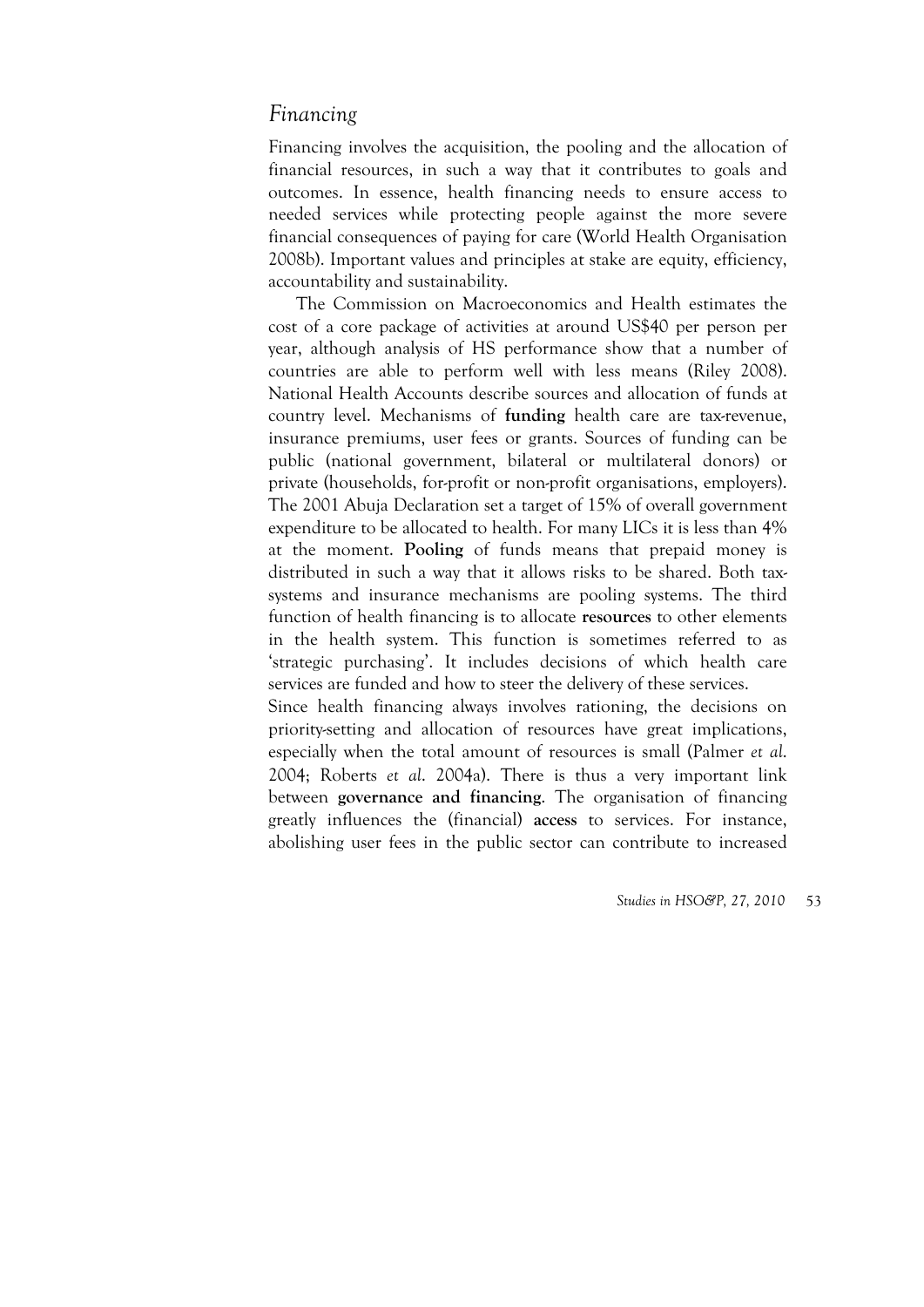access, if mechanisms to ensure enough resources and to organise other factors of access are in place (Meessen *et al*. 2009). Regardless of this process, the role of market mechanisms, both formal and informal, has been increasing in many countries. The government has an important role to correct market failures in the HS and to redistribute resources among the population so that access to health care is available to all, according to their needs (social justice).

The way in which different health services are financed and **how providers are paid** influences directly what type of services are being delivered in which way. The main mechanisms for payment are either input-based (estimations based on history, on standards, on population needs, etc) or output-based (estimation based on production, on targets, etc) and many mixes of input or output mechanisms exist in practice. Traditionally, the allocation to public health facilities has been calculated on the historically and populationbased estimation of inputs needed. In the private market, the default mechanism is a fee for service mechanism, creating strong incentives to maximise the provision of these services. The boundaries between sectors and mechanisms of payment have become more blurred. There is increasing attention for measuring the performance and outputs of health care facilities and other organisations in HSs. Experiments with performance-based financing lead to a partial shift to output-based financing (Meessen *et al*. 2007).

**Assessment methods**. Various indicators can be used to assess resource mobilisation, pooling and funding of health care (World Health Organisation 2008b). We mention total health expenditure and government health expenditure as indicators for respectively the overall availability of funds and the government's commitment. Whether these are sufficient should be related to the estimates of finances necessary to ensure access to a package of services which is determined by the country itself, but could also be benchmarked with other countries with similar levels of GDP per head. The ratio of household out-of-pocket payment for health to total health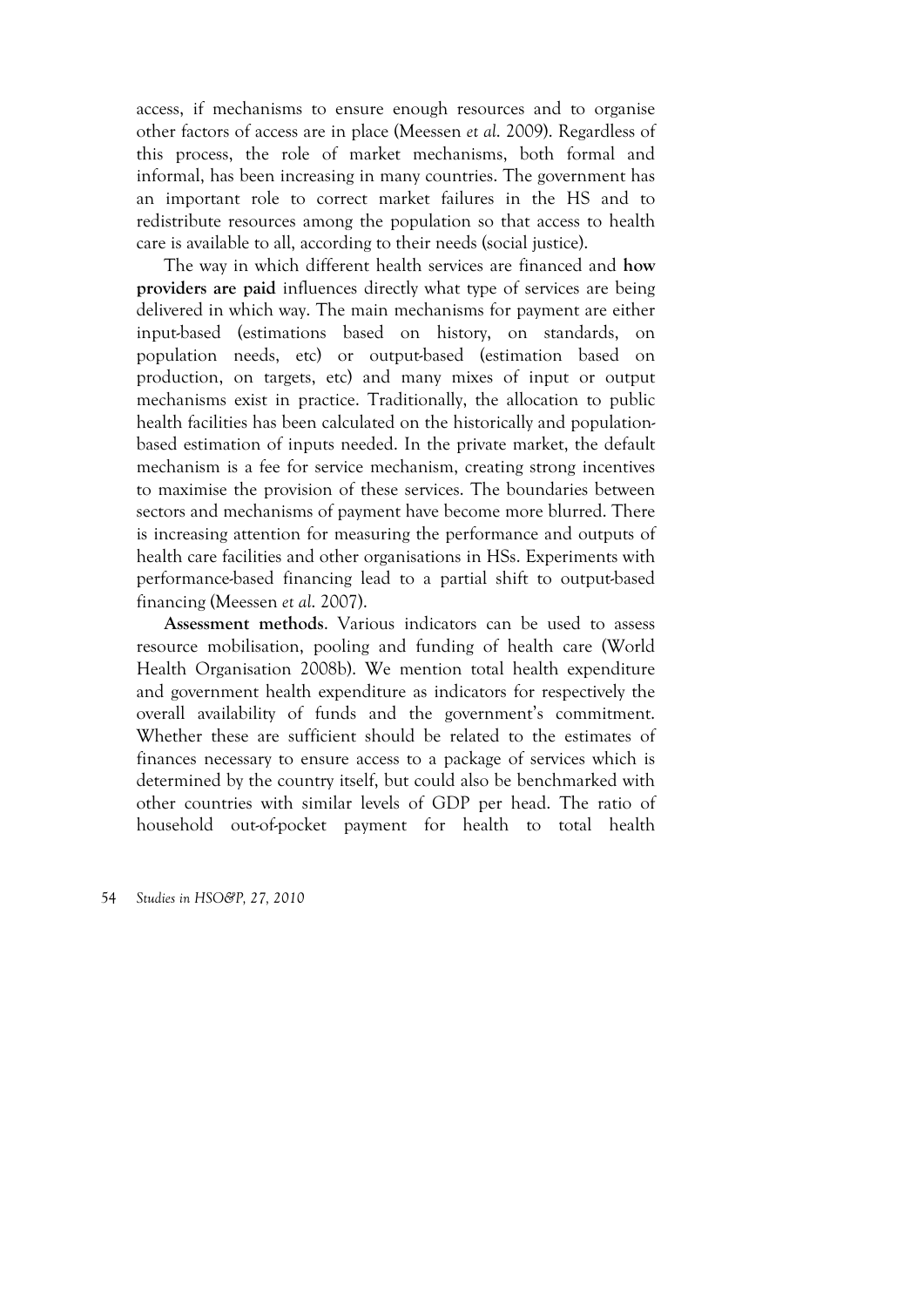expenditures indicates the direct cost of health for households. In countries with widespread health insurance, coverage (specifically poor/vulnerable groups) and packages of care that are covered need to be assessed. Other indicators give information on allocation of resources (e.g. expenditures on wages, on priority problems, by level of government) or on the capacity of financial management. The most widely used tool to monitor funding and spending in HSs are national health accounts (World Health Organisation 2010).

### OUR PERSPECTIVES

The thinking on how health care should be financed in order to contribute to HS has evolved over time. There have been longstanding global debates about Bismarck and Beveridge systems, about contracting and the role of the private sector, about user fees and about the role of international donors. In this paper we highlight the important issues according to us, acknowledging the different opinions which exist on many of those.

The prime responsibility for revenue collection is at national level, because this is linked with government accountability to the population. There is, however, a strong plea for global social responsibility and a longstanding commitment of the international community to contribute to the health financing of the basic package for those countries that are too poor to collect this amount themselves (Ooms *et al*. 2009). This plea has implications for the way one looks at sustainable financing.

Funding mechanisms should ensure access to needed services and provide financial protection to citizens. This means that health services should be affordable, payment not being an obstacle. For many poor people this means that health services should be 'free at the point of delivery'. This implies a preference for prepayment and pooling, by taxation, health insurance or a combination. Mechanisms to raise funds should contribute to equity and thus usually involve progressive collection mechanisms. These principles make user-fees the least desirable options, since they are regressive, limit access to care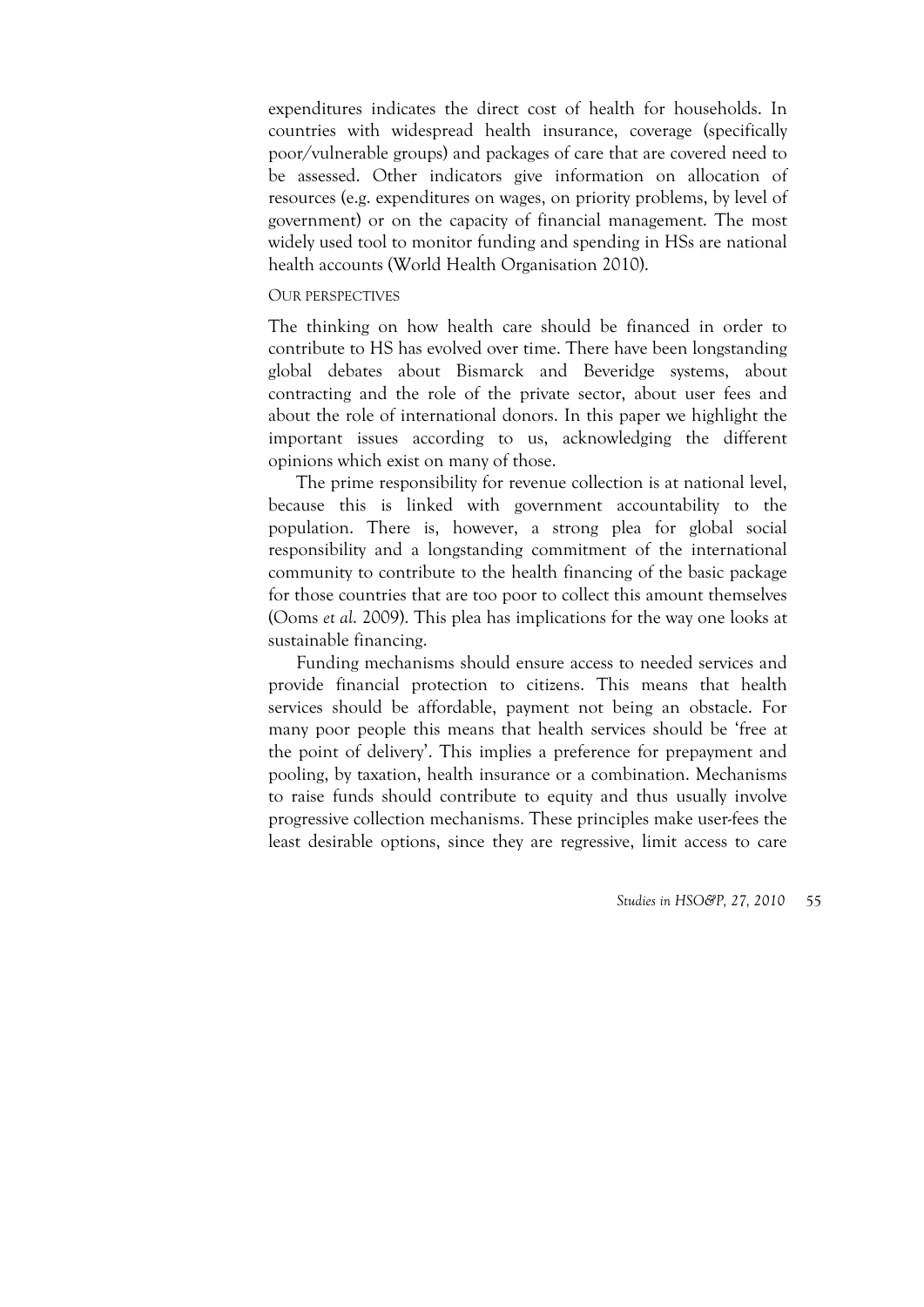and provide no financial risk protection. If user fees exist, there should be arrangements for the protection of the poor. We believe that in most contexts, the delivery of health care in publicly oriented health care organisations is crucial to ensure access. Allocation of funds should steer the organisation of care and the behaviour of providers towards this public orientation. Whichever combination of mechanisms is chosen to pay health service organisations or individual providers, we take the following principles to be paramount: payment mechanisms should contribute to social justice, to continuity of care for patients but also to a responsible use of health services, minimise administration cost, optimise sustainability of the system and allow for mechanisms of control.

### *Human Resources*

Since most health services imply interpersonal contact, human resources are crucial to the HS. The term "Human Resources" (HR) is defined as to include all actors that are involved in health, including lay people, community actors and expert patients. We elaborated on the role of the population in another chapter. The "health workforce" is defined more narrowly as all people engaged in actions whose primary intent is to enhance health. This means primarily (para) professionals.

The health workforce can only meaningfully contribute to the performance of the HS, if health workers are available, competent and performing up to standards (Van Dormael *et al*. 2005).

**Availability**. Health workers need to be available where needed in terms of the right absolute number of personnel, geographical distribution and skill-mix. The availability is determined by training capacity, recruitment policies and posting/distribution strategies. In practice, a comprehensive health workforce policy integrates planning and organisation of training, recruitment, remuneration and deployment. The HR policy needs to be adjusted to the evolving models of health care delivery (integration of disease control, task-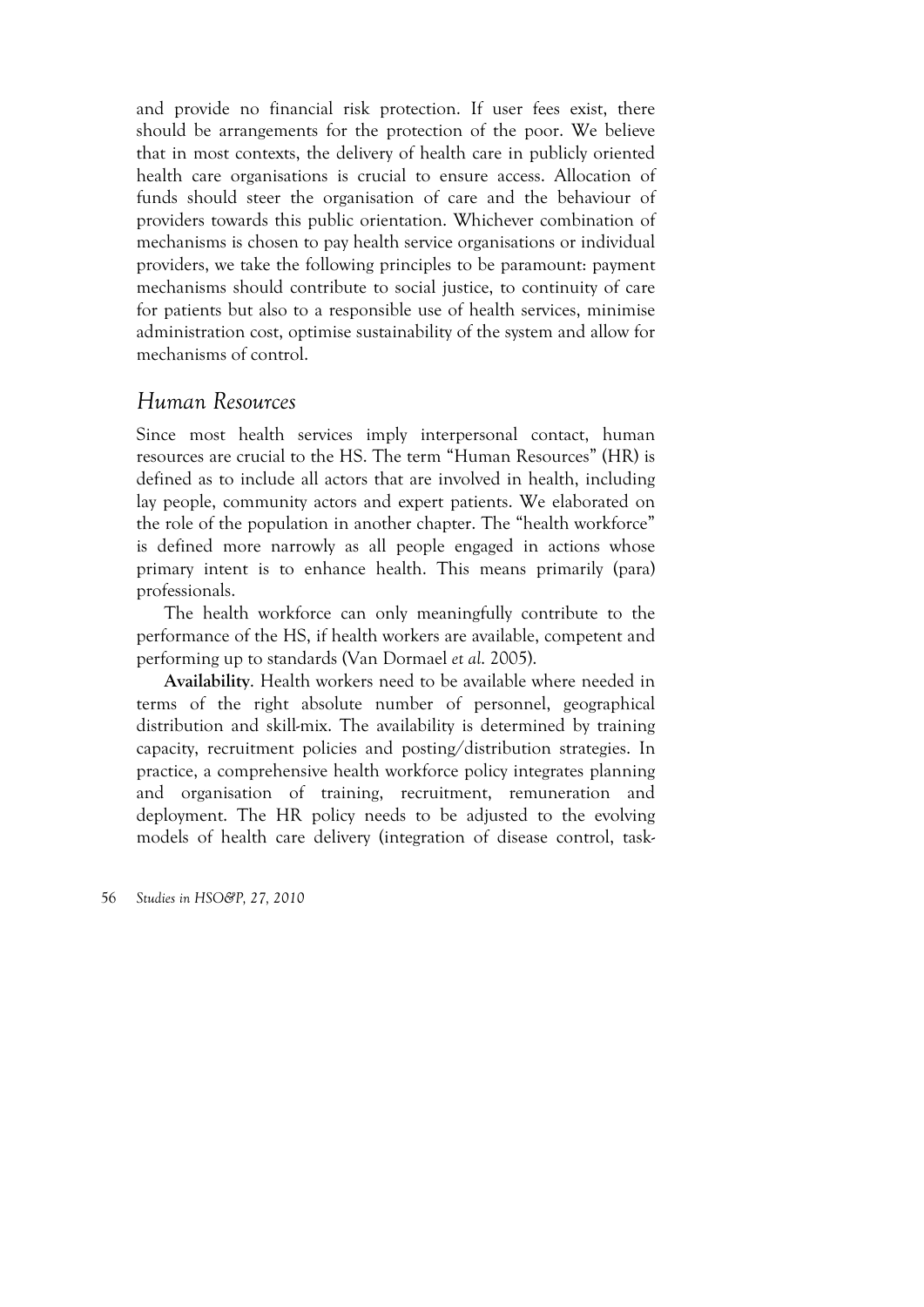shifting, involvement of non-professionals), workloads (utilisation of services, burden of disease) and the evolution of the workforce (attraction and attrition) (Marchal et al. 2003;Narasimhan et al. 2004).

**Competence**. Effective health workers are competent in various domains. They master the technical knowledge and skills required to provide care of high quality, but also interpersonal skills and display a patient-centred and professional attitude. To ensure a competent health workforce, basic (para-)medical education should be complemented by (continuous) training and education. The process of socialisation is essential to the development of professionals. Competence can be stimulated by certification and accreditation procedures (Unger *et al*. 2004). Under certain conditions, professional associations can contribute to appropriate provider behaviour.

An effective health workforce requires not only personnel that is competent and well distributed in terms of numbers and skill mix, but also personnel that **performs up to standards**. This performance is not to be reduced to productivity (e.g. volume of patients treated, volume of deliveries), but also covers quality of services provided in terms of responsiveness, etc. (see criteria of quality of care).

Motivation and commitment are important determinants of health worker performance. Both are influenced by intrinsic personal drivers and external factors, such as management practices, (organisational) culture and societal values.

These three elements will lead to a well-performing workforce only if the work environment is enabling, a core task of management (Buttiens et al. 2004). Health service managers also need to deal with the tensions likely to arise as a result of competing priorities. In settings with severe shortages of health personnel, for instance, striving for sufficient numbers of health workers may compromise their competence levels.

HR management practices, such as remuneration modes and hierarchical command-and-control mechanisms and the strength of professional ethics affect the behaviour of health workers. Sound personnel administration systems are best combined with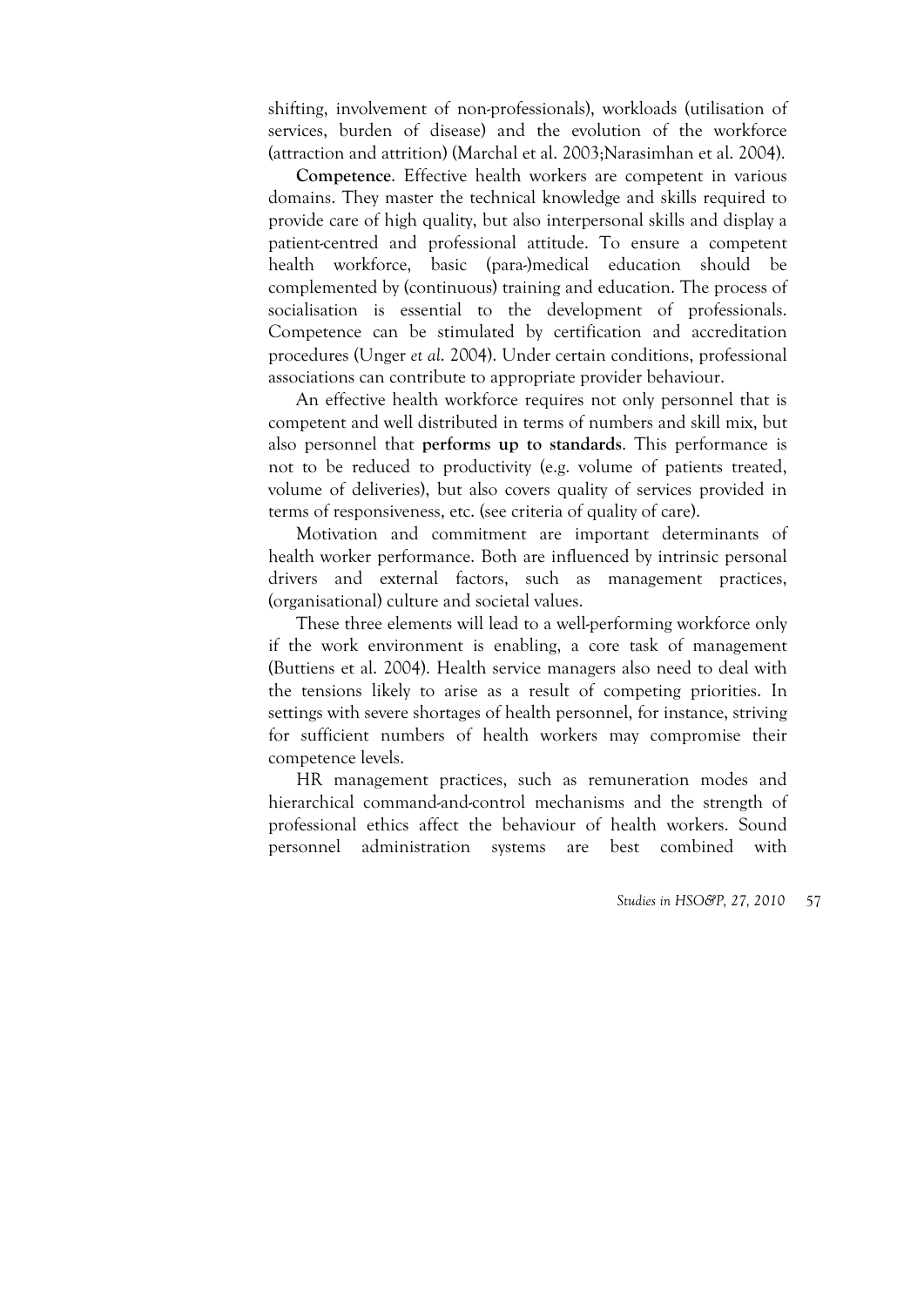commitment eliciting HR management practices. In practice, bundles of practices that combine "carrots, sticks and sermons", respectively referring to incentives (financial or non-financial), control and sanctions (through the institutional hierarchy or through legal systems) and values and ethics (such as professional codes or adherence to aspirational mission statements) work best. In general, health care provider behaviour is also influenced by the relation with the patients and the population.

**Assessment methods.** In most countries, the available information on health workers is scarce and unreliable. It mostly covers the availability (health worker density) and distribution of health workers by occupation/specialisation, region, place of work and sex. In some countries, also the annual number of graduates of health professions educational institutions is collected – by level and field of education.

#### OUR PERSPECTIVES

Recognising the different drivers of human behaviour, management processes of HR should put in place balanced bundles of incentives, bureaucratic mechanisms (rules and procedures) and professional drivers (Kegels 1999). Some (can) have an immediate effect, such as financial incentives, others a longer-term effect, such as career prospects depending on good performance. Incentive structures can be a mix of fixed remunerations with an (incentive-based) variable part on top of it. How this incentive-based part is arranged needs careful consideration, with specific attention for system-wide effects. The balance in this mix is prone to tensions (Marchal *et al*. 2010; Meessen *et al*. 2007).

In many HSs, there is a wide array of health service organisations each with different incentive structures, such as disease control programmes, public health services, donor-supported projects, etc. This diversity leads to big differences across sub-systems and between rural and urban areas. It is one of the functions of governance to regulate incentives, so as to reduce imbalances.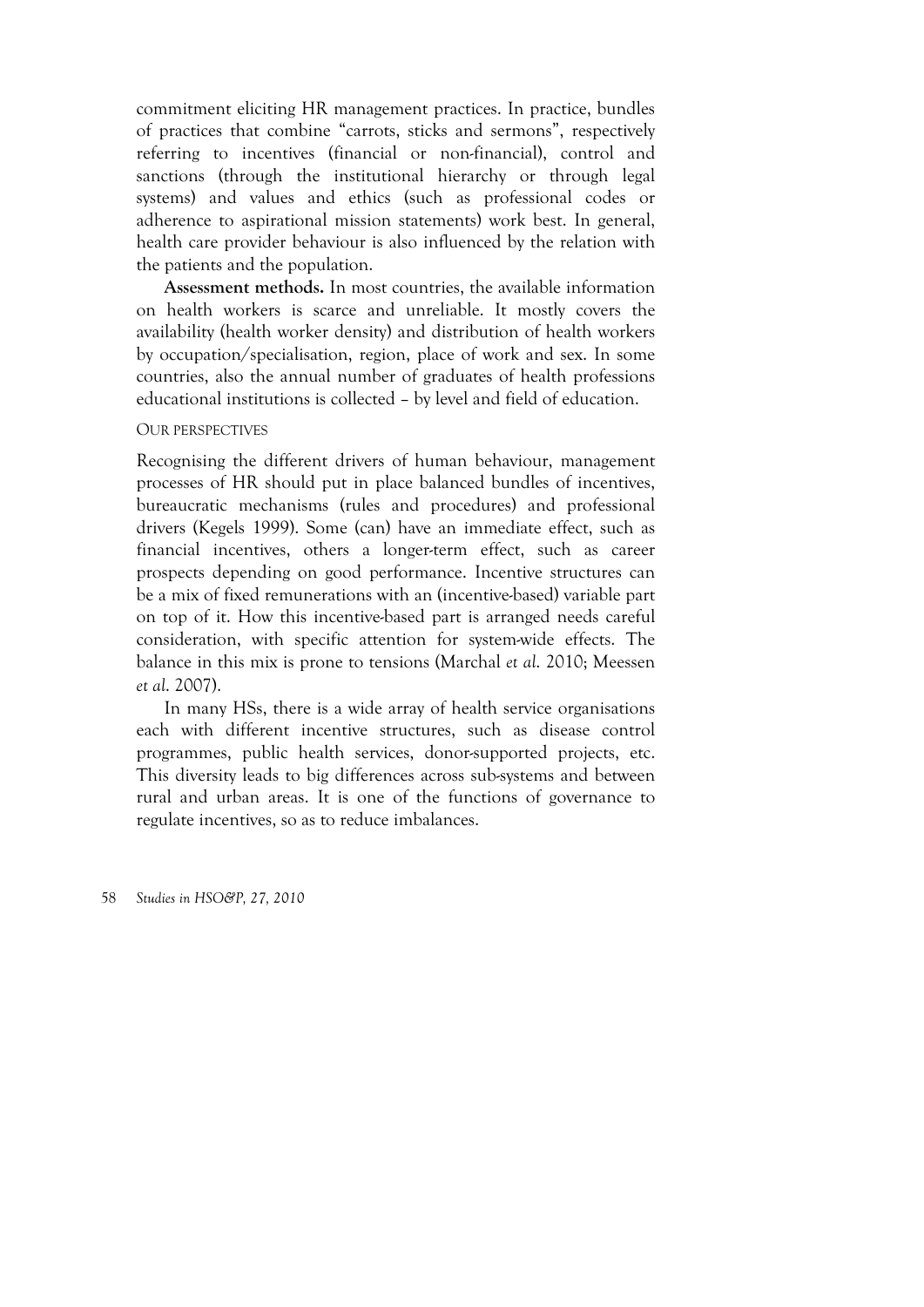# *Infrastructure and supplies*

This element comprises the 'hardware' and includes the infrastructure (construction and maintenance) and the supply of pharmaceuticals, technologies and goods. By technologies, we understand medical technology such as the development of new drugs and diagnostics, but also other technologies that benefit the HS such as information and communication technology.

### INFRASTRUCTURE

Developing the infrastructure of a HS means assuring that there are enough health facilities, within proper reach of the population. They should be well-equipped and well-maintained. If physical access is problematic, this means either building new facilities or improving the roads or means of transport, which will require collaboration with other sectors. A usual target for physical access is a primary care facility within 5 km or one hour's walk. For the first referral level, a hospital that offers surgery, obstetric surgery, internal medicine and paediatrics, a common target is one hospital per 100 000 people - but this is only a very rough rule of thumb. In order to plan the availability of health services in a particular area, a coverage plan should be developed. This coverage plan should also consider the private facilities in the area and the health seeking patterns of people and, if needed, involve negotiation with the populations as important stakeholders.

### SUPPLY OF DRUGS

We will focus on the supply of drugs, because drugs are a crucial commodity in the HS and to ensure appropriate supply and use of those is a major challenge to many HSs. However, what is said about drugs applies also to other medical supplies and technologies that are needed in the HS. HS challenges with drugs can be classified among five groups: poor availability and supply; poor quality; poor financial access to drugs and poor prescription/use. Since drugs are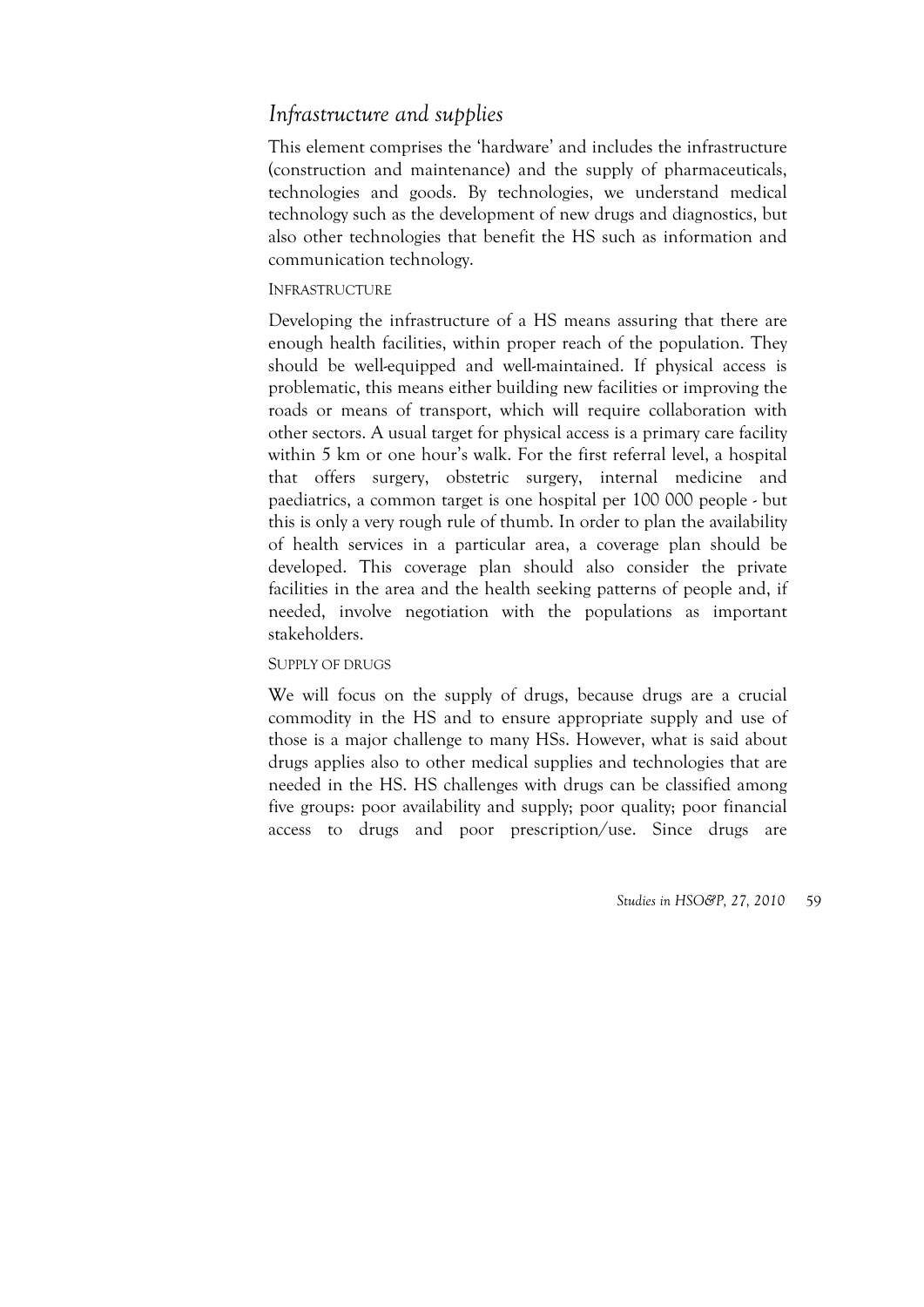commodities with a generally high demand, it is a product that is mainly produced and distributed via the market sector, in which forprofit companies have a strong dominance. However, there are strong market failures, such as the oligopolies of big pharmaceutical companies and the strong information asymmetry between client and pharmacist and others. If we want to ensure access to quality drugs for all people in the HS, we need strong regulation to channel and control market forces. In order to ensure this, the following functions are important: developing national policies, standards, guidelines and regulations; affordability of drugs; quality assurance; logistic systems and support for rational use (Laing *et al*. 2001).

National policies address the list of essential medicines, where drugs should be available in the HS, guidelines about the prescription of medicines. Rules and regulations for procurement and distribution need to be developed and enforced. Since many drugs are sold in the PFP-sector, regulation should extend to those pharmacies, clinics and drug outlets. In order to steer provider behaviour, other incentives such as education and training and financial rewards have been tried, but the limited success of most initiatives illustrate the difficulty.

The availability of medicines depends on the procurement and distribution system. Although in theory, a central supply system with an aggregation of orders at different levels results in efficiency gains, the reality shows that there are many potential weak links at different levels that can weaken the functioning of the total chain, such as stock management, haphazard ordering systems and slow distribution. Although a wide variety of supply chains leads to fragmentation and lack of overview, a limited number of parallel channels for supply is likely to guarantee continuous supply of drugs better that one single system. There are often other supply systems, e.g. for particular programmes or subsectors, that may function better or that may be used as a fallback. Besides such centralised systems, a great share of drugs is distributed via private wholesale firms, who supply many different customers. Besides being expensive, the origin and quality of their drugs is not always reliable if regulation and control is deficient.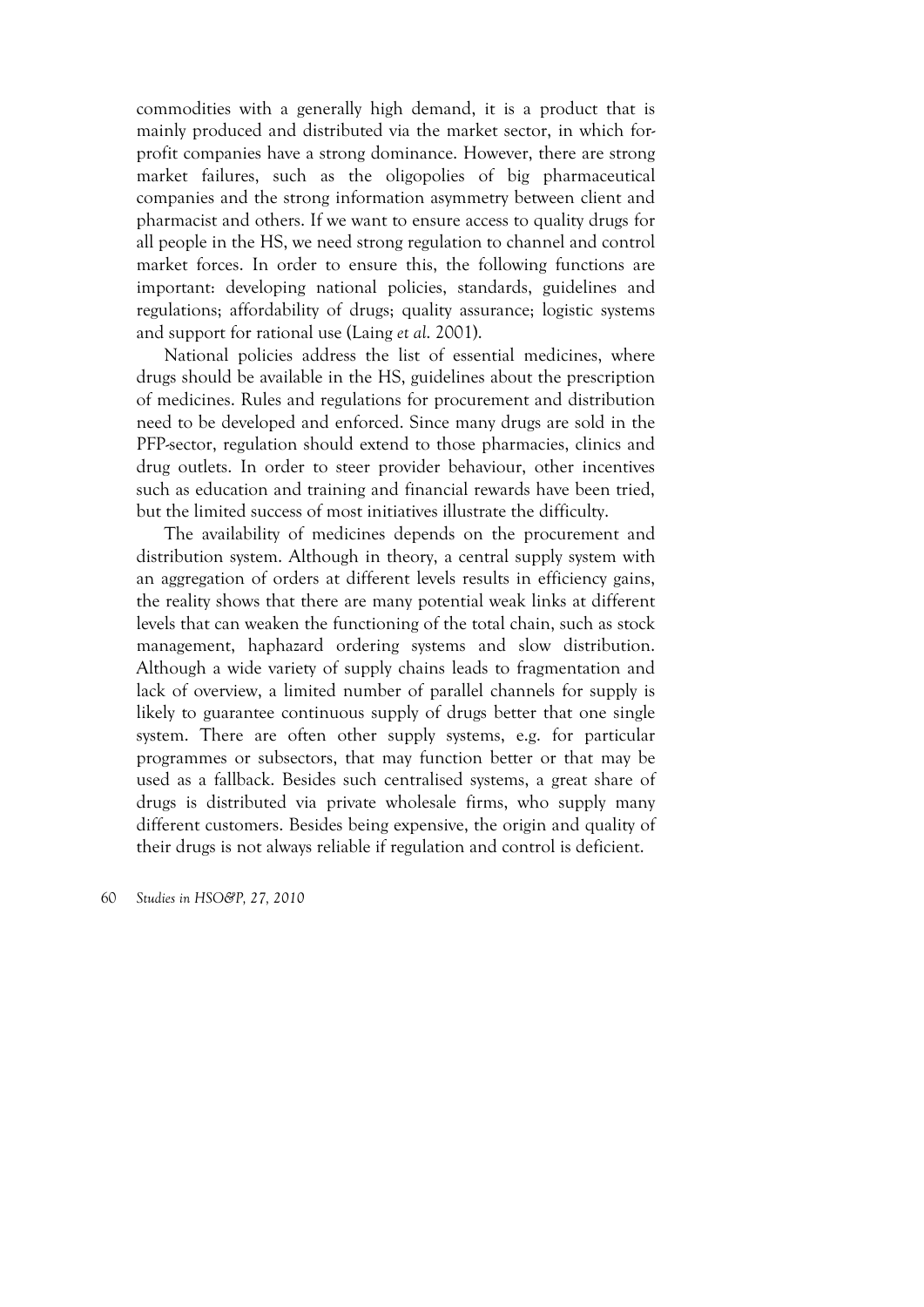Ensuring financial access entails adequate information on prices, the capacity to follow (or fight) international trade agreements and capacity to set and negotiate prices at national level in the case of large procurement orders. This capacity influences the availability and access to medicines in the public sector. In the commercial sector the prices vary enormously.

To ensure the quality of drugs, most countries have drug regulatory authorities, who control the registration and quality of nationally produced and imported drugs. The two major problems with quality are counterfeit and substandard drugs. To ensure quality throughout the whole supply chain, one needs to identify reliable producers, procurers and suppliers. The WHO has set up a prequalification system to identify producers, but the list has been limited to drugs for malaria, tuberculosis and HIV/AIDS. To identify reliable suppliers among private-for-profit providers, franchise chains and like mechanisms are sometimes developed.

The first steps in rationalising drug use are the development of an essential drug list and the development of treatment guidelines. Preservice and in-service training of providers for rational drugs use is necessary, but not sufficient. At local and provider levels, systems of control, support and supervision should be built in to enforce and stimulate provider behaviour to rational prescription. One can think of audits, drug monitoring committees and regular meetings between the pharmaceutical and medical staff. On the demand side, awareness can be increased, with the help of consumer organisations and public education about the existence and risks of the irrational use of drugs.

These functions are strongly interlinked and measures to improve the situation will need to involve actions in all fields. For instance, the set-up of a revolving drug fund starts from the need to ensure availability of drugs. Such a revolving mechanism is only affordable and thus sustainable if it is combined with rational prescription. To work well, it requires a functioning supply system (Unger *et al*. 1990).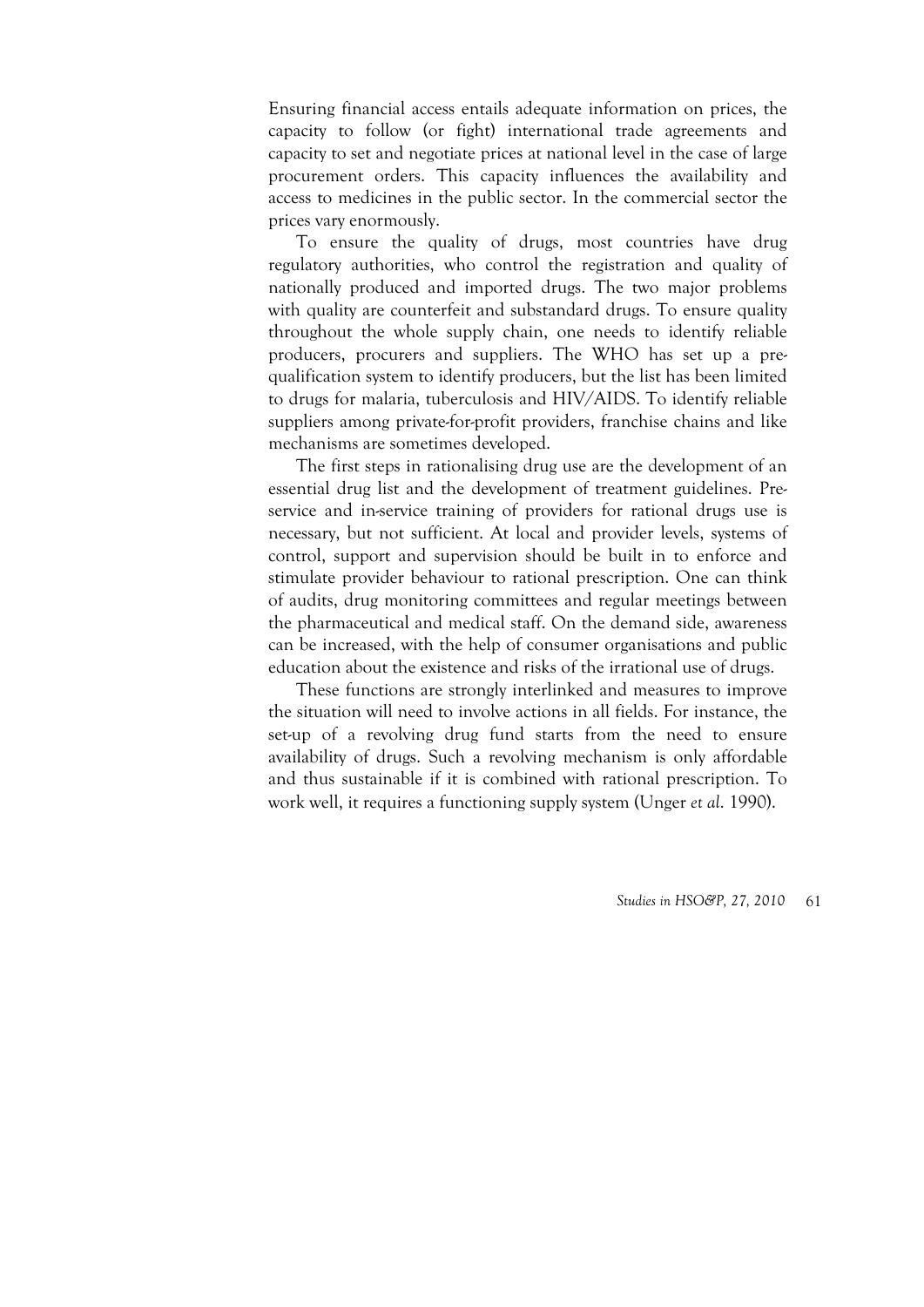There are few indicators to assess whether HSs perform well in ensuring proper infrastructure and supplies. An example of an indicator for pharmaceutical access is the percentage of facilities that have all tracer medicines and commodities in stock (at the day of visit, over the last three months) and the ratio of median local medicine price to international reference price (median price ratio) for a core list of drugs (World Health Organisation 2008b).

### *Information & Knowledge*

This element is the 'software' of the HS. It includes the information that is collected in different ways for monitoring and evaluation and the knowledge that feeds into decision-making at different levels in the HS. Knowledge and information is needed for monitoring, evaluation and research; clinical decision-making; organisational management and planning; analysis of health trends; and communication. It relates to individual patient-provider interaction, health facility level and population level decision making.

Health information comes from different data sources. Most wellknown are the routine data collection and reporting systems usually operated in health facilities (often called health information systems). Other sources are population surveys, census, civil registration, (sentinel) surveillance systems. Also action/operational research and individual patient records are sources of information for planners. From the other side, there are guidelines, protocols, etc., that feed decision making at other levels in the system. These are iterative processes which are supposed to feed into each other. These methods of collection serve different purposes.

**What** should be measured and provided is a balance between comprehensiveness and pragmatism, functionality and workload. All information systems should be reliable, authoritative, useable, understandable and comparative. The Health Metrics Network identifies key components and standards of a country health information system (World Health Organisation 2008c).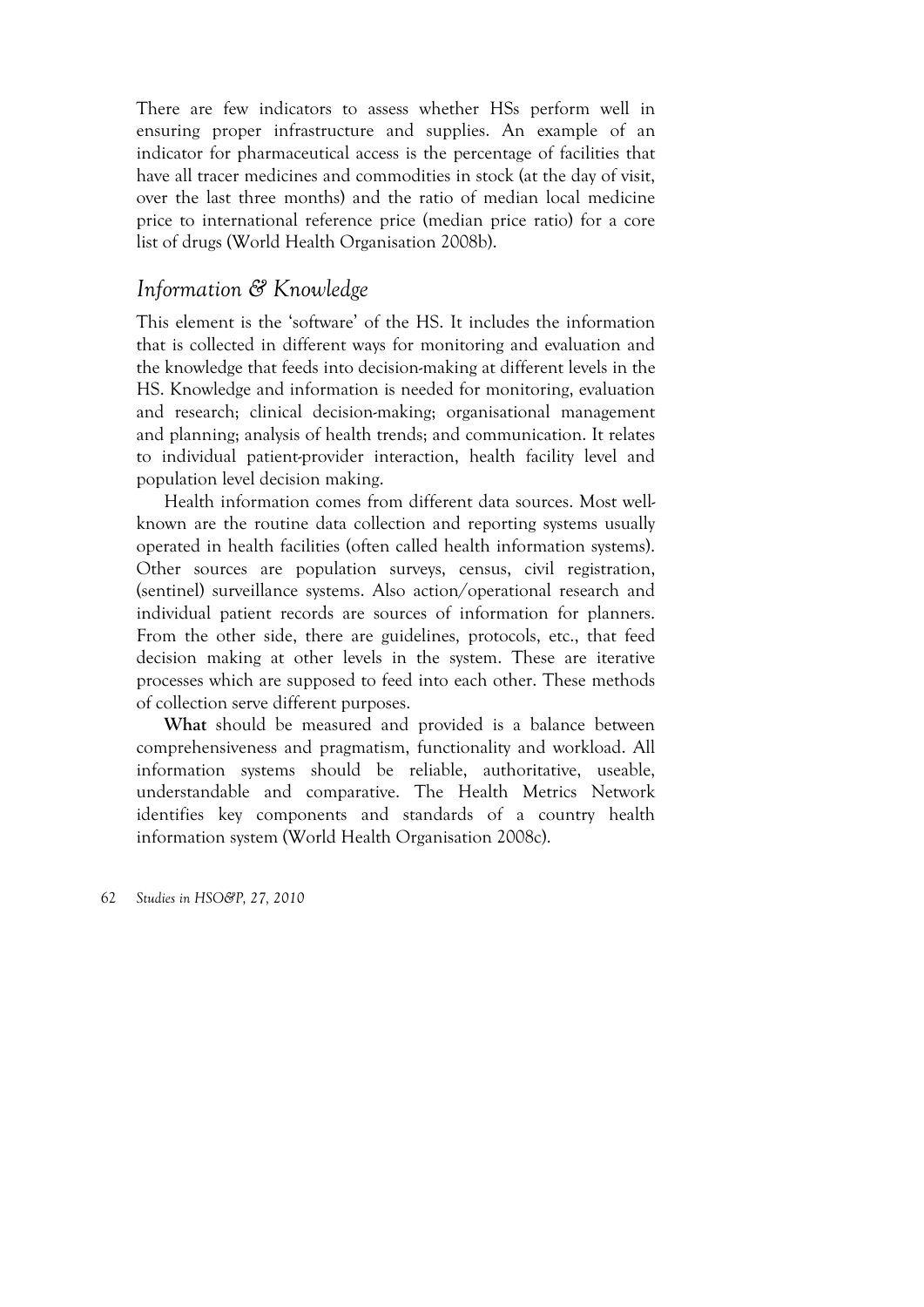In our view, the priority of routine information systems should be their potential to contribute to sound decision making, limiting the collection to those data that are necessary for that purpose and be kept as simple as possible. Additional information should be collected via other ways, such as surveys, research etc. Data needed for diseasespecific programmes, general health services and for different authorities (donors, government) are as much as possible integrated into one system of collecting and reporting (Unger *et al*. 1992; Unger *et al.* 2004).

The **processing** of knowledge and information is greatly helped by developments in technology. New communication and information technology has great potential to ease the processing and accessibility and use of information, both at system level and at individual patient record level. Electronic patient card systems can be stored and transferred to a referral centre; the use of a database enables stratification of patients according to certain characteristics, which allows to develop, for instance, a defaulters tracer and retrieval system. New technology has also great potential for service delivery itself, for instance with telemedicine or reminders to patients about their medication scheme, but should be used with caution, for instance with regard to privacy and accuracy of information (Kahn *et al*. 2010). The collection and processing of data and information are the first

steps in creating knowledge and understanding that can lead to decisions and actions. The know-do or implementation gap, describing the gap between knowledge and action or between plans/policies and practice, is not unique to HSs and is described in many other organisations and domains of life. In large organisations with multiple layers such as HSs, knowledge, planning and implementation (practice) are located with different persons and the diffusion between layers, bottom-up as well as top-down, is often problematic. Knowledge needs to be shared in all directions, between people at operational level, mid-level managers and policy-makers, but also horizontally, with other people at similar levels in and outside the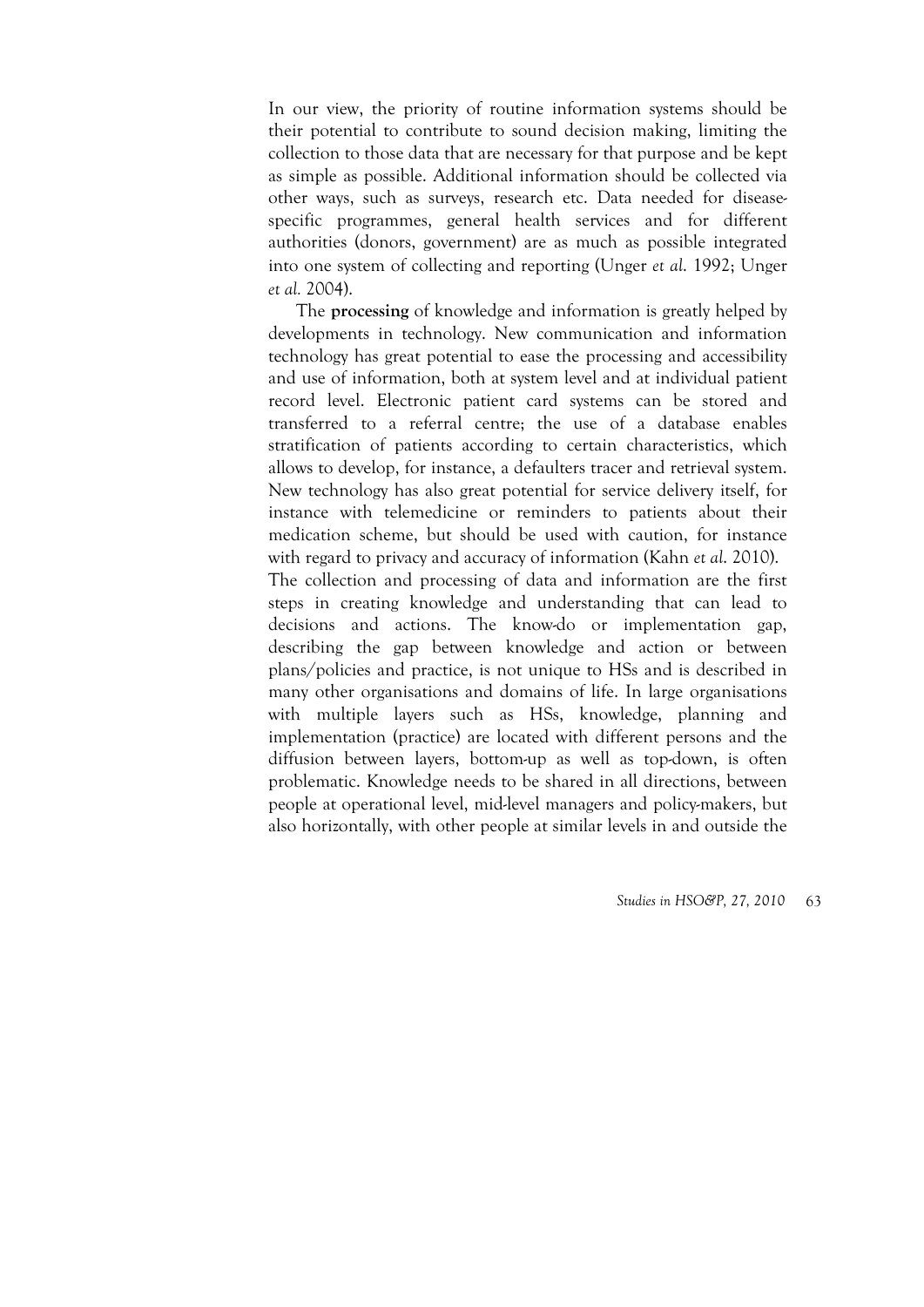system. Research and practice are an ongoing activities and both processes need to continuously feed each other (Parkhurst *et al*. 2010). Networks and communities of practice with people from different levels and from different organisations (research, policy, management and the field) and contexts can stimulate this exchange of knowledge and the barriers to implementation.

The steps between the generation of knowledge and implementation so that the intervention reaches all those in need (universal coverage) has many steps. To enable all processes to take place (usually at the same time), there need to be the possibility for research of all sorts, pilot projects, communication and sharing of results, and looking at system constraints that impede further implementation (Mangham *et al*. 2010).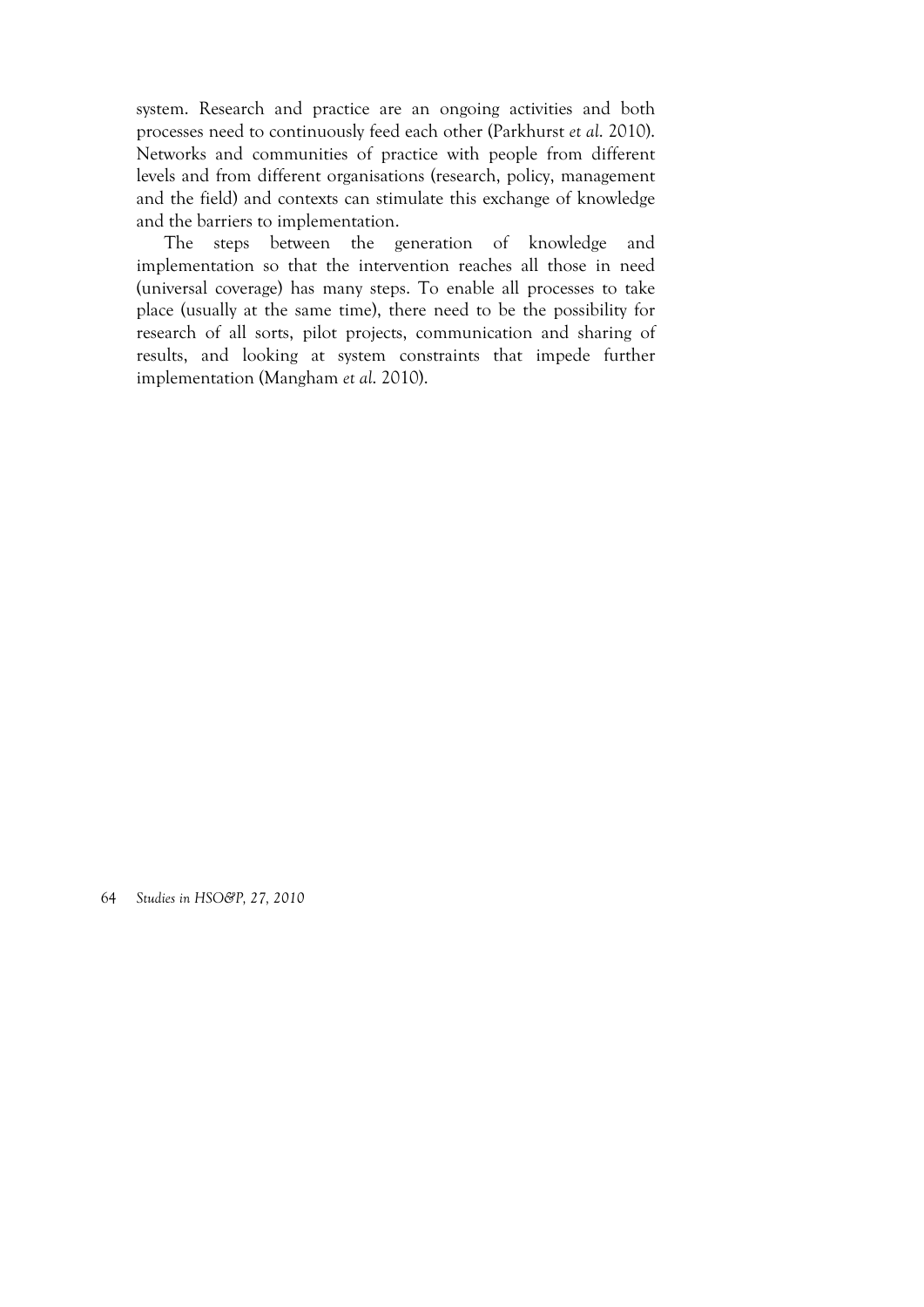# *Health Systems Strengthening*

HSS means making existing HS stronger, but what does stronger mean? Any change in a complex system means a change in equilibriums between the elements that cannot be fully predicted. Changes can thus lead to gains at one side of the equilibrium, e.g. in efficiency, effectiveness or equity, and losses at the other side. HS Strengthening aims to change equilibriums in a manner that the gains outweigh the losses, for instance in increasing the total effectiveness, efficiency or equity.

Strengthening HS involves two major questions: what needs to be done and how to do it? The major part of this book deals with 'what', explaining the essential components of a HS and their dimensions. For each component, a number of capacities or functions can be listed that ensure its functioning. There are ample publications about the strengthening of individual components of HS focusing on these specific capacities (for instance how to strengthen the health workforce information system or the drug quality monitoring system). Here, we focus on the process of HSS and give some suggestions for how HSS can be done.

We view this process as a continuous development with three phases: problem analysis, stakeholder analysis and coordination of the interaction and adaptation. Although the context and pathdependency of each individual HS make developing and applying blueprints for comprehensive HSS interventions impossible, we suggest a number of principles that can guide decision-making and action for HSS.

Strengthening an existing HS starts from a root cause analysis of problems, for which our framework can be a tool. Notwithstanding the unique situation of every HS, recurrent problems can be identified. Problems can sometimes be reduced to a lack of resources or organisational problems but are also often of a more structural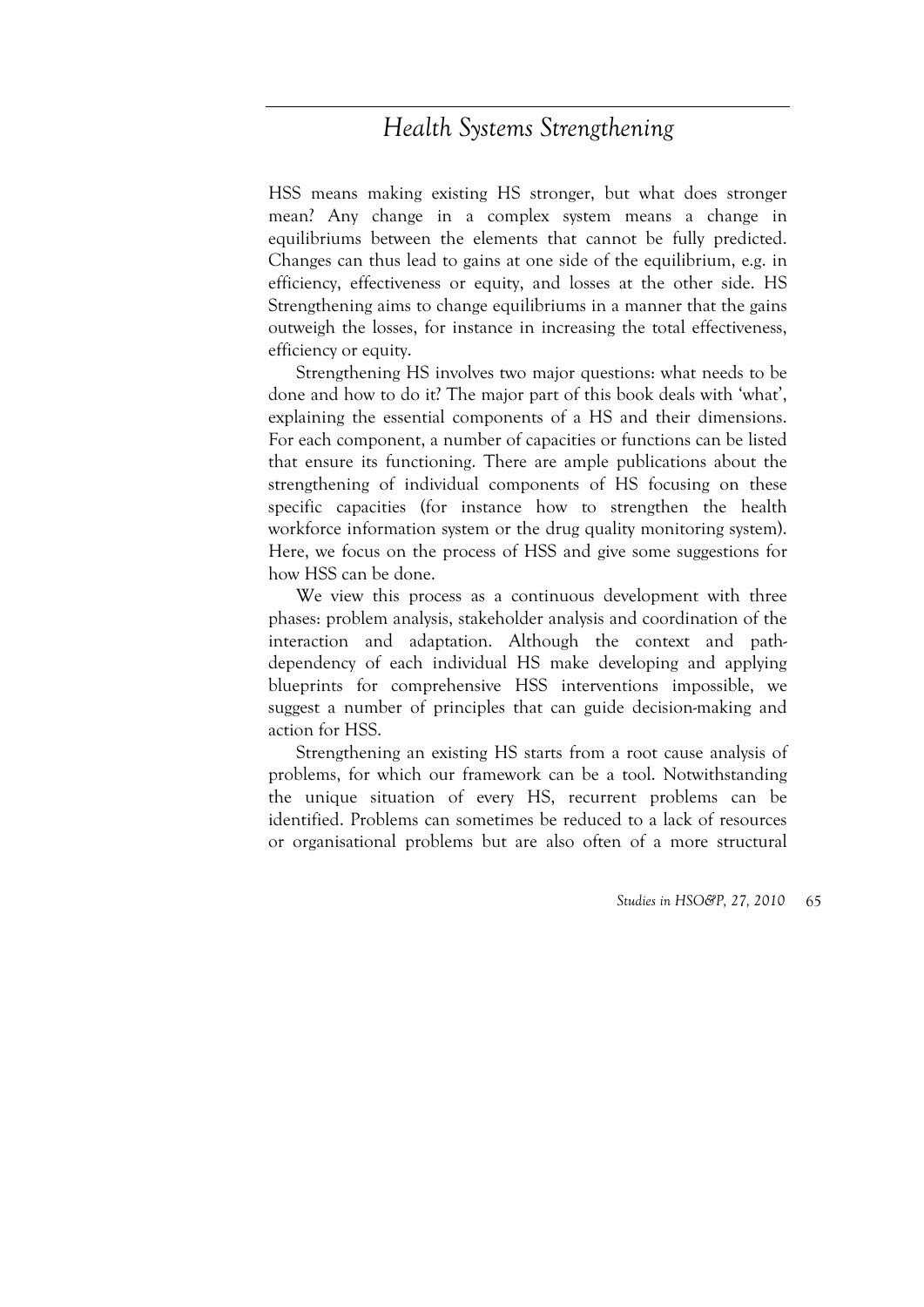nature, linked with choices in other sectors and choices at political or societal level. Resource problems can be differentiated in inadequate funding, inefficient use or unbalanced allocation. Organisational problems deal with problems of implementation and are often related to the availability, the organisation and/or the allocation of resources. Structural issues are of a more wicked nature, such as fixed wage ceilings in the public sector, or the relative neglect of particular HS functions because of low political commitment. Often, however, problems have entwined roots at structural, funding and organisational level. A thorough analysis of causes and linkages between problems that is as objective and transparent as possible will facilitate the process of change, because it can form the basis for a dialogue among stakeholders towards a common ground for action.

The analysis of the problems and the identification of priorities are partly technocratic processes, but also strongly coloured by the underlying values of the actors involved. In general, all HSS interventions require the action of agents. All stakeholder organisations have their particular set of goals, values and behaviour and operating processes, which they will try to align and to adjust to their operational context (Sicotte *et al.* 1998). The next step is therefore to make a stakeholder analysis. This involves a mapping of actors in the HS, an analysis of the power and interests of important actors in relation to the issues at stake and an analysis of the relations between different actors. The changes evoked by any HSS intervention often affect the existing power relations or the distribution of resources between actors. Apart from this, many interventions require adaptations in organisational structure and/or behaviour. This often leads to tensions between actors and resistance to change. In such cases, it may not be possible to adjudicate between the solutions preferred by each actor, but the process of setting priorities may be made as fair as possible. A stakeholder analysis could thus lead to a process of discussion, negotiation and participative decision making.

The steering of this process is part of governance and leadership, which encompasses the coordination, the interaction and negotiation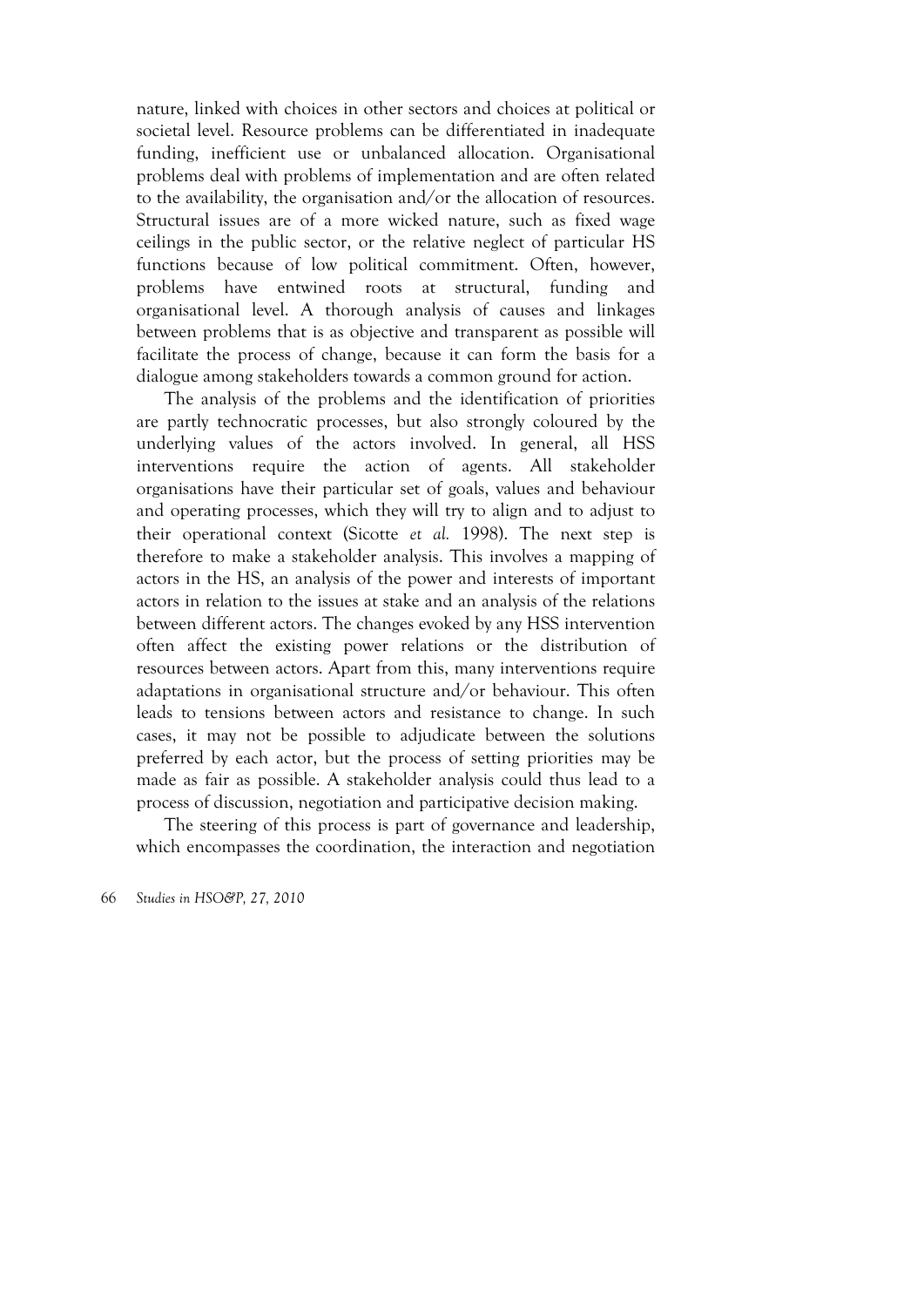between actors; the creation of mechanisms for priority-setting; balancing of different interests; and steering actors so that they align towards the overall goals and values, allocating responsibility at the most appropriate level. This itself requires a capacity of governance within the ministry of health and decentralised health authorities.

This brings us to the first of five principles that we propose to guide decision-making and action in HSS.

- a. The most important capacities of HS need attention first: the governance function, the health workforce component and the service delivery component. Strengthening governance capacity is the core priority within HSS.
- b. Strengthening the overall system capacity requires the coordination of efforts based on a coherent policy, managerial and administrative vision (governance) and on a long-term view, clearly linked with goals and values.
- c. Strengthening governance is a long-term effort, necessitating continuity in time of processes and the creation of structures that can ensure the institutionalisation of processes.
- d. In order to make all actors in a HS responsible for overarching goals, alignment and coordination should be improved through dialogue in which underlying values are made explicit, in addition to other steering mechanisms such as bureaucratic control and financial incentives.
- e. HSS entails a continuous interaction with and adaptation to context and transformations in time. Gradual change may be preferred, in order to assure stability of policies and consistency in implementation. The process of HSS should ensure that mechanisms are in place to learn and adapt.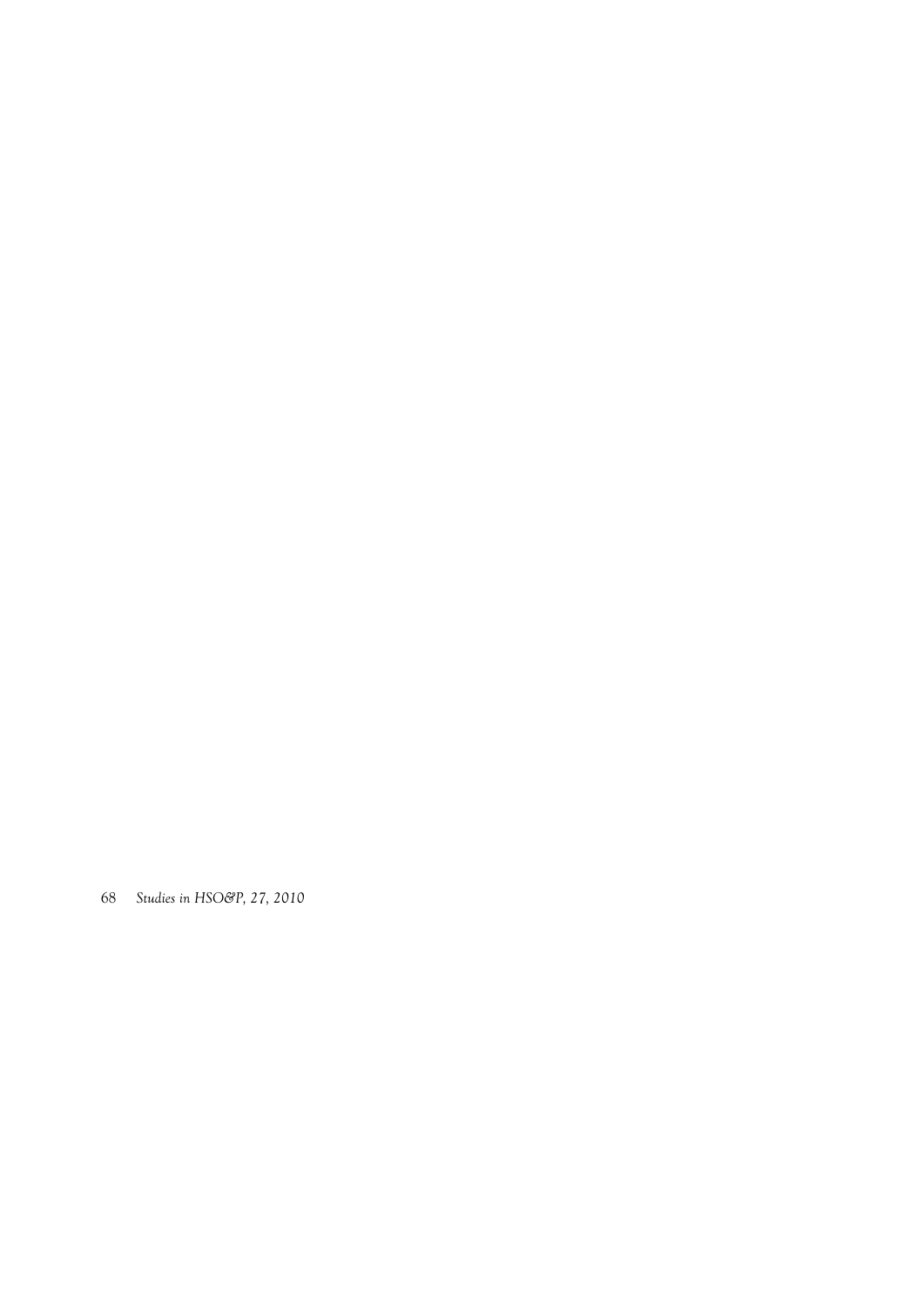# *The different uses of the Health Systems framework*

The use of the HS framework is quite straightforward when applying it on a national level, but it can be used in more selective ways. One can load the framework with specific values and principles so that it becomes normative; one can focus on different levels in the HS or on specific programs or problems. At the end of this part, three cases are briefly described, where the use of the framework is illustrated.

### *A normative perspective*

At several places in the above text, we have made our values and perspectives explicit. We can use the generic version of the HS framework and 'charge' it with those values and perspectives on how a HS should look like. In this way, the framework becomes normative.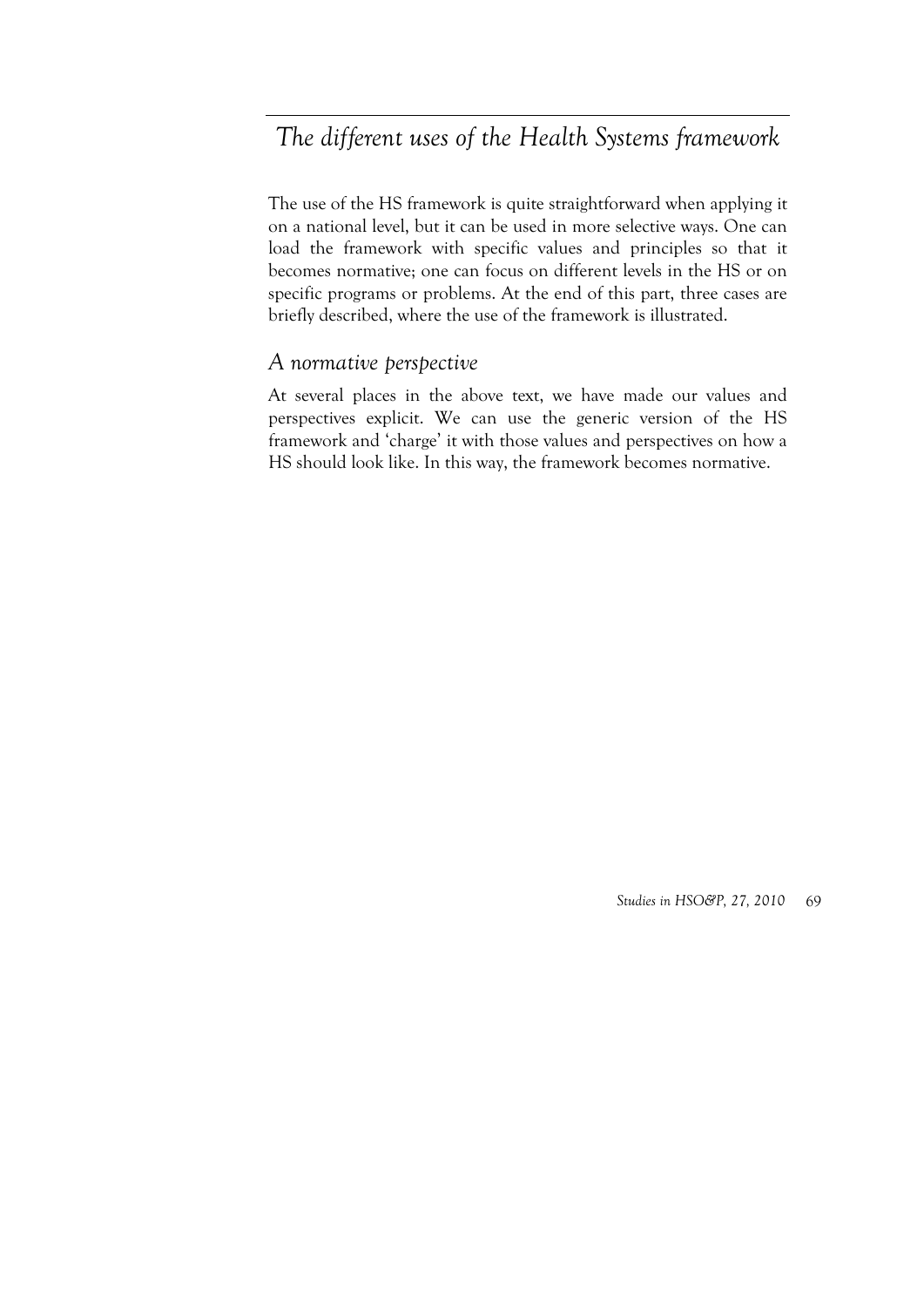

**Figure 8. Application of the Health System Framework to the authors' normative vision on Health Systems** 

## *Analysing different levels of the Health System*

When analyzing a HS, one can look at different levels: the patientprovider interactions; the organisation of individual health facilities; the local networks of health facilities; or a larger scale, up till the national level. These levels are linked and it is therefore important to describe the interactions between them, as well as the degree and type of decentralisation.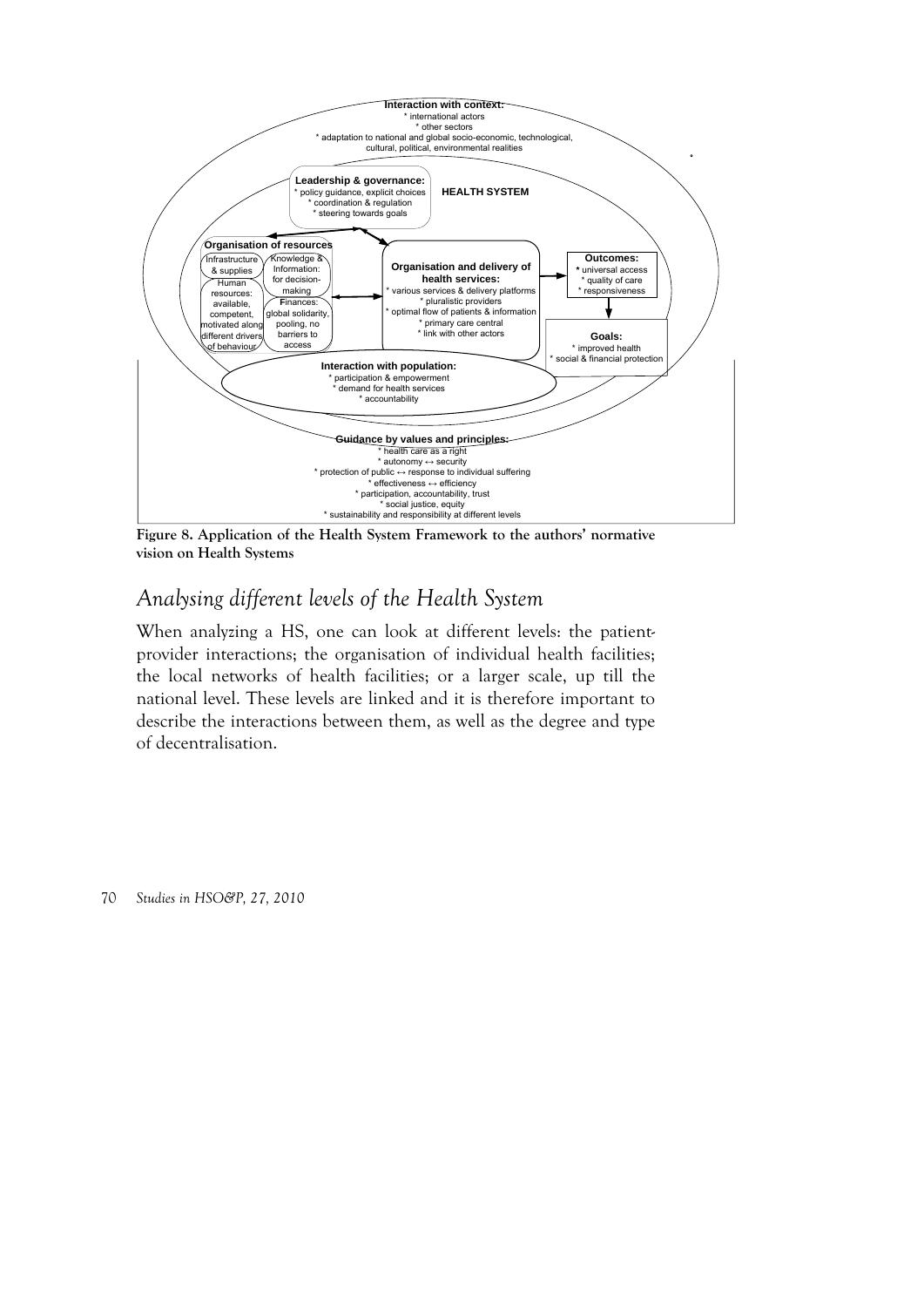For a **local health system**, it could be done as follows:



**Figure 9. Application of the Health System Framework to a local health system** 

Governance at this level is a combination of leadership and management. It involves coordination of various actors who play overlapping and complementary roles, for example general health services, disease control programmes, private health facilities and nongovernmental organisations. A major task of the governing authority is to steer these actors in such a way that all people in the area have access to services of good quality, so that all actors maximise their contribution to wider health system outcomes and goals. In many health systems, curative services and pharmaceuticals are paid out-ofpocket, especially in the private sub-system, but also increasingly in public facilities, with (part of) the revenue being a direct financial incentive for the provider. Activities that are part of DCPs are often free at the point of delivery and the personnel of such programs is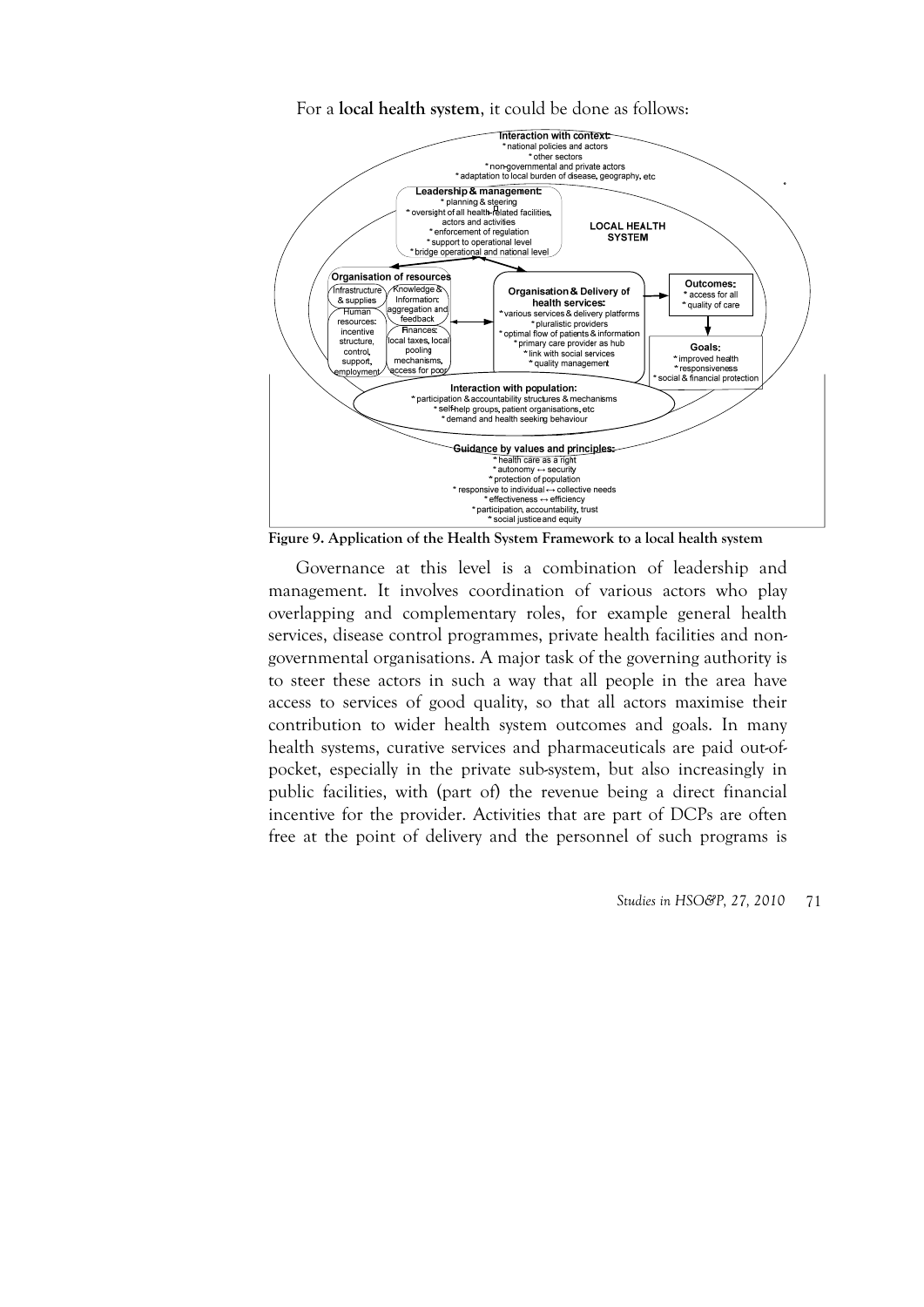often more incentivised by their salaries or bonuses, combined with sticks and sermons. This diversity of incentive mechanisms for providers and accessibility of services for users leads to imbalances at the supply side (highly variable motivations among health workers and skewed delivery of services) and the demand side (health seeking behaviour). Differences are often especially big across sub-systems and between rural and urban areas, leading to fragmentation, at the cost of efficiency and equity. It is a major task and challenge for the governing authority to correct these imbalances. This means the design of regulation and incentive mechanisms that act upon the different drivers of human behaviour. The oversight function for all healthrelated facilities, actors and activities is quite crucial. This function is usually carried out by district health management teams or alike organisations (Segall 2003). The mandate for coordination is with public health authorities but other providers and actors should be involved. Too often, the district health team focuses on the management and support of public health facilities, and less or not at all on the regulation and coordination of the other providers. In order to improve the broader leadership function as explained above, the mandate, capacity and resources of this team need strengthening.

We can also give an example of how the framework can be applied at the level of a **single health facility**, e.g. a hospital.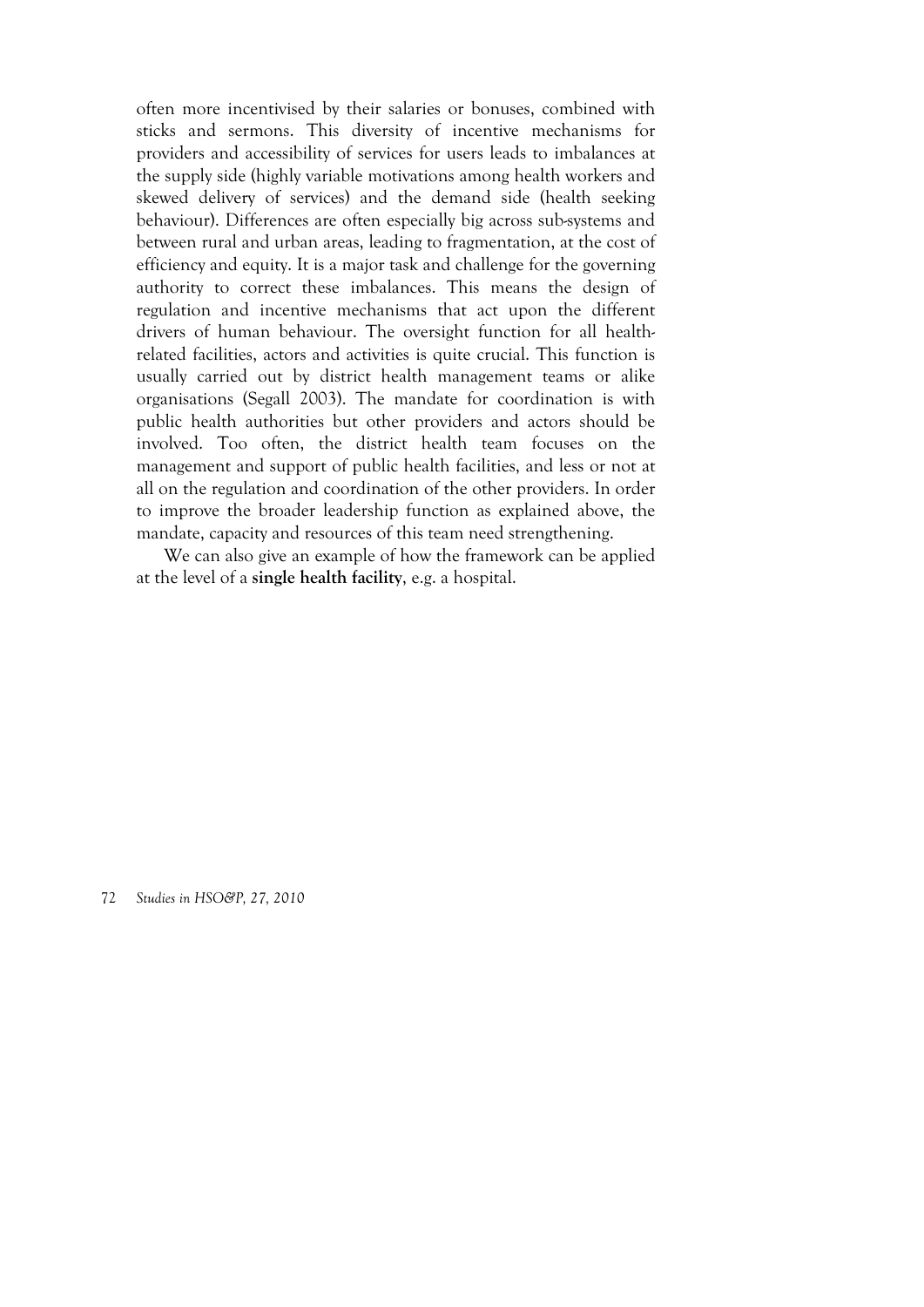

**Figure 10. Application of the Health System Framework to a single health facility** 

Important functions at this level are those directly related to delivery of health services and can be summarized as management of the service organisation. Most important functions are acquisition and allocation of resources, including adequate supplies and maintenance of infrastructure; management of staff in terms of time and competencies and in terms of incentive and motivation systems, including the creation of optimal working conditions. Information systems are important in order to keep an oversight of each individual patient with regards to follow-up, referral and retracing. At the level of governance it is important to develop the dialogue and collaboration with the population, with lay organisations, and with other services/organisations (e.g. social workers, schools, sanitation services.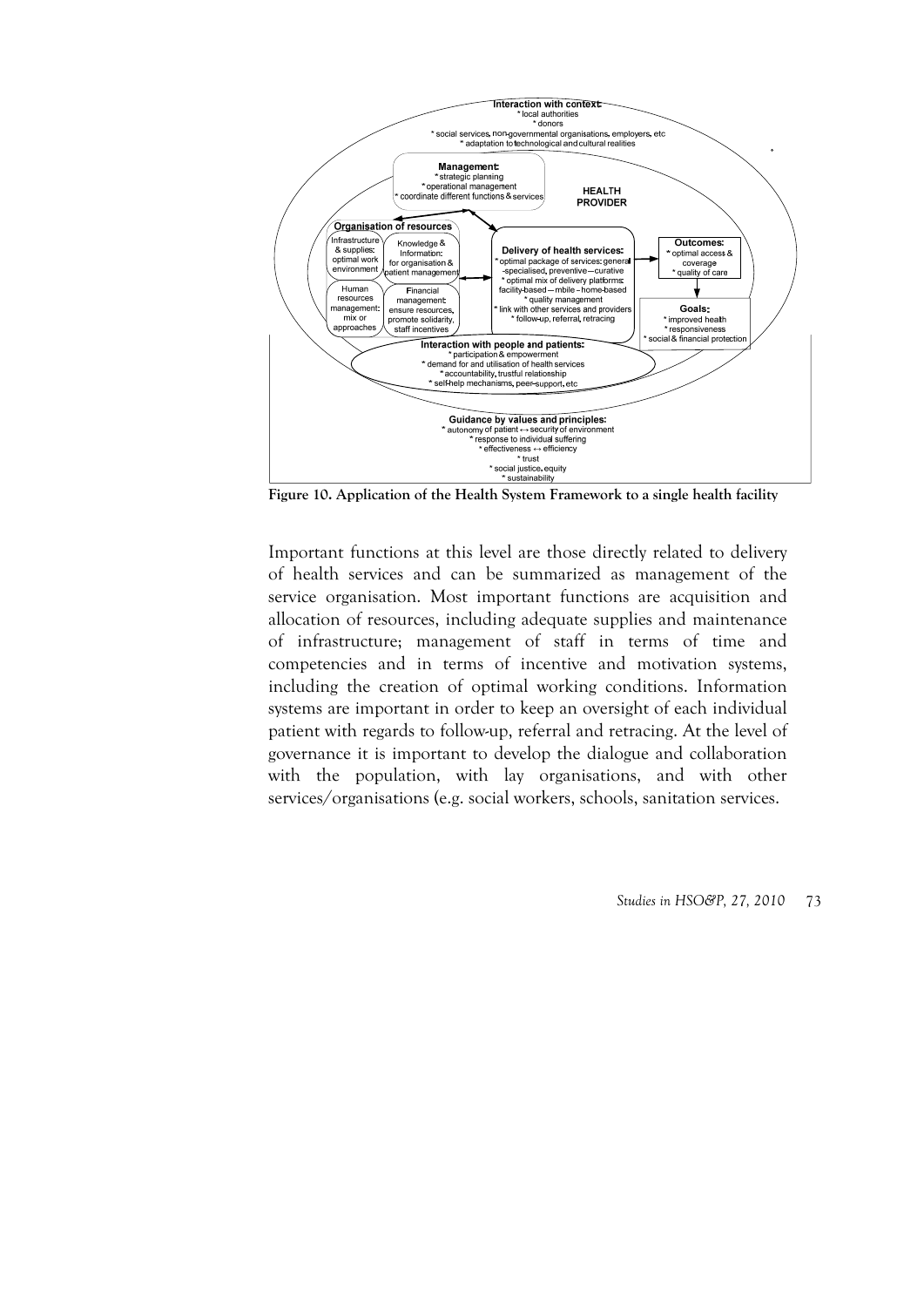## *Mapping actors and their influences using the framework*

So far, we have focused on the analysis of functions and their relations within the system, indicating that the balances between those functions make up the functioning of the system as a whole. In this way, the framework helps to clarify and simplify the understanding of HS. However, another dimension of the complex character is that HSs are composed of social agents (people and their organisations). Actions by one actor often provoke reactions by other actors, leading to reactions, and so on. This adds to the relative unpredictability of processes in HSs.

An analysis of a HS needs therefore to be complemented with an analysis of its actors. Here too, the framework can assist during the mapping phase. In order to get a view on all important actors (stakeholders), they can be classified following the different functions and sub-functions at the different levels in the HS. In the second phase, the actions and reactions upon certain issues of interest (a policy or any event occurring or being planned) of specific stakeholders can, pro- or retrospectively or in real time, be studied in more detail.

The following actors are some of the most important ones in most HSs. Government actors are - at the central level - the MOH with all its units and departments, medical stores, inspectorates, and drug registration authorities, among others. At the local level: the - often called - district health teams, public health services (hospitals and health centres) and specific disease control services (if not integrated into the former ones). Non-for-profit actors in the health system are, for instance, professional and patient organisations, NGO hospitals and pressure groups. For-profit actors are pharmaceutical companies, private health insurers, private health providers, etc.

Actors from other sectors have important influence on final HS outcomes. Education, sanitation and water supply and social services are some of the more important ones, especially when looking at the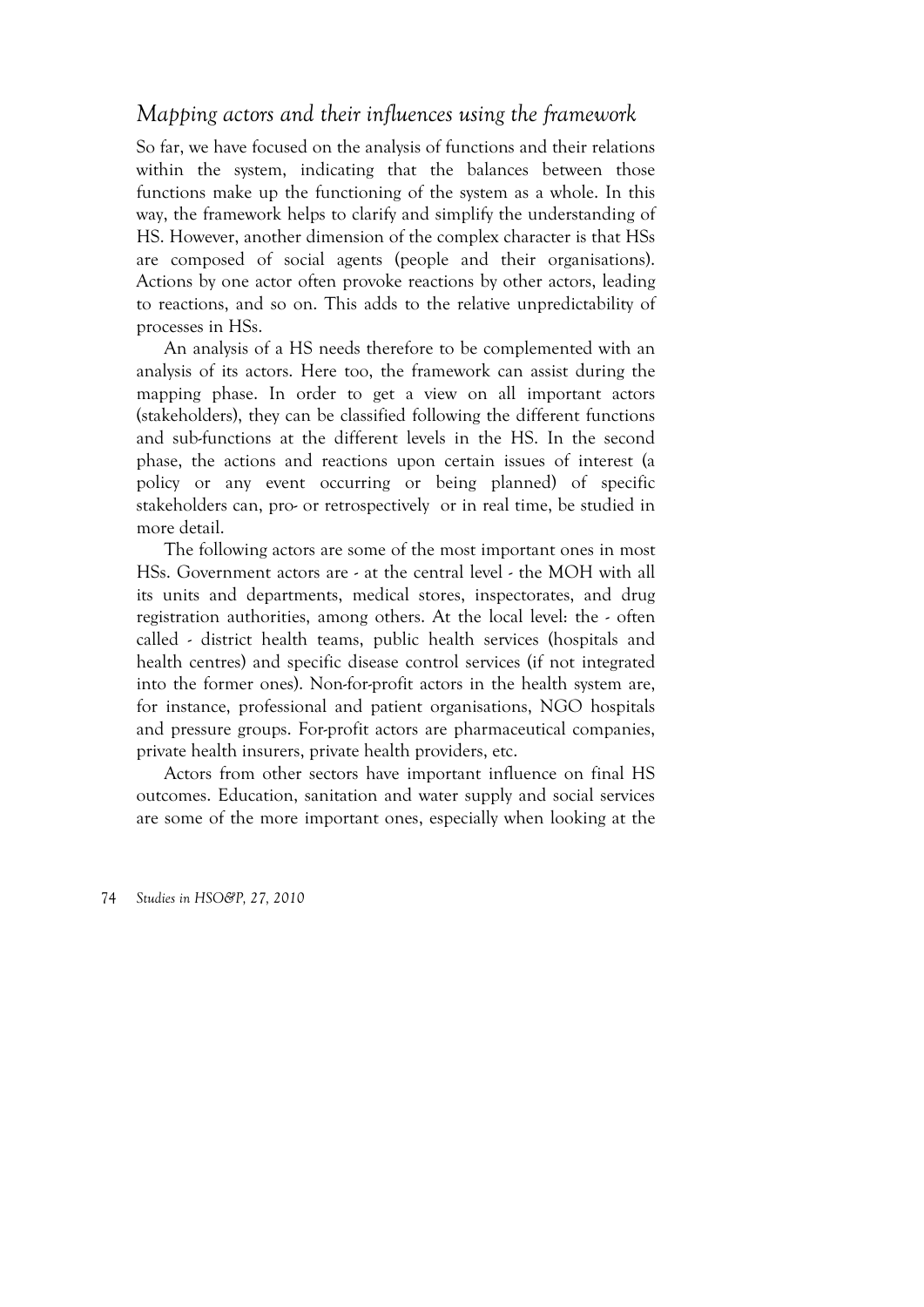other determinants of health (nowadays labelled 'social determinants').

## *Case studies analysed with the HS framework*

Three cases are described where the framework was used retrospectively or prospectively. Two of these were presented at the Geneva Health Forum 2010 (Hôpitaux Universitaires de Genève 2010).

CASE 1. THE DEVELOPMENT OF QUALITY FIRST LINE CARE AND UNIVERSAL ACCESS IN THAILAND (PONGSUPAP 2010)

The framework is used to analyse retrospectively how the Thai government has developed its policy to reach universal access to quality care in the country.<sup>9</sup> The Thai HS had developed as an extensive network of public sector hospitals at district level throughout the country. From the early nineties on, this gradually changed. Actors in the ministry of health managed to develop strategies and interventions in different parts of the HS in a relatively short time span: to develop and scale-up a model for quality first line health services (service delivery); to develop a discipline of family medicine (human resources); and to develop a system for pooling and for funding health facilities that would enable financial access to the whole population (health financing). The movement started with pilot projects to develop delivery models for qualitative care at the first line. These projects proved successful and the model was gradually diffused to wider geographic areas at district level. A strategy was developed that included operational guidelines about health service organisation and the involvement of the population. At national level, family medicine was introduced as a medical specialisation which created a

<u>.</u>

<sup>&</sup>lt;sup>9</sup> The aim of this case study is to illustrate the application of the use of the framework in analyzing processes and reforms in a HS. The authors present their personal impression of the developments in Thailand as they have experienced them from inside and nearby (Pongsupap 2010).

*Studies in HSO&P, 27, 2010* 75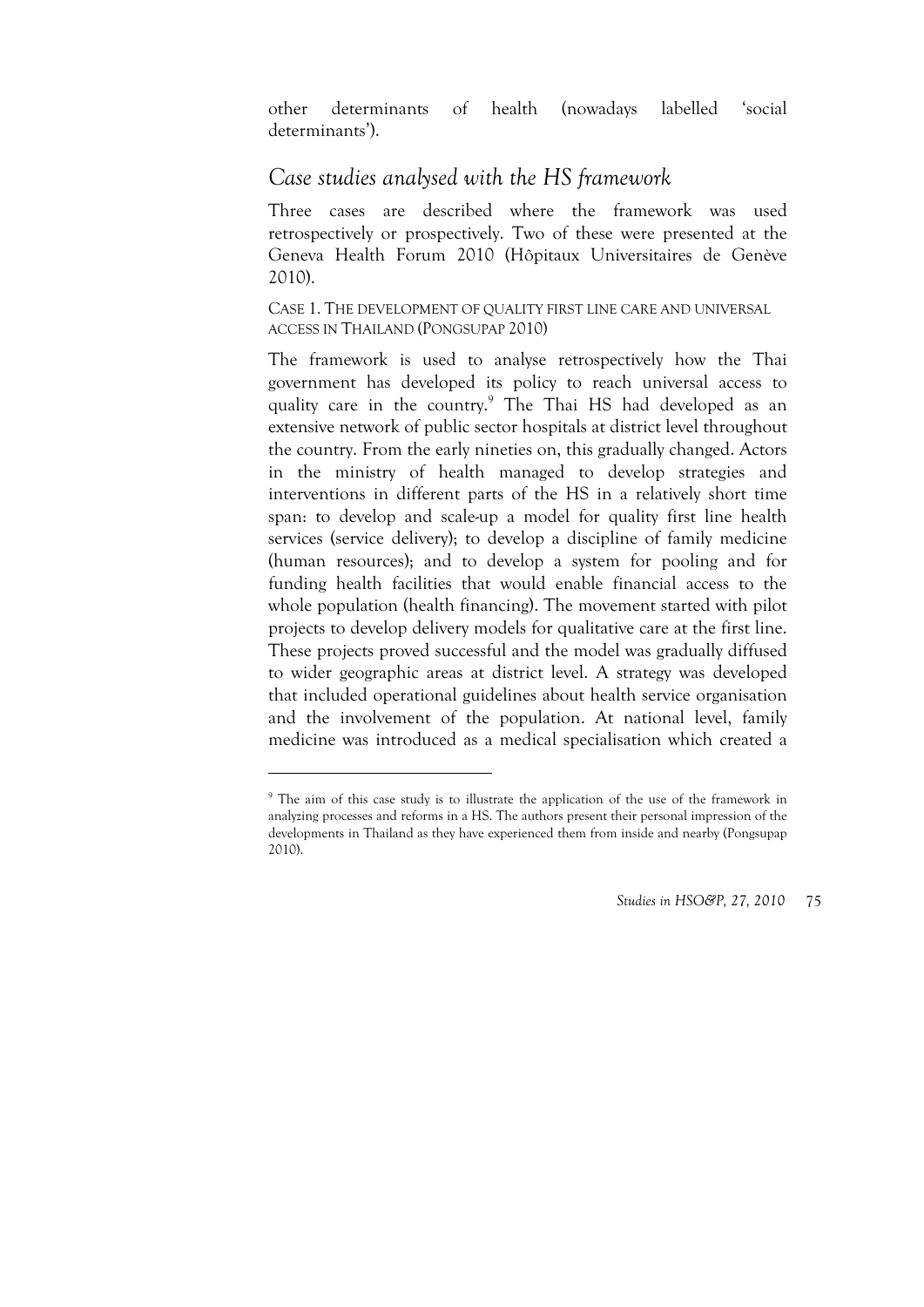new cadre of motivated human resources to supply the newly developed delivery system. It took several years before the enthusiasm for this new type of first line care was also shared by the population and by policy makers. This momentum came in 2001, when universal coverage of health care became an election theme. The economic growth in Thailand enabled the government to raise enough public funds to invest in the HS. The national universal coverage scheme was introduced together with a gatekeeper system and a central role for the first line. This led to a nation-wide increase of family practices according to the above model, resulting in universal access to quality of care.

The coherence of a number of interventions in different domains of the HS was supported by the bridging between bureaucrats, researchers and policy makers in the HS. The favourable economic and political context created the opportunities and political support for the reforms.



**Figure 11. The elements of the HS that were involved in the development of quality first line care and universal access in Thailand (Pongsupap 2010)** 

<sup>76</sup> *Studies in HSO&P, 27, 2010*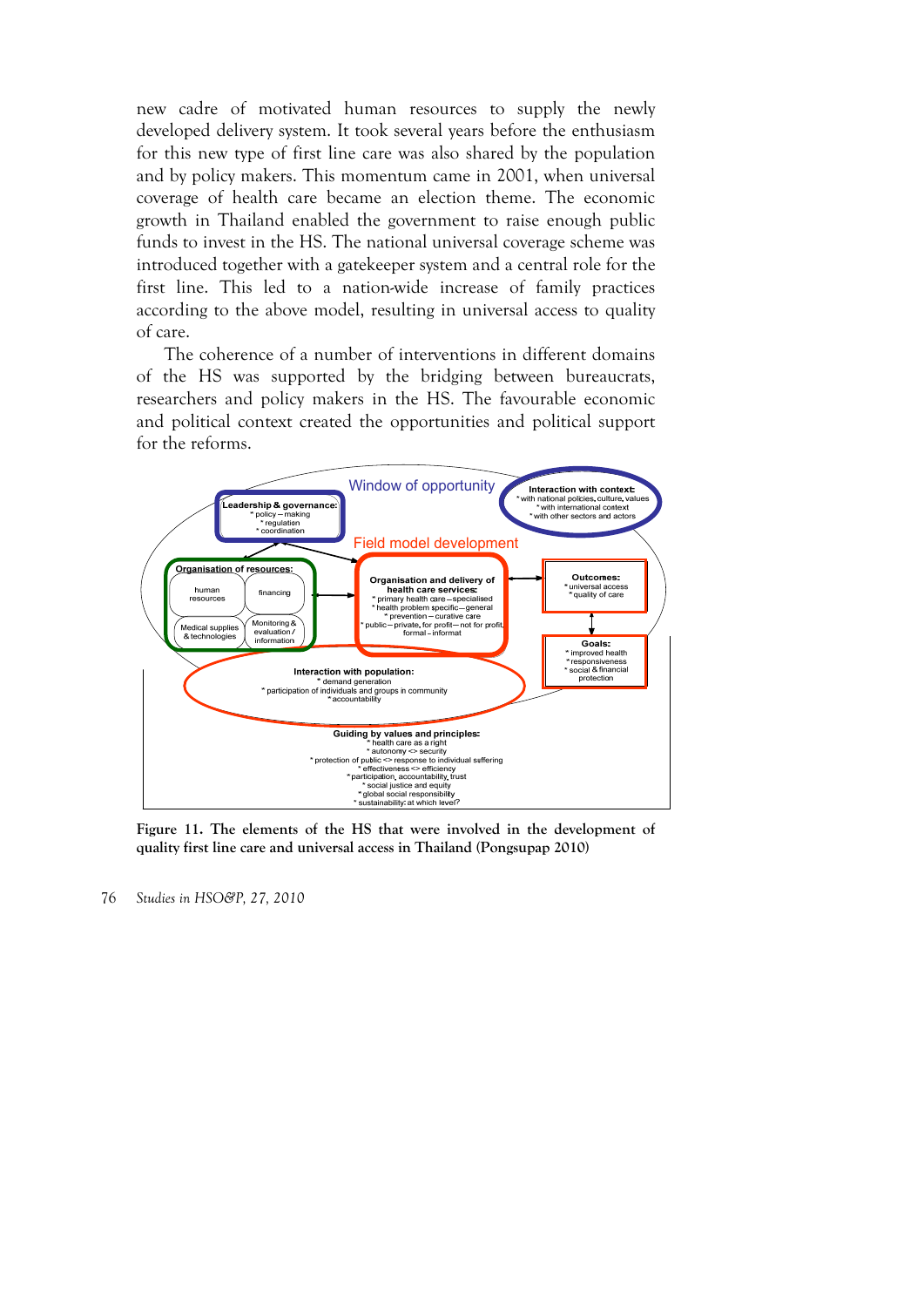#### CASE 2. THE UNCONTROLLED CREATION OF MEDICAL SCHOOLS IN THE DEMOCRATIC REPUBLIC OF CONGO (CHENGE ET AL. 2010B)

Until 1990, there were only three medical faculties in the whole Democratic Republic of Congo. From then on, the government has started an economic liberalisation policy, extending to the health and education sector, without substantial influence of the Ministries of Health and Education in regulation, coordination or financing. The effect is an increase in private medical faculties, which focus on the attraction of students but often lack teaching facilities. In Katanga province (2,5 million people), there are three universities, one of which has six decentralised branches at other locations. The number of graduates has increased exponentially and so has the number of doctors working in health facilities. Graduates who are not hired by the government often start a private practice and those have subsequently increased. To cover staff cost, health facilities have raised their prices, both in public and private facilities. An evaluation of the medical care shows an increase in medical prescriptions, often without a rational basis. This development can be framed in a HS perspective as follows. A policy of liberating the market for medical education can increase the number of human resources and of health care facilities. However, if the aspect of quality control is neglected, then the competences of human resources and thus of health care delivery are not guaranteed. If the growth of facilities is not guided by a system of regulating quality and of access, then the increase of supply will not guarantee any increase in access to qualitative and affordable care, and may even lead to crowding out of public facilities and to increasingly induced demand (Chenge *et al*. 2010a).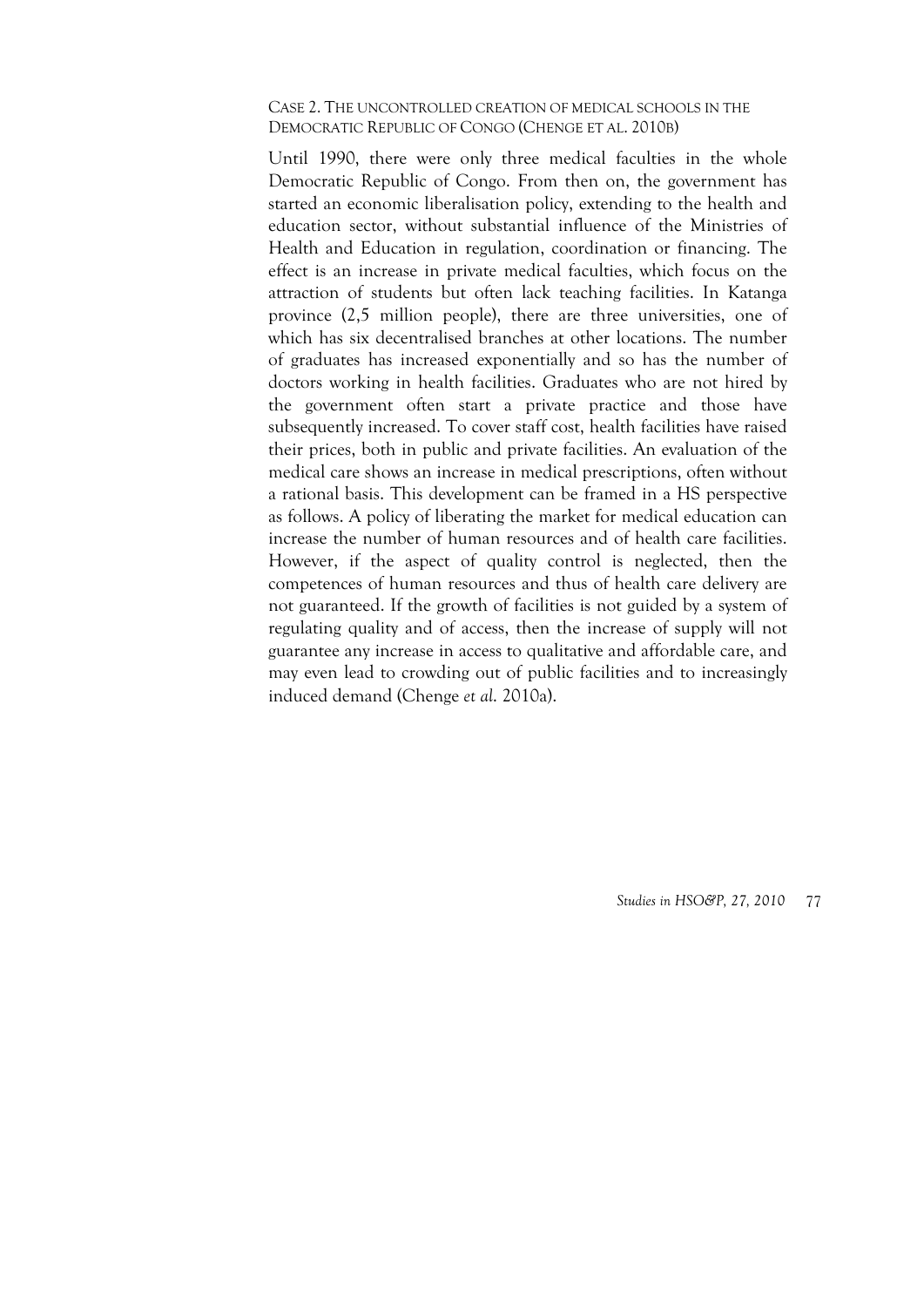



CASE 3. PREDICTING HEALTH SYSTEM EFFECTS OF A FINANCIAL POLICY REFORM FOR KENYAN HEALTH SERVICES (BOUSSERY 2010)

In 2004, the Kenyan MOH heavily reduced user fees in public first line health facilities to improve accessibility. This resulted in a modestly increased utilisation, but as a consequence of the reduced income, health services have faced increasing difficulties to remain functioning. A pilot project with direct funding of the first line health services, called the Health Facility Fund, was started in 2005 to improve this situation. It comprised of direct allocation of funds to individual facilities, on the basis of workload and facility type. The funds were managed by a health facility committee, consisting of people from the community and those in charge of the facility. A first evaluation of this pilot showed an overall positive effect on HS outcomes but also a number of negative results (Opwora *et al*. 2010). Based on this evaluation and on our personal assessment, we propose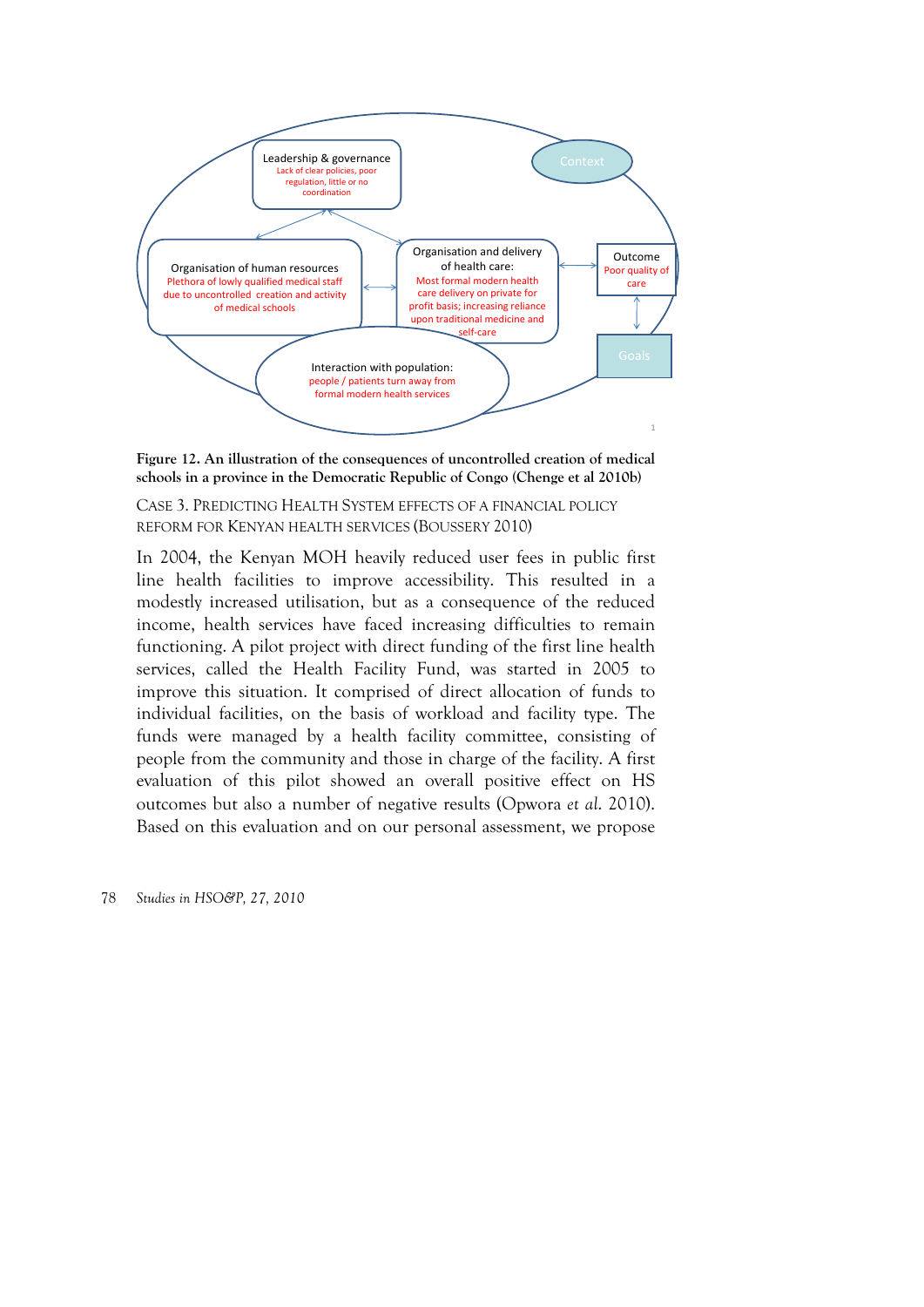to improve the above strategy by adding two additional components: the total abolition of user fees at first line health services and a change in salary structure of staff using a mixed input/output base. In order to simulate the success of such a new policy, we use the HS framework to study its effects on the different parts of the system (Boussery 2010).10

The increase in resources will increase the possibilities for financial management inside the health facilities, provided that the capacity for financial management is developed. This can potentially create better working conditions and environment, for instance by hiring additional supportive staff and improving maintenance. A change in the remuneration structure induces the staff to work towards the targets established. Both targets and allocation should aim at a mix of curative and preventive activities. The involvement of representatives of the population in the facility management committee should increase accountability towards the population but also lead to a dialogue about the match between the felt needs and supply of services. The abolition of user fees and the compensation of the loss in income by donors or government is a shift towards increasing pooling of more resources thus leading to more equity between regions and health facilities and increased financial access for the population. This chain of effects is highly interdependent and will only work in a context in which there is adequate management capacity at all levels, trust between actors and an ensured flow of funds.

1

<sup>&</sup>lt;sup>10</sup> This case is based on the dissertation of a master student in the ITM. The analysis and the policy proposal are the personal interpretation of the author (Boussery 2010).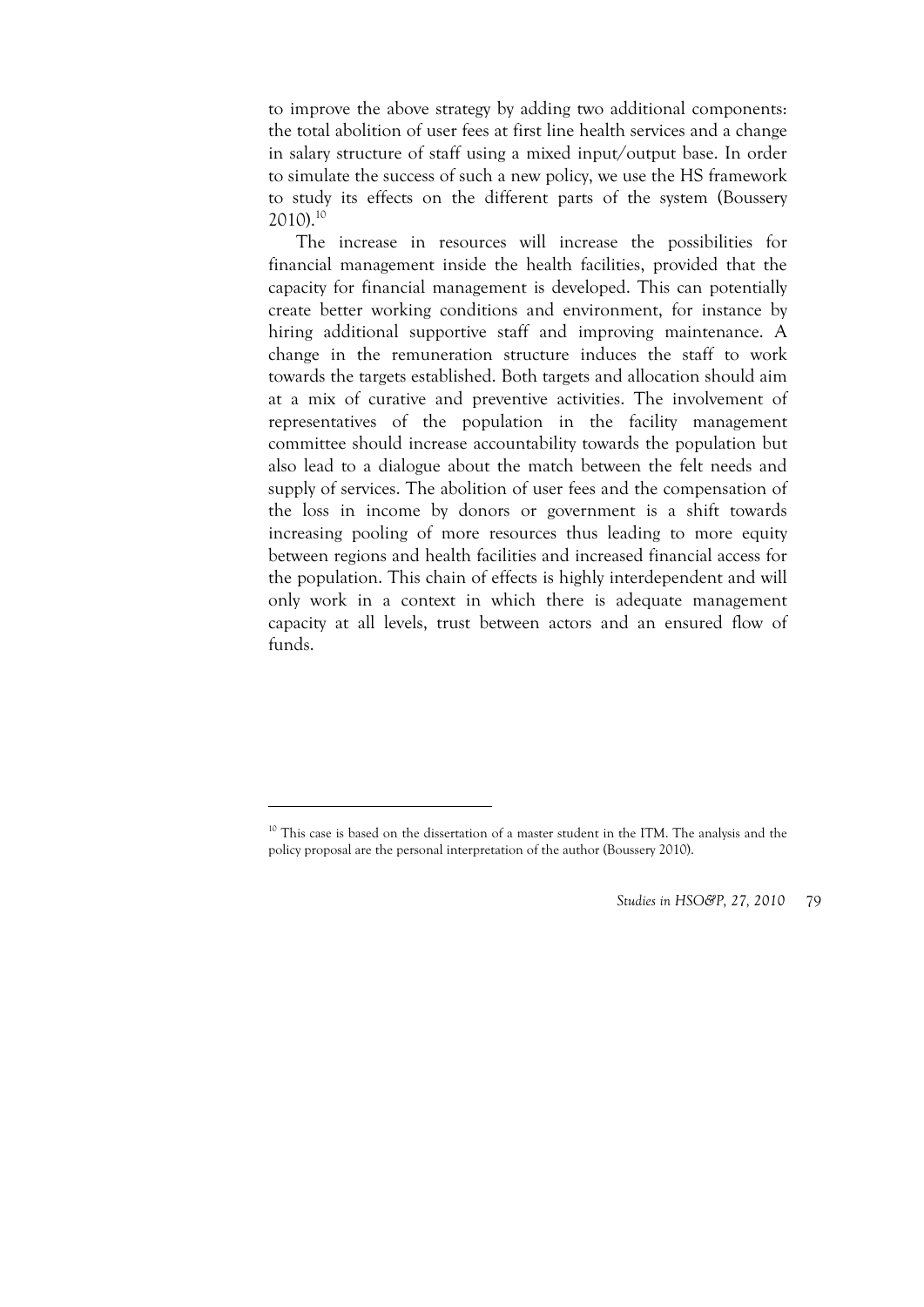

**Figure 13. A model to predict the effects of a proposed financing policy for first line services (Boussery 2010)**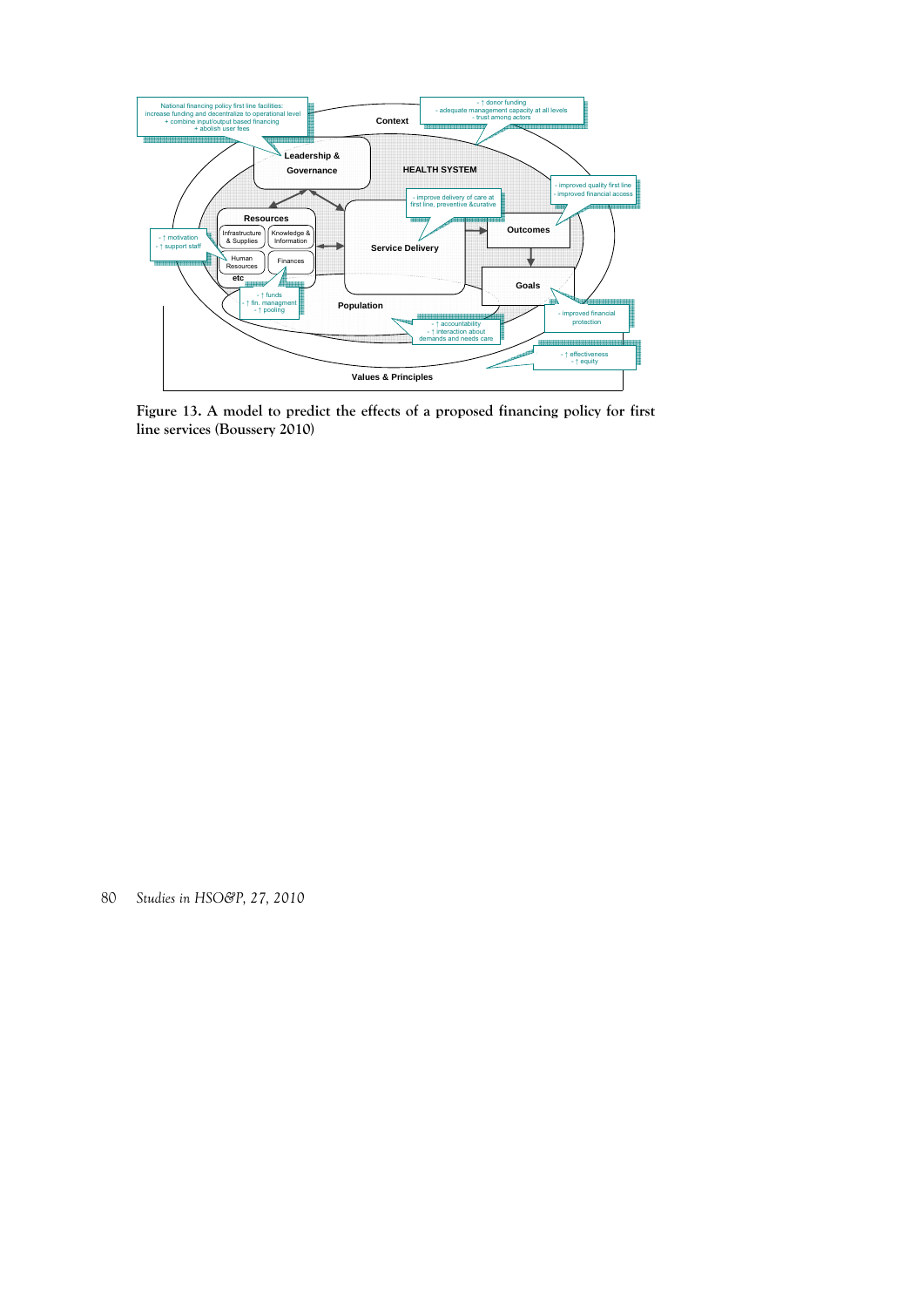# *Annex 1. Overview of different frameworks for HS*

Many frameworks have been developed to look at HSs. Some are means to describe or analyse existing situations, others give guidelines where to go and are more prescriptive. Based on the overview of (Shakarishvili *et al*. 2009) and our own literature review, we list a number of illustrative and/or dominant frameworks, mostly in chronological order.

## *Comprehensive frameworks for national level*

Many of these frameworks help to understand and improve financing and regulatory mechanisms.

- Actors framework. A rudimentary framework with four sets of actors (health care provider, population to be served, third party payer, government regulator) and a description of types of relationships between them (Evans 1981). (Green 1992) developed a framework that is based on a similar idea.
- (Kleczkowski *et al*. 1984) introduce a complicated model which focuses on health services. It describes many interrelated parts, but does not link with outcomes.
- (Roemer 1993) defines a HS as "the combination of resources, organisation, financing and management that culminate in the delivery of health services to the population". He describes a HS in five components: resource production, organisation of programs, economic support, management, and delivery of services. He also offers a typology of HSs, based on the extent to which governments intervene in the free market of private health services.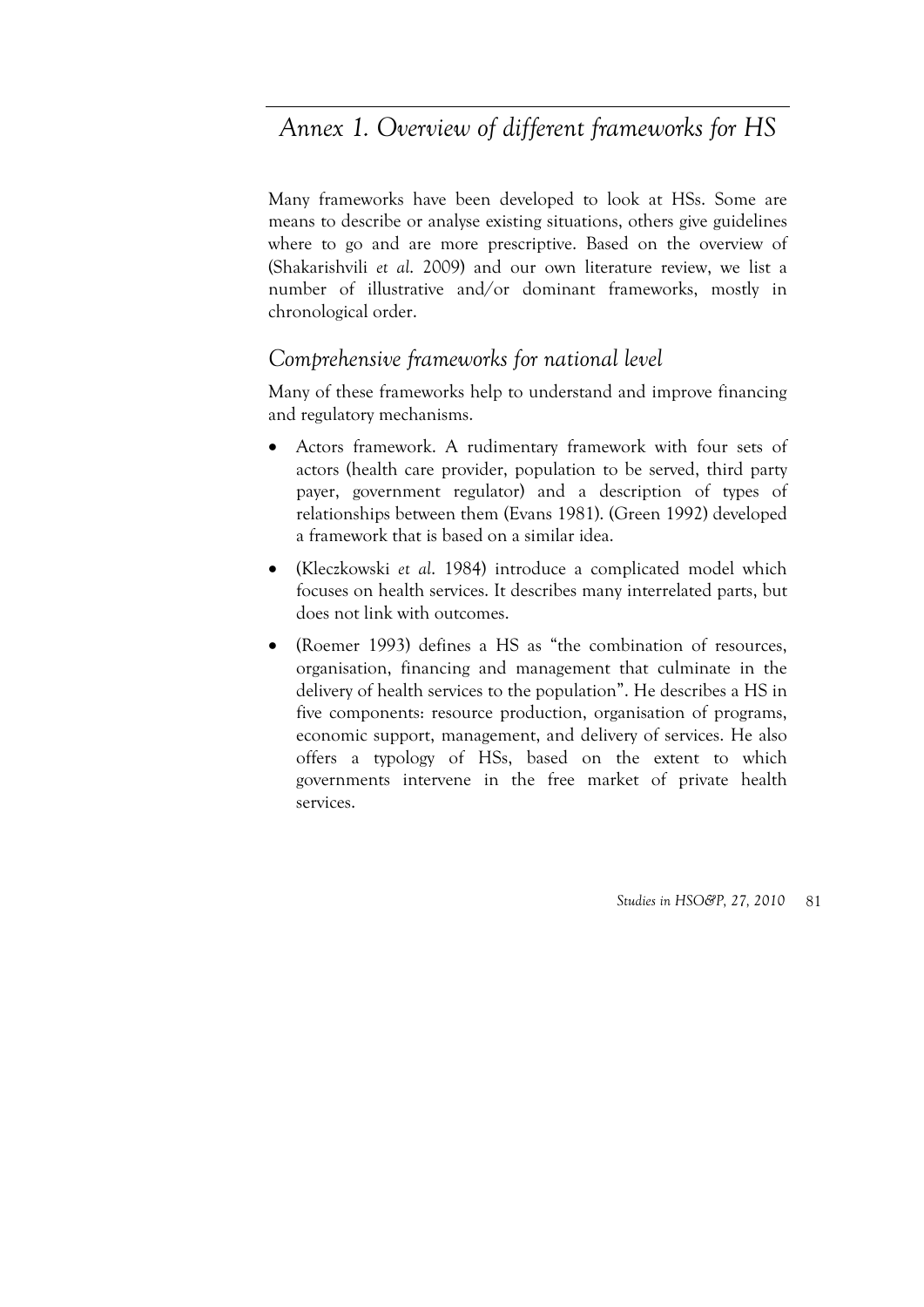- (Frenk 1994) describes a HS as a set of relationships among five different actors (providers, population, state as collective mediator, organisations generating resources, other sectors contributing to health). These relationships lead to typologies in health care modalities. In a following article (Frenk 1995), he describes four levels of reform in HSs: systemic, programmatic, instrumental and organisational reform.
- Londono and Frenk (1997) conceptualise the HS as relationships between populations and institutions. HSs must perform four basic functions: financing, service delivery, modulation, and articulation. Modulation involves establishing, implementing, and monitoring fair and transparent rules and regulations, involving also strategic planning and guidance. Articulation reflects a continuum of functions that lie between financing and service delivery, and is distinct from policy formulation. It involves the organisation and management of transactions between the population, financing agents, and providers. They propose a new organisational model to carry out these functions.
- (Mills *et al.* 2006) discuss early attempts of typology and classification of HSs. They conceptualise HSs in terms of four key functions (regulation, financing, resource allocation, service provision) and four key actors. Their framework depicts the interplay between these four functions and the major stakeholders involved: government or professional bodies responsible for regulation; the population (including patients); financing agents responsible for collecting and allocating funds; and service providers. They further note that regulation involves government control over individuals and organisations in order to address market failures or to achieve specific performance objectives (e.g. efficiency, equity, quality). In terms of resource allocation, their discussion focuses largely on the role of financing agents to contract with providers and the various payment mechanisms used, rather than how these serve as incentives to influence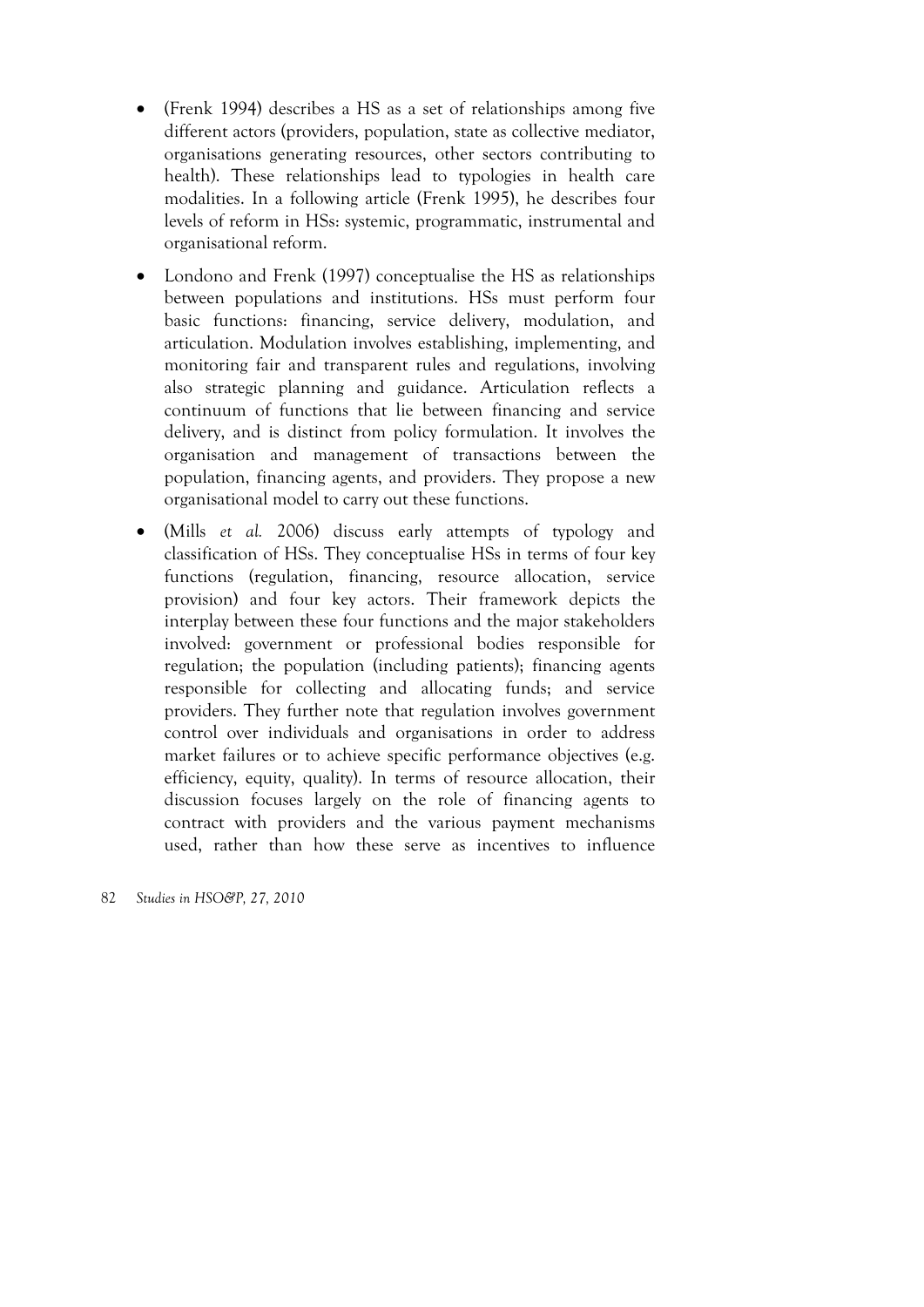provider behaviour. Finally, in service provision, they outline the various public and private providers involved.

- The performance framework (Murray *et al*. 2000; World Health Organisation 2000) describes a HS as 'includes all actors, institutions and resources whose primary intent is to improve population health in ways that are responsive to the populations served, and seeks to ensure a more equitable distribution of wealth across populations'. Functions of HSs include improving population health and protection against the financial costs. (World Bank 2007) supports a similar view, defining HSs in terms of functionality, defined by health service inputs (resource management); service provision (public and private); health financing (revenue collection, risk pooling, and strategic purchasing); and stewardship (oversight).
- The 'reforms/control knob' framework (Roberts *et al*. 2004b) describes relations between the structural HS components and their policy actions (control knobs) connected to the goals the system desires to achieve. Any change of control knob will affect access to or the supply and demand of health services, by influencing the behaviour of the people in their need and demand for health services; the behaviour of providers in the quantity and quality of the services they supply and how efficiently; and the costs and prices of health services. Every HS sets goals, influenced by the social values. Control knobs can be adjusted towards those goals, constrained and affected by the politics and political institutions of that country.
- The building blocks framework (World Health Organisation 2007) and systems thinking framework (World Health Organisation 2009). The former presents six building blocks as the HS's main elements and processes. The systems thinking document proposes to look at the interactions between the blocks. It is more a way to approach HSS interventions than a real framework as such. For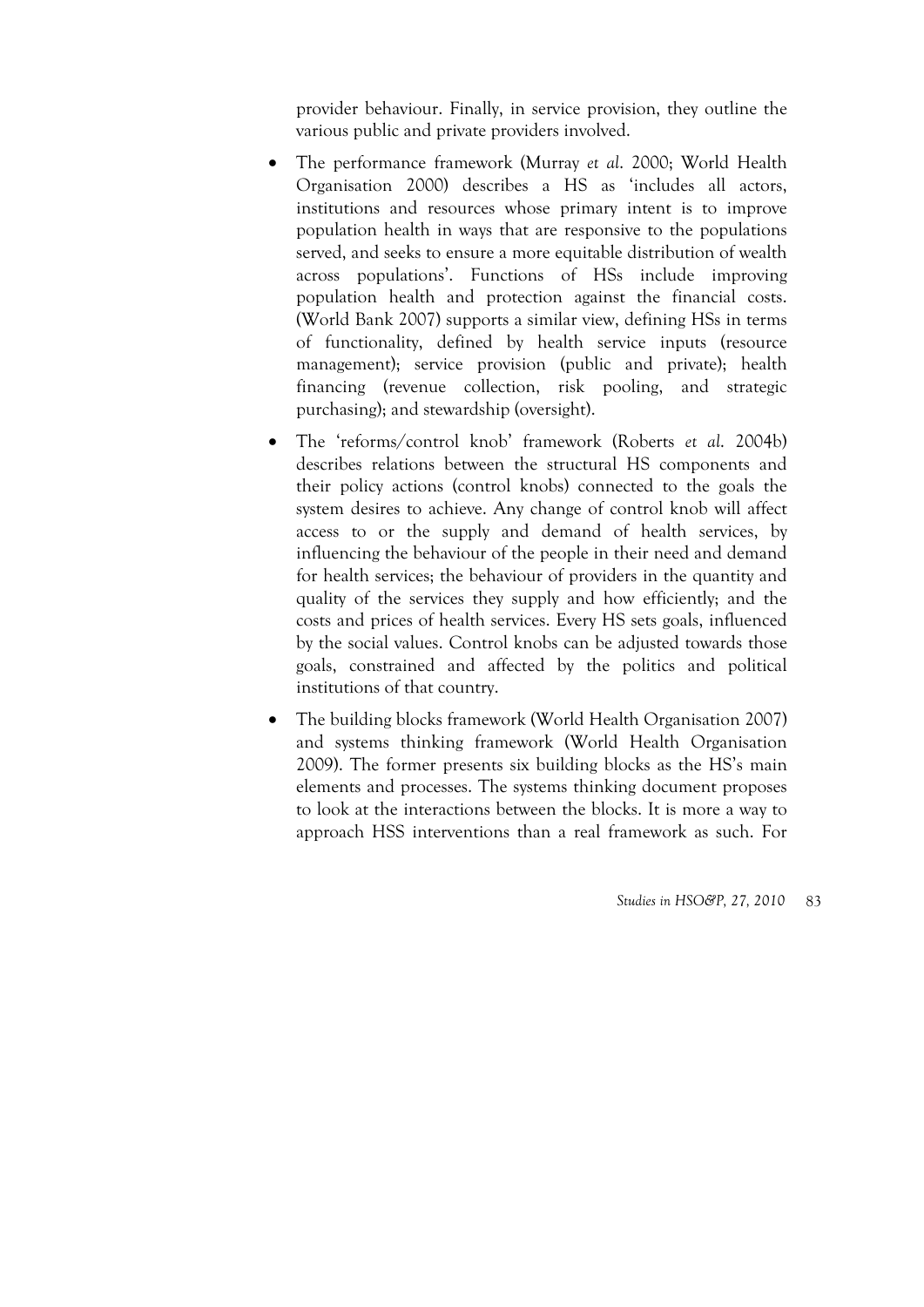each intervention, one is facilitated to make a conceptualisation that takes all the building blocks into account.

• The framework that is used in the Health Systems in Transition country profiles (Mossialos *et al*. 2007) allows a very detailed description of HSs. It is appropriate to describe HSs that are in a relatively advanced state of development and differentiation. Another framework with a slightly more focused scope is that of the OECD that describes in detail the mechanisms for health care delivery and financing and financial access (Paris *et al*. 2010).

### *Frameworks for sub-systems*

A HS analysis can focus on different elements, resulting in frameworks for subsystems. Each element of the HS can be described as an (operational) sub-system in itself; interactions between actors of different elements can be analysed; and health systems can be looked at from different levels. We list a few examples of such sub-system frameworks to show the possible variety of focus.

- There are several frameworks that focus on the relationship between demand, supply and intermediary agencies (Cassels 1995; Hurst 1991) and on financing systems (Kutzin 2001). They often classify along the relative importance of insurance schemes, the amount of tax-funding and direct out-of-pocket payment.
- There are frameworks that focus on health care delivery or parts of it. Peters *et al*. have developed a framework to look at interventions to improve health service delivery (Peters *et al.* 2010). Their framework is comprehensive and takes into account many elements of the HS, but it focuses on service delivery. The (World Health Organisation 2008a) has developed a comprehensive framework for primary health care that describes needed reforms in organisation and policy, at different levels.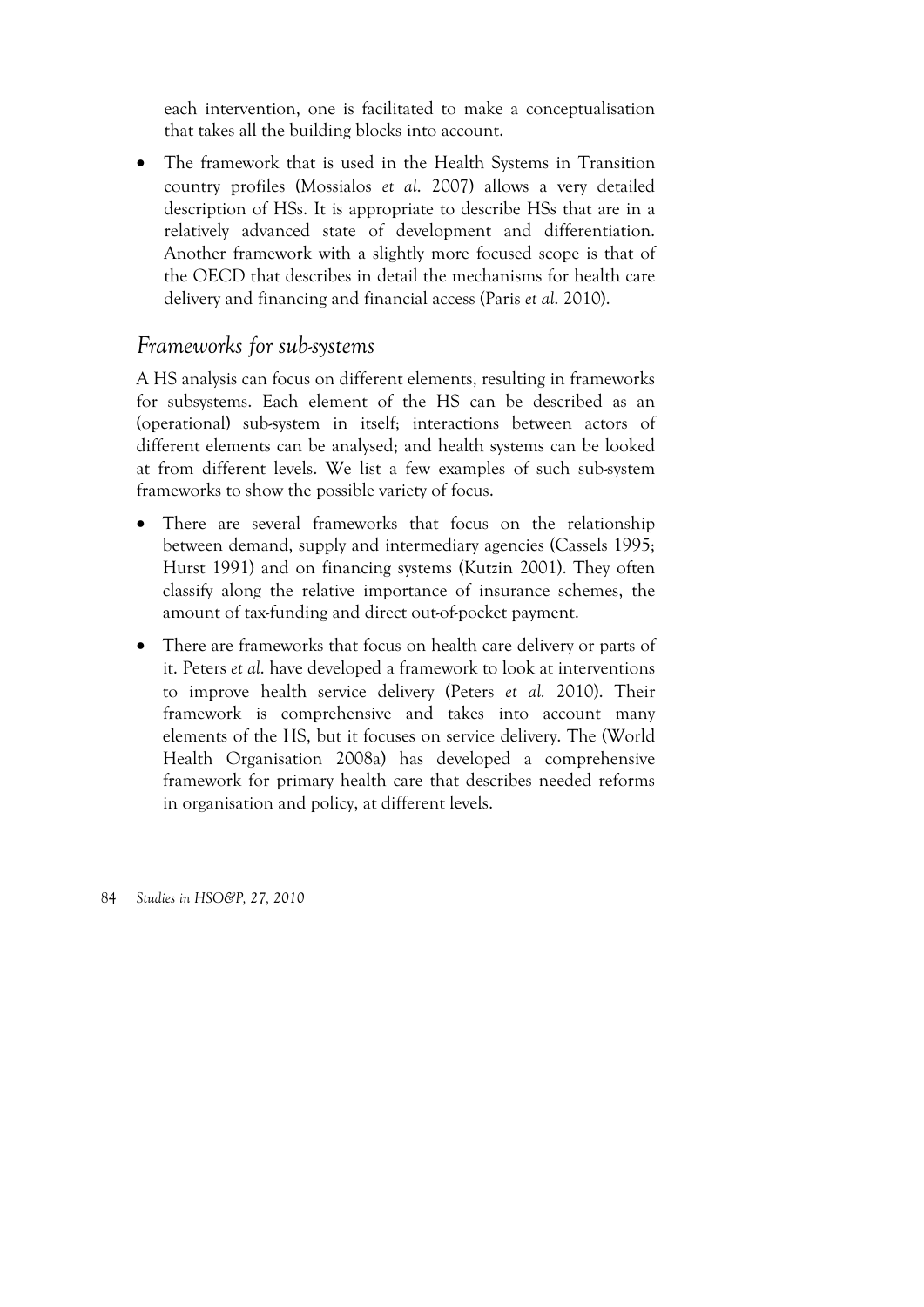- We mention two frameworks for the organisational level. The multipolar framework describes the goals, the processes, the context and values and culture of an organisation and how these processes are aligned (Sicotte *et al*. 1998). The organisational framework of Mintzberg looks more at the structure of an organisation and the internal coordination processes. (Unger *et al*. 2000) have applied it to the public structure of a national health system.
- There are a number of frameworks for integration of DCPs and HSs. (Criel *et al.* 2004) developed a simple framework that focuses on delivery of care; Atun has developed more comprehensive frameworks that also take into account the other elements of the HS (Atun *et al.* 2009; Atun *et al*. 2010). Some proposed frameworks are linked to certain types of disease, e.g. (World Health Organisation 2002) framework for chronic conditions.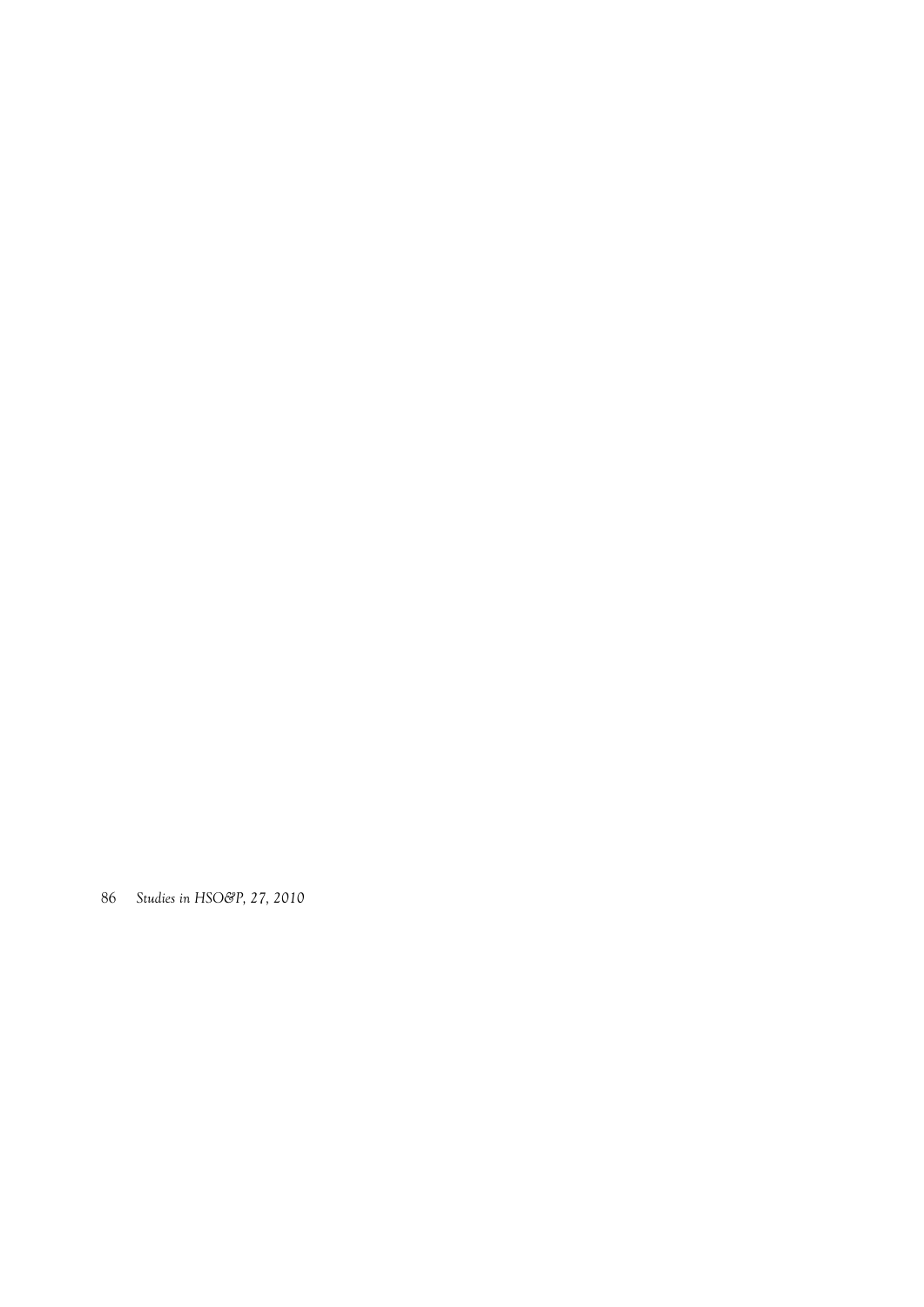## *References*

Alma Ata (1978) Declaration of Alma Ata: International conference on primary health care. Alma-Ata, USSR.

Atun R, de Jongh T, Secci F, Ohiri K & Adeyi O (2010) Integration of targeted health interventions into health systems: a conceptual framework for analysis. *Health Policy and Planning* **25**(2), 104-111.

Atun R, de Jongh T, Secci F, Ohiri K & Adeyi O (2010) A systematic review of the evidence on integration of targeted health interventions into health systems. *Health Policy and Planning* **25**(1), 1-14 .

Bloom G & Standing H (2001) Pluralism and marketisation in the health sector: meeting needs in contexts of social change in low- and middle-income countries. Brighton, Institute of Development Studies. Working Paper.

Boussery G (2010) Ways of Financing Health Services as Leverage to Improve Health Care Delivery - the Kenya Casus. Institute of Tropical Medicine Antwerp.

Buttiens H, Marchal B & De Brouwere V (2004) Skilled attendance at childbirth: let us go beyond the rhetorics. *Tropical Medicine and International Health* **9**(6), 653-654.

Cassels A (1995) Health sector reform: key issues in less developed countries. *Journal of International Development* **7**(3), 329-347.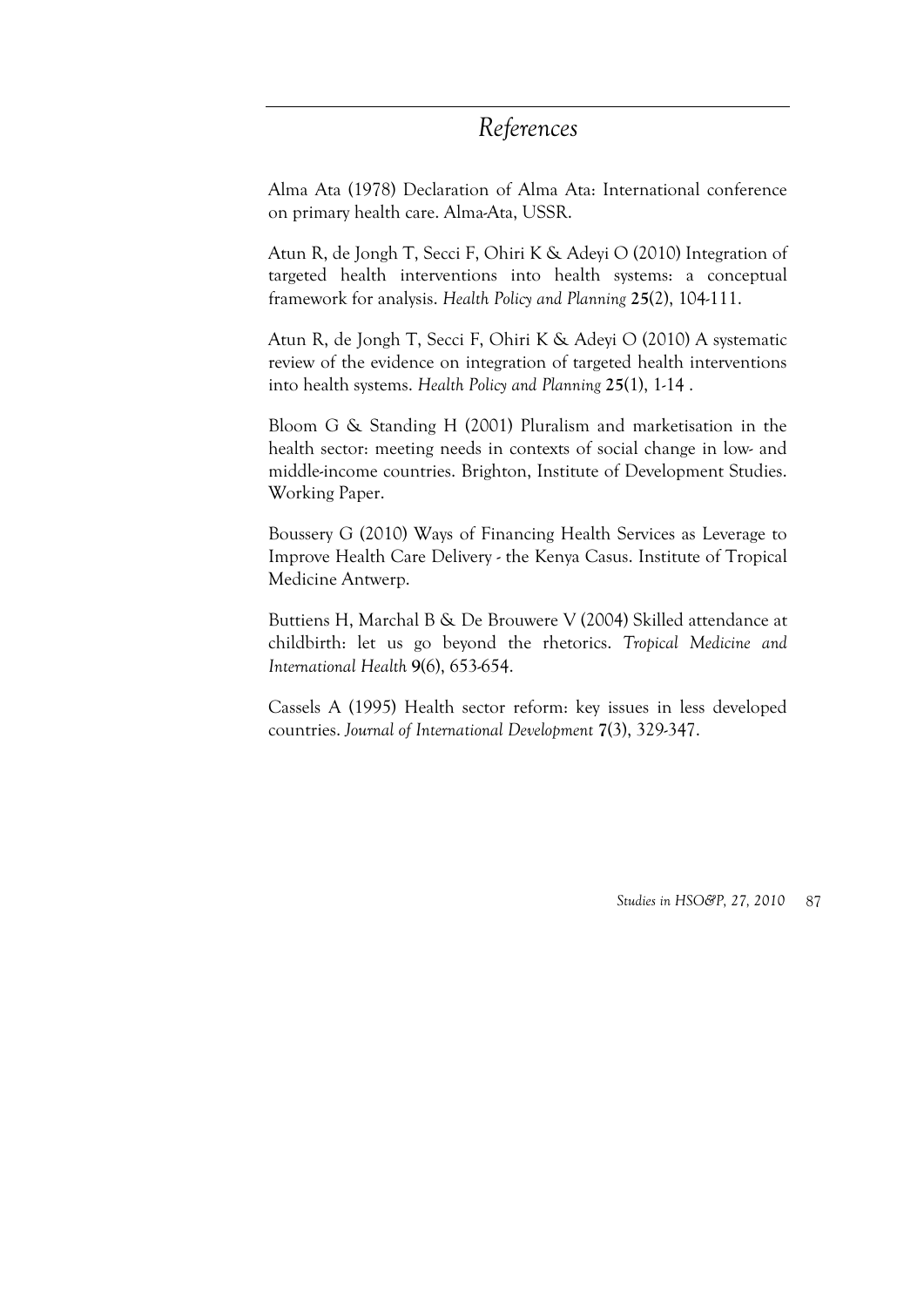Chenge F, Van der Vennet J, Porignon D, Luboya N, Kabyla I & Criel B (2010a) La carte sanitaire de la ville de Lubumbashi, République Démocratique du Congo. Partie I: problématique de la couverture sanitaire en milieu urbain congolais. *Global Health Promotion* **17**(3), 63- 74.

Chenge F, Van der Vennet J, van Olmen J & Criel B (2010b) Training of Medical Doctors in the DRC. Consequences of uncontrolled creation of medical schools in the province of Katanga. Antwerp, Institute of Tropical Medicine.

Coulibaly Y, Cavalli A, Van Dormael M, Polman K & Kegels G (2008) Programme activities: a major burden for district health systems? *Tropical Medicine and International Health* **13**(12), 1430-1432.

Criel B, Diallo AA, Van der Vennet J, Waelkens MP & Wiegandt A (2005) La difficulté du partenariat entre professionnels de sante´ et mutualistes: le cas de la mutuelle de sante´ Maliando en Guinée-Conakry. *Tropical Medicine and International Health* **10**(5), 450-463.

Criel B, Kegels G & Van der Stuyft P (2004) Editorial: A framework for analysing the relationship between disease control programmes and basic health care. *Tropical Medicine and International Health* **9(**6), A1-A4.

Donabedian A (1978) The quality of medical care. *Science* **200**(4344), 856-864.

Donabedian A (2005) Evaluating the quality of medical care (Reprinted from The Milbank Memorial Fund Quarterly, vol 44, pg 166-203, 1966). *Milbank Quarterly* **83**(4), 691-729.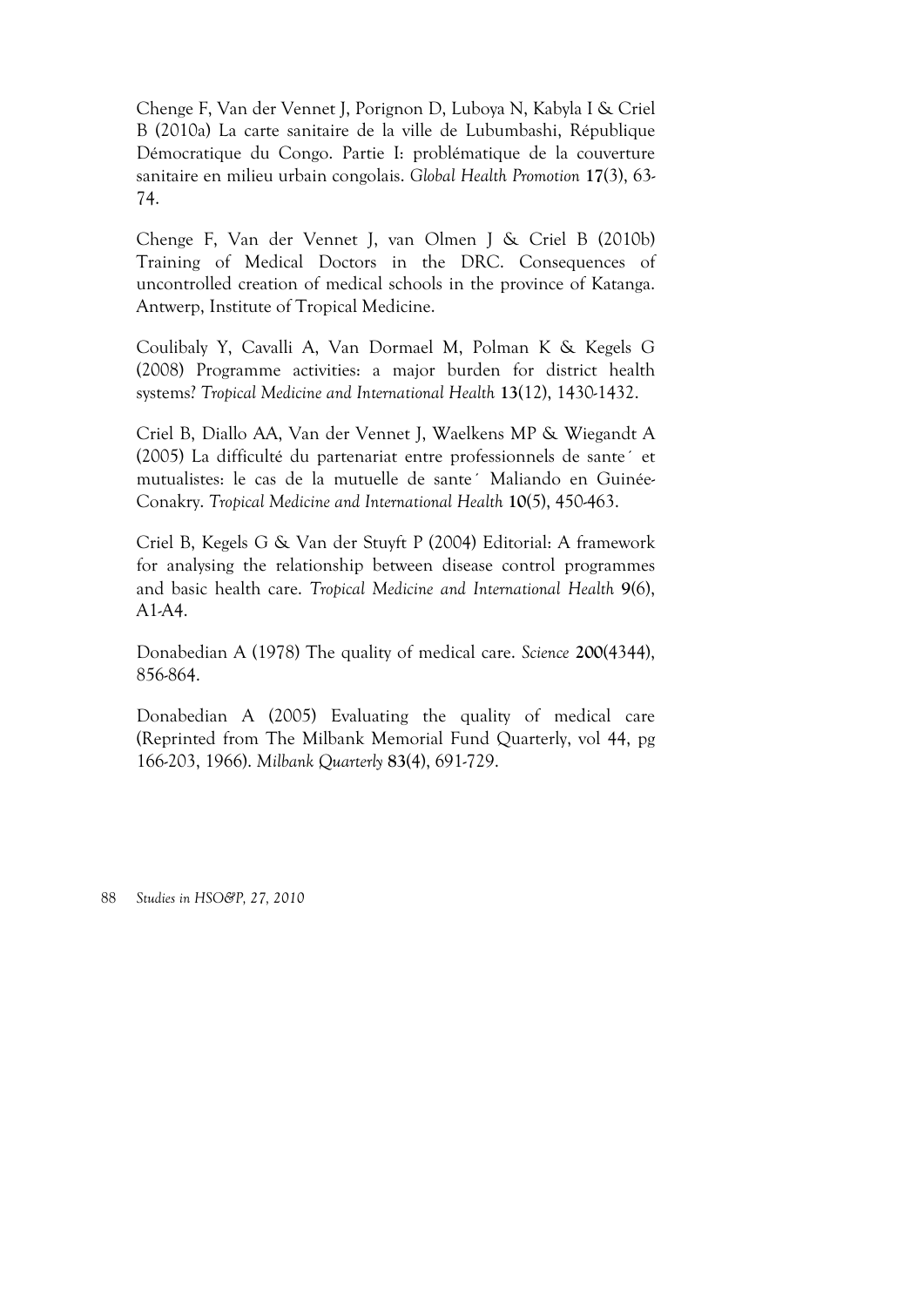Evans R (1981) "Incomplete Vertical Integration: The Distinctive Structure of the Health-Care Industry.," *In Health, economics, and health economics*, J. J. Van der Graag, ed., Amsterdam.

Evans R & Stoddart G (1990) Producing health, consuming health care. *Social Science & Medicine* **31**(12), 1347-1363.

Freedman L (2005) Achieving the MDGs: Health systems as core social institutions. *Development* **48**(1), 19-24.

Frenk J (1994) Dimensions of health system reform. *Health Policy* **27** (1), 19-34.

Frenk J (1995) Comprehensive policy analysis for health system reform. *Health Policy* **32**(1-3), 257-277.

Frenk J (2010) The global health system: strengthening national health systems as the next step for global progress. *Plos Medicine* **7**(1) e1000089.

Gilson L (2003) Trust and the development of health care as a social institution. *Social Science & Medicine* **56**(7), 1453-1468.

Gilson L, Loewenson R, Doherty J & Francis V (2007) *Challenging Inequity through Health Systems. Final Report Knowledge Network on Health Systems.*, WHO Commission on the Social Determinants of Health.

Gilson L, Palmer N & Schneider H (2005) Trust and health worker performance: exploring a conceptual framework using South African evidence. *Social Science & Medicine* **61**(7), 1418-1429.

Giusti D, Criel B & De Bethune X (1997) Viewpoint: Public versus private health care delivery: beyond the slogans. *Health Policy and Planning* **12**(3), 193-198.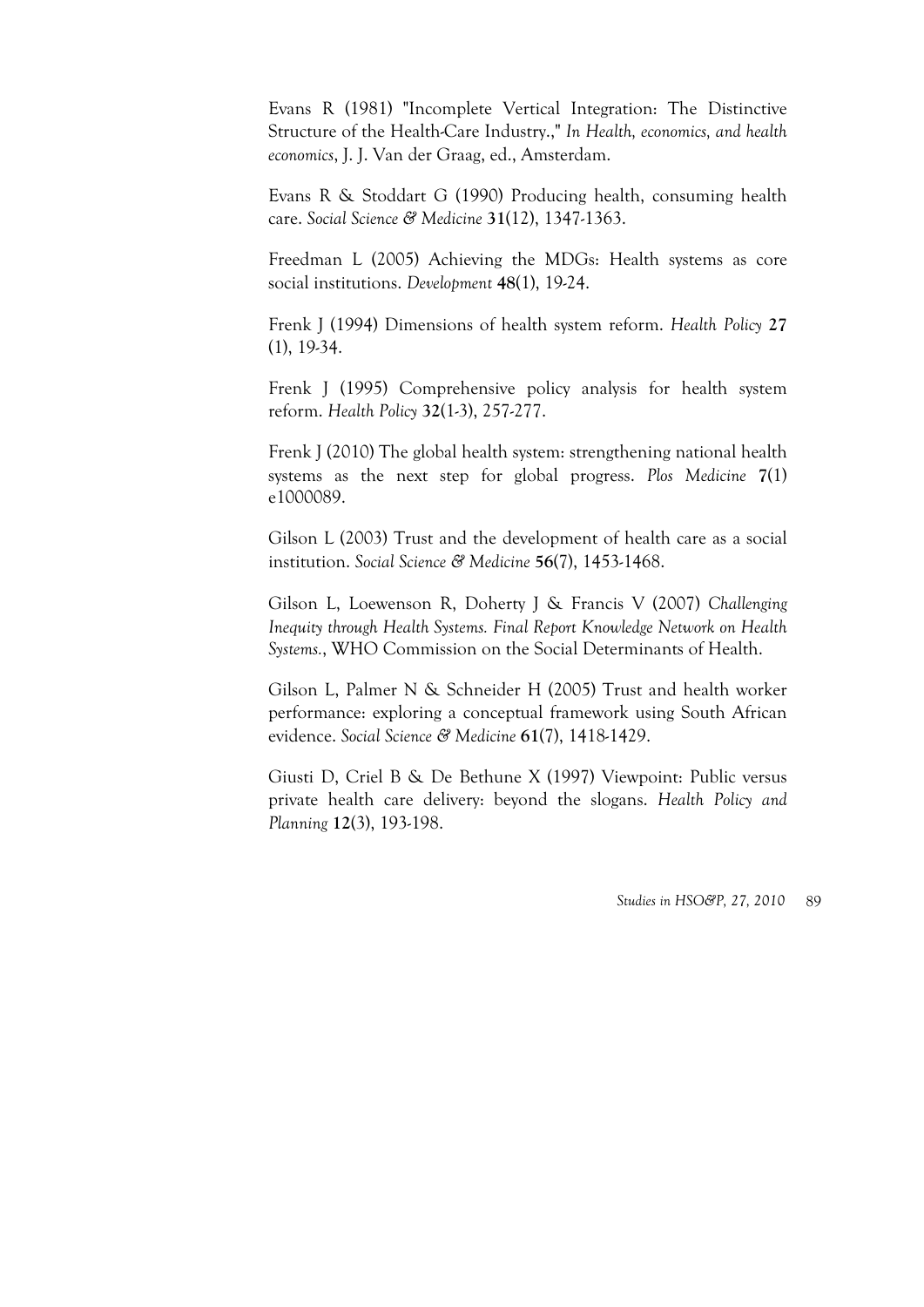Green A (1992) "The market and the State," *In An Introduction to Health Planning in Developing Countries*, Oxford: Oxford University Press, pp. 9-15.

Groupe d'Etude Pour une Reforme de la Medecine 1971. *Pour une politique de la santé* Brussels, La Revue Nouvelle a.s.b.l. et Editions Vie Ouvrière a.s.b.l.

Hanson C & Van Damme W (2009) Governance and regulation in the health sector in low and middle income countries.

Hayes R, Wawer M, Gray R, Whitworth J, Grosskurth H & Mabey D (1997) Randomised trials of STD treatment for HIV prevention: report of an international workshop. HIV/STD Trials Workshop Group. *Genitourinary Medicine* **73**(6), 432-443.

Hôpitaux Universitaires de Genève. Geneva Health Forum 2010. Session programme.

Howie J, Heaney D, Maxwell M, Walker J & Freeman G (2000) Developing a 'consultation quality index' (CQI) for use in general practice. *Family Practice* **17** (6), 455-461.

Hsiao W & Siadat B (2008) Health Systems: Concepts and Deterministic Models of Performance. A Background Paper for the Workshop on Research Agendas on Global Health Systems, held at Harvard University.

Hurst J (1991) Reforming health care in seven European nations. *Health Affairs* **10**(3), 7-21.

Hyder A, Bloom G, Leach M, Syed S & Peters D (2007) Exploring health systems research and its influence on policy processes in low income countries. *BMC Public Health* **7**, 309.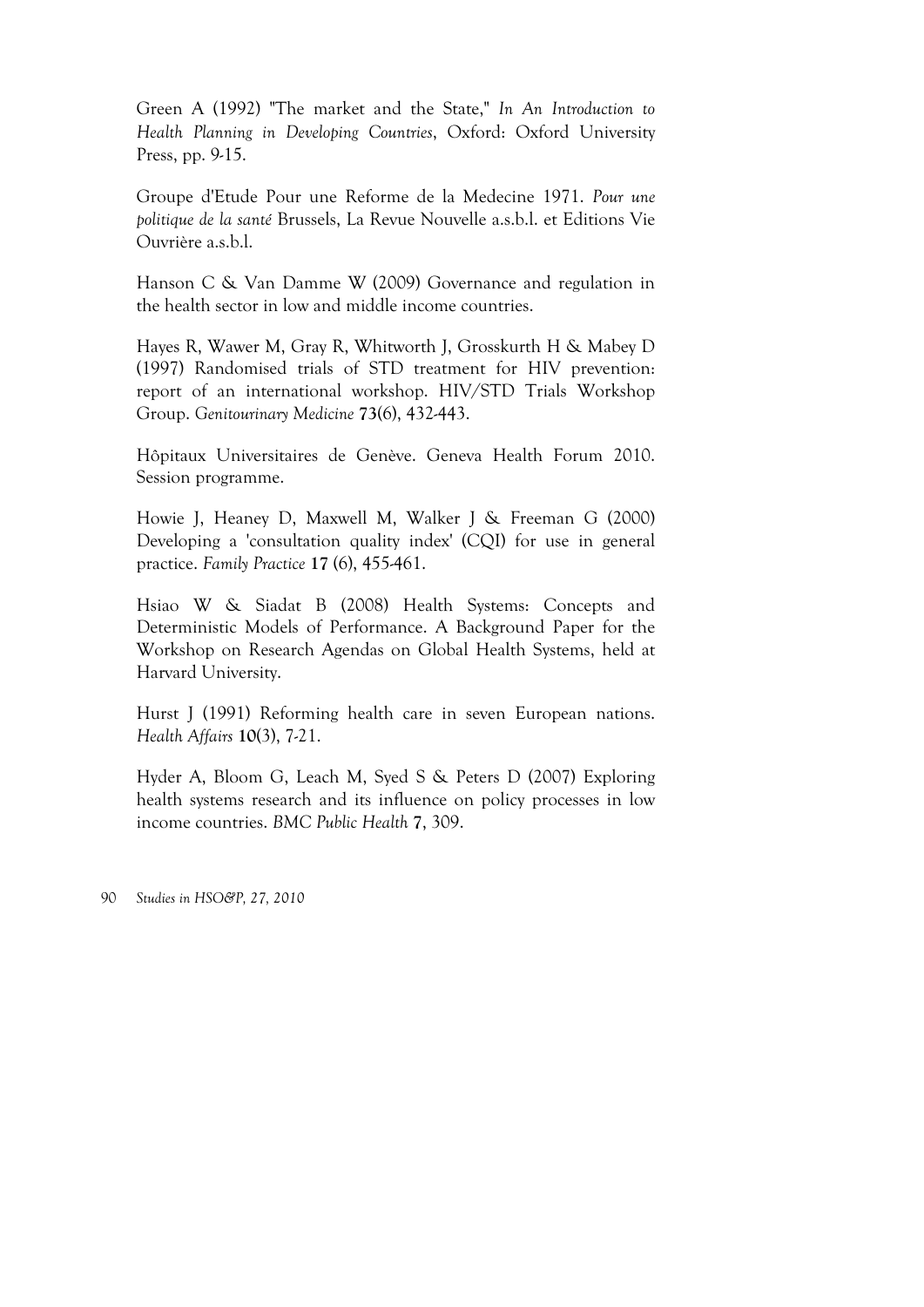Kahn JG, Yang JS & Kahn JS (2010) 'Mobile' Health Needs And Opportunities In Developing Countries. *Health Affairs* **29**(2), 254-261.

Kasongo Project Team. The Kasongo Project. Lessons of an experiment in the organisation of a system of primary health care. 1981. Antwerp, Institute of Tropical Medicine.

Kegels G (1999) An exploration of quality, excellence and recognition. *INFI newsletter* **7**, 4-9.

Kleczkowski B, Roemer M & Van Der Werff A (1984) National health systems and their reorientation towards health for all. Guidance for policy-making. *Public Health Pap*ers **77**, 3-120.

Kruk ME & Freedman LP (2008) Assessing health system performance in developing countries: a review of the literature. *Health Policy* **85**(3), 263-276.

Kutzin J (2001) A descriptive framework for country-level analysis of health care financing arrangements. *Health Policy* **56**(3), 171-204.

Laing R, Hogerzeil H & Ross-Degnan D (2001) Ten recommendations to improve use of medicines in developing countries. *Health Policy and Planning* **16**(1), 13-20.

Levine R & Oomman N (2009) Global HIV/AIDS funding and health systems: Searching for the win-win. *Journal of Acquired Immune Deficiency Syndrome* **52**(Suppl 1), S3-S5.

Mangham L & Hanson K (2010) Scaling up in international health: what are the key issues? *Health Policy and Planning* **25**(2), 85-96.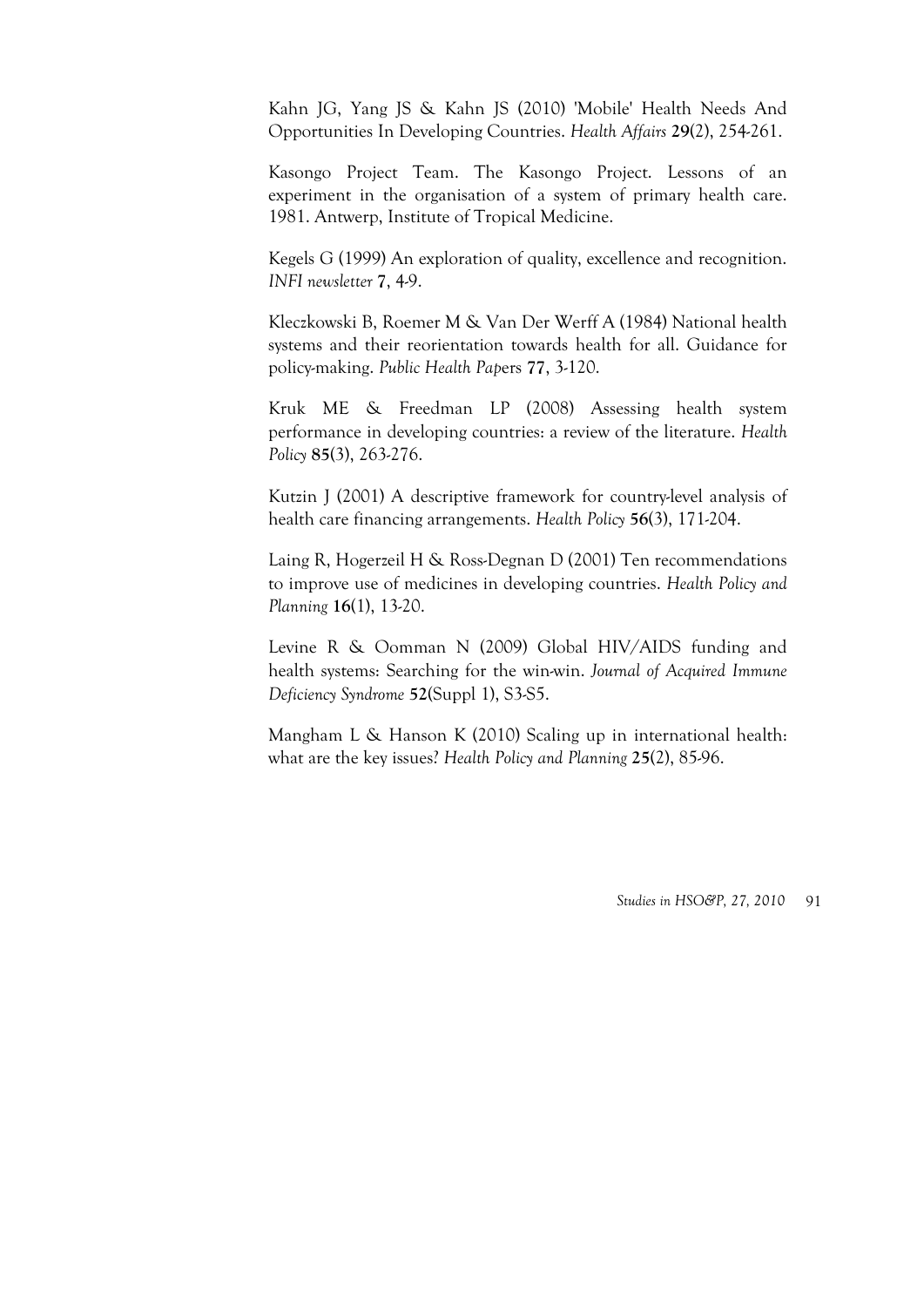Marchal B & Kegels G (2003) Health workforce imbalances in times of globalization: brain drain or professional mobility? *International Journal for Health Planning & Management* **18**(Suppl 1), S89-101.

McPake B, Matthews Z, Channon A, Hadi Y & Chattoe-Brown A (2009) Developing a Health Systems Typology in Developing Country Settings. Report for the Bill and Melinda Gates Foundation. *Health Systems Typology*, HLSP, Southampton.

Meessen B, Hercot D, Noirhomme M, Ridde V, Tibouti A, Bicaba A, Tosyaba C & Gilson L (2009) Removing Usef Fees in the Health Sector in Low Income Countries. A multi-country review. New York, UNICEF.

Meessen B, Kashala JP & Musango L (2007) Output-based payment to boost staff productivity in public health centres: contracting in Kabutare district, Rwanda. *Bulletin of the World Health Organization* **85** (2), 108-115.

Michielsen JJ, Meulemans H, Soors W, Ndiaye P, Devadasan N, De Herdt.T, Verbist G & Criel B (2010) Social protection in health: the need for a transformative dimension. *Tropical Medicine and International Health* **15**(6), 654-658.

Mills A & Ranson MK (2006) "The design of health systems," *In International public health: diseases, programs, systems, and policies*, 2nd ed. M. H. Merson, R. E. Black, & A. Mills, eds., Sudbury: Jones and Bartlett Publishers, pp. 513-551.

Mossialos E, Allin S & Figueras J (2007) *Health Systems in Transition: Template for analysis*, WHO Regional Office for Europe on behalf of the European Observatory on Health Systems and Policies, Copenhagen.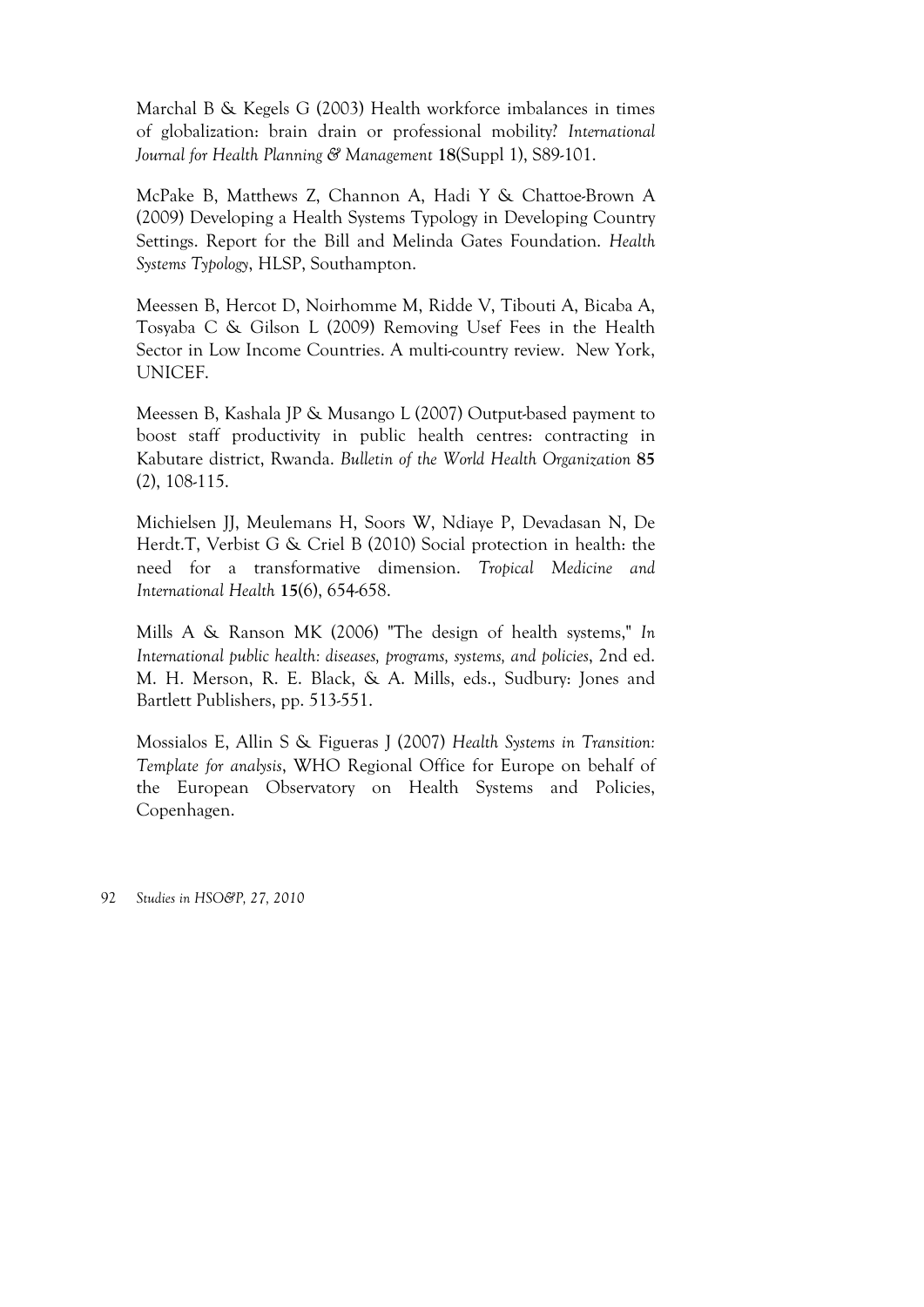Murray C & Frenk J (2000) A framework for assessing the performance of health systems. *Bulletin of the World Health Organization* **78**(6), 717-731.

Narasimhan V, Brown H, Pablos-Mendez A, Adams O, Dussault G, Elzinga G, Nordstrom A, Habte D, Jacobs M, Solimano G, Sewankambo N, Wibulpolprasert S, Evans T & Chen L (2004) Responding to the global human resources crisis. *Lancet* **363**(9419), 1469-1472.

Ooms G & Hammonds R (2009) Scaling up global social health protection: prerequisite reforms to the International Monetary Fund. *International Journal of Health Services* **39**(4), 795-801.

Opwora A, Kabare M, Molyneux S & Goodman C (2010) Direct facility funding as a response to user fee reduction: implementation and perceived impact among Kenyan health centres and dispensaries. *Health Policy and Planning* **25**(2), 406-418.

Palmer N, Mueller DH, Gilson L, Mills A & Haines A (2004) Health financing to promote access in low income settings-how much do we know? *Lancet* **364**(9442), 1365-1370.

Paris V, Devaux M & Wei L (2010) Health Systems Institutional Characteristics: A Survey of 29 OECD Countries. Paris, Organisation for Economic Co-opeartion and Development. OECD Health Working Papers.

Parkhurst J, Weller I & Kemp J (2010) Getting research into policy, or out of practice, in HIV? *Lancet* **375**(9724), 1414-1415.

Peters D, El-Saharty S, Siadat B, Janovsky K & Vujicic M (2010) Improving Health Service Delivery in Developing Countries. Washington, The World Bank.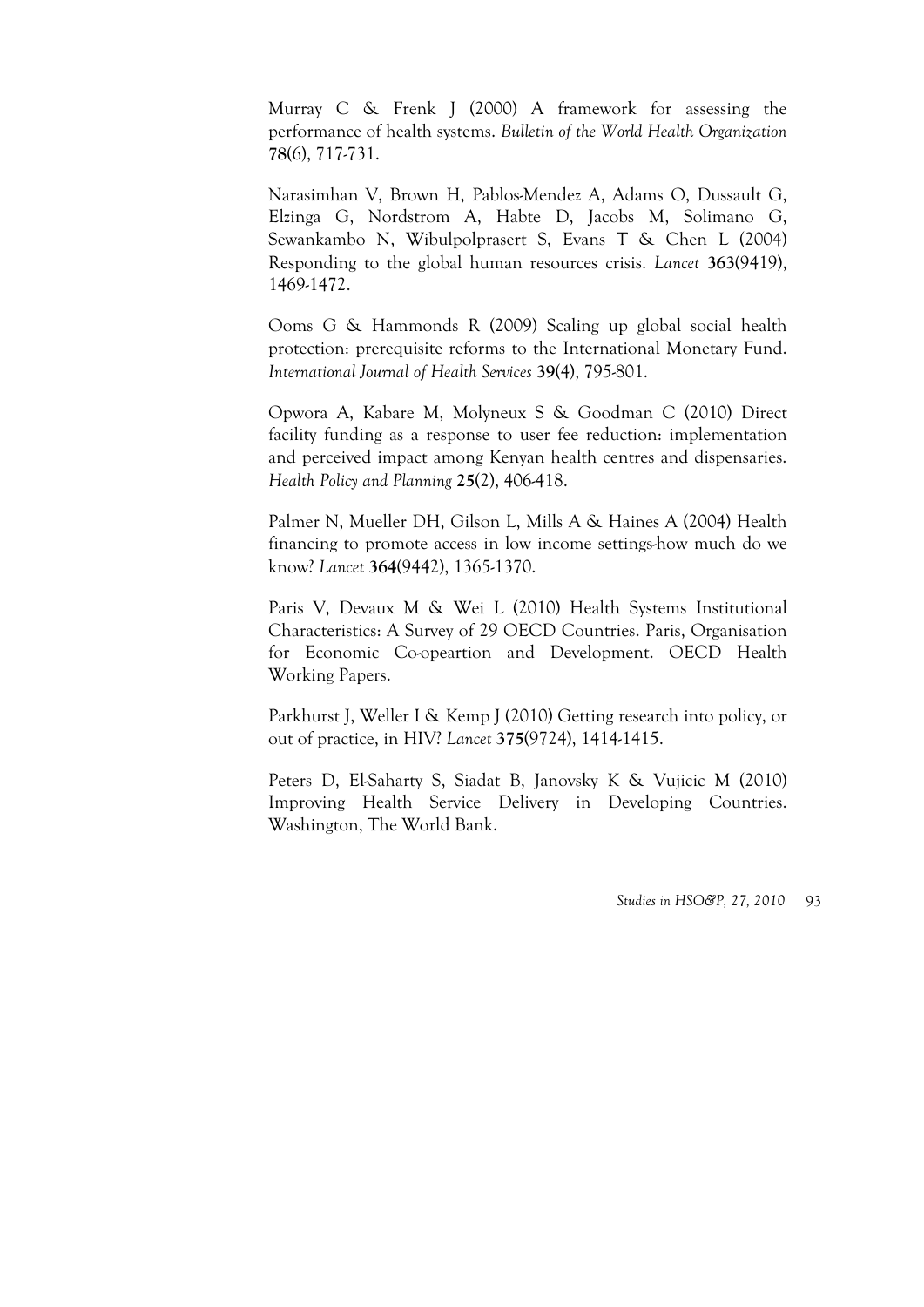Pongsupap Y (2010) Experience of people-centred care in Thailand. From demonstration diffusion to policy transformation. Presentation at Geneva Health Forum 2010. Antwerp, Institute of Tropical Medicine.

Reich M (2002) Reshaping the state from above, from within, from below: implications for public health. *Social Science & Medicine* **54**(11), 1669-1675.

Reich M & Takemi K (2009) G8 and strengthening of health systems: follow-up to the Tokayo summit. *Lancet* **373**(9662), 508-515.

Rifkin SB (2001) Ten best readings on community participation and health. *African Health Sciences* **1**(1), 42-45.

Rifkin SB (2003) A framework linking community empowerment and health equity: it is a matter of CHOICE. *Journal of Health Population and Nutrition* **21**(3), 168-180.

Riley J (2008) *Low income, social growth, and good health.* Berckley: University of California Press.

Roberts MJ, Hsiao WC, Berman P & Reich MR (2004a) "Financing," *In Getting Health Reform Right. A Guide to Inproving Performance and Equity*, New York: Oxford University Press, pp. 153-189.

Roberts MJ, Hsiao WC, Berman P & Reich MR (2004b) *Getting Health Reform Right. A Guide to Improving Performance and Equity* New York, Oxford University Press.

Roemer MI (1993) National health systems throughout the world. *Annual Review of Public Health* **14**, 335-353.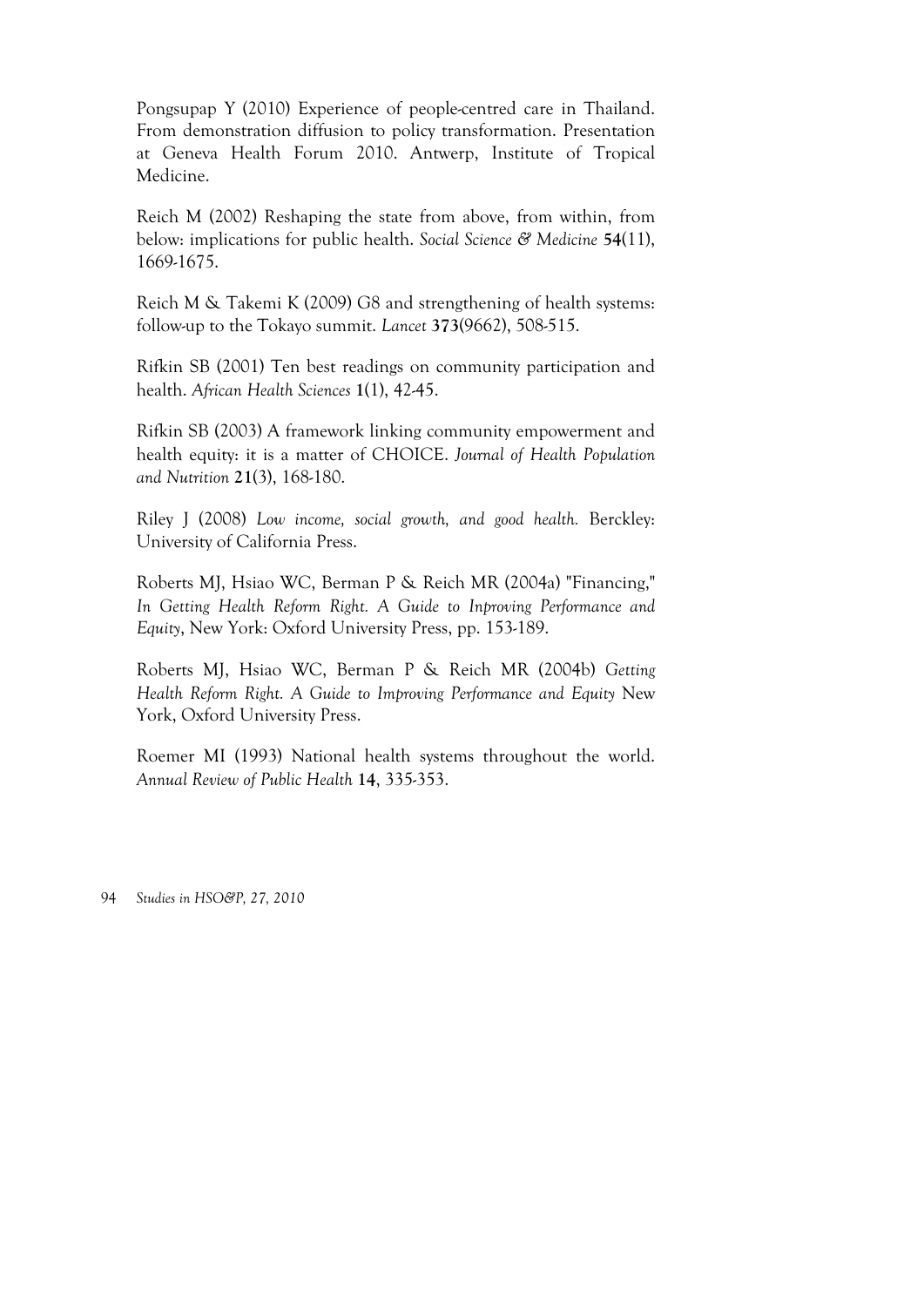Segall M (2003) District health systems in a neoliberal world: a review of five key policy areas. *International Journal of Health Planning and Management* **18**, S5-S26.

Shah K (2009) Severity of illness and priority setting in healthcare: a review of the literature. *Health Policy* **93**(2-3), 77-84.

Shakarishvili G, Atun R, Berman P, Hsiao WC & Burgess G(2009) Building on Health Systems Frameworks for Developing a Common Approach to Health Systems Strengthening. Technical Workshop on Health Systems Strenghtening, Washington D.C.

Sicotte C, Champagne F, Contandriopoulos AP, Barnsley J, Béland F, Leggat SG, Denis JL, Bilodeau H, Langley A, Brémond M & Baker GR (1998) A conceptual framework for the analysis of health care organizations' performance. *Health Services Management Research* **11**, 24- 48

Smith R, Hiatt H & Berwick D (1999) Shared ethical principles for everybody in health care: a working draft from the Tavistock Group. *British Medical Journal* **318**(7178), 248-249.

Soucat A (2004) "Health and Nutrition Services," *In World Development Report 2004*, S. Devarajan, ed., pp. 133-158.

Starfield B (2010) *Primary Care: Balancing Health Needs, Services and Technology*.

Tanahashi T (1978) Health service coverage and its evaluation. *Bulletin of the World Health Organization* **56(**2), 295-303.

The New Shorter Oxford English Dictionnary 1993. *The New Shorter Oxford English Dictionnary*, 4th ed. Oxford, Oxford University Press.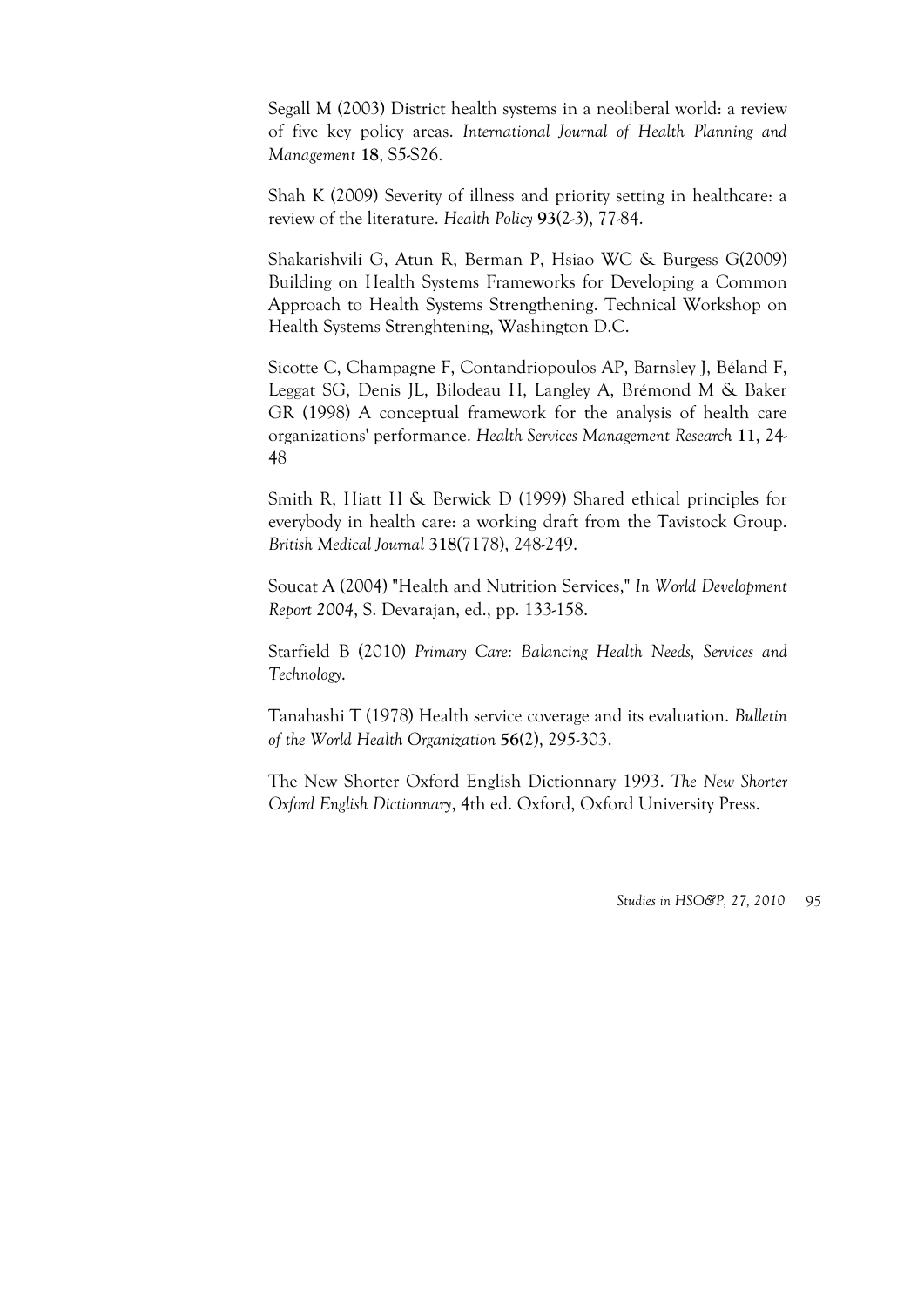Unger JP & Criel B (1995) Principles of Health Infrastructure Planning in Less-Developed-Countries. *International Journal of Health Planning and Management* **10**(2), 113-128.

Unger JP, De Paepe P & Green A (2003a) A code of best practice for disease control programmes to avoid damaging health care services in developing countries. *International Journal of Health Planning and Management* **18**, S27-S39.

Unger JP & Dujardin B (1992) Epidemiologys Contribution to Health-Service Management and Planning in Developing-Countries - A Missing Link. *Bulletin of the World Health Organization* **70**(4), 487- 497.

Unger JP, Ghilbert P & De Paepe P (2004) Continuous medical training with(out) coaching? *British Medical Journal* **328**(7447).

Unger JP, Macq J, Bredo F & Boelaert M (2000) Through Mintzberg's glasses: a fresh look at the organization of ministries of health. *Bulletin of the World Health Organization* **78**(8), 1005-1014.

Unger JP, Marchal B & Green A (2003b) Quality standards for health care delivery and management in publicly oriented health services. *International Journal of Health Planning and Management* **18**, S79-S88.

Unger JP, Mbaye A & Diao M (1990) From Bamako to Kolda: a case study of medicines and the financing of district health services. *Health Policy and Planning* **5**(4), 367-377.

Van Damme W (2009) Basic Concepts in Public Health. Course Book. Antwerp, Institute of Tropical Medicine.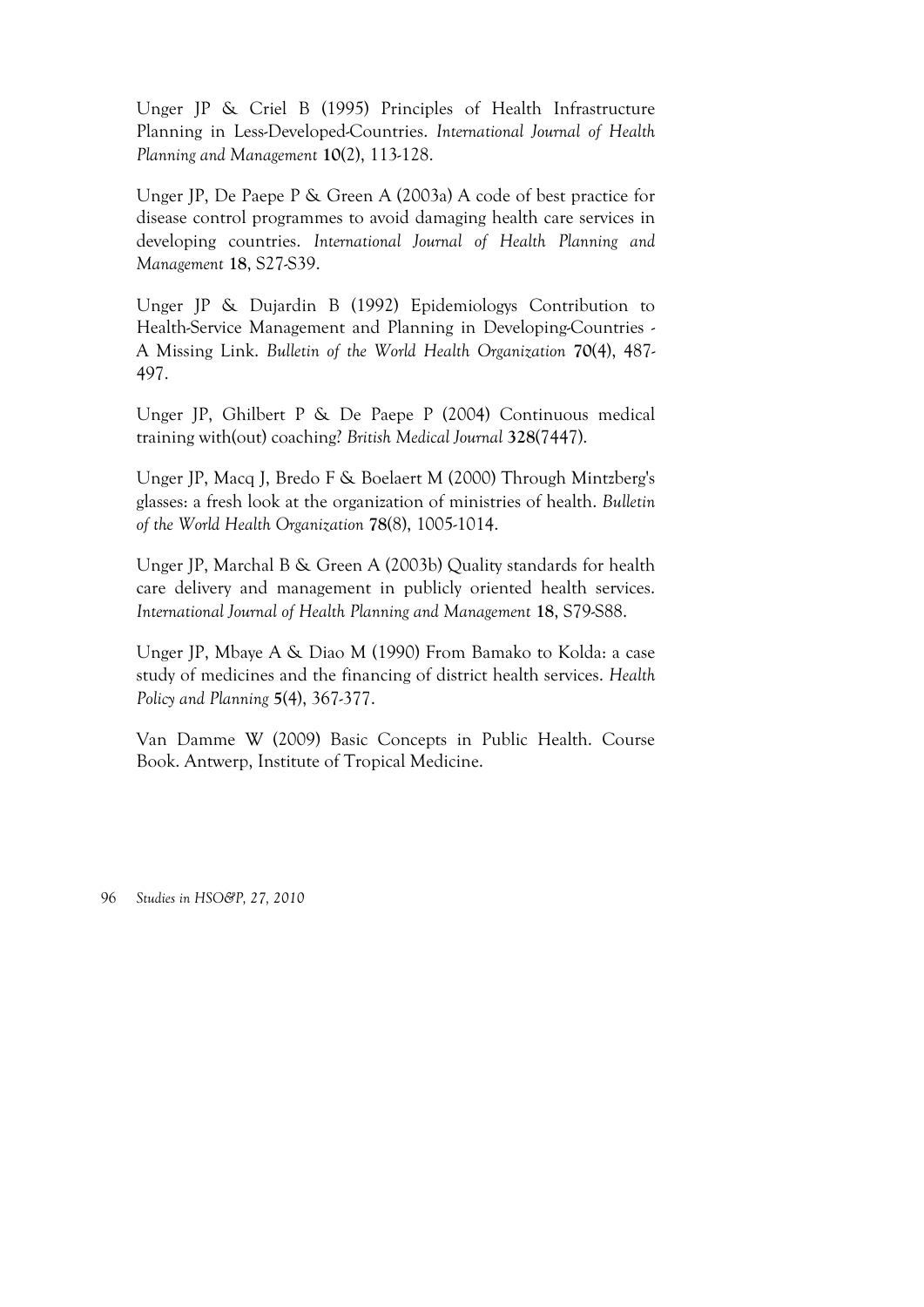Van Damme W, Kober K & Kegels G (2008) Scaling-up antiretroviral treatment in Southern African countries with human resource shortage: How will health systems adapt? *Social Science & Medicine* **66** (10), 2108-2121.

Van Damme W, Pirard M, Assefa Y & van Olmen J (2010) Which Health Systems for Disease Control? How can Disease Control Programs contribute to Health Systems Strengthening in sub-Saharan Africa? FINAL DRAFT.

Van Dormael M, Kegels G & Marchal B (2005) Human Resources for Health: Confronting complexity and diversity. Background issues to the HRH seminar.Be-Cause Health Seminar of Human Resources for Health in Developing Countries, Brussels, November 10th 2005. Institute for Tropical Medicine.

van Olmen J, Criel B, Devadasan N, Pariyo G, De Vos P, Van Damme W, Van Dormael M, Marchal B & Kegels G (2010) Primary Health Care in the 21st century: primary care providers and people's empowerment. *Tropical Medicine and International Health* **15**(4), 386- 390.

World Bank (2007) *Healthy Development. The World Bank Strategy for Health, Nutrition, and Population Results*, World Bank.

World Health Organisation (1946) Constitution of the World Health Organization.

World Health Organisation (2000) *The World Health Report 2000. Improving Performance*, World Health Organisation, Geneva.

World Health Organisation (2002) *Innovative care for chronic conditions: building blocks for action: global report.*, WHO, Geneva.